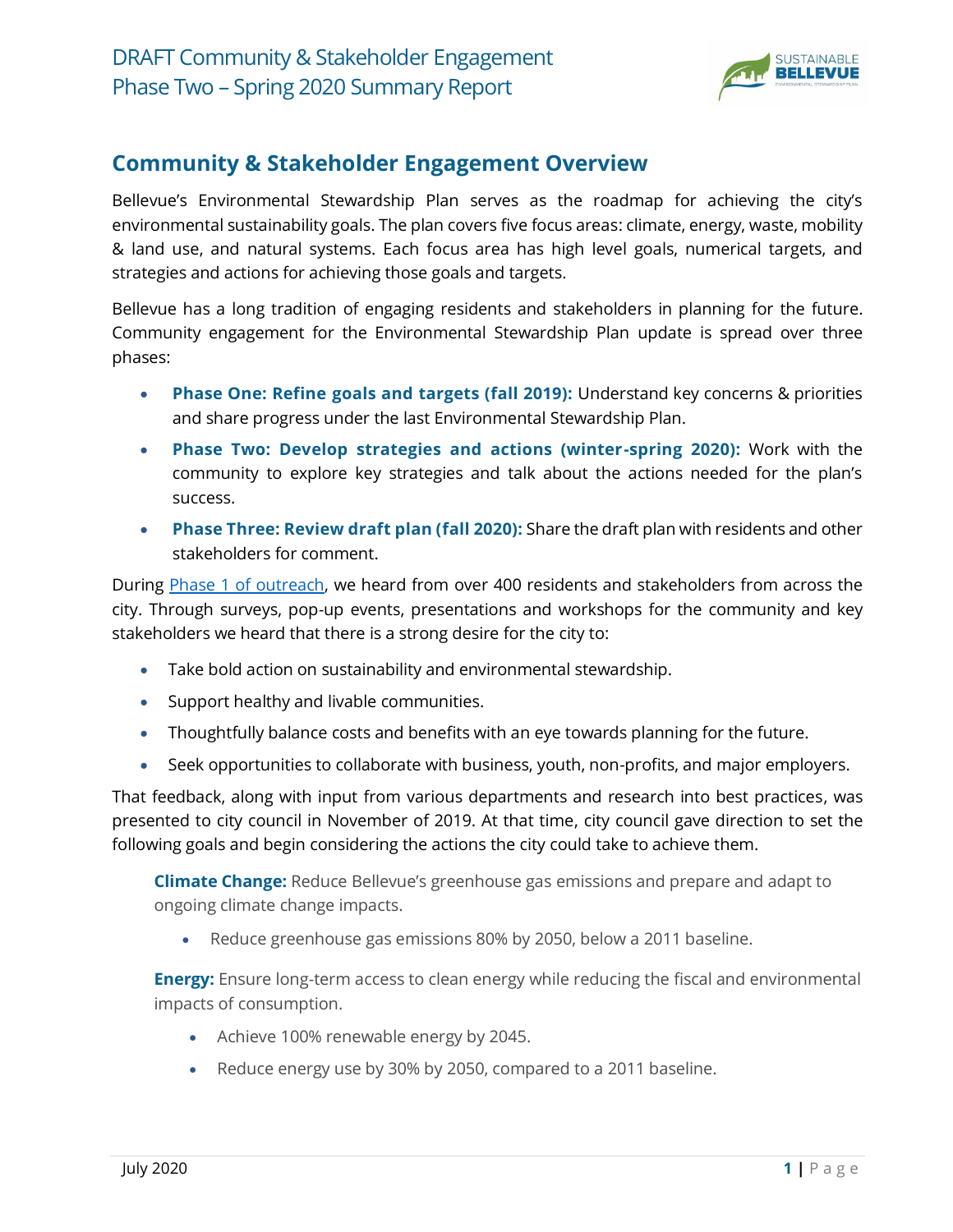

**Waste:** Reduce the negative impacts from consumption and waste practices and strive towards zero waste of resources.

• Achieve zero waste by 2050.

**Mobility and Land Use:** Minimize the environmental impacts of transportation and development in Bellevue by focusing development in growth centers and providing all residents with access to a variety of mobility options.

- Achieve a 45% commute-trip drive-alone rate for residents and people working in Bellevue by 2050.
- Strive to have 100% electric vehicles registered in Bellevue by 2050.
- Reduce per capita vehicle miles travelled (VMT) by 50% by 2050, compared to a 2011 baseline.
- Support transit-oriented development and strive to achieve 85% of jobs and 65% of households located with a ¼ mile of frequent transit service (every 15 minutes) by 2050.

**Natural Systems:** Improve and preserve the integrity and health of Bellevue's natural systems and ensure all of Bellevue's residents have access to Bellevue's abundant natural resources.

- Achieve a 40% citywide tree canopy by 2050.
- Ensure that 100% of Bellevue's residents live within 1/3 of a mile to a park, open space, or trail by 2050.
- Maintain and improve the health of Bellevue's streams.

#### **Overview of Phase 2 Outreach Efforts**

Bellevue has a long tradition of engaging residents and stakeholders in planning for the future. Community support is one of the key criteria for evaluating potential actions the city could take to reduce carbon emissions, so the outreach team created multiple opportunities for people to learn about the Environmental Stewardship Plan, ask questions, provide comments, and share their priorities.

#### **Community Open House**

On March 3, 2020 from 5:30 p.m. to 8:30 p.m. over 80 people joined city staff at a Community Open House at Interlake High School. The purpose of the community open house was to share the city's progress on the Environmental Stewardship Plan update, gather feedback on potential actions, and provide an opportunity for community members to discuss the potential actions.



*Figure 1: An attendee places a dot to show support for one of the potential actions*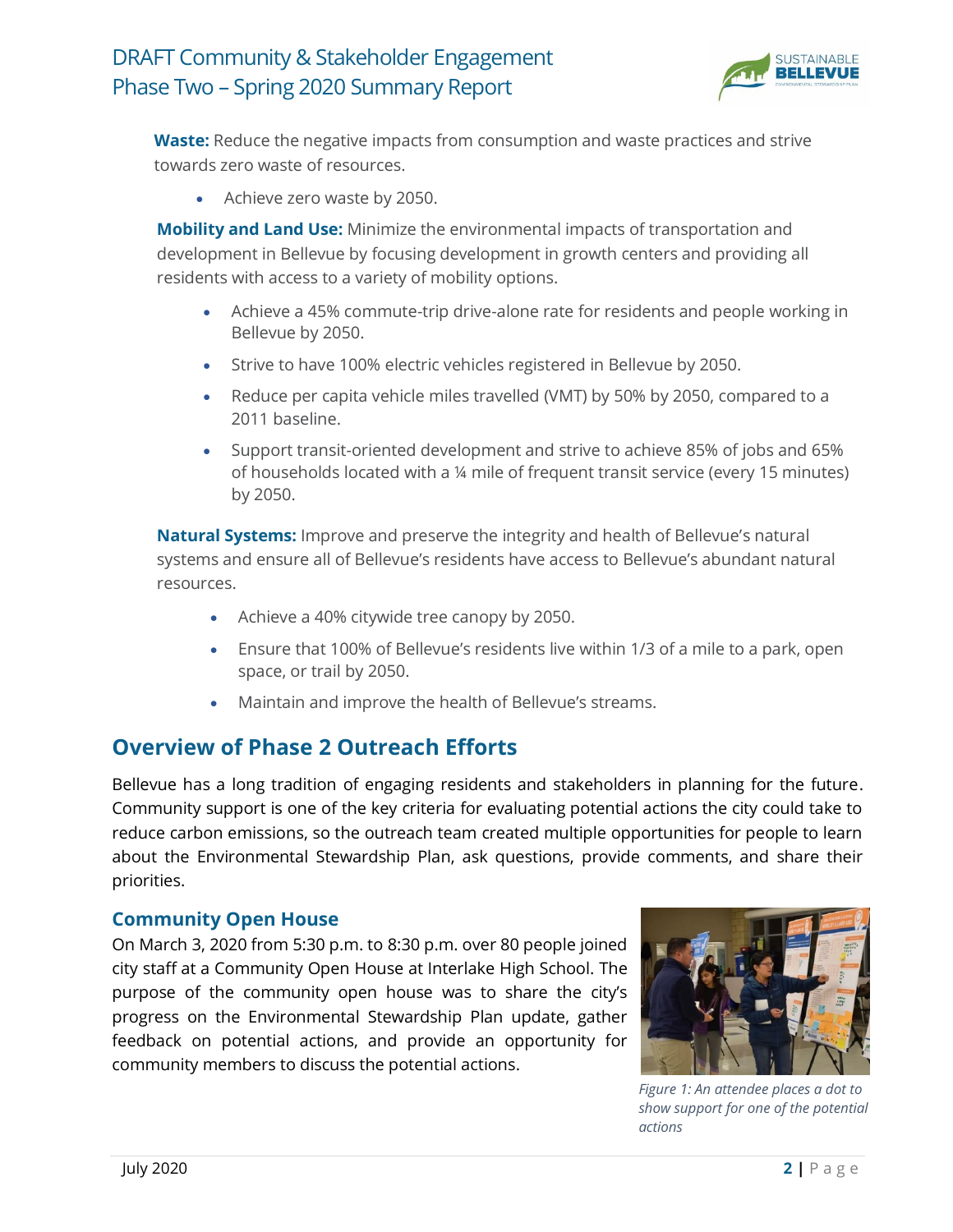

Attendees were able to drop-in at any time during the evening and choose how they wanted to participate. Six stations provided background information and explanations of the potential actions the city is considering on boards. Each station was staffed by a city employee who could answer questions and provide more context. At each station, attendees had the opportunity to vote on potential actions using stickers and provide additional comments on post-it notes.



*Figure 2: Attendees discuss potential actions in the Natural Systems focus area.*

Attendees who wanted to engage in a deeper discussion on any of the five focus areas had the opportunity to participate in up to three rounds of table discussions that were facilitated by staff.

Attendees also had the opportunity to fill out comment cards if they wanted to provide more detailed feedback.

#### **Virtual Events**

Originally the outreach team planned for three in-person events, but the need to stay home and stay healthy in the face of the COVID-19 outbreak meant that outreach efforts needed to adapt.

Our Earth Week Talk *Climate Anxiety – Staying Engaged Without Getting Overwhelmed* was a collaboration with Bellevue College and was scheduled to take place on campus on April 21, 2020. We were able to successfully move that to a digital platform. Over 60 people, a mix of residents and Bellevue College students, participated in a lively discussion lead by special guest speaker Dr. Jennifer Atkinson of U.W. Bothell.

The outreach team also conducted a Virtual Town Hall on April 23, 2020. Over 30 people participated in a discussion on how the update to the Environmental Stewardship Plan might be impacted by COVID-19. Councilmember Janice Zahn welcomed attendees and reiterated council's support for this work. Then Environmental Stewardship Program Manager, Jennifer Ewing gave an overview of the update process and answered questions.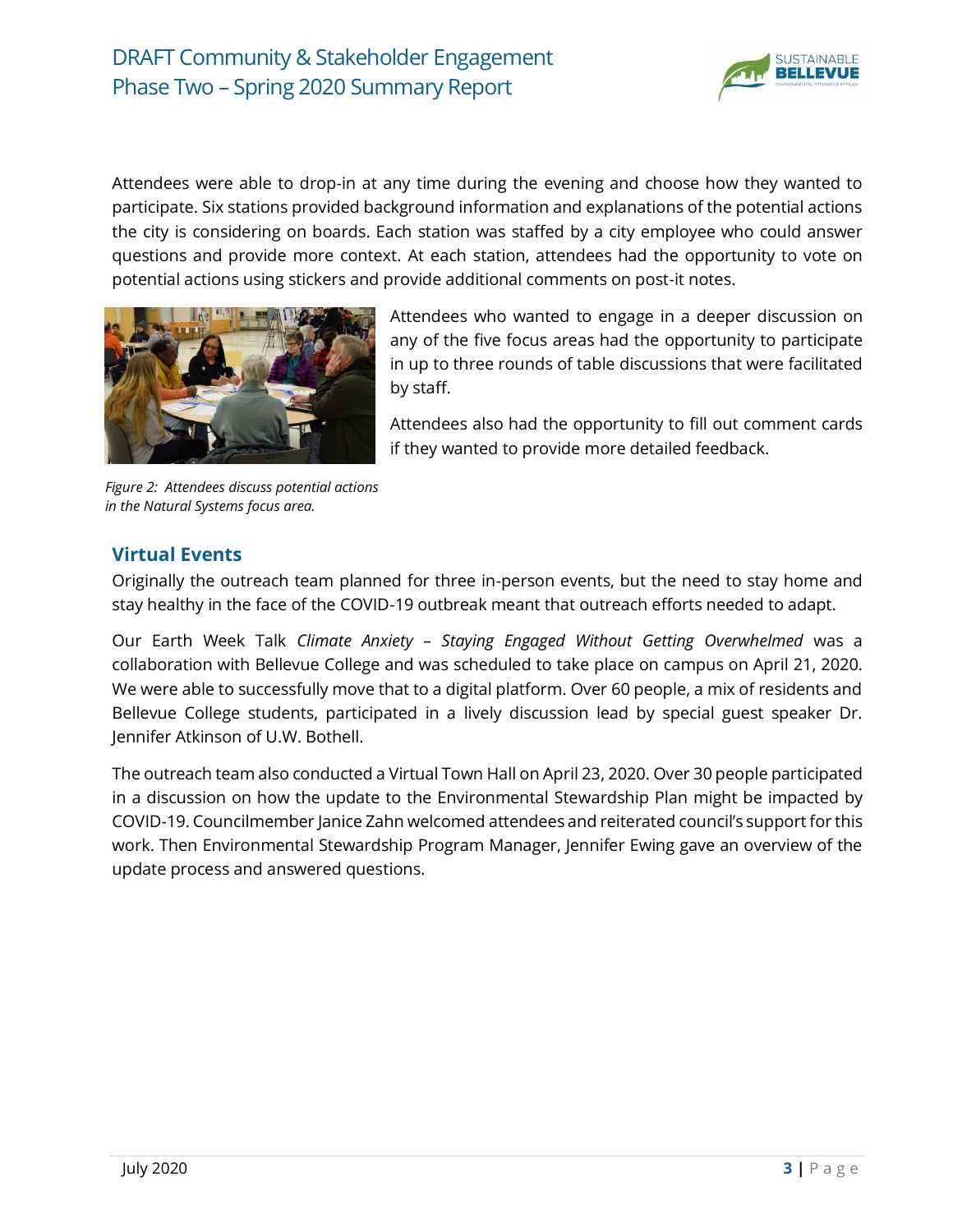

#### **Sustainability Leaders**

Making progress on the city's environmental stewardship goal will require collaboration with key stakeholder groups. In an effort to build relationships, share ideas, and lay the foundation for future cooperation the city convened a group of Sustainability Leaders made up of representatives from the developer, business, and non-profit environmental communities; major employers; and institutional partners. This group first met in fall 2019 for a kick-off event and workshop. During Phase Two, Sustainability Leaders had two key opportunities to engage in the update process.

#### **Briefing**

On February 12, 2020, 25 Sustainability Leaders gathered at The Global Innovation Exchange (GIX) for a Lunch and Learn. Attendees got a preview of the some of the actions that would be under consideration, learn about ways to participate in the plan update and take a tour of the Spring District to see how the city is supporting sustainable development.

#### **Focus Groups**

The outreach team conducted multiple focus group sessions in March and May of 2020. The focus groups were designed to deep dive discussion on key topics – low impact development, reducing single-use plastics, trees, mobility, energy, and waste. Participants in the focus groups shared how they were addressing these issues, explored implementation, and shared ideas. City staff from relevant departments were on hand to provide information about city efforts.

Across the private, public, and non-profit sectors environmental stewardship is a key priority. For some members of the Sustainability Leaders group, addressing climate change is a core value and part of their brand identity. For others, environmental stewardship makes economic sense. Many members of the Sustainability Leaders group have ambitious goals for reducing their own carbon footprint. The Sustainability Leaders are also pragmatic and want to see the city take a thoughtful approach and make data-driven decisions.

#### **PARTICIPATING ORGANIZATIONS**

- Amazon
- ARCH
- Bellevue Brewing+
- **Bellevue Chamber of Commerce**
- Bellevue College
- **Bellevue Downtown Association**
- **Bellevue School District**
- **E** Cascade Bicycle Club
- **Chinese Information Service Center**
- Climate Solutions\*
- ERIC+
- Forterra+
- **Forth Mobility**
- GLY
- Hopelink+
- **E** King County Housing Authority
- **E** King County Metro
- **Master Builders/Built Green**
- **■** Mercer Slough Environmental Education Center\*
- **■** Microsoft+
- Puget Sound Energy
- REI
- **Republic Services**
- Sound Transit+
- **E** Su Development
- T-Mobile
- The Nature Conservancy+
- **Unico Properties**
- **Urban Sustainability Directors** Network\*
- Vulcan

\*Accepted invitation but unable to attend +Interested but declined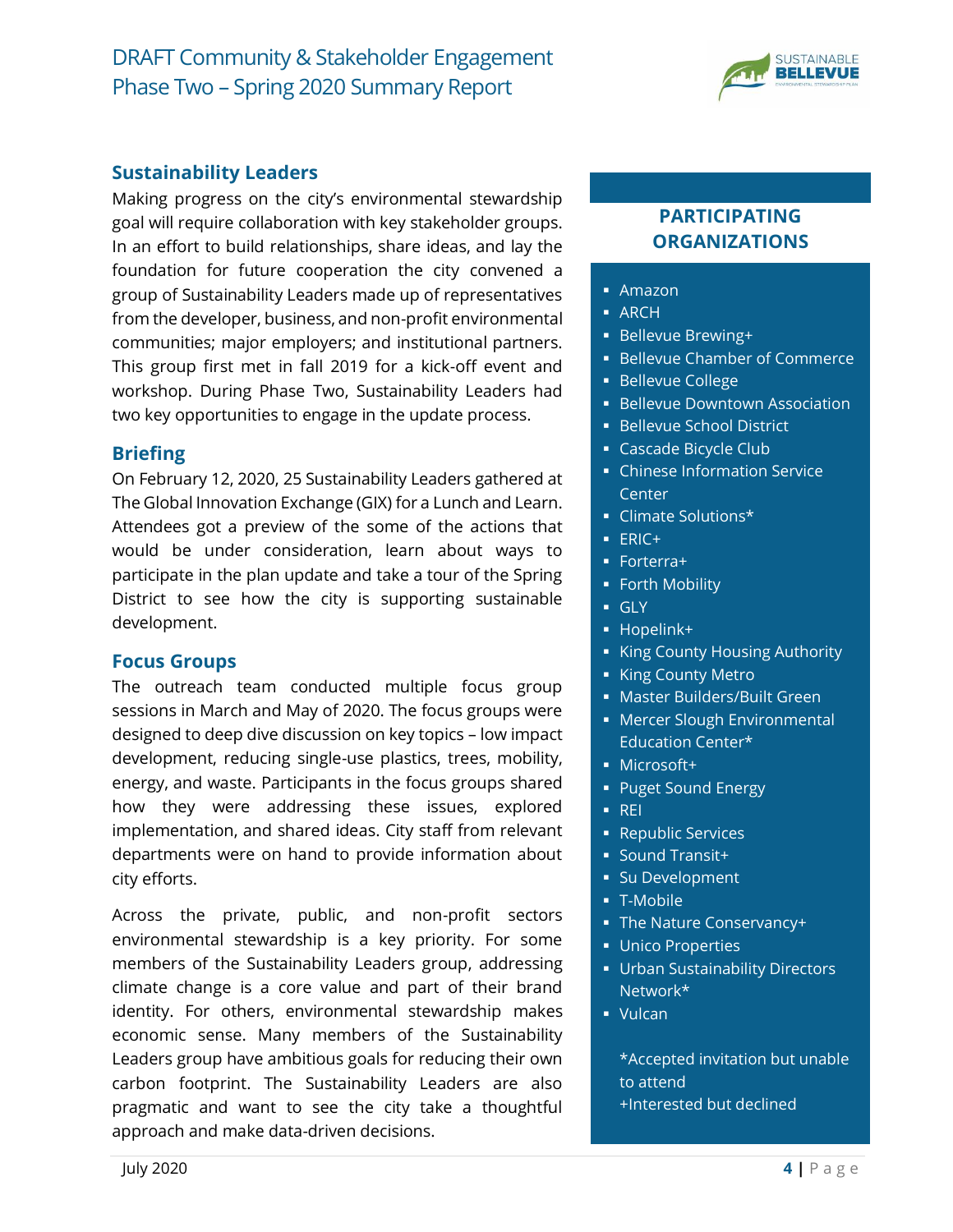

#### **Online Survey**

An online survey on EngagingBellevue.com was open from February 21, 2020 to May 29, 2020 and received 602 responses. Survey respondents were asked to share their level of support for each of the potential actions under consideration. Respondents then chose the top five actions they felt the city should prioritize. They also had the opportunity to share comments through open-ended text questions and 200 individuals provided additional feedback on the actions.

- **Supporting Diverse Participation -** Bellevue is a diverse community and successful outreach and engagement should reflect that diversity. To assist the outreach team in understanding who was engaging in the process, survey participants were invited to share demographic information. Some highlights include:
	- **48%** of survey participants were under the age of thirty.
	- **BED** 36% of survey participants were from communities of color.
	- **19%** of survey participants were renters.

#### **Youth Engagement**

Climate change is a pressing issue for youth; young people are acutely aware that their generation will be greatly affected by the impacts of climate change. Across the country and the globe, young people are taking action and finding ways to make a difference. To ensure that youth voices would be a part of our engagement efforts, the team established partnerships with Bellevue high school green teams, science teachers and the non-profit **Sustainability Ambassadors**. Engagement activities with these groups included:

- **Youth Town Hall** high school students from several schools heard presentations from city staff about how youth can engage at the local level.
- **Sustainability Summit –** high school students shared results from community projects and heard an update from city staff on the development of the Environmental Stewardship Plan.
- **Promoting the Survey** through their school Green Teams and the Sustainability Ambassadors program, students helped to promote the survey to their peers and families.

#### **Community Presentations**

Staff also presented to various community groups including faith groups, community organizations, Bellevue schools' green teams, and the Bellevue Chamber of Commerce Policy Council.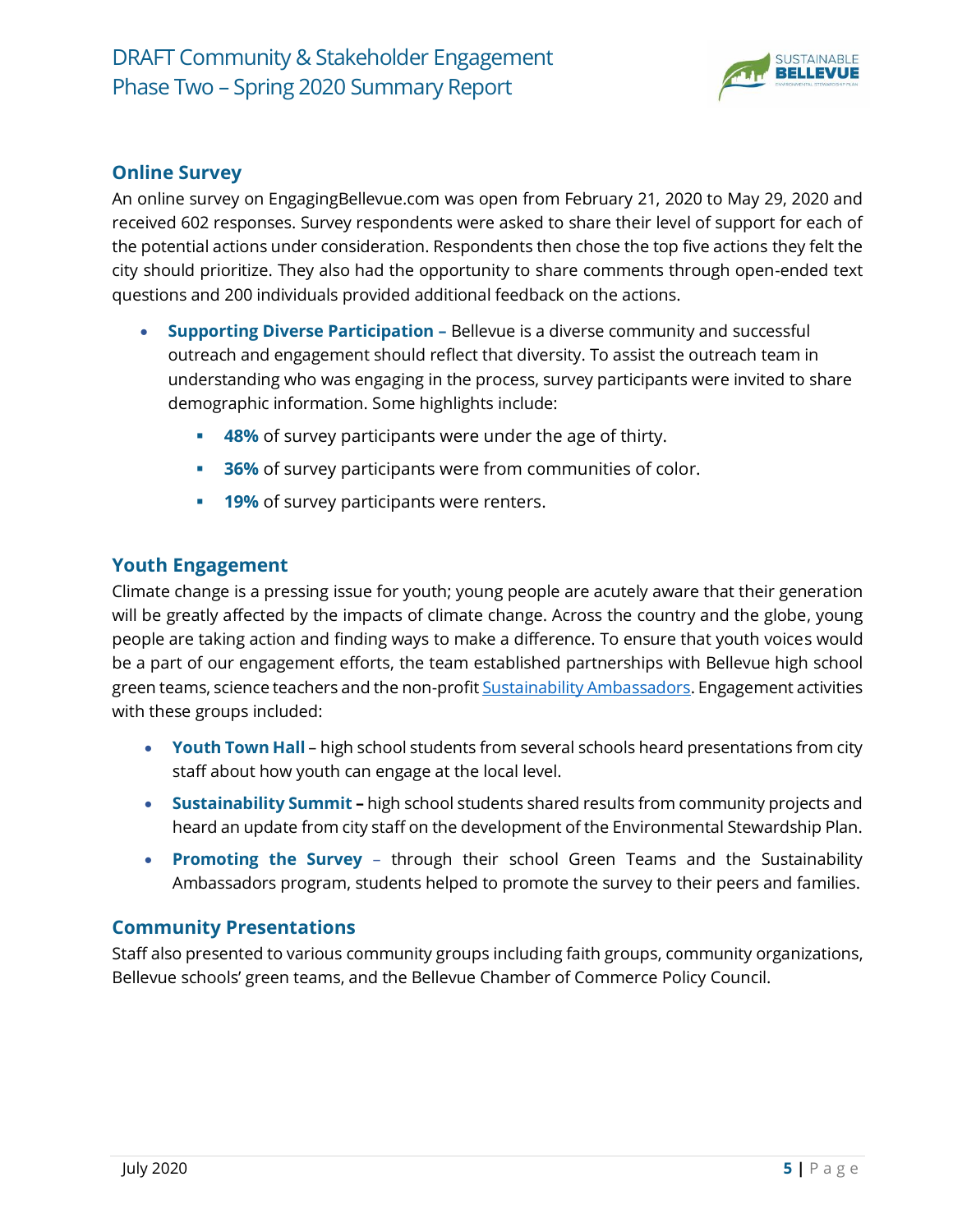

### **Overview of Outreach Goals**

During Phase Two of the Environmental Stewardship Plan update the outreach team sought input from the public and key stakeholders on potential actions the city could take to achieve the goals set forward in the plan.

To develop the list of potential actions for consideration, city staff from the Parks, Transportation, Utilities and Planning departments met with the Environmental Stewardship Initiative (ESI) Team and outside experts to review research and best practices. Potential actions were evaluated based on the following criteria:

| <b>CRITERION</b>                          | <b>DEFINITION</b>                                                                                                        |
|-------------------------------------------|--------------------------------------------------------------------------------------------------------------------------|
| <b>Impact</b>                             | How much will this action help us achieve the goals and targets of the<br>plan?                                          |
| <b>Cost-Effectiveness</b>                 | What will it cost to implement the action? Are there potential long-term<br>savings? What is the cost of inaction?       |
| Ease of<br>Implementation                 | Does the city have the capacity to implement the action given current<br>circumstances?                                  |
| <b>Equity</b>                             | Does the action address the needs of all populations, especially<br>vulnerable and historically underserved populations? |
| <b>Co-Benefits or</b><br><b>Synergies</b> | Does the action complement other work the city is doing that could<br>boost impact?                                      |
| <b>Community Support</b>                  | Is there strong support for action from the resident and business<br>community?                                          |

Through engagement efforts the ESI Team sought to understand community support by exploring the following questions:

- What level of support was there for each action?
- Which actions would the community and stakeholders prioritize?
- What other ideas or concerns did the community and stakeholders want us to consider?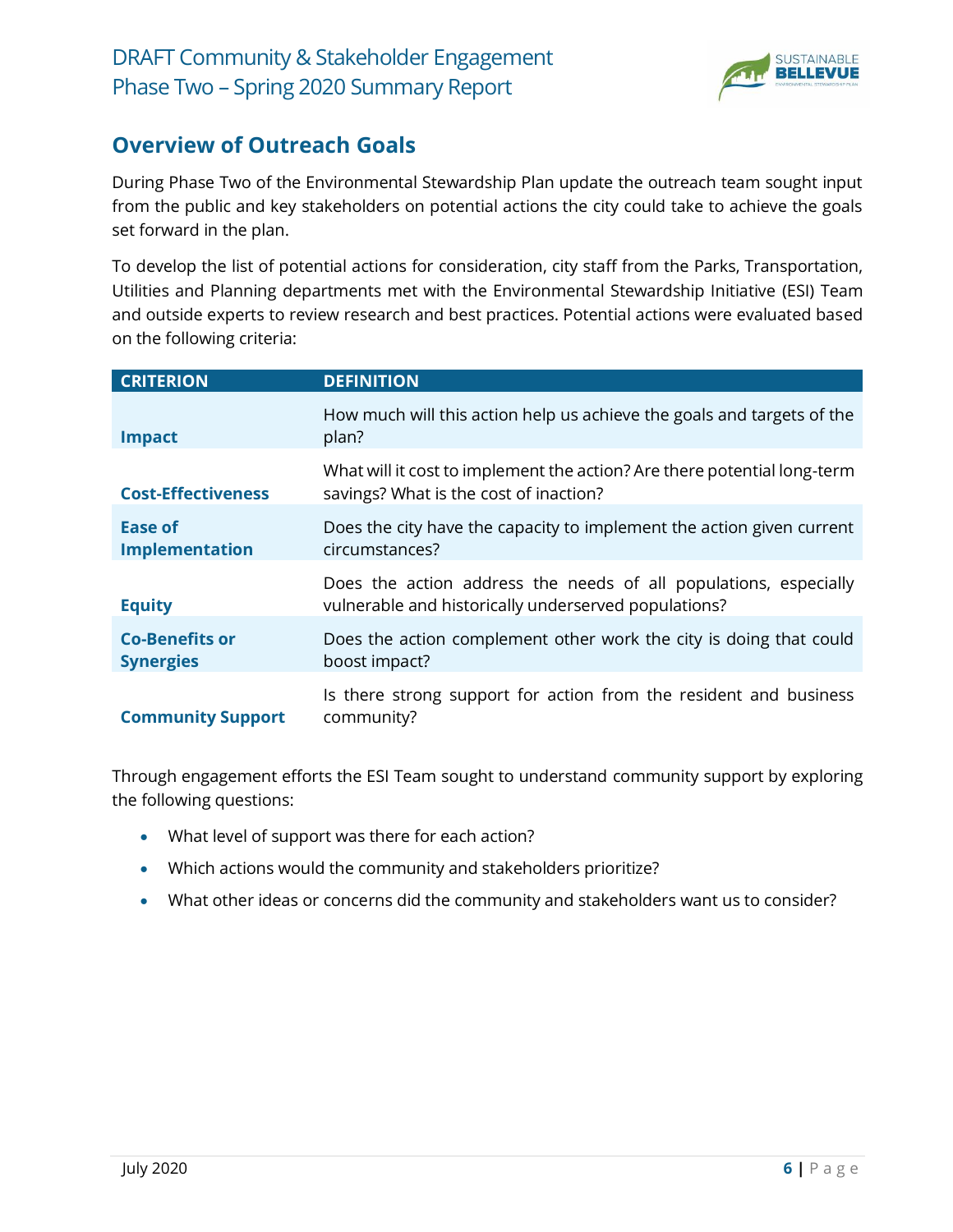

### **Overview of Outreach Findings**

#### **Community Support for Potential Actions**

Across all outreach efforts, residents and stakeholders expressed strong support for the city's efforts around environmental stewardship. People recognize the need to take action to address the impacts of climate changes.

- Over **80%** of survey respondents support or strongly support proposed actions to achieve our Waste goal.
- Over **74%** of survey respondents support or strongly support proposed actions to achieve our Natural Systems goals.
- Between **63%** of survey respondents support or strongly support proposed actions to achieve our Mobility and Land Use goals, depending on the action.
- Over **79%** of survey respondents support or strongly support proposed actions to achieve our Energy goals.
- Over **73%** of survey respondents support or strongly support proposed actions to achieve our Climate Change goal.

Residents are keenly aware of how environmental stewardship touches their everyday lives. When it comes to prioritizing which actions the city should work on, individuals highlighted actions and programs that are seen and felt most directly. The top five actions survey respondents indicated they wanted the city to prioritize include:

- **1.** Exploring a ban on single-use plastics
- **2.** Improving access to energy efficiency programs for low-income and historically underserved and underrepresented populations
- **3.** Developing a Transportation Master Plan that explores opportunities to decrease per capita vehicle miles traveled through prioritization and investment to transit and other nonmotorized modes
- **4.** Introducing stricter requirements for tree preservation.
- **5.** Providing education and outreach at multi-family buildings on waste reduction, recycling and composting.

"Aim to make Bellevue a place where truly innovative green buildings are built, using a variety of approaches including incentives, partnerships, education, demonstration projects, and recognition. Aim higher than standards considered 'green' ten years ago, to net-zero and similar standards. Help build excitement in Bellevue about green building innovation."

**E** Survey Comment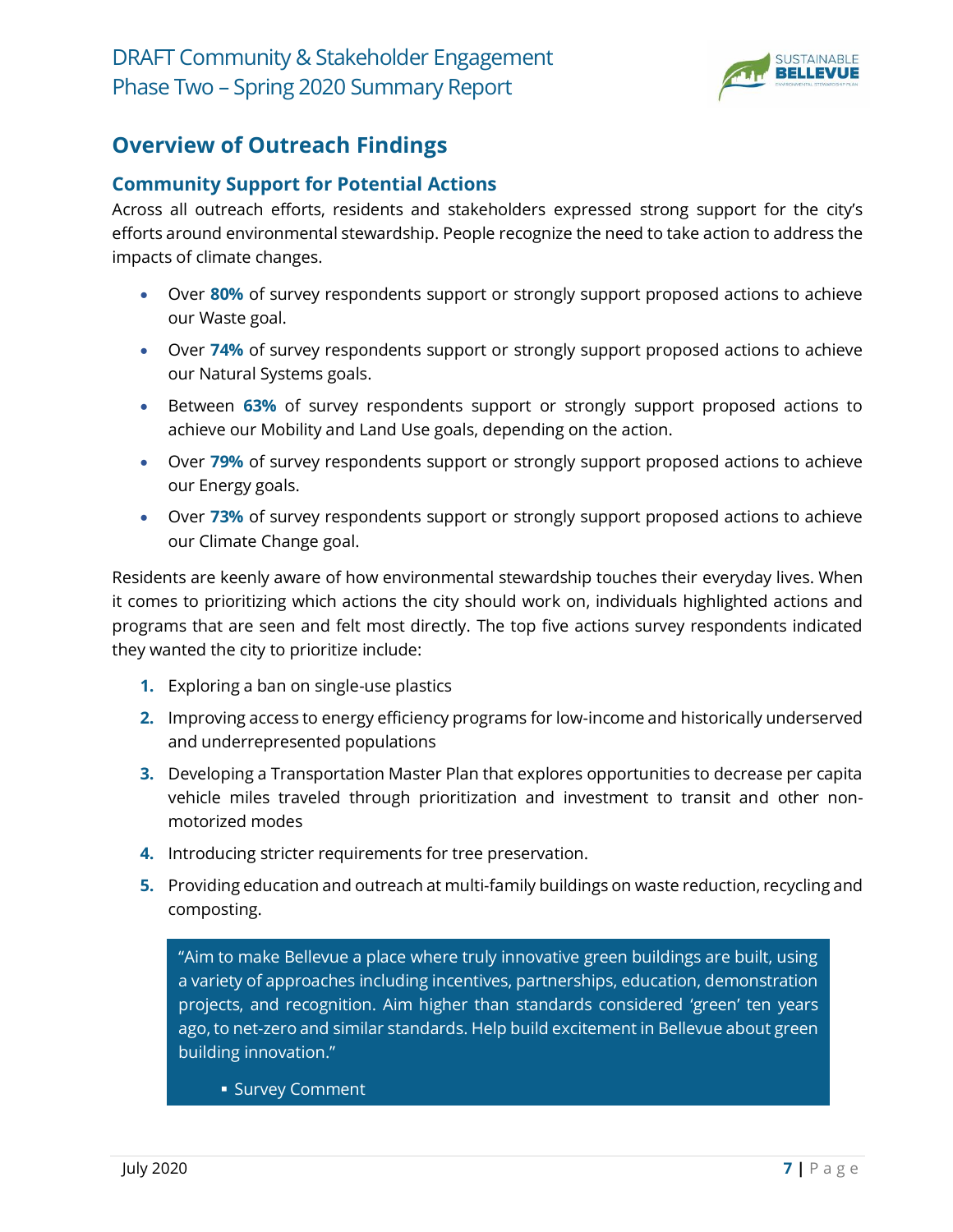

#### **Community Support for Various Approaches**

The potential actions under consideration explore a variety of approaches to achieving the city's environmental stewardship goals:

- Increasing fees or taxes
- Mandates or regulations
- Incentives
- Partnerships between agencies, other municipalities, and the private sector
- Education & communication
- Putting resources towards expanding capacity
- Focusing on equity and historically underserved populations

No one approach is correct, and the final plan will need to pursue a variety of actions to ensure successful implementation. A review of comments received through the survey and in focus group discussions provides insight into community support for the various approaches. Community support for specific approaches varied by focus area. Survey respondents' and open house attendees' comments are summarized as follows:

- In the area of Natural Systems, commenters expressed support for a regulatory approach, particularly for achieving tree canopy goals.
- In the area of Waste, commenters expressed support for both a regulatory approach and increased education for residents on recycling and composting. "Bellevue residents rely on their
- In the area of Mobility & Land Use, commenters expressed support for expanding capacity to make public transit, biking, and walking a more accessible and convenient option.
- In the areas of Climate and Energy, commenters wanted to see a mix of incentives and regulations to encourage green building practices.
- Commenters also expressed a desire to incentivize adoption of electric vehicles.
- Equitable access to green energy programs and incentives were a prominent theme in comments.

cars heavily for transportation. I think even people who want to bike or use public transport find it difficult because biking can feel dangerous and public transport does not reach many places in an efficient manner like it does in other cities."

- Survey Comment
- Many commenters saw opportunities to forge partnerships to reach Climate and Energy goals.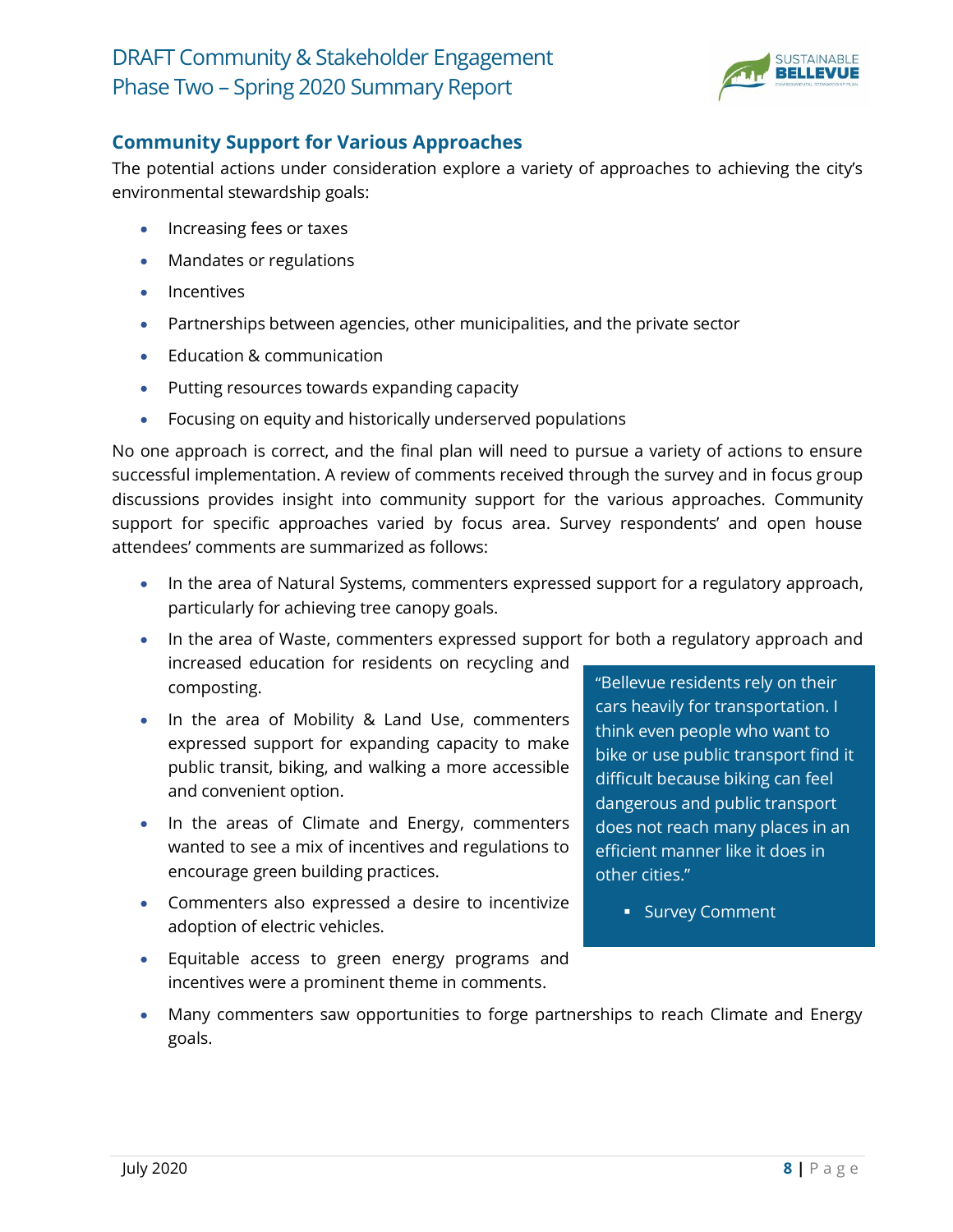

#### **Community Concerns**

In comments, survey respondents raised some key concerns they want the city to keep in mind as we move forward with implementation of the Environmental Stewardship Plan.

• **Doing more, faster.** Many community members expressed a strong desire to see the city go further. These commenters encouraged the city to choose leading edge goals and actions and to move faster to address climate change.

"Too many of these items are for studies. We know what needs to be done. Time to do, not study."

**E** Survey Comment

- **Affordability.** Several commenters urged the city to consider how implementation of the Environmental Stewardship Plan would impact the cost of housing.
- **Taxes and Fees.** Survey respondents were split about increasing taxes and fees. A small majority were not supportive of raising revenue or charging fees to support implementation of the plan.
- **Regulation and code updates.** Survey respondents were supportive of policies or code updates related to tree preservation, green building, and increasing recycling.

#### **Sustainability Leaders**

Over the course of several focus group discussions, the outreach team brought together representatives from the business community, developers, non-profits and other institutional partners to explore the potential actions under consideration. These deep-dive conversations allowed the outreach team to understand the implications of the actions under consideration, discover potential synergies, and explore what it might take to successfully implement proposed actions.

In general, the Sustainability Leaders expressed support for the actions under consideration. In the area of green building, several Sustainability Leaders thought the city could be even more ambitious. In the areas of Waste, Mobility & Land Use, and Natural Systems, several Sustainability Leaders offered more cautious support and wanted more details and information.

Participants in focus groups raised several key considerations for the city to keep in mind to ensure successful implementation of the Environmental Stewardship Plan.

• **Provide options.** Businesses and developers need flexibility in order to meet the goals of the plan. Participants encouraged the city to consider allowing developers to choose from a list of green building strategies, giving property owners who cannot generate energy onsite to invest in green energy projects elsewhere, and allowing developers to replace trees offsite in situations when there is not enough room to replace trees onsite were some of the ideas that came up.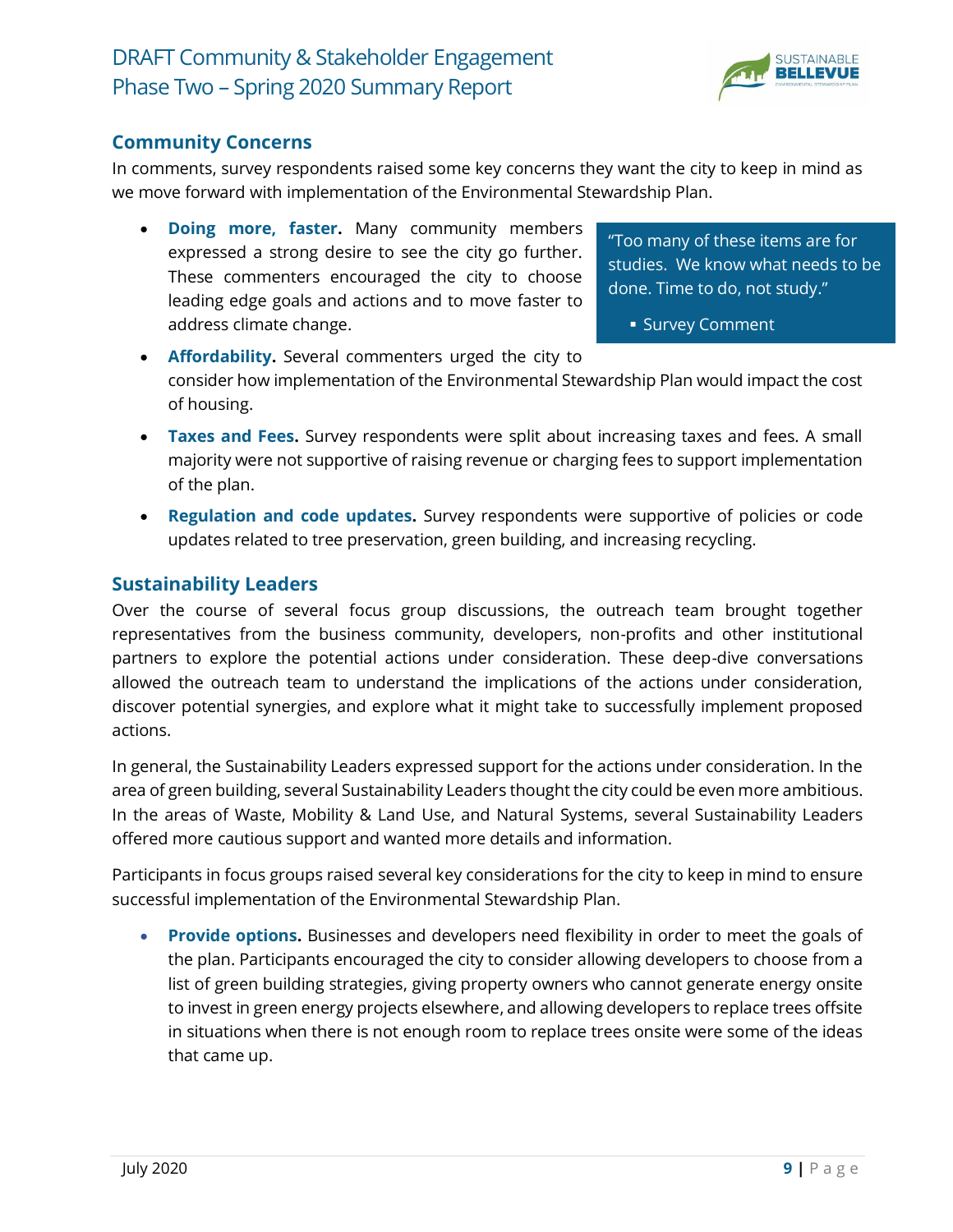

- **Engage early.** Changing practices or adjusting plans requires time. Participants encouraged the city to notify businesses and developers of changes to policy early, before projects are underway. Informing developers about potential incentives early in the process could also increase the number of projects that utilize incentive programs.
- **Communicate and educate.** Participants noted that sometimes businesses and developers are unaware of best practices, city programs, or incentives that could help them adopt and apply green building strategies or improve recycling & composting. Offering classes or workshops in green building, doing more to promote incentive programs, and providing more multi-language educational materials could support wider adoption of sustainable practices.
- **Think and act systemically.** Focus group participants encouraged the city to consider how proposed actions and policies aligned with state requirements and the requirements of other jurisdictions. Conflicting or misaligned regulations can make it challenging for businesses to meet expectations. In the case of recycling and composting understanding the entire lifecycle of products is key.
- **Balance mandates, incentives, and impact.** Focus group participants were not opposed to mandates, but they cautioned the city to consider the impacts to project and operating costs and how those might drive up prices overall. Targeted incentives can help offset the impacts of mandates. Additionally, incentive programs need to be targeted where they can have the biggest impact towards achieving the city's goals.
- **Keep equity in mind.** In several conversations, focus group participants raised the importance of using an equity lens in the implementation. Ensuring low-income and underserved populations have access to programs and incentives is key. The city should also keep in mind how historical practices may have contributed to inequities and seek to address them in policy decisions.

#### **Additional Ideas**

In discussions at the open house, in the focus group conversations, and in the survey comments community members and Sustainability Leaders offered many new ideas to consider. Some of the suggestions that came up include:

- Increase the tree canopy by incentivizing green roofs with small trees.
- Support creative approaches to making first mile/last mile connections to transit like using electric mini vans with flexible routes and times or autonomous vehicles.
- Encourage pilot projects that allow city staff to explore new technologies that are not yet in the code.
- Think about strategies that focus on e-bike infrastructure.
- Create an Urban Forestry Commission.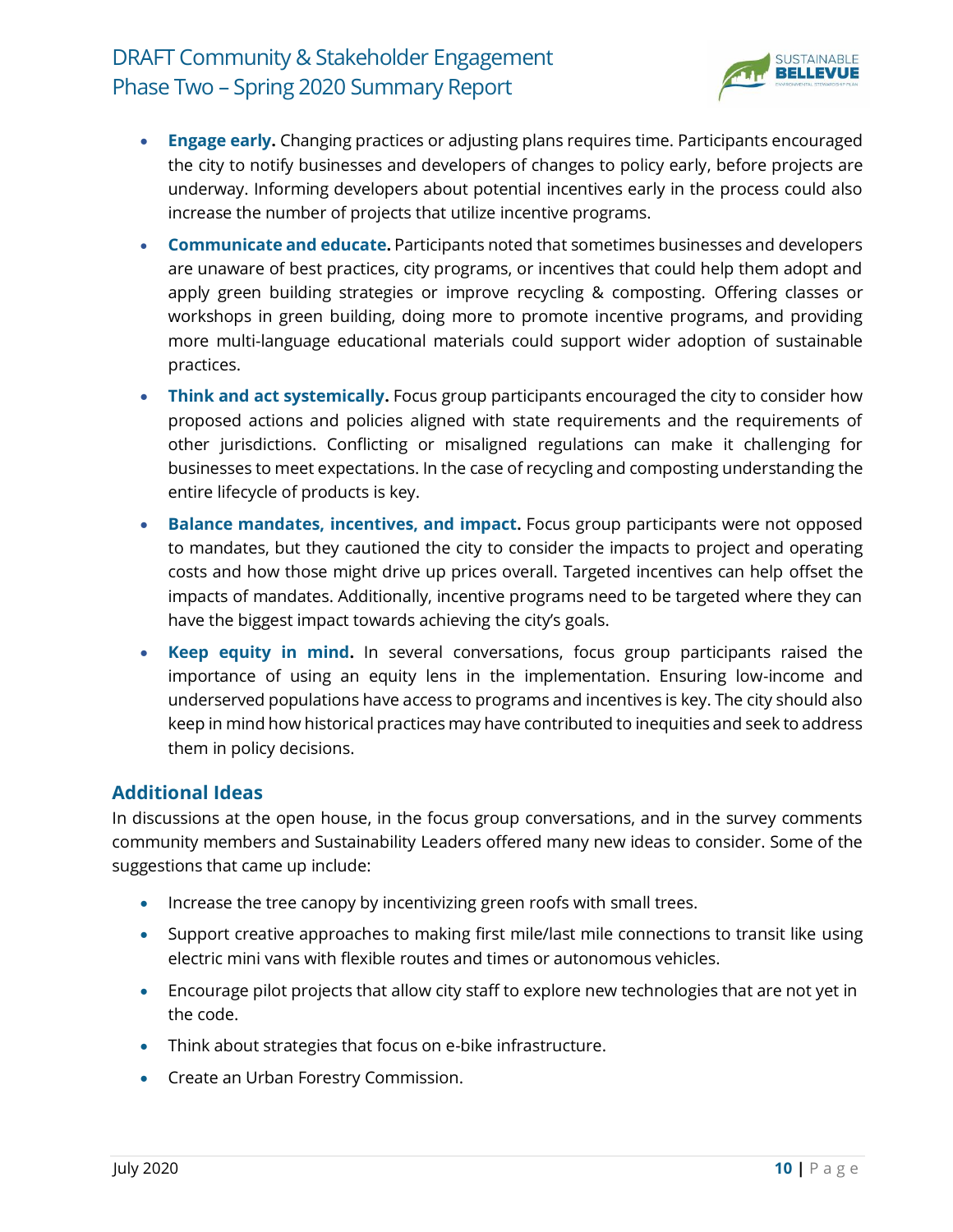

#### **What's Next**

The input gathered through these efforts will be used to help inform the draft Environmental Stewardship Plan. City staff, working with consultants, will conduct further evaluation to better understand the impacts and costs of the potential actions under consideration. This fall, the draft Environmental Stewardship Plan will be shared for public comment, and community members and stakeholders will have additional opportunities to provide feedback on the draft plan, before it moves through the process of review and adoption by the City Council. The public outreach and engagement around the draft plan will also be an opportunity to continue to raise awareness about the City's Environmental Stewardship Initiative and to build support for implementing the plan.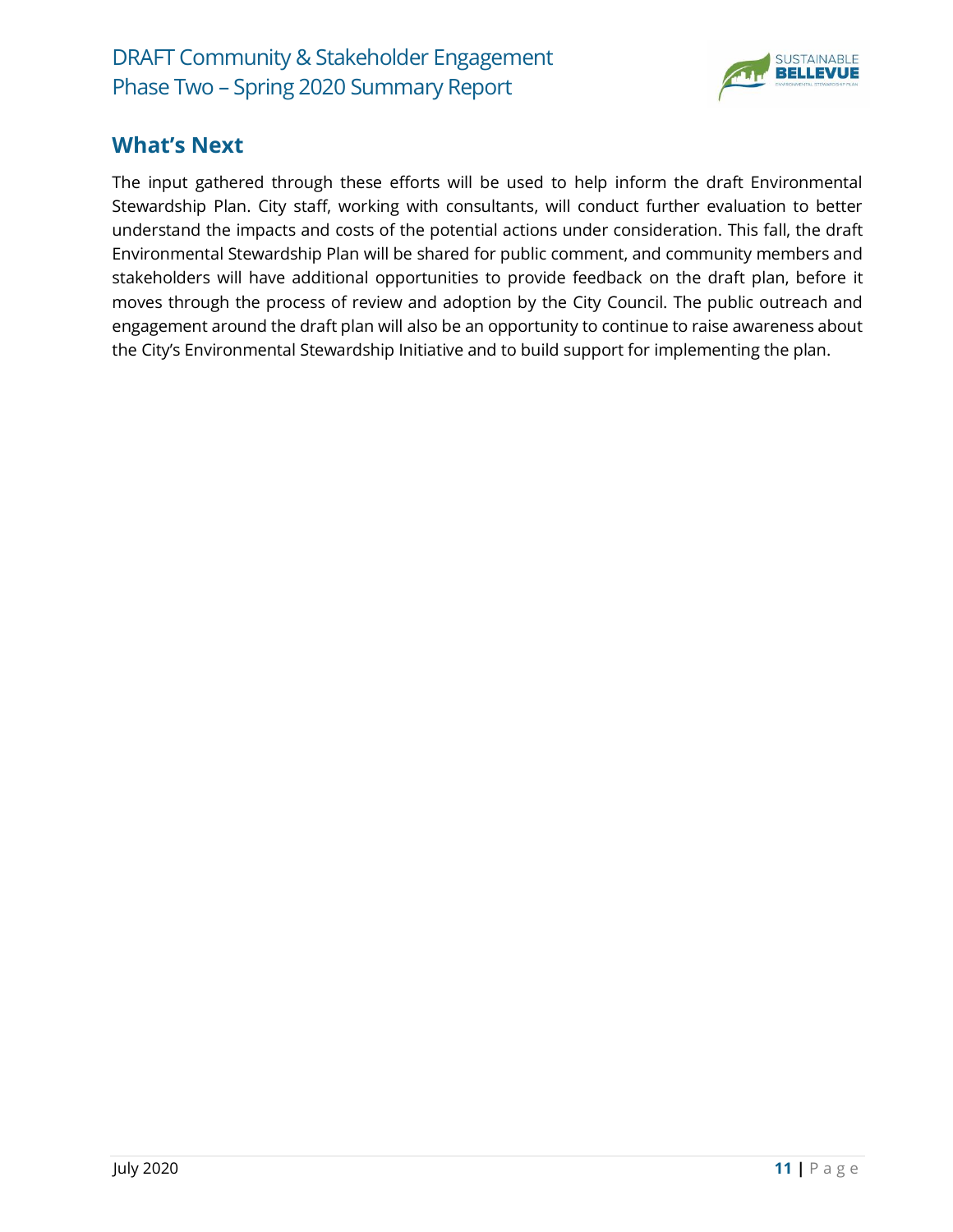



Optional question (597 response(s), 5 skipped)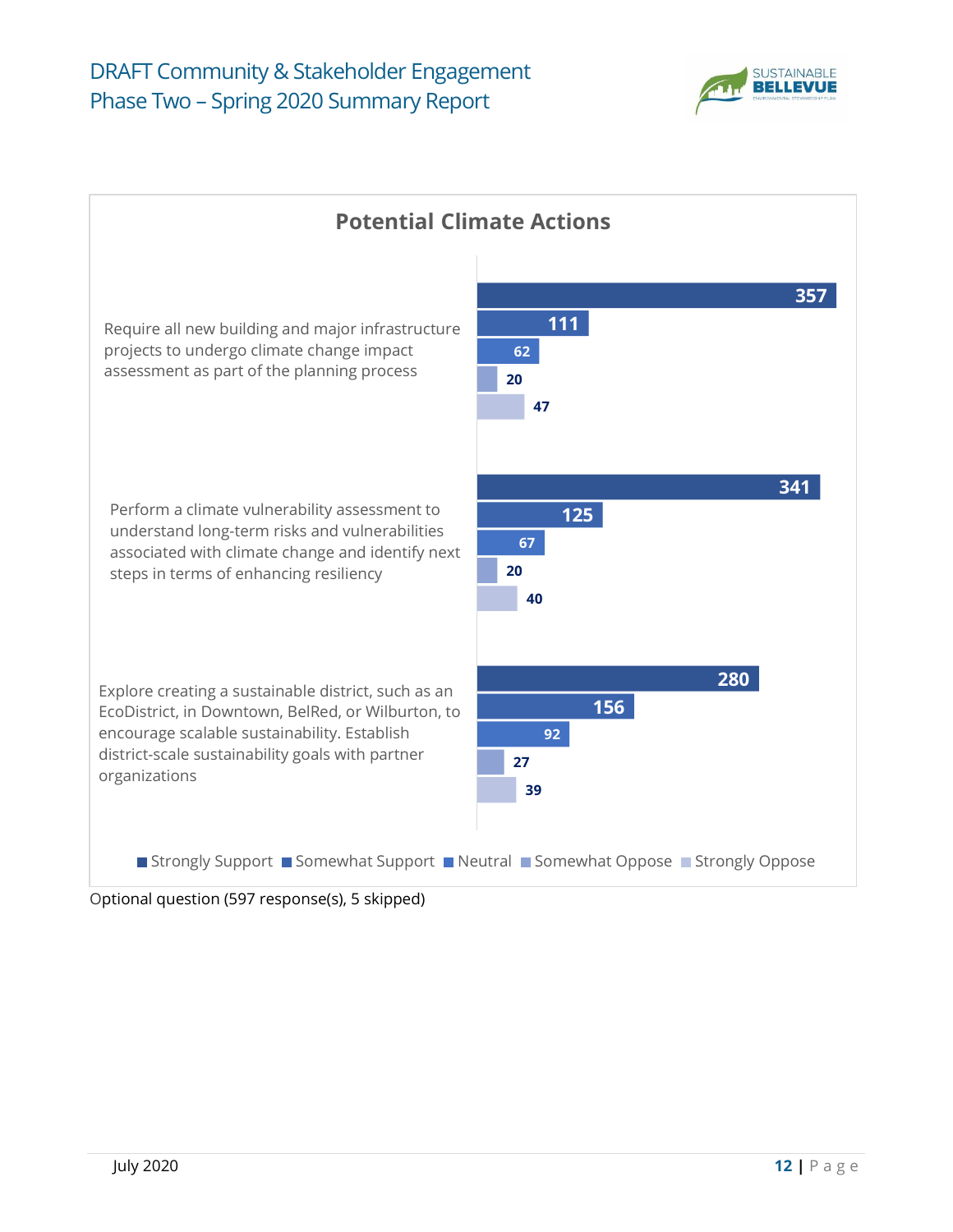



Optional question (599 response(s), 3 skipped)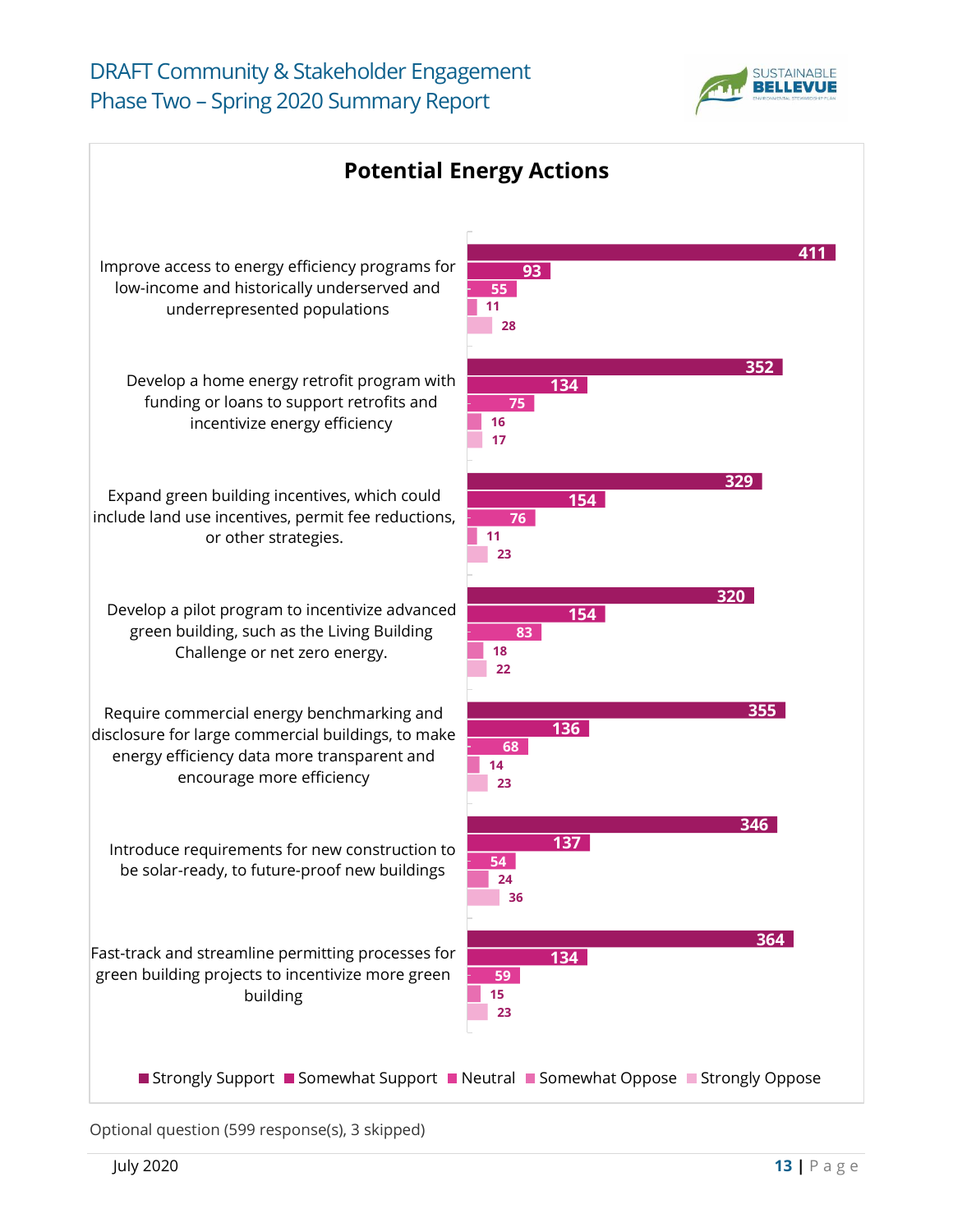![](_page_13_Picture_1.jpeg)

![](_page_13_Figure_2.jpeg)

Optional question (600 response(s), 2 skipped)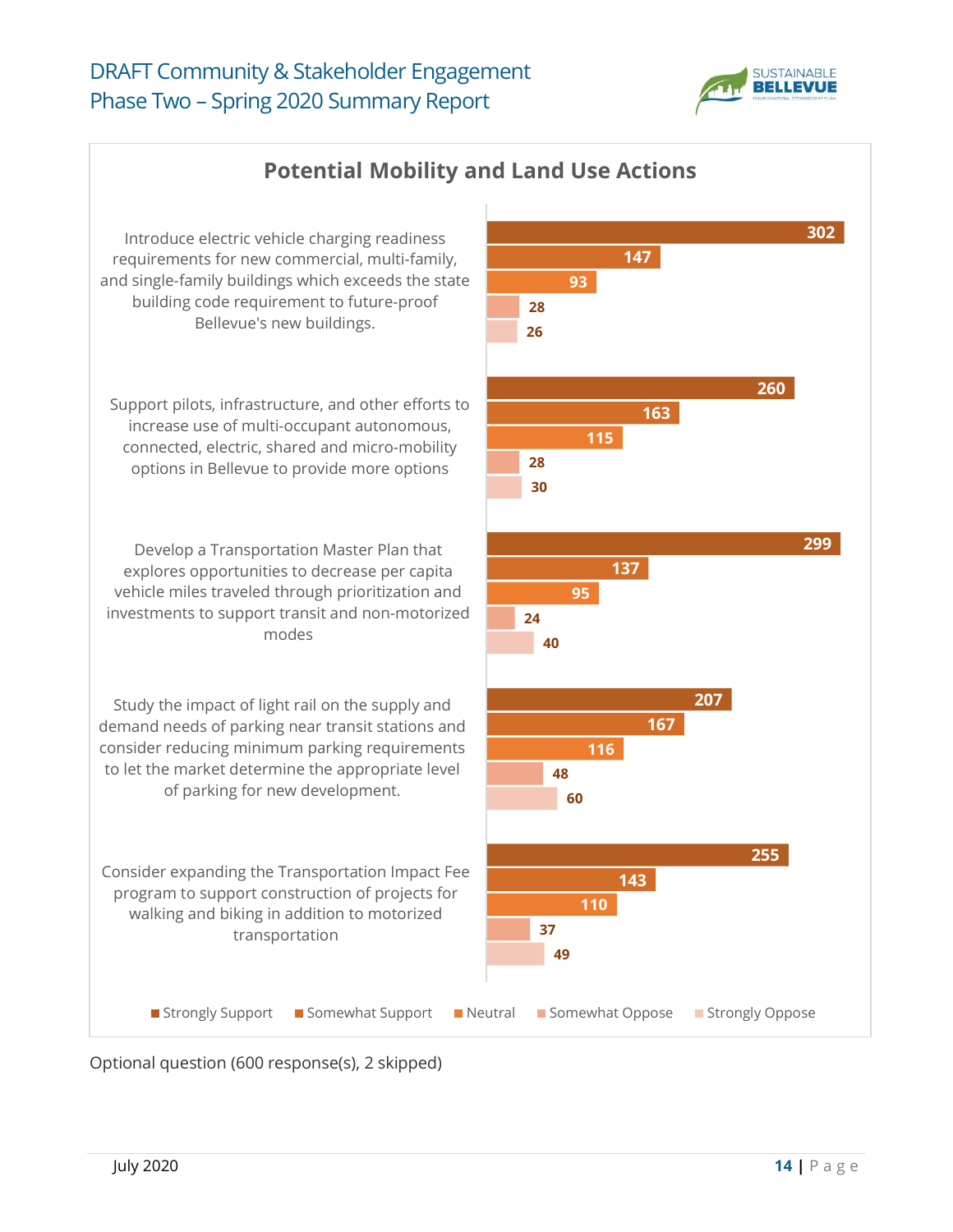![](_page_14_Picture_1.jpeg)

![](_page_14_Figure_2.jpeg)

Optional question (601 response(s), 1 skipped)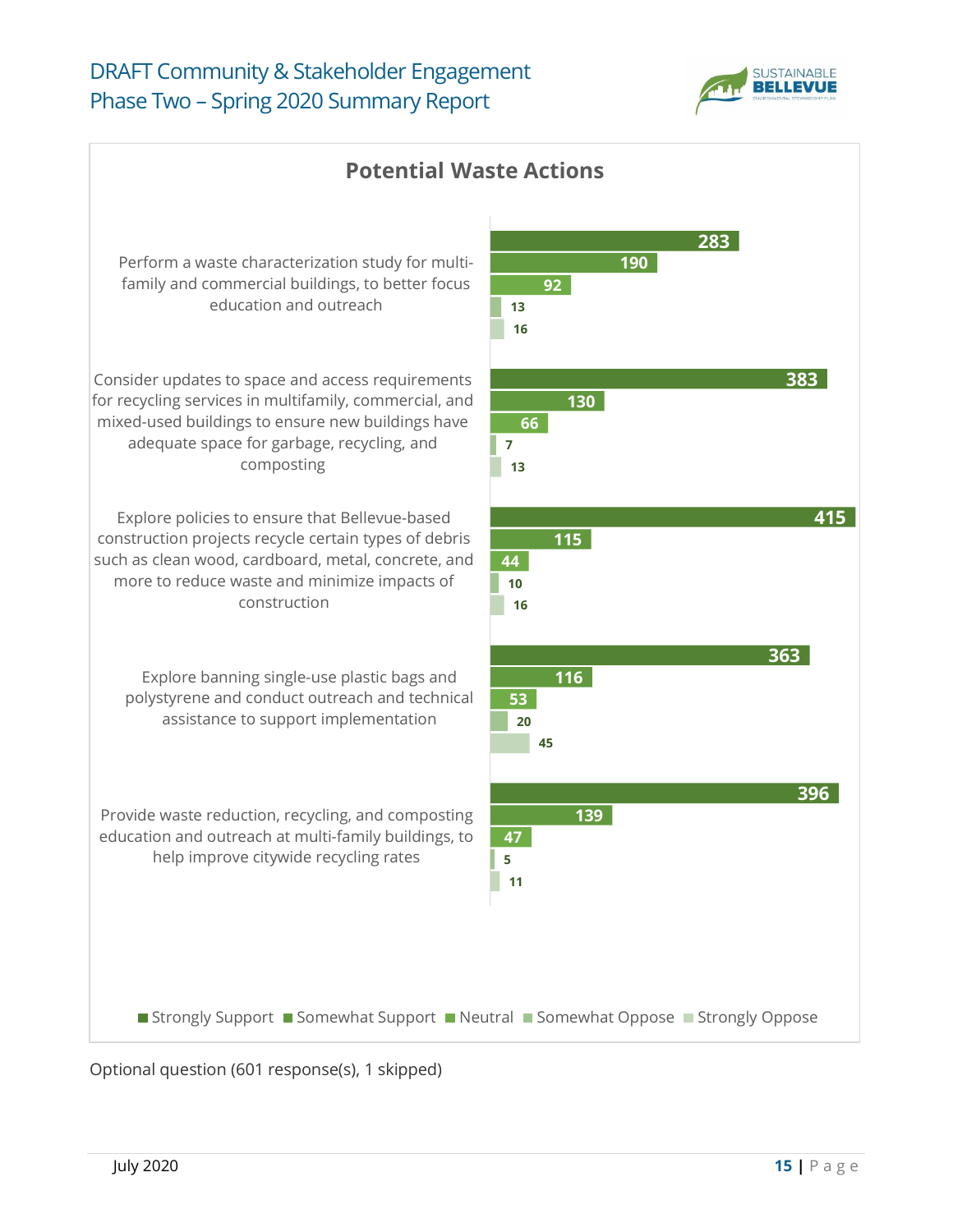![](_page_15_Picture_1.jpeg)

![](_page_15_Figure_2.jpeg)

Optional question (601 response(s), 1 skipped)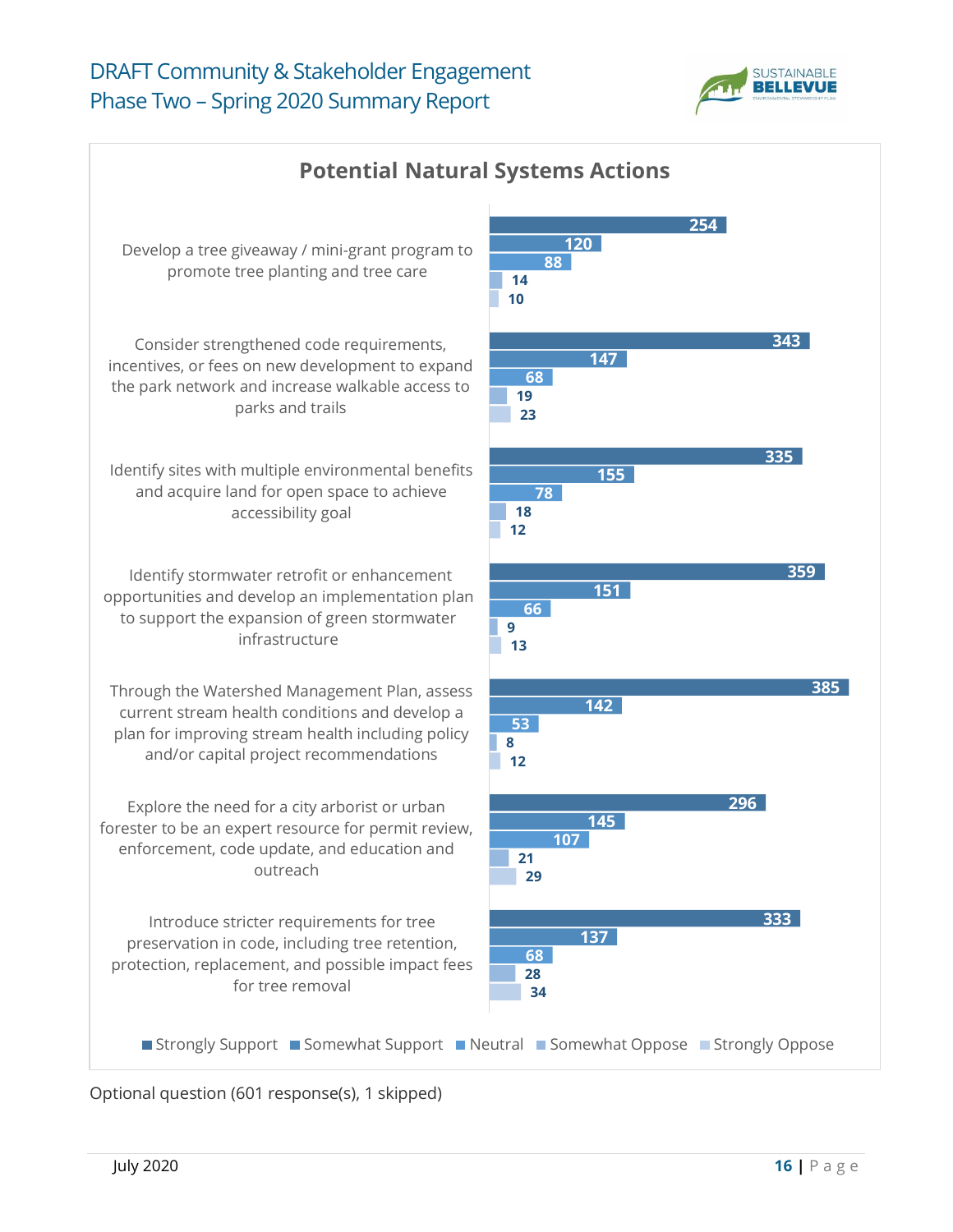![](_page_16_Picture_1.jpeg)

### **Which potential action do you think is most important for the city to work on?**

![](_page_16_Figure_3.jpeg)

Optional question (580 response(s), 22 skipped)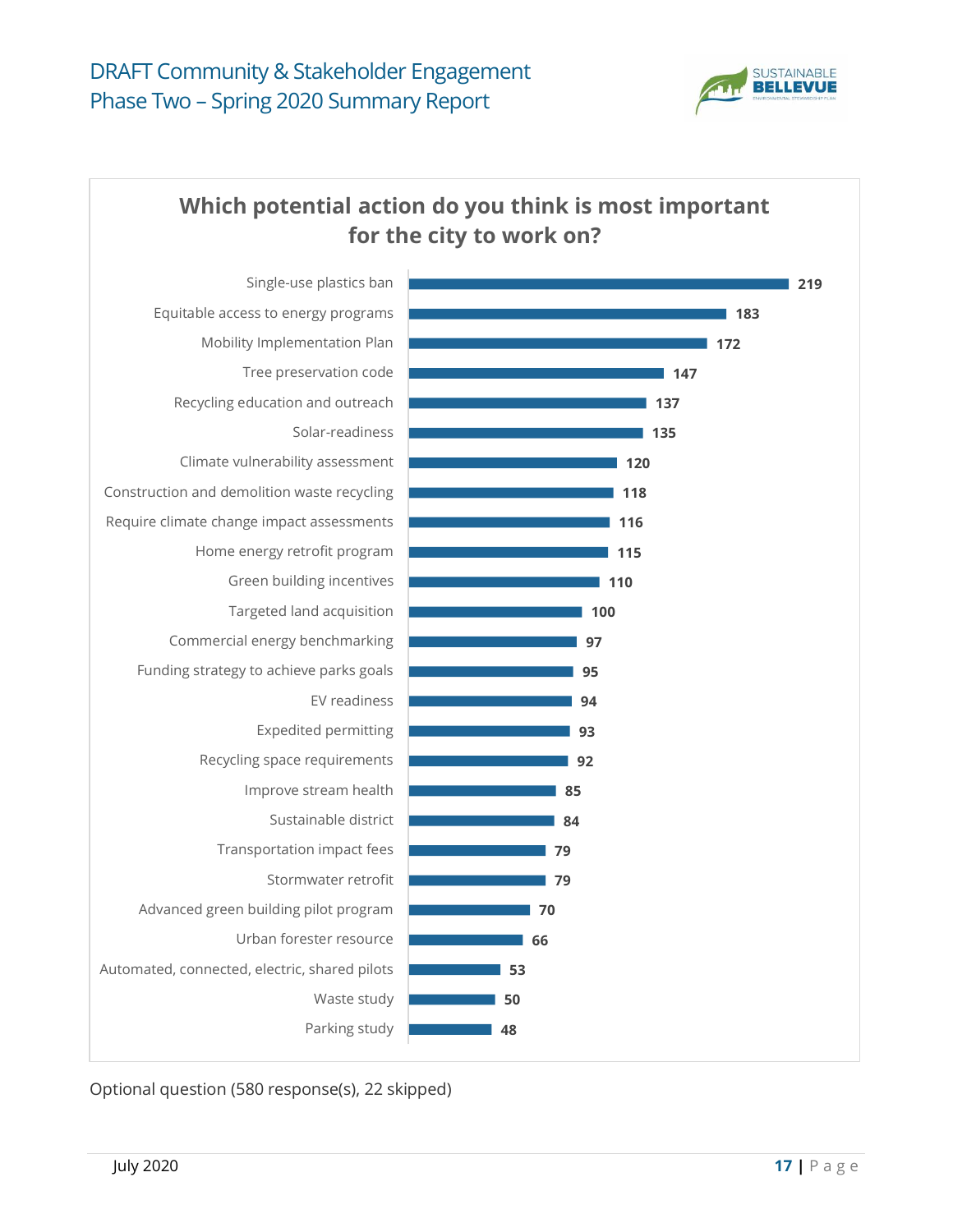![](_page_17_Picture_1.jpeg)

![](_page_17_Figure_2.jpeg)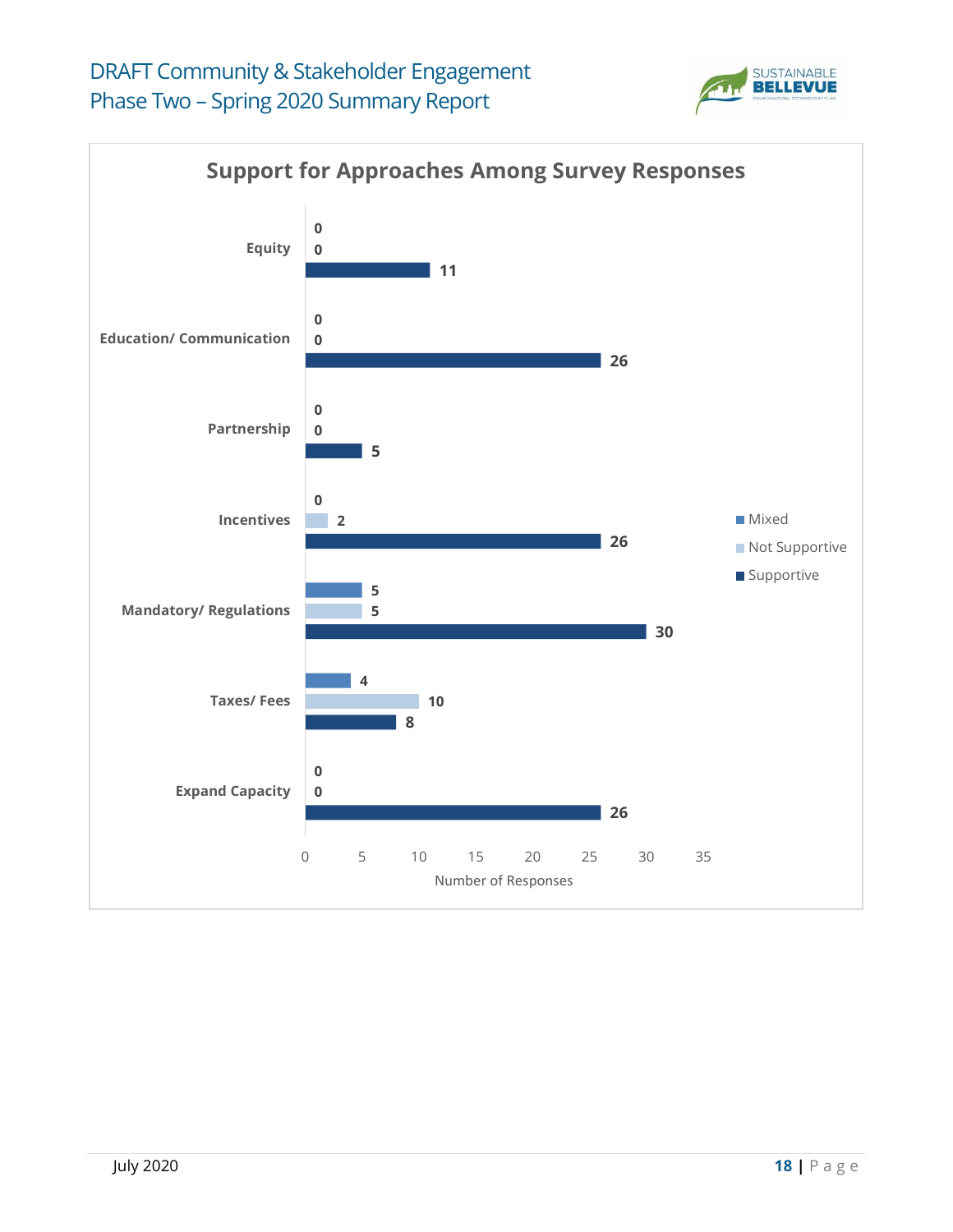![](_page_18_Picture_1.jpeg)

#### **Appendix – Public Comments**

#### Sustainability Leaders Lunch and Learn Briefing – February 12<sup>th</sup>

City staff shared an overview of the updated Environmental Stewardship Plan and broad goals with Bellevue's large stakeholders over a lunch and learn. Stakeholders had the opportunity to share how the presented goals aligned with their organization's sustainability and/or environmental stewardship targets and initiatives. These are the notes from the discussion.

- Amazon has not set goals yet but it's in progress
- Republic Services zero waste is challenging, and contamination is a huge issue. Things initially recycled are returned to a landfill.
- REI goals align, zero waste isn't the only goal. Looking at supply chain and operations, that they are designed for reuse and long life, "re-commerce" for products sold
- Forth EV ownership goal is difficult to track if tracked by Bellevue because daytime population isn't people who technically live in Bellevue. Recommend goal related to infrastructure instead to provide a percent of EV ready or access to EV chargers.
- GLY don't narrow our targets today based on current market availability but base it on where technology is headed
- Chinese Information Center Service Center share goals with immigrant population

The lunch and learn also had a section for broader discussion and opportunities to ask questions.

- Cedar Grove how is Bellevue School District (BSD) or independent/private schools and students being engaged in ESI goals? Need to map out transportation across school activities
	- o City of Bellevue working with BSD green teams and engaging in Earth week plans.
	- o BSD green genius program looks at energy, water, and waste is built into every school program. School board would need to be engaged if formal commitment is made. The parents often decide to drive their children to school, but that's a personal choice.
	- o Amazon sustainability ambassadors at all campuses and buildings. Not sure about Bellevue yet. They work with Seattle. Recycling Partnership gives grants to provide access and education around contamination. Pretty involved with them. Is co-funded by the city and private.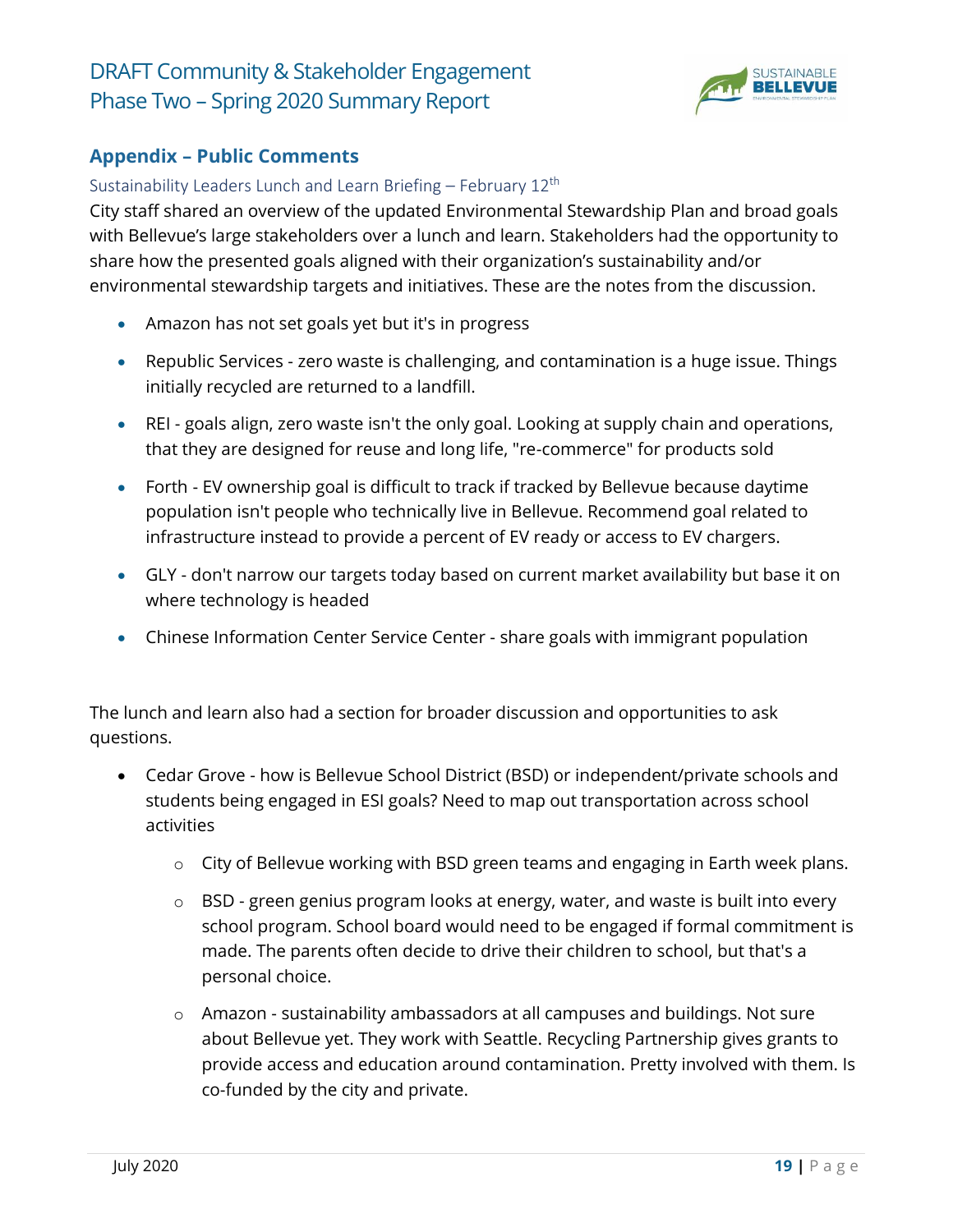![](_page_19_Picture_1.jpeg)

- Unico 30 year plan isn't tangible. There need to be intermediate deadline and targets to get things done. Already doing most of this stuff and goals aren't urgent enough. Messaging needs to be clear and ambitious when talking to constituents.
- Discussion on messaging about the plan and environmental initiatives
	- o REI Messaging the City is engaging businesses, but interested in the city actions to provide assistance around mobility. A lot is changing and we will need curb space and transportation design to accommodate future transportation technologies. We can't achieve this in a silo. How do we make these critical reductions at a city level by department and can achieve this together.
	- $\circ$  GLY messaging looking at cost benefits, when we tell the story we focus too much on costs but really we should focus on the cost of inaction, especially for youth, so measure the missed opportunity cost and share that with your messaging.
- BuiltGreen goals didn't touch on green buildings, but need to lock in new development to ensure that the embedded carbon going into the city for the long run is essential. Look at incentives now because that is a tangible way to influence embodied carbon across the City. Entire neighborhoods can be built sustainable. We need to message the benefits of building green. This is quantifiable and should be used to show how this is a community health issue. Let's communicate better.
- Chamber Observation that the way decisions are made are different than government. As process moves forward hope that aspirational goals will be assigned by impact - what is municipally led versus what are we asking our businesses to do?
- Climate Solutions greater emphasis on buildings, we need to focus on the built environment to reduce the cost of retrofits are needed in the future.
- BSD feel that permitting at the City is not efficient or promoting green building

#### Community Open House – March 3rd

During the Community Open House, attendees were invited to fill out comment cards. From 80 attendees, we received 16 comments, though some attendees submitted more than one comment. Comments have been transcribed from their original format.

- I'd like to see Bellevue lead (not keep pace) in environmental initiatives and incentives
- re: tree canopy -need action now permitting req. for tree removal, fines applied (not maybe) for unpermitted removal and/or too many trees cut planting baby trees ≠ canopy provided by a mature tree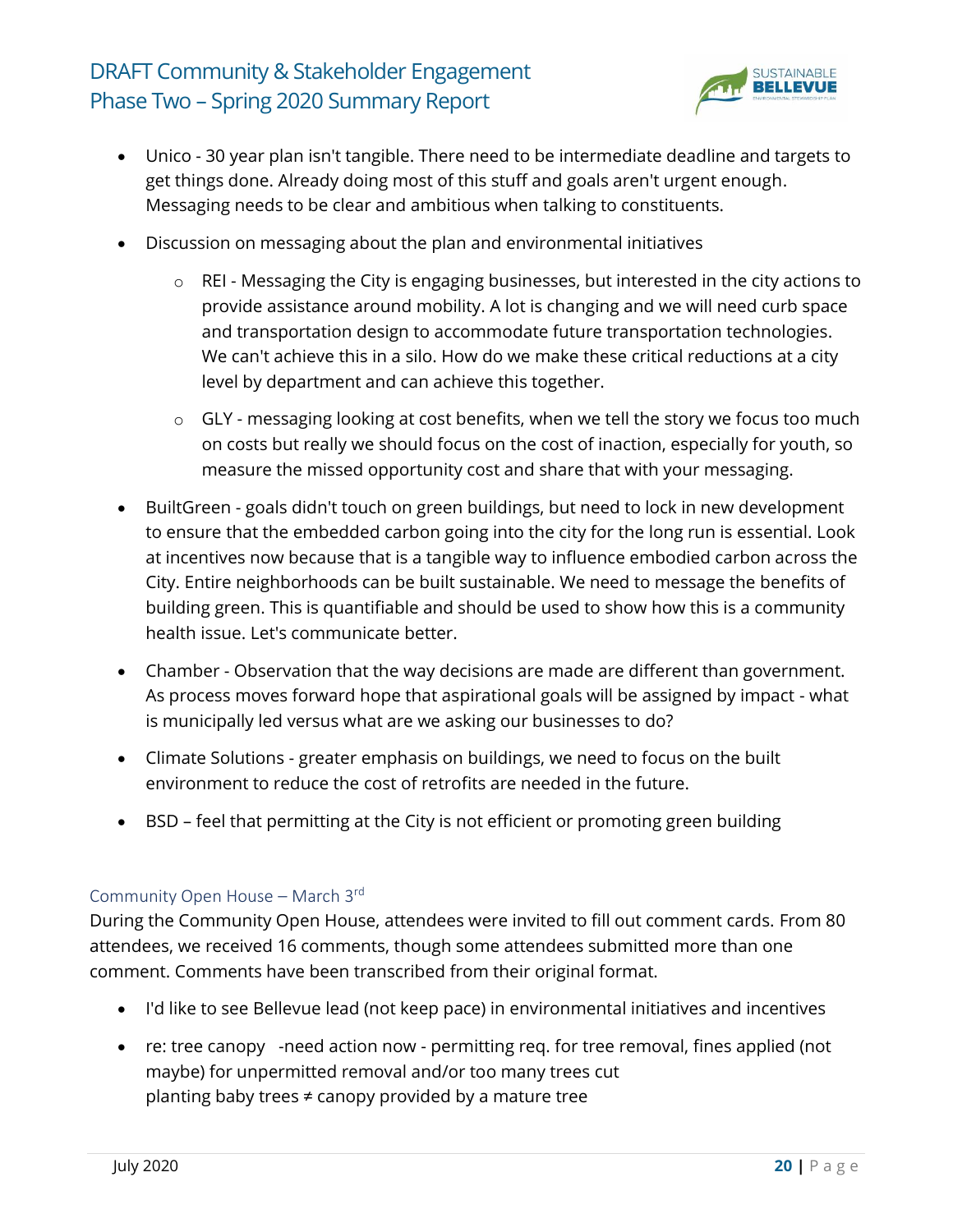![](_page_20_Picture_1.jpeg)

- A grant program (even a mini-grant program) for BSD Green teams
- On topic of climate and energy: -Introduce building code requirements for new contructrion and renovation that require a level of energy efficiency. The standards could be increased each year. Electric car incentives: Chargers, Free Parking, etc. City should do what Microsoft is doing: Buy 100% clean energy, bypass PSE who sells dirty energy. Replace PSE with PUD -> Clean energy + Reliability
- I think, as a mental health professional (LMAC) that not enough is being done to take into account the mental health impact of development, particularly in terms of cutting down old growth trees and disrupting other iconic aspects of the landscapes. Not only is there research documenting the negative impact of degreening on resident wellbeing, mental health, and relationships (less green = more conflict), but there's also a lot documenting the positive impact of maintaining the greenery. The degreening also tends to be unequitable. For example, PSE is removing more trees in the Crossroads neighborhood where there are Title 1 schools. That creates a cascade of negative effects for an already disadvantaged population.
- Limit the sources/materials used to place along streets in fornt of new homes gravel is dangerous to pedestrians and cyclists!!
- Making sure new buildings of apts and condos must create green space to replace some of what it takes and new buildings should have to be at least somewhat green
- I would like to see the city get going on more electric chargers around the city. I also would like to see the city protect "out city trees" from companies that want to build and cut them down.
- \*Canopy replacement SHOULD be native evergreens that were taken down and SHOULD have a percentage of evergreens as the 40% canopy goal - there must be a strategic plan for canopy coverage of carbon intake of evergreens vs. a …
- Discouraged about the desire to keep our waterways/streams clean, yet rubber crumb athletic fields are being used across the city. Seen @ numerous fields the rubber crumb goes directly into the sotrm drains contaminating our waterways and environment. Wish the city would consider cork (infill) or natural grass versus recylced crumbs of tires throughout the city.
- The downtown core desperately needs an off leash dog area. Ashwood Park is getting abused becuases there is nithing available. What land can repurposed that all the apartment/condo dwellers can use for their pets? Not all pets can handle car trips due to anxiety.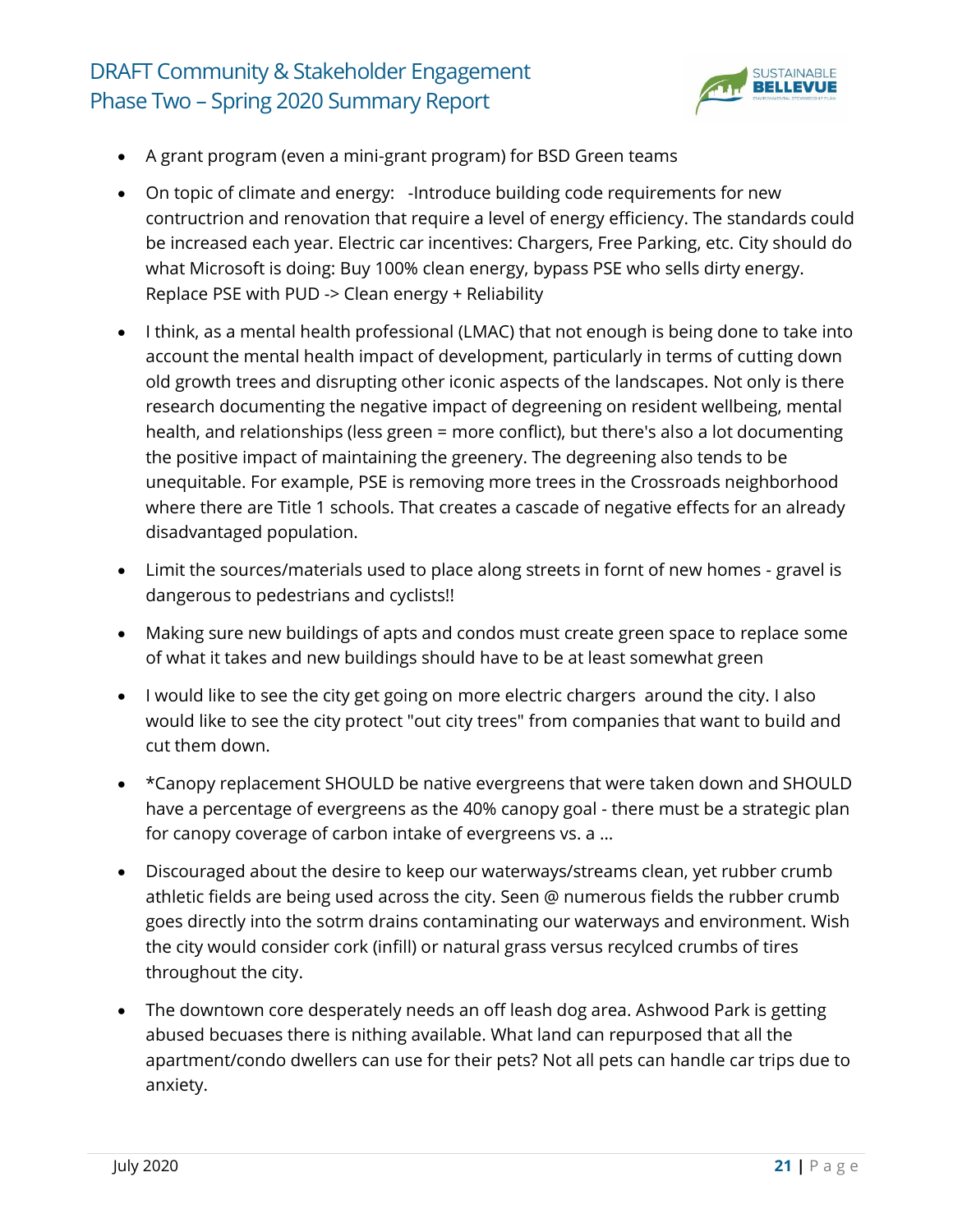![](_page_21_Picture_1.jpeg)

- Re Natural Systems and the Goal of 40% tree cover. It can't allow "wastelands" to crop is as houses built in the 1950's are torn down and replaced with much larger structures that fill the lot - requiring older larger healthy trees to be removed. My neighborhood has lost hundreds of these trees in the past 5 years, and is on track to lose hundreds more as more tear-down activity occurs.
- Re Mobility and Land Use. I question the feasibility of achieving a "50% ownership Rate of Evs." Unless the C.O.B. can directly influence with incentives of disincentives I doubt that this goal is worth pursuing. And I don't agree C.O.B. should prioritize their budget dollars to provide any \$ incentives. Also, the population is very fluid - this will impact the data that would be gathered Replace PSE with PUD. This would provide a dramatic reduction in green house gasses. 2) Work with Metro to enable practical any - any mass transit. This will require smaller shuttle buses from main lines.
- Bellevue has the talent and money to be a leader in taking on aggresively global warming. Lead, don't wait for county, state, or (horrors) federal govts to lead. Do it here and now. Thank you.
- I would like to see incentives for solar energy.

#### Climate Town Hall – April 23rd

Our virtual town hall event included an opportunity for attendees to ask questions directly. Following are the notes from those questions and the answers given.

Question 1: How can people get involved in synthesizing actions into immediate priorities?

Question 2: Here's an interesting public/private partnership enhancing tree canopy in Louisville, Kentucky:<https://www.fs.fed.us/research/urban-webinars/green-heart-project.php>

Question 3: I think the CETA impact on the wedge analysis is overstated (I work in the buildings efficiency sector)

Question 4: Has Bellevue signed onto the King County Cities Climate Collaboration with other Eastside cities?

Answer: Yes, Mayor Robinson and Councilmember Zahn are both members. The update on the joint commitments was scheduled to go before Council on April 27th but this has been postponed.

Question 5: Will Bellevue update the 2030 Climate Change Target from 40% to 4% to match the new state GHG emission standard that recently passed?

Answer: Yes, we will continue to examine the interim goals we've put in place.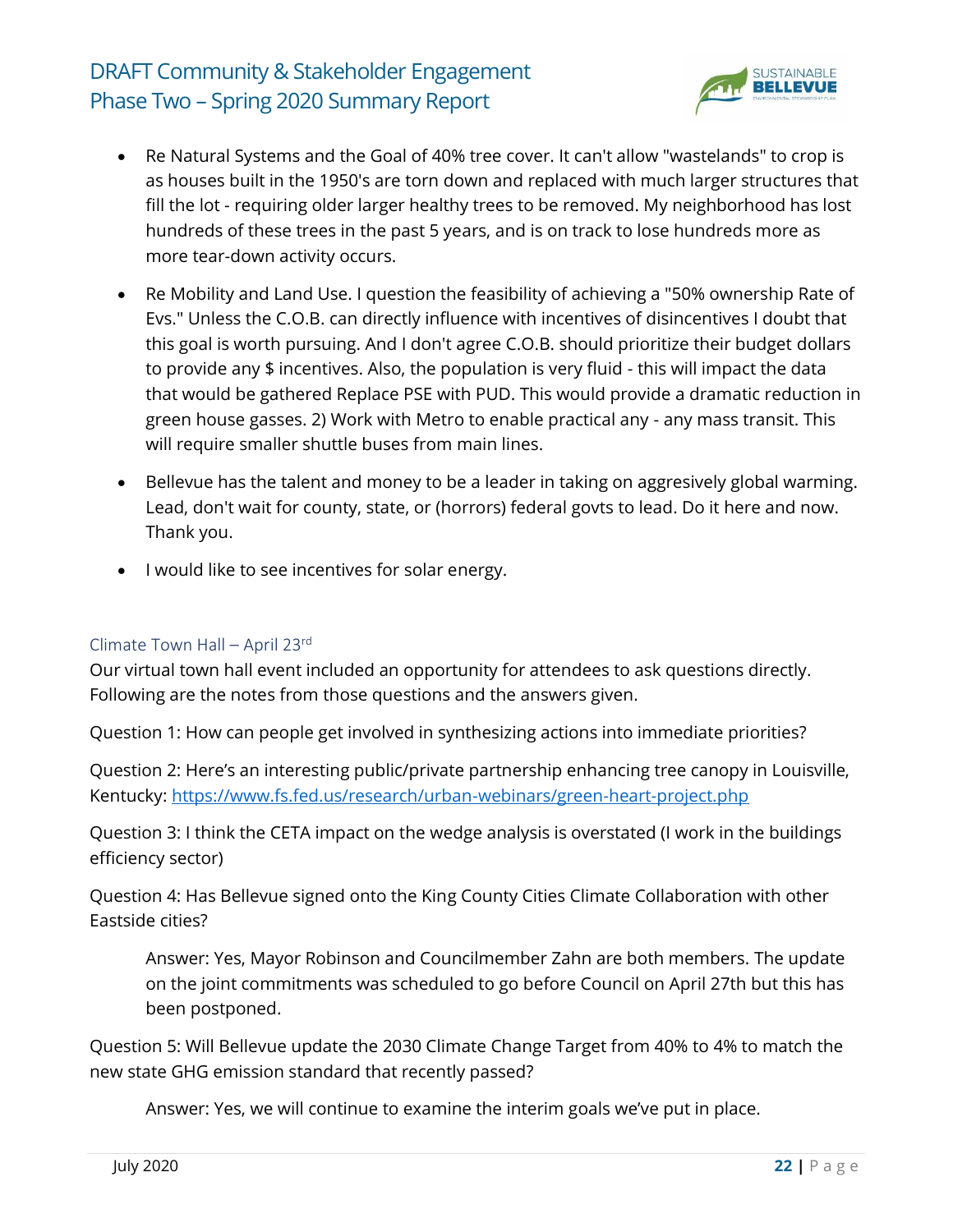![](_page_22_Picture_1.jpeg)

Question 6: Does Vision Zero impact and fit into the goals of the ESI Plan?

Answer: Yes, there are a number of strategies that overlap; especially around bike and pedestrian mobility, safety, speed limits, how can we make our roads safer. Always looking for synergies across multiple plans.

Question 7: Question around economic development and tourism – what goals would we see around that and the environment?

Answer: The ED department is in the process of updating the plan; tourism is one of the strategies, along with supporting job growth and more diverse retail options

Question 8 - Councilmember Zahn: Pilot program through Visit Bellevue for a bus to move tourists around Bellevue this summer; has been put on hold because of covid pandemic.

Answer: Walkable access to parks as well when thinking about tourism

Question 9: Will Bellevue utilize actions from the KC Climate Action Toolkit for cities to help each other?

Answer: Bellevue has been in conversation with KC and the consultants on that toolkit. Some actions make be part of future interim goals and strategies later on. Toolkit has been delayed until the end of September.

Question 10: Are there regulations around interior lighting in commercial buildings at night?

Answer: Unaware of any regulations around this issue. May be a place for outreach and engagement with building owners. Lighting usage may be related to daylight savings switches and 24/7 access needed for janitorial services. Lighting can make up around 15% of a building's energy usage.

Question 11: What is the city doing for buildings to use more sustainable materials in construction?

Answer: We do have incentives in DT and BelRed for LEED buildings; which would include some sustainable materials to be used.

#### Survey Comments

As part of the public process, residents, professionals, and students of Bellevue were invited to provide comments on each section of the Environmental Stewardship Plan focus areas as well as general comments. Respondents were asked to rate their support for a variety of actions in each section of the plan and were invited to share additional comments for each section.

Comments such as "None" or "N/A" have not been included. Other comments have not been edited.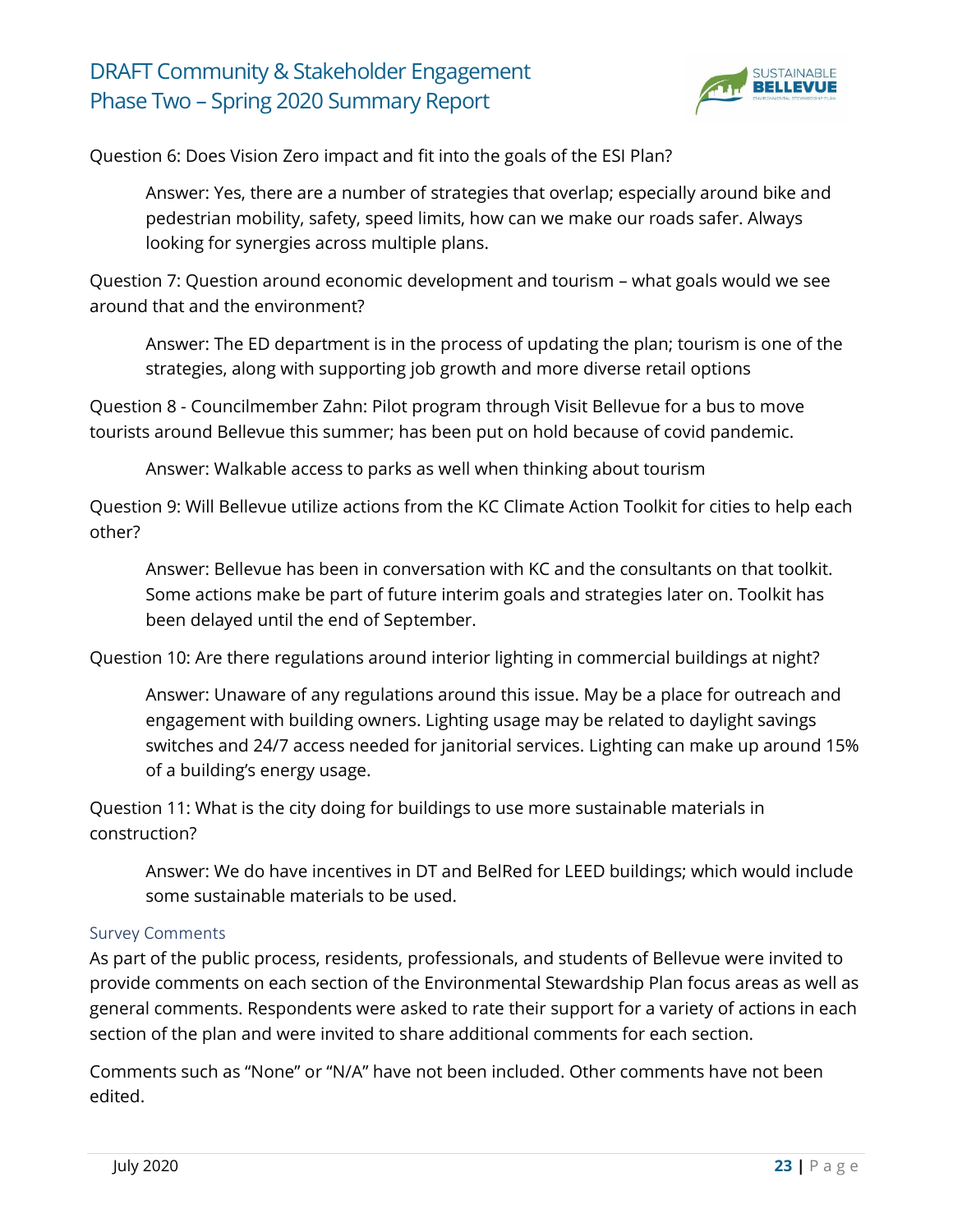![](_page_23_Picture_1.jpeg)

#### *Waste*

- "It is already past time to ""Explore"" banning single use plastic bags; please just do it now! Also, we do not need to explore requiring Bellevue-based construction projects to recycle certain types of debris, we should just do it now."
- I live in a single family home in Bellevue. I have seen several different copies of the recycling guidelines, but do not know which one is most current. It would be helpful if there was a revision date printed somewhere on the pamphlet, so I can tell which is current. I hang it in my kitchen for family members to refer to when trying to decide what goes in the recycling bin. I get confused about recycling packaging material; whether or not to keep caps & lids on bottles & containers for recycling; bulb recycling, etc.
- Excessive lighting is a big waste and improperly done causes light pollution which impacts all our health.
- please do all these things ASAP!
- "Explore" sounds like a weak term to me, because it allows things to just be studied without any action or accountability. We need to take bold action.
- Bellevue should be promoting building homes, not putting up barriers.
- 1) How are we going to fund this? Does there need to be a raise in property tax or tax? 2) The workers are already working hard enough, so you want them to do more work? Because a construction worker only makes an average 38,800\$, unlike a high-tech worker, who on average earns 110,000. If you want to add this proposal to their responsibility, you should pay them more.
- In order to try to stay as "clean" as possible, I wouldn't want to cut down trees and nature to make more space for facilities for recycling etc. because I'd like to keep as much green area as possible
- BSD schools cannot have compost bins in their hallways, leading to a lot of compostable items being thrown away in the trash. If there was a way to have compost bins in the hallways, it would be very helpful.
- None of these choices are decisions or directions. They are merely basic tactics to consider. This plan could have baked in the oven longer.
- As more of the city population resides in multi-family situations, they need to be able to do their even larger share of recycling.
- Please don't turn into control nanny's.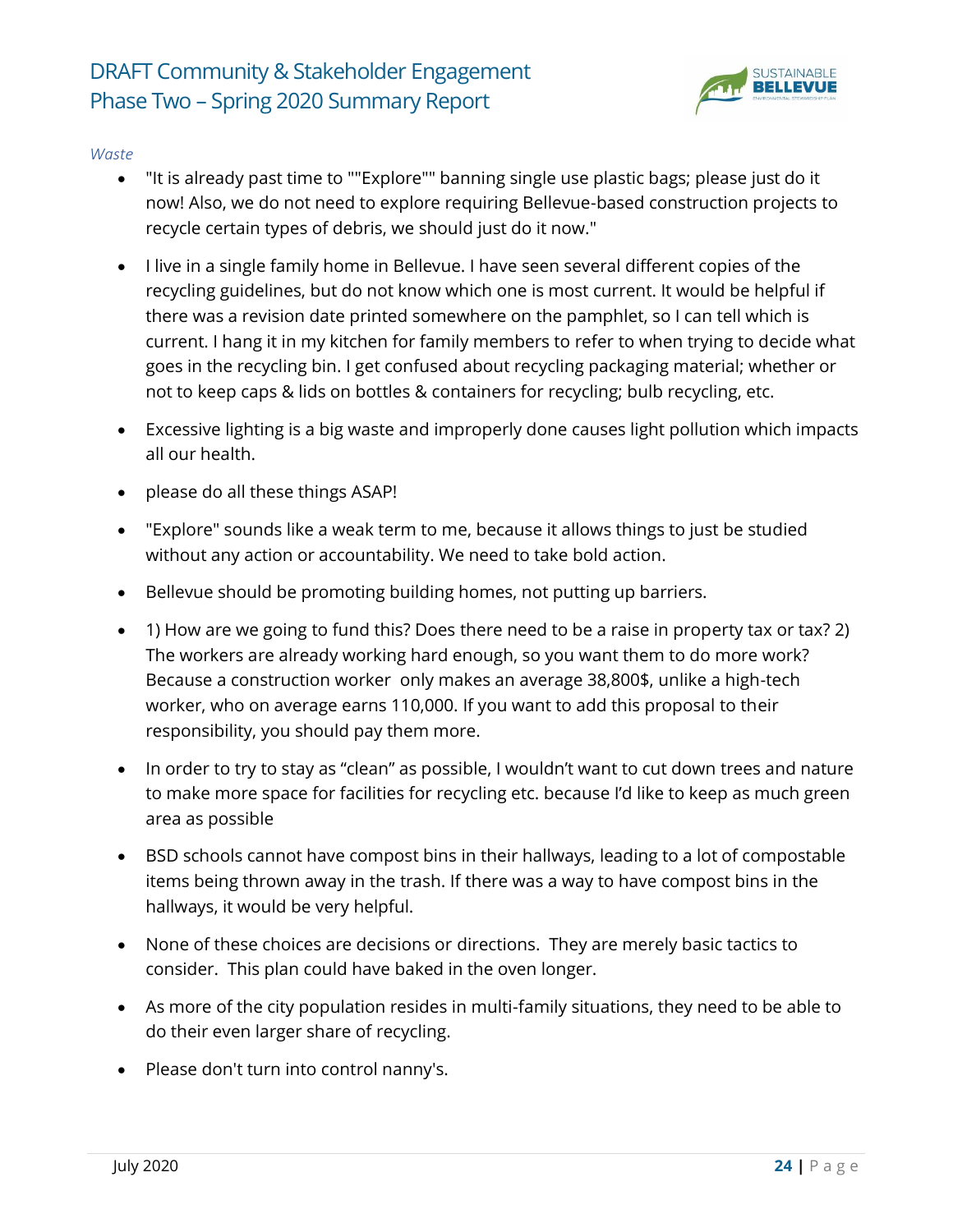![](_page_24_Picture_1.jpeg)

- People need to be educated in waste, and we also need to make it easier to recycle. Need more emphasis on food waste and need smaller compost bins for kitchen scraps.
- I think it is ironic this initiative is being sent out at the same time the city is allowing PSE to cut down hundreds of trees. Please don't allow the trees to be cut down!!!!
- If recycling costs more money than disposal, then it's not worth doing. There's a \*lot\* of space in this state for landfill.
- Is there any consideration to single family homes, expanding ability to recycle more things, or more community events for things we can't dispose of or recycle curbside?
- All products sold should have a recycling fee to pay for recycling the material it is made of.
- Waxed paper bags for produce and waxed cardboard trays for meat, fish, etc, were used in the fifties and sixties. Are these biodegradable materials still available? Should the use of waxed paper be promoted/required in Bellevue?
- All great initiatives and we need this for a secured future.
- If the City is really supporting Environmental Stewartship, why has it approved PSE cutting down all the trees along 148th? I would have vetoed that request.
- Please investigate the possibility of building plastic roads (see https://en.wikipedia.org/wiki/Plastic\_roads, particularly with attention to the Macrebur product). Plasticized road surfacing may not be ready immediately, but it should be on our radar: at the least, Bellevue should consider whether we can stream our waste plastics to those companies which are using it.
- Construction projects do produce waste that can be recycled but they are one-time ad hoc projects. Given the limited resources for encouraging and enforcing recycling it is not productive to spend time on policies for construction. The resources are better focused on improving recycling for ongoing commercial and residential activity.
- I wonder if saving the environment is really something that the City of Bellevue should be spending ANY tax dollars on.
- I think less garbage makes our environment and surroundings cleaner.
- From recent news, most recycled products still end up in landfills. There needs to be education about sorting or easier access to convenient recycling and composting.
- Why is this not done already?
- This will be hard, but we all have to change our behavior drastically. It is easier to change collectively than individually, so I appreciate the city's leadership.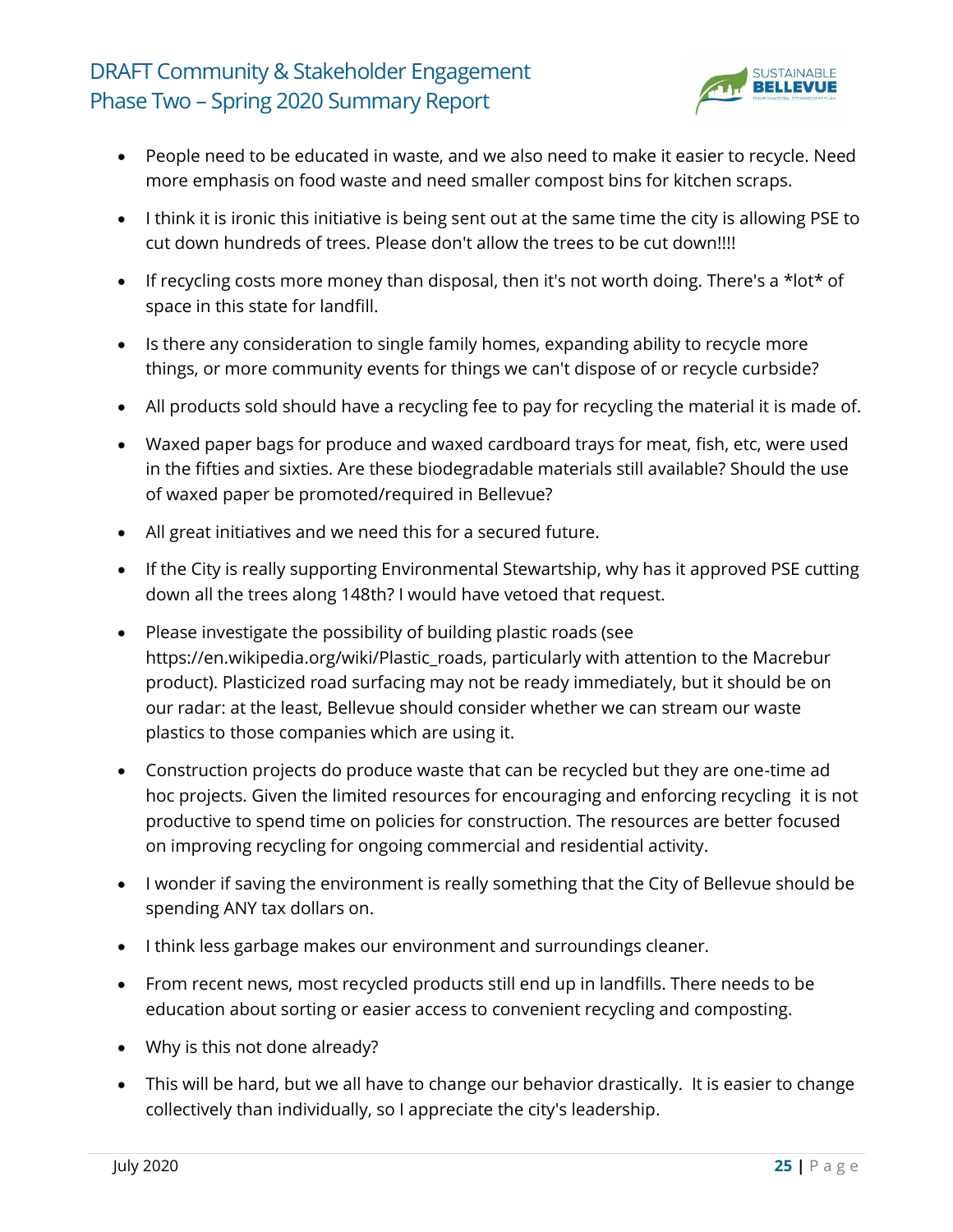![](_page_25_Picture_1.jpeg)

- Absolutely ban single use plastic bags, styrofoam, and plastic straws. Maybe even ban cigarettes as they account for an enormous amount of waste in landfills (although I doubt this will happen any time soon). We need government sometimes to think big before even their own citizens understand what to do.
- Recycle efforts need to be strengthened by requiring that US consumers BUY recyclablecontaining products. Taking your recyclables to the container is only one-half the equation. It's my understanding that our "recycle programs" are not really that, rather, we send much of our stuff to China or our own land fills. The real key is to STOP WASTE at the beginning. After all, when we "throw away" there really is no "away" is there?
- provide city-wide recycling of hard to recycle items. Services like Ridwell should be available to all.
- I marked "Neutral" for banning single-use plastic bags because of the state bill that passed, SB 5323. Otherwise, yes, let's work to raise our level of (uncontaminated) recycling and composting.
- They are all important, low cost to implement
- I would like to see actions that reduce or eliminate consumption of goods that are known to have negative environmental impact, like bottled water.
- While you're at it let's stop delivering the 'Bellevue, it's your city' news paper bagged in single use plastic to every household. On-line, available at grocery, library, and other public places for those that want it in print
- Make places like Starbucks only use reusable dishes—make them hire a dishwasher.
- Would rather see you proposing real action, rather than "explore... consider... study... "
- Recycling is not that effective if overseas countries are not accepting our recycling. Promoting reduced consumption of nonessential goods, advocating for consumer's right to repair, and banning unnecessary and/or certain types of plastic packaging (or incentivizing sustainable packaging) could also be effective
- I think that you should be able to analyze bins randomly and warn, educate people. A lot of us do wishful recycling because we are not sure and feel so bad not recycling. In France if you do not separate recycling as indicated your recycling bin is left behind with a note. An other way is to recycle different recyclable material on different days or in different bins. Cardboard in one bin, glass in a different bin.
- Reduce night time power use in office buildings. Provide recycling options for rags, worn clothing, shoes.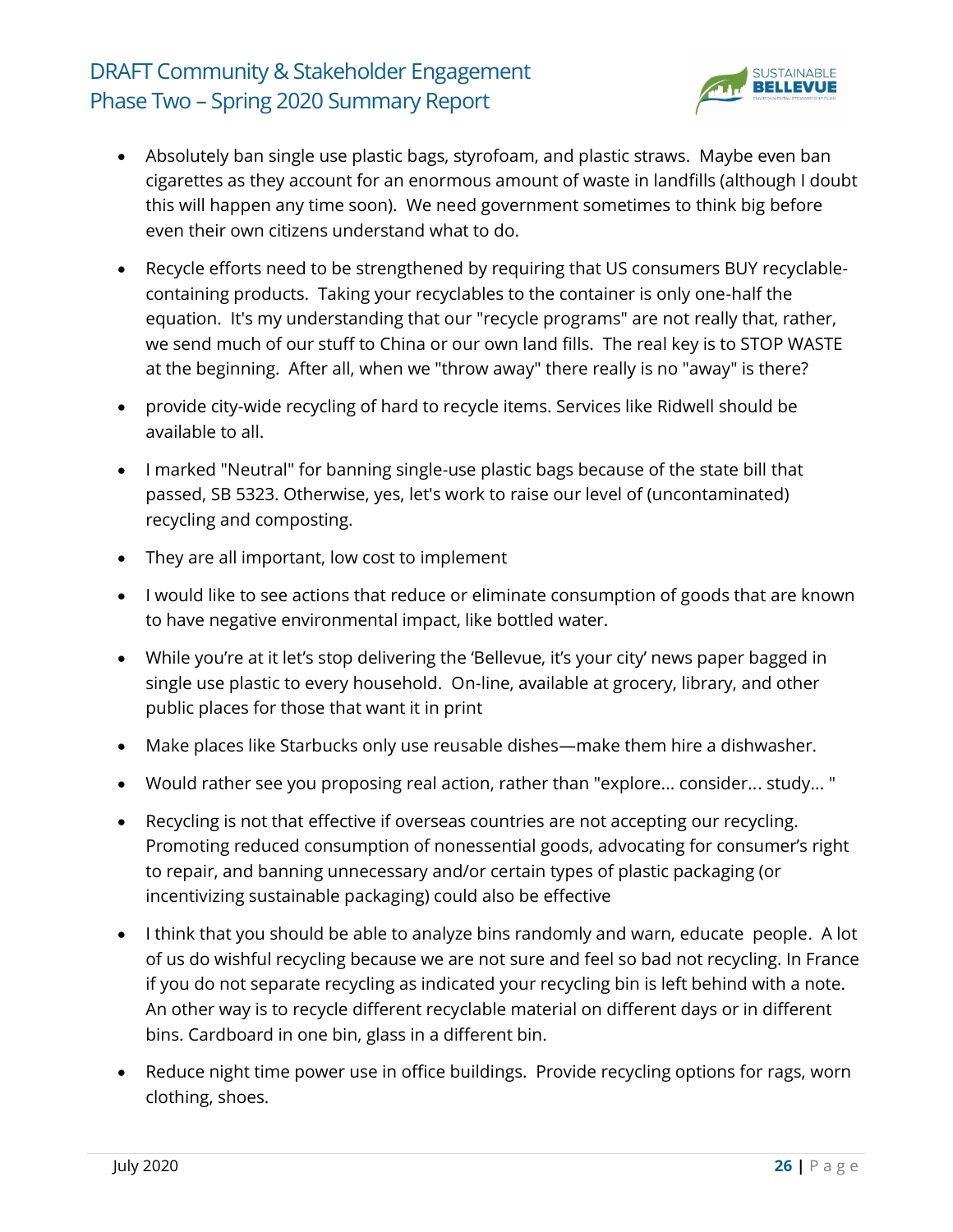![](_page_26_Picture_1.jpeg)

- Retain existing second generation trees and tree canopies throughout the city and city owned properties
- Stop building multiple family complex's. Problem solved.
- I don't understand the focus on multi family housing units. Just walking down any neighborhood street before garbage pickup shows that NOBODY understands how to recycle, nobody values buying less and reusing more, and very few people are doing their part. I think you've got your priorities out of whack.
- After hearing a recent report that so little of what we put in recycling is actually recycled, that big oil companies actually promoted the fallacy of recycling so that we would continue to buy their plastics, I am less of a believer in recycling than I used to be. I believe we need to stop the production and use of these materials, rather than count on recycling to help us in our environmental efforts.
- Thank you for addressing this, the main problem I see is trying to keep costs down on housing.
- Make sure the destruction of the tree canopy is critical in the design of projects. Just because it takes more time to protect existing trees is NOT a reason to raze them. Any tree that is removed must be replaces with the same type of tree in the same or a NEW location.
- Having curriculum and outreach in schools. Having full circle 'farm' to table programs or support them to help with compost and recycling in schools
- 1. We lived in an apartment complex for a year and it was appalling to see the abuse of the recycle and composting rules. Multifamily dwellings should be required by law to comply and fined if their residents do not comply 2. Single use plastics and all polystyrene should be banned in the city 3. All new construction should be LEED or other. No nonleed commercial or residential permits should be issued. Remodeling permits should also be leed compliant. This should be added to the LUC 4. Stricter construction waste laws should be added to the LUC"
- Recycling feels pointless now that China isn't taking it. My understanding is that it's not worth it any more.
- Recycling, reuse, and reduction are all important elements of a successful plan, but I think more will be needed to reduce landfill waste, which is a ticking time bomb for future generations (waste seeping into ground water). I strongly support a modern, clean wasteto-energy facility which will provide electricity as a byproduct of incineration. This addresses two needs (waste reduction and energy production) in one facility.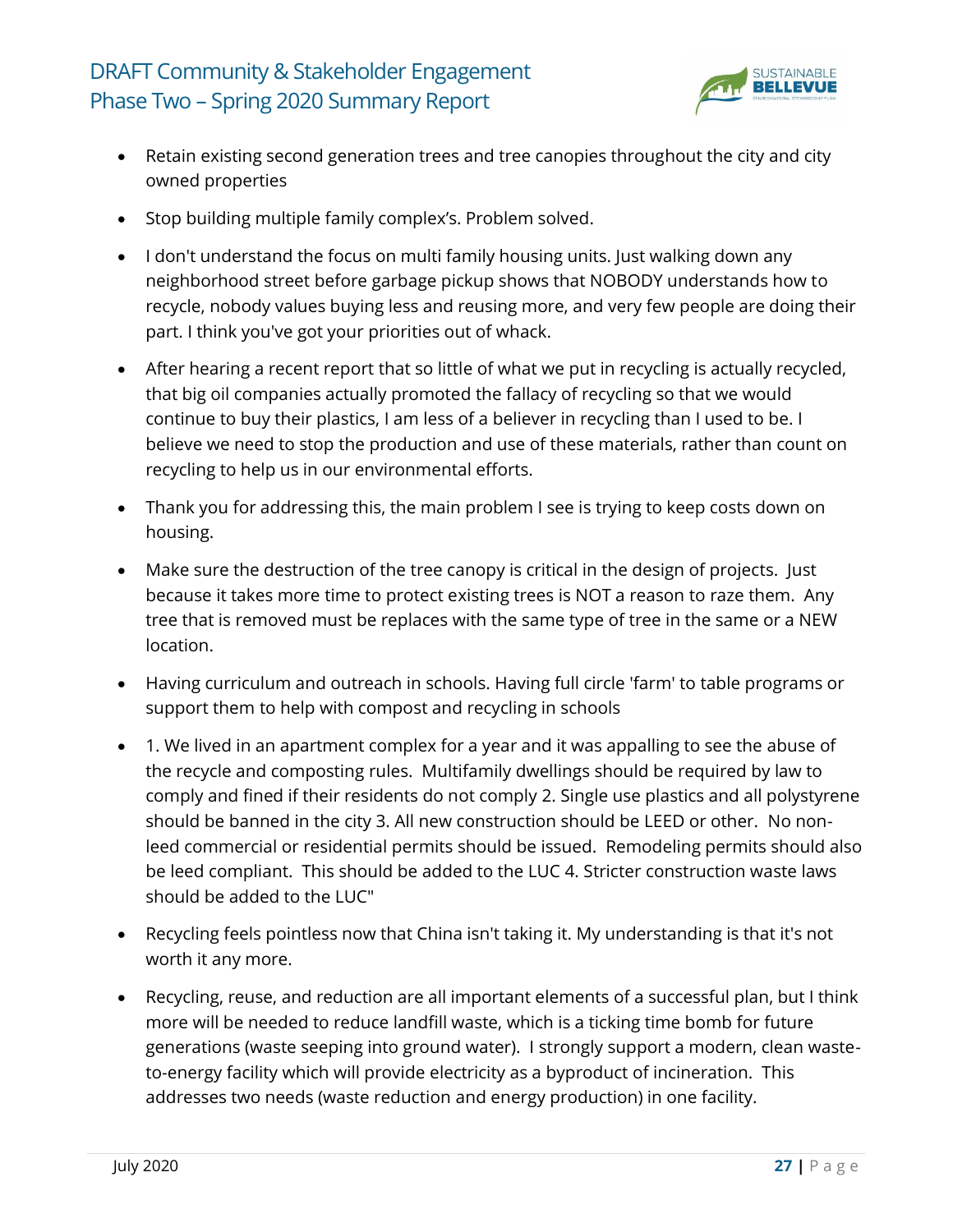![](_page_27_Picture_1.jpeg)

- Why is the City allowing PSE to remove over 300 trees on 148th and ruining that beautiful boulevard? No longer a City in a Park
- The policy exploration and consideration are good options because there's a clear goal that's known to be impactful, and these actions allow for flexibility so that Bellevue can work toward the goals in a way that's reflective of our context and stakeholders.
- Part of the information passed to consumers should also be to services/companies on WHERE to get recyclable utensils and daily products used in their industry. For example, my church has many events where we should be using recyclable plates, forks, cups but we tend to go to Costco for supplies - not environmentally friendly products. That needs to be done along with the data on how to use recycle bins
- Provide additional curbside recycling or clean waste management for SFR as well such as electronic waste, batteries, plastic products.
- Work with Waste Management to ensure that recyclable materials is actually recycled here, rather than shipped overseas.
- All the above are necessary!
- I strongly support the city taking all and any action toward our sustainable future.
- All good ideas but not remarkable. What are the deliverables and how will they be tracked? Modified? Etc
- The City should also consider ways to engage in single-family residential neighborhoods and neighborhood associations composting and recycling.
- If plastics bag is banned, you need to provide a more economical/cheap way to use an earth friendly plastics. To charge \$.10-\$.20 for a brown bag is expensive.
- I would more strongly support some of these programs if you had a budget attached to it. I do not support more bureaucracy that grows over time and takes increasing amounts of funding.
- These all same like approaches that build a foundation for behavior change, benefitting current and future generations. They seem relatively low cost.
- I think people should be using/consuming things with less cans, bottles, and packaging materials. Re-usable containers and minimal packaging could alleviate recycling isssue. Reducing waste is the better approach.
- I believe key elements to success in the above plans will be the education and outreach to populations that tend to NOT recycle, reuse, compost, etc. and making those steps easy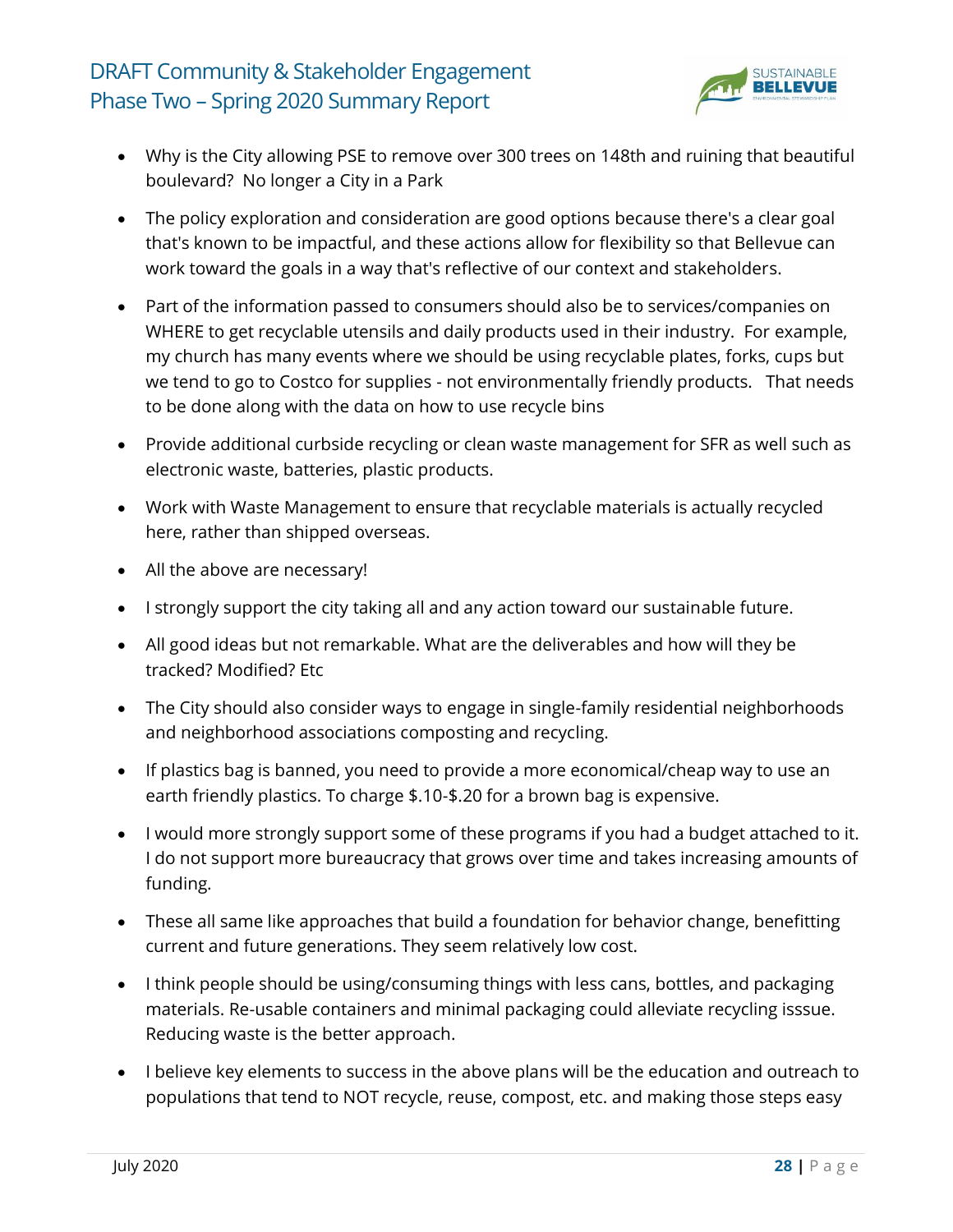![](_page_28_Picture_1.jpeg)

to do. If people don't see the value and if the actions steps are too hard, they are less likely do do them.

- I have to say that in the last year the recycling guidelines have become more confusing and it seems that we are going backward in what types of materials can be recycled like plastic bags which tend to be part of almost every packaged product. I would also like to see the state consider trash incinerators as opposed to landfills as they are doing more and more in Europe. Landfills are not sustainable and modern incinerators have become cleaner and more efficient.
- Educate people on composting more.
- we gotta figure out something to do with all the styrofoam. meanwhile it should be banned and we should use mushrooms instead: [https://www.newscientist.com/article/mg21829210-300-mushrooms-are-the-new](https://www.newscientist.com/article/mg21829210-300-mushrooms-are-the-new-styrofoam/)[styrofoam/](https://www.newscientist.com/article/mg21829210-300-mushrooms-are-the-new-styrofoam/) I think the city of Bellevue should partner with Ecovative and set an example for other cities
- Get zero waste by 2025. Stop this bullshit half measures. This is our futures. Stop being cowards in the face of big business and all these right wing morons who are too mentally deranged to understand that their will be 0 profits without the planet. I wanna make sure that in the future my kids can at least have the option of having kids. Every politician in the country aside from like 10 are cowards who care more about reelection then the people of this country. 2050 will be too late you idiots. I don't understand how you can be so fucking stupid.
- Please allow room for wide streets with lots of trees in the meridian and on the sidewalks. Water trees regularly. Plant more trees!
- Educate people so they'll understand better what can be or can't be recycled. Recycle locally and not overseas.
- STOP BUILDING MULTI-FAMILY SINGLE FAMILY BELLEVUE. THANK YOU
- Recycling should be mandatory- I'm appalled at how many people don't recycle, and how many apartment complexes and business do not have recycling bins and collection. This needs to be enforced yesterday! I'm all for charging deposit tax on items too, if that's what it will take. (Like it's done in BC, Canada)
- Most household waste comes from packaging (from food and household products). The city should strongly incentivize sellers to sell their products without packaging or with packaging made from non-toxic, reusable, earth-based materials. The city should also find ways to incentive business innovation in this arena, and work on a packaging reclamation program. As a city, we should include in our campaigns, education around buying bulk,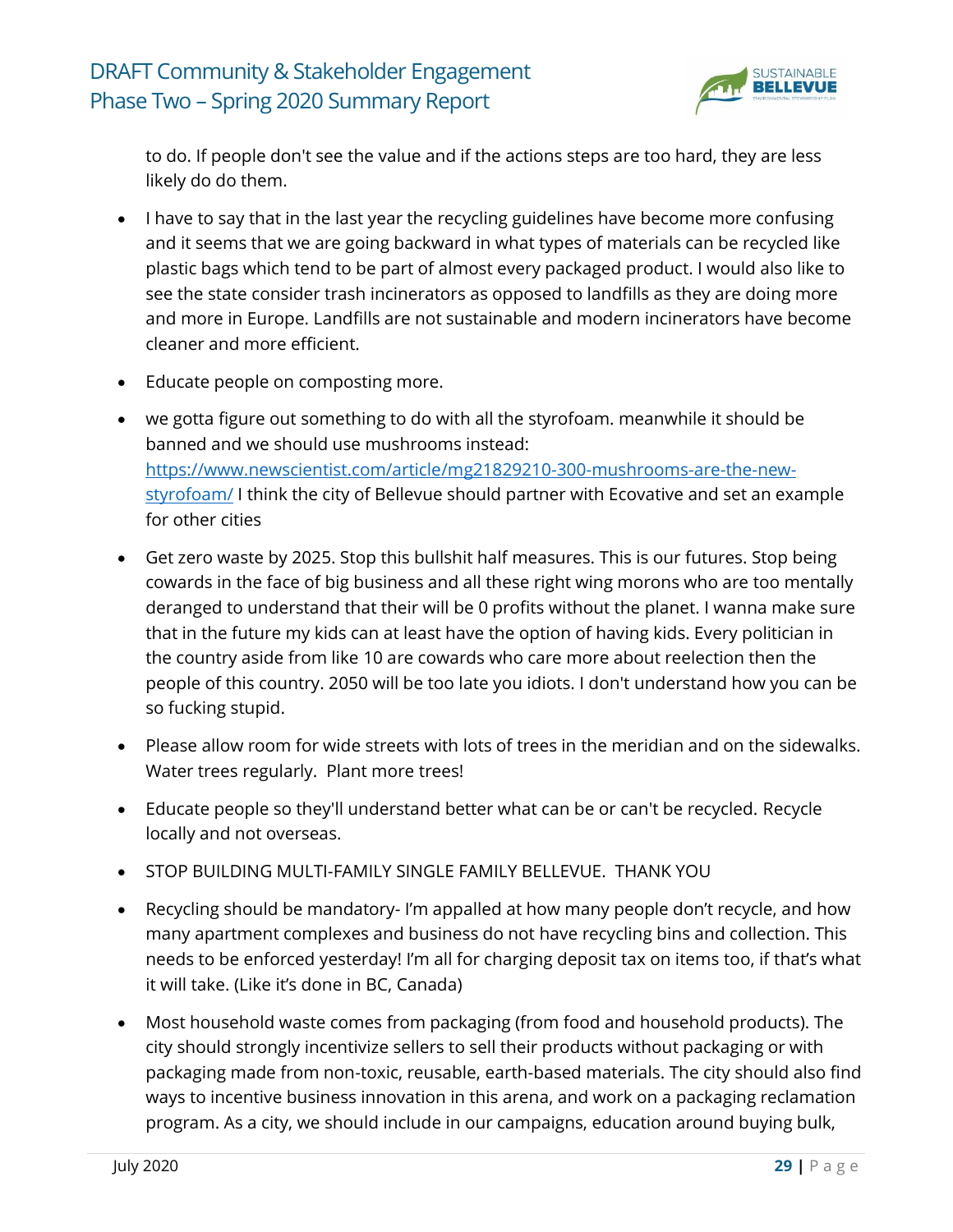![](_page_29_Picture_1.jpeg)

using reusable containers, and the importance of cleaning our recyclables. Our recycling centers are filthy, and often the recyclables are not able to be properly recyclable, when not properly cleaned. Also - it is often cheaper for the oil companies/ plastic manufacturers to produce more plastic than it is for us to recycle plastic. Plastic is a low value recyclable, is toxic, and never breaksdown. It is down-cycled, not truly recycled. So, we must eliminate as many applications of plastic as we are able, and to support this, I ask the city to find a way to make plastic packaging a less appealing option for businesses, and to find ways to subsidize or support the transition to ecologically-responsible materials, and high-value recyclables. Additionally, the city should incentivize restaurants to become zero waste and could partner with the Surfrider Foundation to promote a citywide campaign for Ocean-friendly restaurants, and support the certification process in some creative way. Additionally, the city should mandate the transition to edible sustainable cutlery. Learn more about the impact of edible cutlery here: [https://www.kickstarter.com/projects/1240116767/edible-cutlery-the-future-of-eco](https://www.kickstarter.com/projects/1240116767/edible-cutlery-the-future-of-eco-friendly-utensils)[friendly-utensils](https://www.kickstarter.com/projects/1240116767/edible-cutlery-the-future-of-eco-friendly-utensils) Learn more about Ocean-friendly Restaurants: <https://www.surfrider.org/programs/ocean-friendly-restaurants> <https://www.plasticpollutioncoalition.org/the-coalition>

- It is my hope this type of initiative reaches past Bellevue into Seattle and surrounding cities! Thank you for starting this conversation and action.
- I support ALL of these. I think we should've done this a longtime ago but its appreciated that we are taking a course of action now,
- Make sure any program changes actually have data-based demonstrable improvements, rather than feel-good actions that have little impact while unnecessarily adding costs.
- "Reduce" and "reuse" are way more efficient than "recycle." The problem with grocery bag bans is it forces people to buy garbage bags, which can be an economic hardship. How about education on how to reuse the grocery bags rather than a ban?
- Consider requiring composting collection in existing apartment buildings
- Education on exactly how to recycle items that held food, such as milk gallons or yogurt tubs.
- Many multifamily complexes don't support compost. And, the dump areas tend to be overrun due to poor sorting practices. Improving the behavior of tens of thousands of residents on an ongoing basis seems the most impactful improvement. Financial incentives may be needed.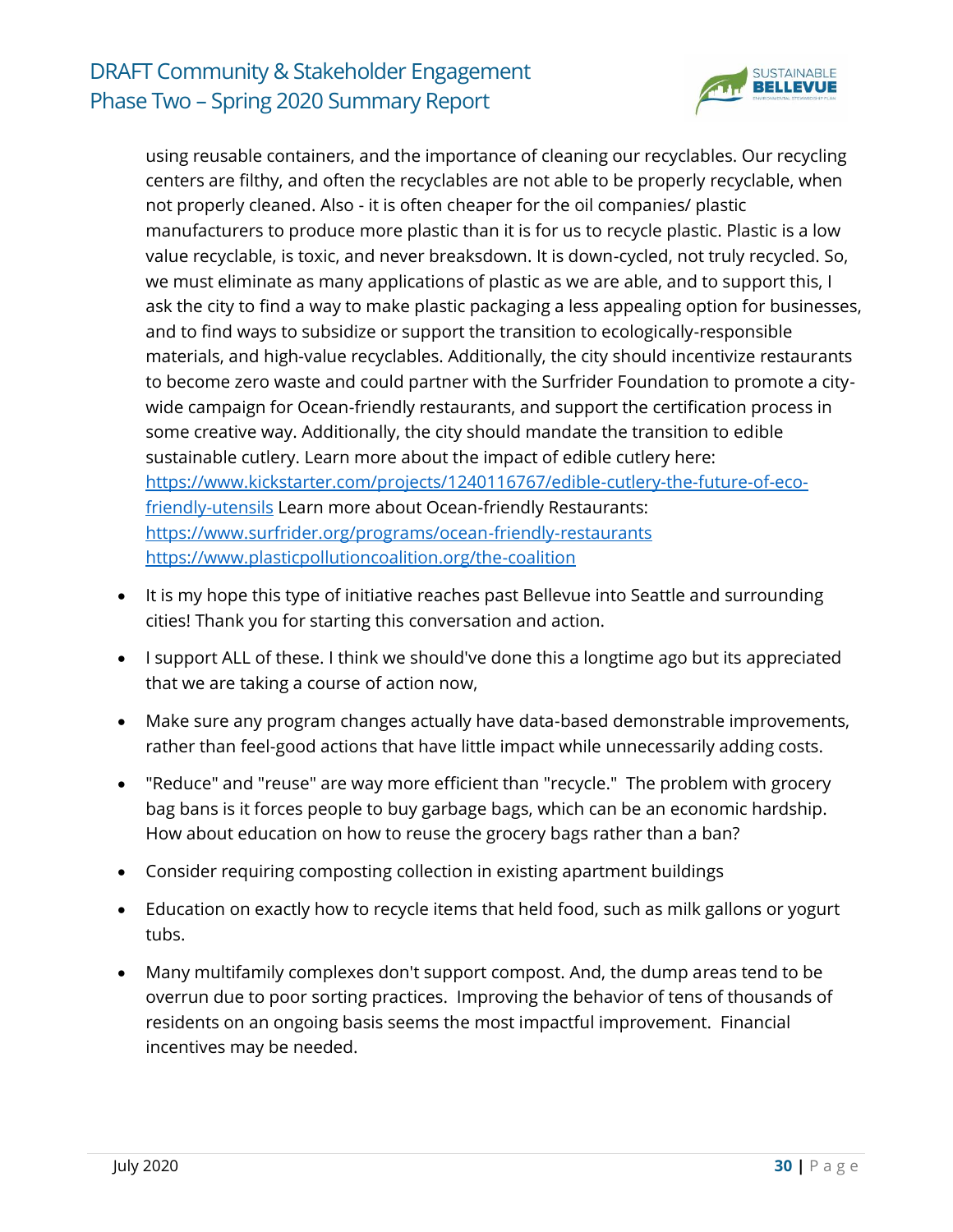![](_page_30_Picture_1.jpeg)

- I live in a multi-family building and to be successful a campaign like this would need to be in the primary language of the majority of residents. Please take that into account when designing your program. Thank you!
- Bellevue \*hasn't\* already banned plastic bags?!
- The science behind banning plastic bags is awful. Paper bags are equally, if not more environmentally wasteful and their time to break down in landfills is virtually identical, and plastic bags can be reused as garbage or dog waste bags. Stop perpetuating bad science.
- Expanding local markets for waste products.
- If there's anything specific I would like, it would be that my condominium, Heatherstone Condominium, actually had compost bins so we could compost food waste. I'm honestly not that informed why we don't have any, though, and it's probably not a city level issue. A blanket ban on single use plastics seems questionable; a targeted ban would probably be more feasible. I think it could be banned for corporations and manufacturing, but individuals could have reasons why they need them. Maybe a blanket ban would also be feasible though, I'm not sure. Of course we'd have to consider the alternatives and how well they work as well as their costs and their own waste if we want such a policy. As for education regarding recycling, I hate how complicated it can be when it comes to specifically what can and can't be recycled, and it seems to change from time to time. I know there are probably online resources that help spell it out, but I bet there are some specific things which aren't clear as to whether they are recyclable or not. Sometimes I wonder why the burden of sorting is on people and not recyclers anyway. People will inevitably put trash in the recycle and recycle in the trash. It will happen. The only way to ensure accuracy in sorting is if all trash and recycle is checked by well-trained sorters and anything out of place is redirected. I realize, of course, that implementing a comprehensive trash sorting system could be challenging/costly, but maybe it would be an opportunity to create jobs or maybe it could be automated, I don't know.
- Why focus on multi-family buildings while leaving out single-family residences?
- "Explore" and "Consider" is weak language, and tells me it may or may not happen. I'd like to see strong language such as "Enact", and then see the actual efforts take place.
- My parents live in a large apartment building in downtown Bellevue (Bravern) that seems to have no functional recycling capability. Bellevue should follow the lead of other cities and require building to provide tenants with access to recycling.
- These are all great topics to focus on in our environment
- Reducing waste is more important than recycling efforts.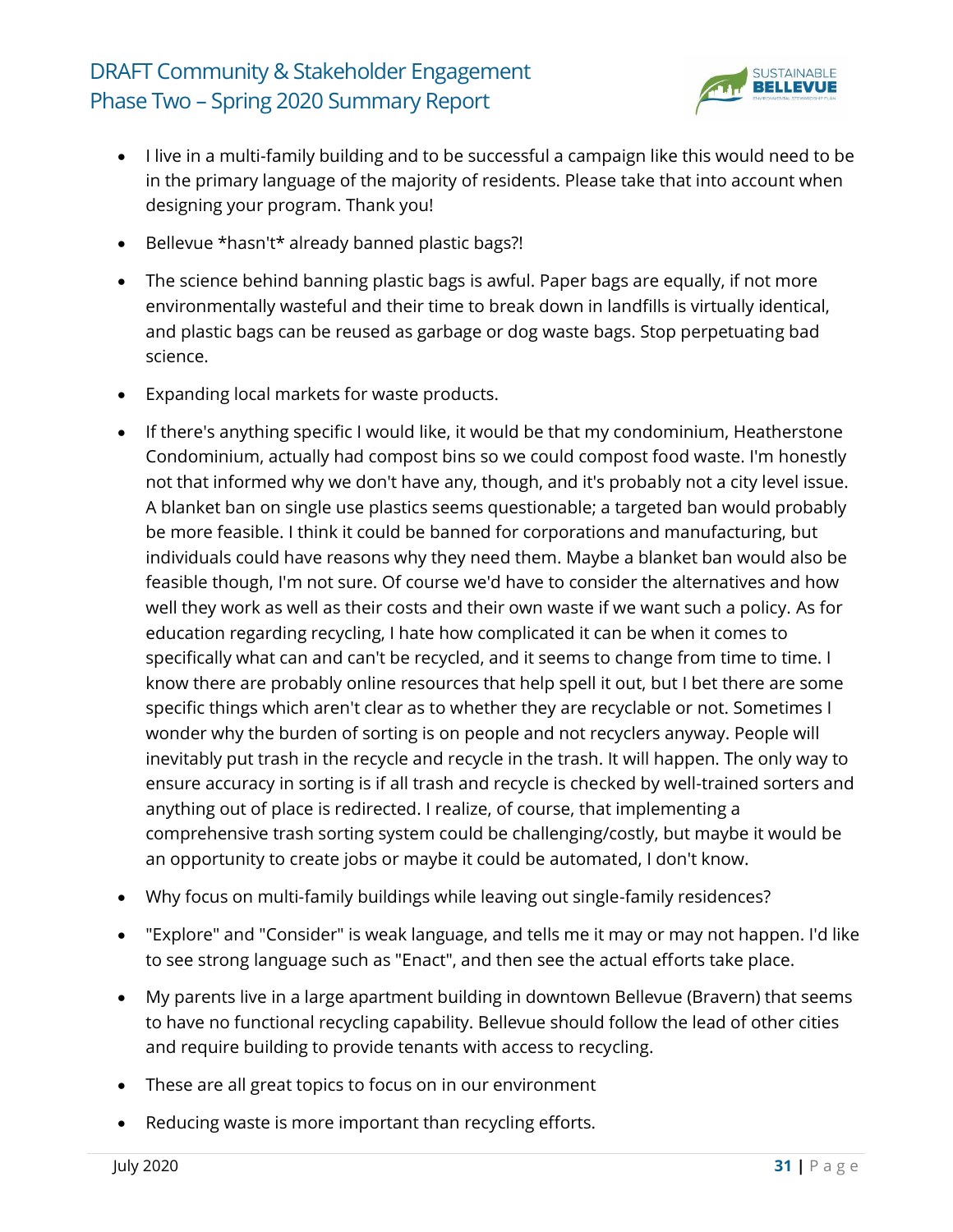![](_page_31_Picture_1.jpeg)

- Providing a recycling system which allows residents in apartment complexes to efficiently and correctly sort thought their recyclables rather than one large bin that mixes all forms of recycled good. this method can also be helpful in dormitories (e.g. college or high schools).
- Targeting construction and multi-family units can impact more people than just singlefamily households, but they need to be educated too!
- I live in a multifamily building and I see improper waste disposal all the time. I'd also like to see yard/compost options in my building.
- Plastic is detrimental to our environment. We should incentivize companies that use materials like, cardboard, glass and other biodegradable materials. We should also start looking into being able to recycle Tetra packaging.
- Please also consider education about how to properly dispose of waste. As well as education about wastewater treatment to further the understanding of the importance of disposing of waste properly.
- There needs to be enforcement on the recycling program and more proper sorting for each recycled item.
- I chose "neutral" for exploring a possible ban on single-use plastic bags because I know a lot of lower-income families reuse these.
- I think waste reduction and management are vital components to global change, not to mention the practicality issues. I would hope most if not all citizens are concerned because there is a direct impact on daily lives
- recycling doesn't help the environment. I've worked at a landfill and have seen our garbage sold for profit/create more of a problem
- In terms of waste it would be very beneficial to find ways to reduce the food waste footprint in Bellevue. There could be more education for employees in the food industry, leftover donations, or find a way to upcycle food into something useful.
- Plastic bag ban is impractical with the current epidemic reusing bags can get cashiers in grocery stores exposed needlessly. Until a cure for Covid-19 is available, plastic bag ban should not be considered.
- Public Transportation is becoming an issue in the US since there are a lot of citizens who are not able to buy a safe car and also they tend to support ecosystem by limiting use of personal vehicles. There should be "PRECISE SCHEDULED" local public transportation that are not limited to the Seattle area.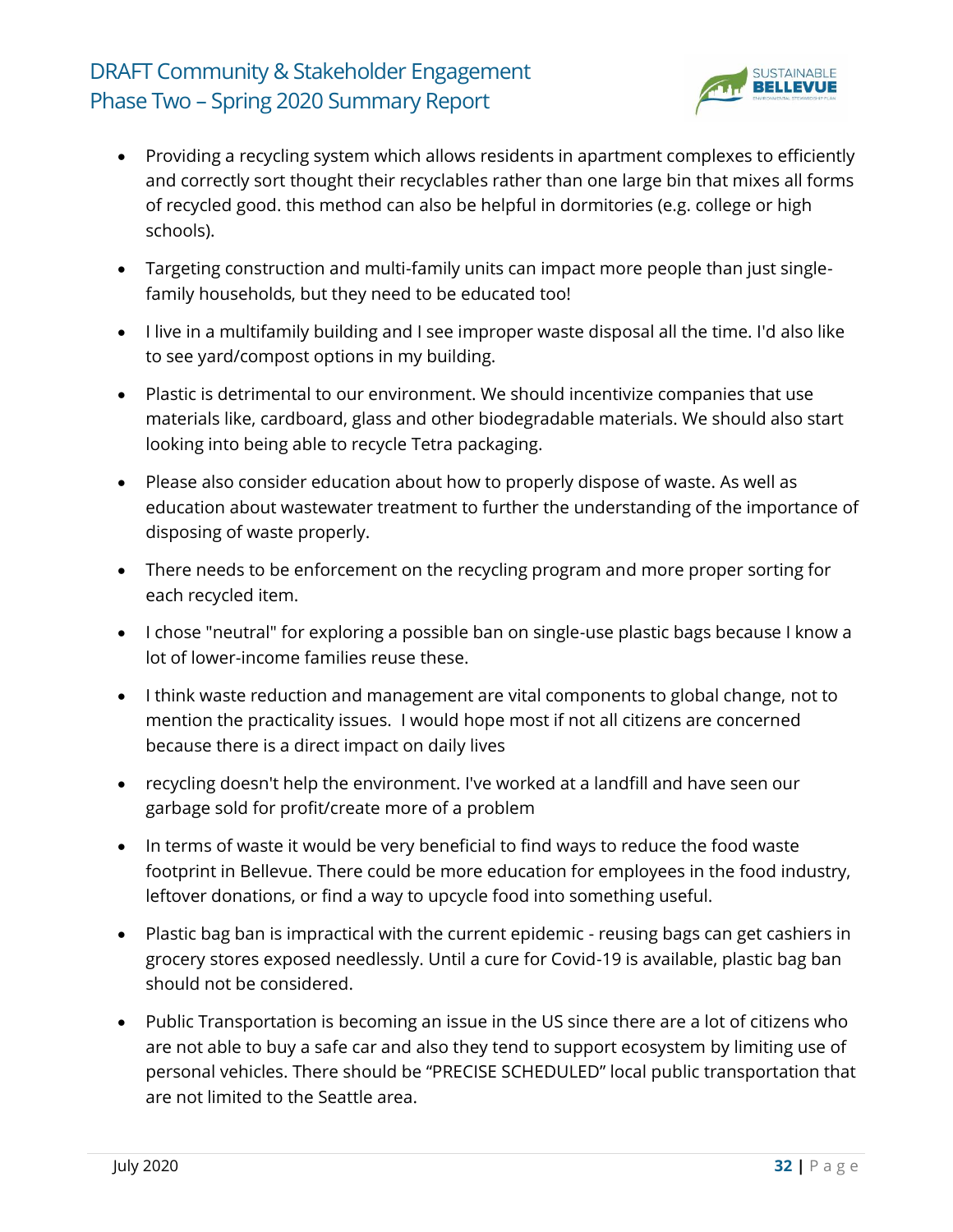![](_page_32_Picture_1.jpeg)

- It is important to follow strictly the plan designed in order to achieve our goal in 2050 to achieve zero waste goal
- Banning single use plastic would be a quick way to get started on waste reduction.
- Make sure that residential composting services accept compostable packaging (model this after City of Seattle). This isn't the case in many other cities here.
- I think a lot of families want to manage their waste sustainably but don't know how, so education on this topic is very important.
- MAKE SURE EVERY PERSON IN BELLEVUE HAS A COMPOST, THERE ARE PEOPPE EVEN IN THE RICHEST NEIGHBORHOODS WHERE I LIVE WHO STILL DON'T COMPOST
- Also look into education of vegan and vegetarian diets for carbon dioxide emissions. Bellevue can build more bike paths and side walks to reduce driving
- Updates on waste management for citizens, for example, how much of recyclable waste was put in landfills last month in comparison to this month? Gives incentive for community to work together.
- Implement multi stream recycling instead of single stream recycling; focus on waste reduction in the first place rather than waste recycling
- Ban styrofoam, make businesses only give plastic straws if the customer asks for one, and find alternatives for single use products. Also encourage reusing and reduction of goods that are not necessities.
- We use single-use plastic bags as trash bags for any trash that's already going to the landfill, and if they are banned we will have to buy trash bags, kind of defeating the purpose. However, I understand that most people throw them away, so ultimately it's probably for the better. If you don't ban them, you should encourage people to use them this way too.
- It will be extremely difficult to reach the mandated goals unless there is a law that requires provision and collection of composting or recycling for multi-family/commercial buildings and food service businesses. I would strongly support such a law.

#### *Natural Systems*

- It seems late in the "game", but why doesn't Bellevue impose a Parks Impact Fee, like the Transportation Impact Fees charged to new development for decades.
- Preserve our dark skies by encouraging proper lighting. Good job for already replacing over 4000 street lights - keep going and encourage all residents to use proper lighting.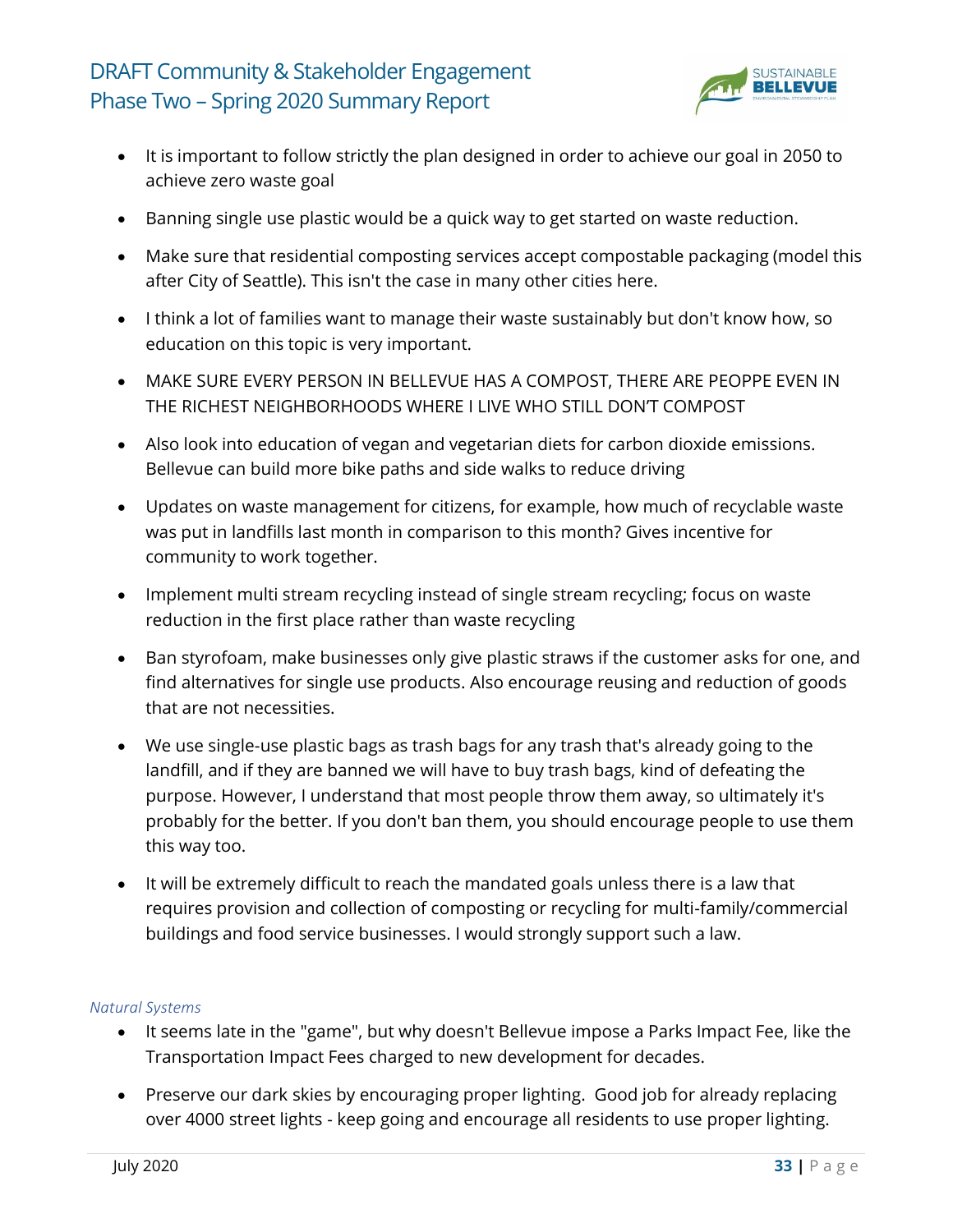![](_page_33_Picture_1.jpeg)

- All of these are needed. Bellevue's Stormwater system is newer and better than Seattle's so i'm not sure much investment is needed in near-term, but definitely in long-term as climate change impacts accelerate. Does the city need an arborist on staff or can they just contract?
- Again, "explore" allows us to take a wait-and-see approach. We need to add words that mean action, accountability, and funding. Time is of the essence on all of these environmental issues.
- Moss and clover are also great for environmentally friendly ground cover.
- require MORE LAND to support green spaces and TREES to grow. Our tree canopy needs to increase therefore BELLEVUE MUST KEEP LANDS as GREEN SPACE. When homes/building are built or up graded keep more lands for tree and green plants
- I've noticed that whenever there is a construction project near my house, the construction company cuts down the surrounding trees which are often very old and beautiful. Can that be made a focus as well?
- Ban highly polluting gas powered leaf blowers!
- New developments need to not just profit but help our environment. If the cost is too high then they don't need their new development.
- We should aspire for more tree canopy... 50% or better. This will help capture CO2 and provide shade, reducing the heat island effect, especially in our warming climate. This will ensure equity And environmental justice for those lower income people who can't afford air conditioning.
- I think it is ironic this initiative is being sent out at the same time the city is allowing PSE to cut down hundreds of trees. Please don't allow the trees to be cut down!!!!
- Like everyone, I like the green space Bellevue offers, but I'm concerned that an ideological approach to preserving trees would limit otherwise reasonable private and public development.
- Maybe don't allow PSE to cut down 300 mature trees. This is releasing stored carbon and removing the benefits these trees provide. Yes we plant a high number of trees ever year, but a sapling does not immediately replace a major tree in benefits (canopy coverage, etc.)
- Why is PSE being allowed to cut down 300 healthy trees for power lines?
- Why did the City allow PSE to cut down all the trees along 148th?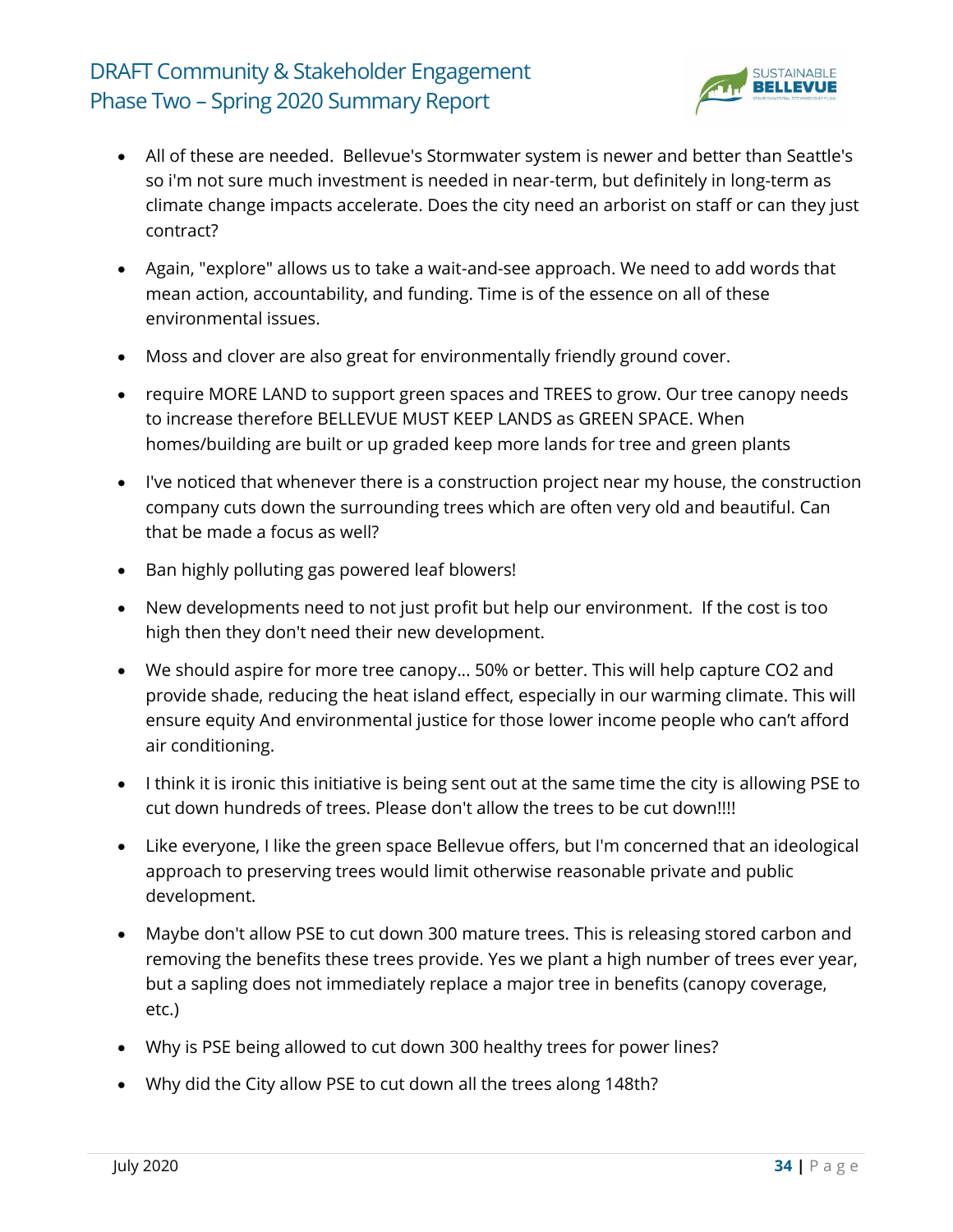![](_page_34_Picture_1.jpeg)

- Note that grass cover is superior to tree cover as far as improving air quality. More important than trees (in my opinion) is preservation of natural PacNW botany and concentrated effort to raise bee and insect populations which have crashed.
- alley ways & trails through/around neighborhoods are great for separating cars & bike/foot traffic & protecting non-motorized users from noise & pollution.
- Limit studies and plans and start doing!
- The more our envirmonment is cleaner, the more we can user our surroundings.
- I can't find anything to object to whatsoever. Prudent. Trees need to be valued. What is going on with all the stumps? We just moved from Seattle recently and every time a tree is removed it has a permit on it for a very long time. I just drove by Crossroads and it had been clearcut? 148th? NE 8th? What is going on here? Seems the exact opposite of what you are talking about. Also, why does Crossroads part have like no trees. It is just a flat space?
- This is a critical time to act. There is huge pressure on Bellevue to add housing and commercial space. If we are smart, we can preserve access to Green space as well and partner with the developers to continue to make Bellevue such a desirable place to live and work.
- How the heck can we increase our tree canopy when PSE is cutting it down right now? The wholesale destruction of thousands of trees is so contrary to your alleged goals. Or maybe these lofty goals are only for certain privileged neighborhoods?"
- make sure to communicate broadly on social media platforms like NextDoor any project that reduces park space or trees and make time in schedule for community involvement. Not super impressed at all with community outreach on the large reduction of park/trees in McCormack park on NE 12th to make way for a bike path.
- The city added more stringent code regarding removal of trees and tree preservation. This may have made it more difficult for a homeowner to remove hazard trees or trees that grew too large for the places they were planted. But I have not seen the city step up to the plate over tree removals for utilities or new development. The current system of identifying "significant" trees, yet allowing them to be removed if they impose a difficulty to development and replacing them with trees "somewhere else" is not the answer. If you allow trees that are in the way of "progress" to be removed, then we won't be "a city in a park", but just another urbanized city with parks. There's a fine line there, and it's hard to see it sometimes.
- 40% by 2050 is way way way to slow and not sufficient. Bellevue is 37.5 square miles, 24000 acres. 1 acre mature forest sequesters 9.2 tons co2. 37% is currently tree'ed. 37%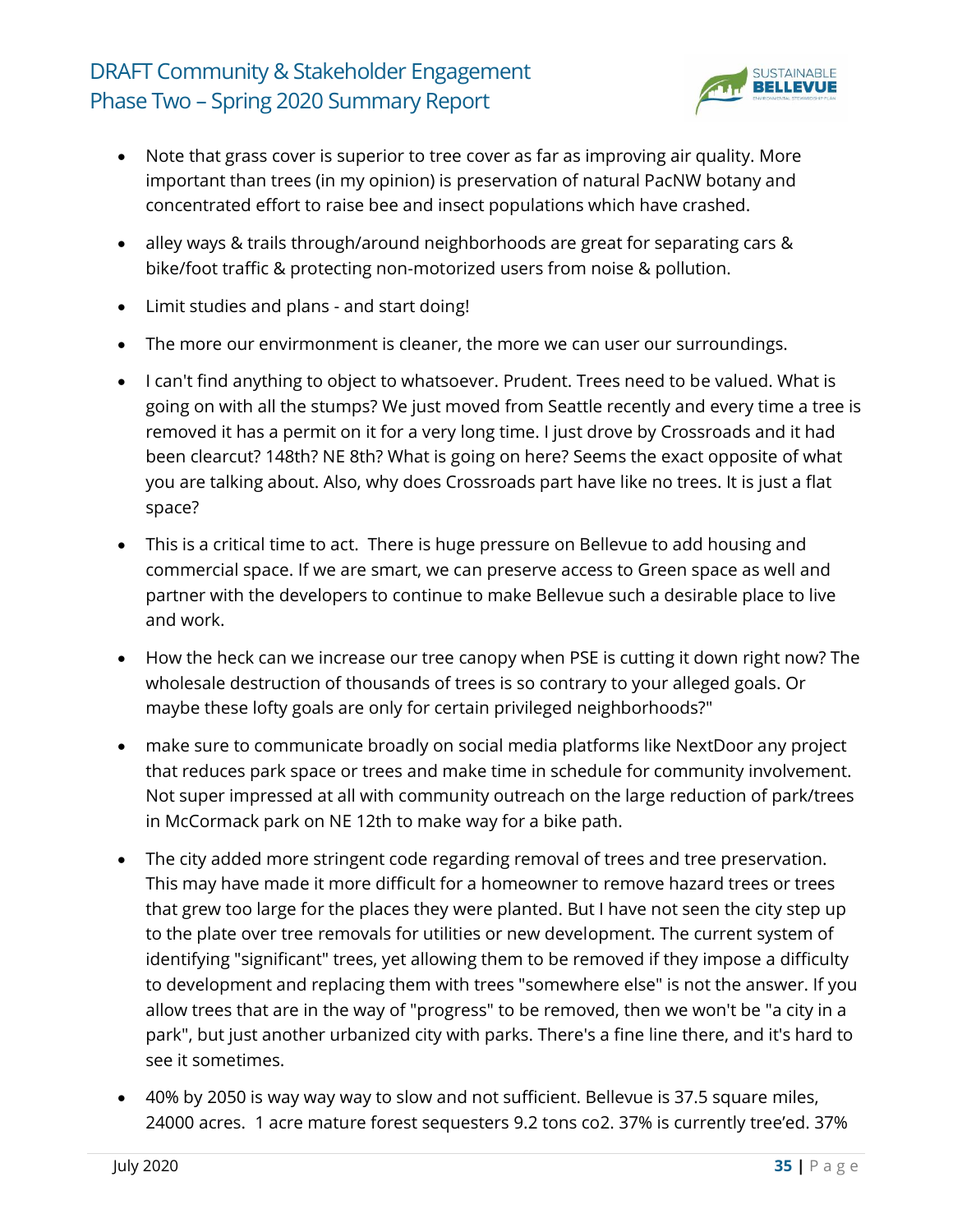![](_page_35_Picture_1.jpeg)

sequesters 82 tons/year, An additional 3% only only adds 6300 tons a year. An average car puts out 10 tons /year. That is only 8 cars. We can do a lot better than that.

- Fees for tree preservation or removal need to be implemented with an equity focus (i.e. waive fees for low income property owners). Any new tree preservation policies should not prevent the construction of additional homes.
- I need to know more about these programs to get behind them. One idea to increase tree awareness, care, and benefits would be to develop an event around it... like issaquah salmon days. It needs broad appeal and community support but could bring awareness (and fun) if done right. The hatchery in issaquah is another good example of an educational opportunity that also fosters identity for the city. Bellevue needs a grove, a forest, a nurse log, a canopy walk, tree planting ceremony, forest bathing, oxygen enriched forest yoga, etc. we have lots of resources for events and education with bridle trails, BBG, KCF & the connector. What is Bellevue's oldest tree? Biggest? Daylight streams in the spring district. Hold community events to bring awareness to stream health and human connection to natural resources. Cluster mini strip parks along the banks like redmond/woodinville has done along the slough. Engage local business in these events like SLU block Party.
- I live on 1.35 acres in Pikes Peak. My yard maybe 75% native vegetation. I have well over a hundred trees. I'm all for making rules to restrict people clearing their lots. BUT in the case of someone trying to maintain a healthy forest there should be leeway it remove trees without jumping through hoops. There should be a formula that if you have over let say (x) amount of mature native trees on your lot—you can reduce to (x) amount of mature native trees—as long as you are thinning or removing problem trees to maintain a healthy forest—not clearcutting . (x) should be determined by people who know what amount of trees an acer can support—to have a healthy forest.
- Would like better oversight into PSE's energize Eastside program and other programs that ask to cut down our trees
- There are a lot of buildings that are only one story in Bellevue. For example along NE 20th. Rather than approve building sites that require trees to be cut why not use these already built areas and demolish and rebuild the buildings that are already on them. Let's develop higher not wider. We should not need quite yet to destroy even more forest.
- Encourage less urban sprawl. Reduce new development construction.
- Greenways must be incorporated to allow wildlife access to move safely to new habitats. Be it in hedging or a tree lined avenue.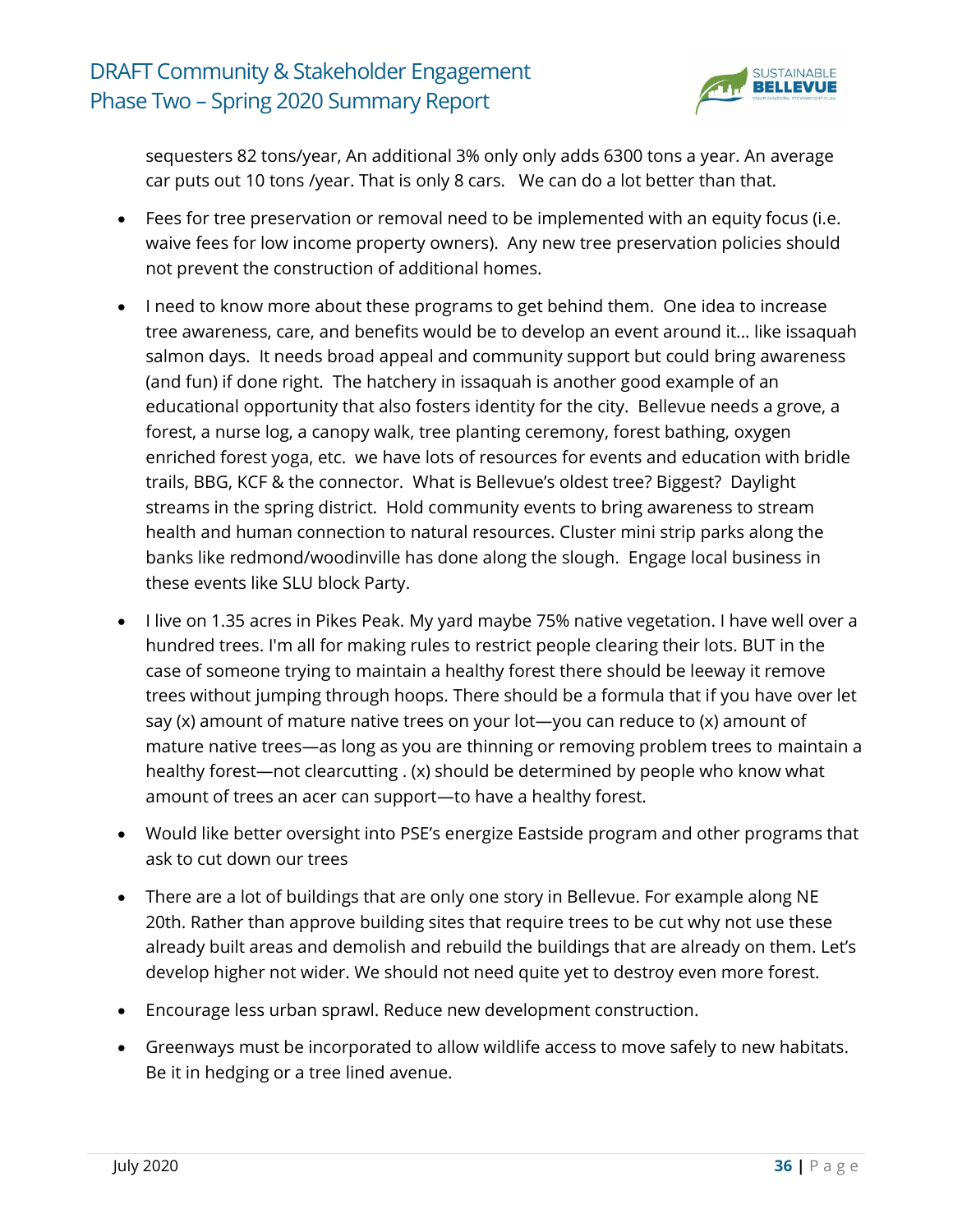

- Save our matures trees larger canopy, establish habitat, greater ability to absorb ground water .... 50 year old tree vs 3 year old tree
- Do not allow developers remote trees on city property or on private property that fills the developers pockets with money. Your program to require them to replant whatgey remove sets us back 50 yrs. the trees they choose are more than 50 yrs old. Small trees even 10' is NOT replacement to what THE CITY HAS ALLOWED TO CUT DOWN.
- This is where Bellevue is sorely lacking. We have a problem with out of control development in neighborhoods, a huge loss of tree canopy and the underground networks that correspond to those canopies, way too many impervious surfaces. Neighborhoods have been asking to control the loss of trees and reduce big box houses for many years but the city has not listened at all. When we try to put in a traffic circle with a tree in it, we're told that won't work either. My neighborhood is called "Sherwood Forest" and yet the first thing developers do when they acquire a property is to cut down all the trees. Then they build a big box house with 3 car garage. This is just totally the wrong direction. I would like to see more forested easements with trails running through them so that we can get into the greenery and preserve small wild spaces. I would like a moratorium on density in our city -- more density is dangerous in so many ways - pollution, noise, stress, congestion -- and just take the COVID19 breakout for an example. In areas of high density it is very hard for people to get out safely and enjoy the outside.
- The tree giveaway should not be completely free but just maybe half-priced or something like this. (People should put in a financial investment so that they will also feel motivated to plant care for the tree. )
- City of Bellevue is talking out of both sides of their mouth. The city allowed the cutting of trees on 148th for an unnecessary project. The city is actively working on permitting property for development off of Lakemont Boulevard that is right next to the just renovated coal Creek. This is property that clearly should not be developed. I am opposed to the city not being good stewards of our public land but requiring that individuals carry that burden on their private property.
- Tree and plant species ought to be native plants or proven to provide ecological benefits, not just aesthetic species.
- Again, all of these ideas are excellent. Consideration to living cost has to be given to those who work here such as teachers,policeman ,fire department, and all those who keep this city running.
- With increased density in the Crossroad area, including Redmond, plan for larger open parks and buy existing commercial space to save the land around it. Work with Redmond to buy "joint" open space on the borders so parks like Crossroads are not bearing the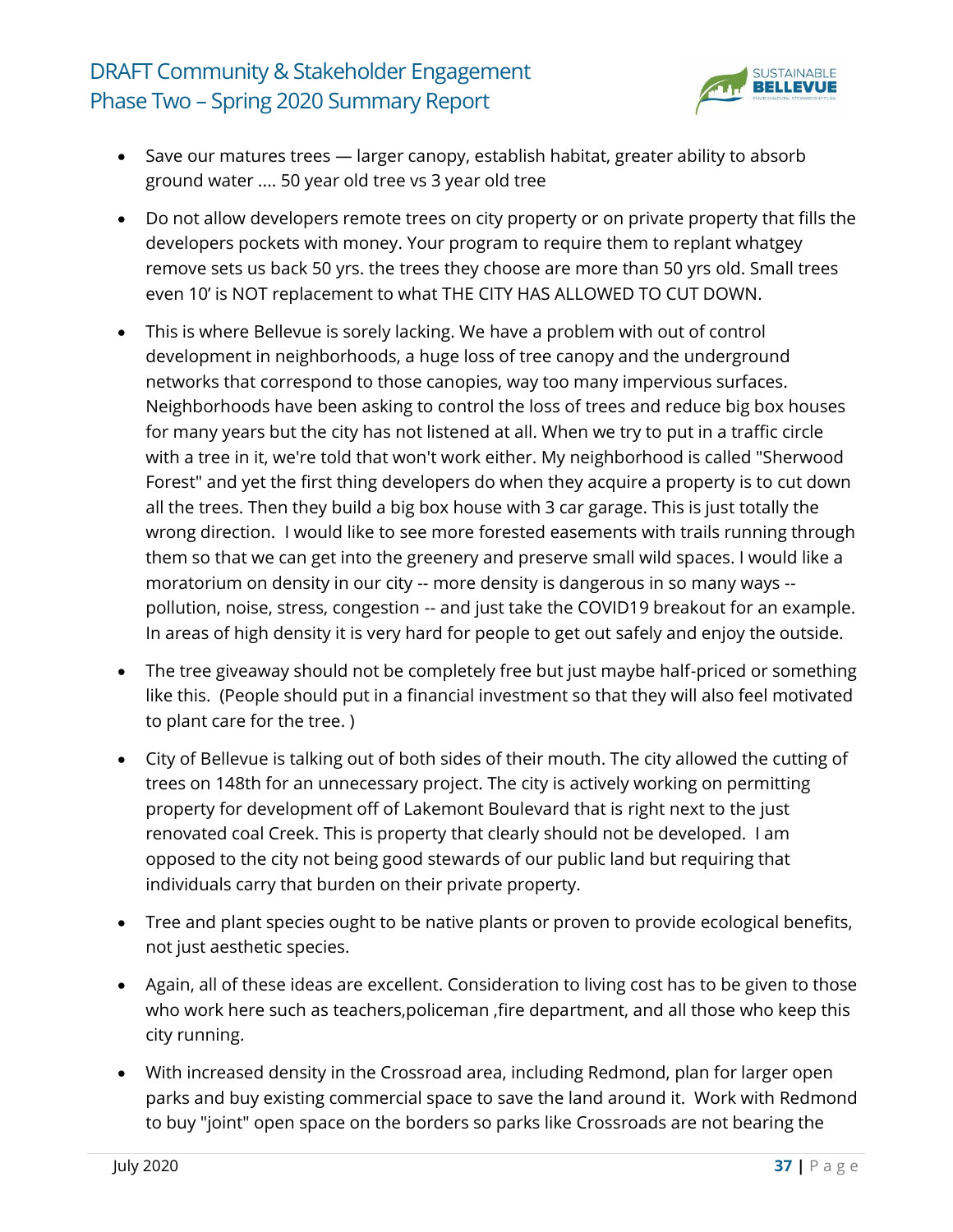

entire burden. When designing open spaces, like Crossroads park, plant some shady areas so those of us who love parks, but not direct sun, have a place to sit in the shade.

- Also educating those around those areas or placing signs explaining what going on and how the green space contribute to the city, especially around public spaces and buildings
- Create a real plan for achieving canopy with annual goals. Publish progress vs goals. Create a public/private outreach, campaign and incentive program. Attain lands expressly for canopy development. Create/adopt a ""green city"" LUC like Portland LUC should require all compliance with health water way goals Salmon habit plan should be developed. Annual goals and progress reports should be published. Bellevue should publish and have commercial/residents annual review of ""Bellevue's State of the Climate""
- Incentivize replacement of concrete with permeable materials by private existing landowners, require it by new developers, and redirect recycling education funds to replacing with permeable materials to the maximum extent possible on City property.
- All great ideas, but the city's behavior falls short of these aspirations. Thousands of trees are being destroyed (or will be destroyed) by Sound Transit, PSE, and developers. Given the history of the last ten years, I do not believe that the 40% canopy coverage is realistic or achievable. How can the city make progress when preservation of trees is viewed as impeding development of our city?
- Too much government control for private homeowners regarding trees. The City leaders are hypocrites. They talk planting and saving trees but they are allowing PSE and Energize the Eastside to destroy our landscape with their projects.
- We could possible have each building or area to have a certain amount of trees in their area and have a certain amount of plants in each area.
- I worry that "stricter requirements for tree preservation" will prevent building projects in already built-up areas, thus forcing building to sprawl outward which would not only threaten more (but different) trees but also increase negative environmental impacts through the expansion of transportation and other infrastructure.
- I support stricter requirements for tree preservation in code, including a requirement for new construction not to plant potentially large trees too close to the houses since it may later cause the need for homeowners to remove such trees. Also, I don't want the code to be too strict to allow for homeowners to have flexibility in landscaping decisions. I strongly support a tree giveaway program as long as the city provides detailed guidance with the tree choice and care instructions to the recipients.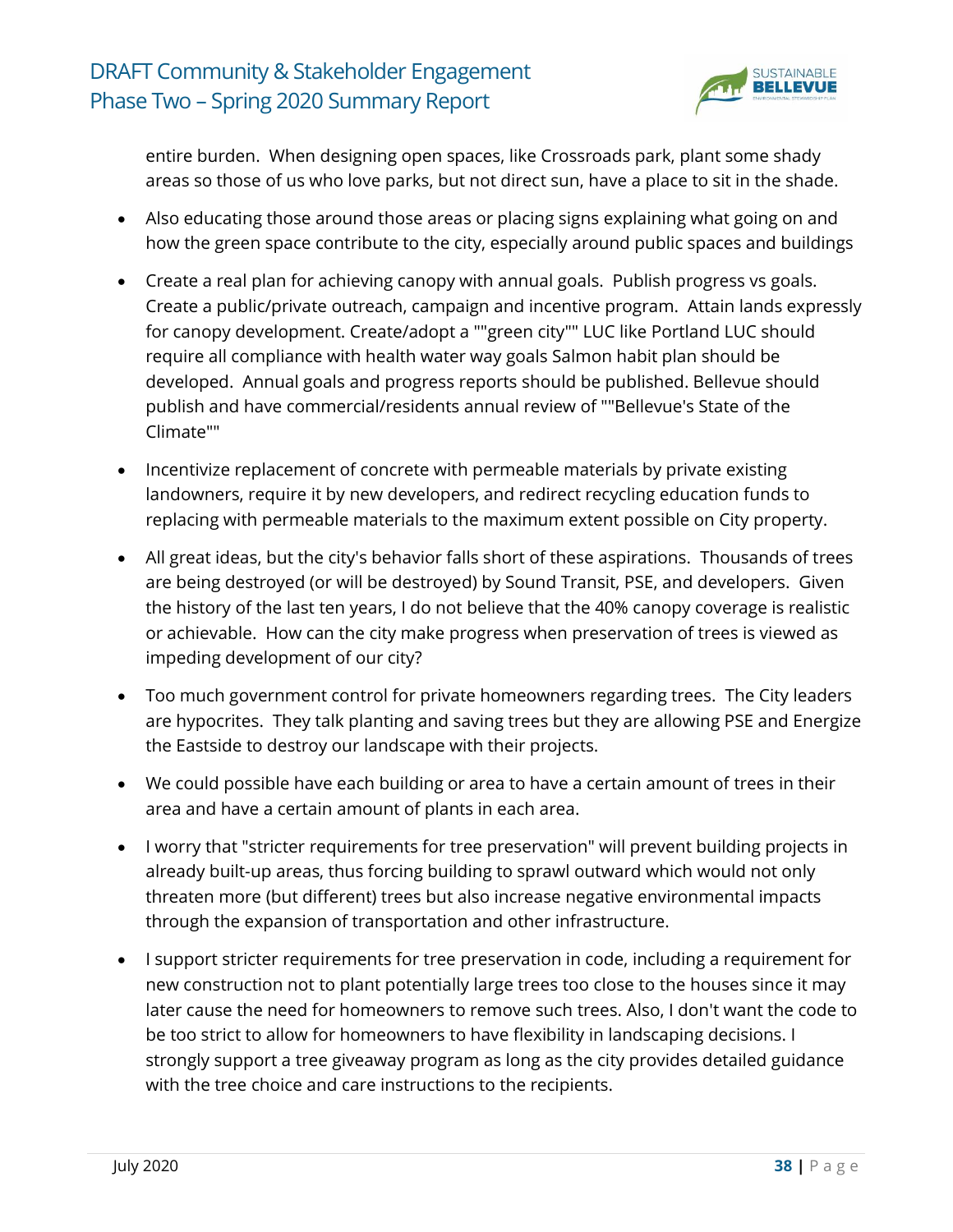

- The city really has a lot of work to do with residents and builders in maintaining tree canopy in neighborhoods with old growth trees. Adding in a component of residential planning would be a benefit
- We should be doing all of these things and more already. The climate crisis is now and needs all of our support and attention. I fully support all of these and wish they would happen asap instead of being in this survey.
- Tree canopy reduction is driven by new residents cutting down trees. All new residents should receive a letter informing them of Bellevue's tree values and a warning that the tree cutting ordinance will be strictly enforced.
- New developments need to incorporate green areas for pet owners, disabled and any that cannot go far to enjoy the outdoors. For example, green strips between complexes, roof top green spaces that assist in solar and water recycling for structure, and support for green belts that provide a walk way to the closest parks.
- Please clarify 40% canopy. Does this mean 40% of the land area in Bvue is covered by tree canopy? Any project which disturbs canopy should be required to ensure that it is replaced within a fairly short time. A city arborist should be a key part of the planning and implementation.
- I would like to see Bellevue make it much harder for developers to remove existing trees. Replanting and giving away trees to residents is great, but it still requires 40+ years of growth to replace a given tree, for example, the 400 trees cut down by PSE recently.
- Look into engaging home owners and community by making it easier to manage trees in their property. Emphasize tree understory health to prevent weed (ivy/holly) taking over healty understory and creating oportunity for rodents that burrow and lead to adverse tree root health. This could be done by reclassification of Ivy and Holly as Class A/B weed to encourage removal and restore Tree understory. Look into a city run or non-profit Tree Health Insurance to provide bi-annual significant tree health check ups, pruning and removal at reasonable cost and under expert advice. Currently the burden in on property owners at their own expense proactively or via liability insurance (home owners) reactively when an incident occurs."
- Reconsider the 40% goal, and develop rational sections of canopy to better focus on problem areas. Residential, mostly single-family neighborhoods and parks are the primary location for canopy at present, developers are not required to provide significant canopy. Develop lifecycle allowances in code. Trees, like anything else have a lifecycle ensure that trees that become dangerous or are near the end of their lives can be removed and replaced.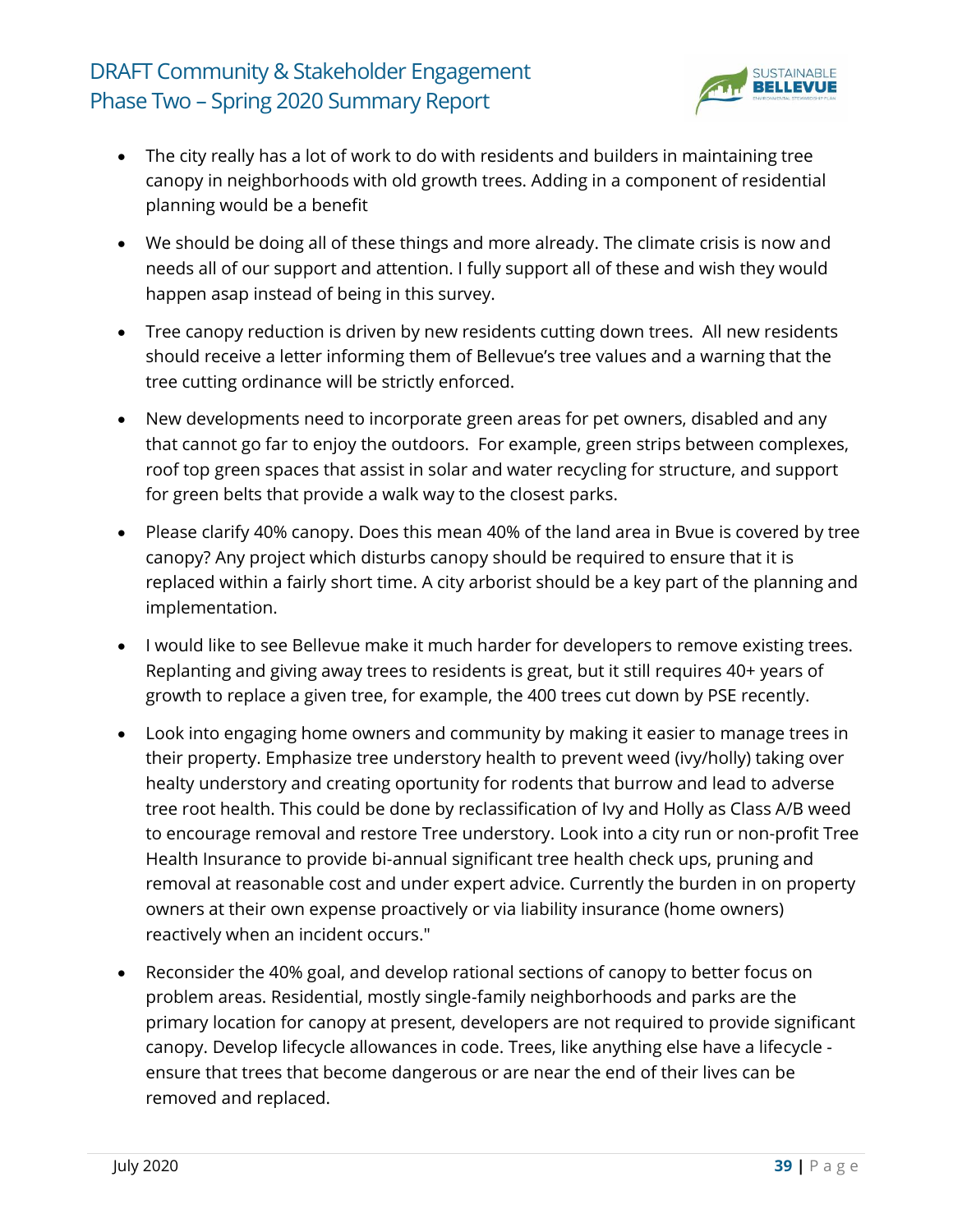

- Hell yes!!
- It was against all of the above to allow the power company to cut down almost 300 mature, beautiful and healthful trees along NE 148th and NE 8th Street. That decision was criminal and totally opposite from the hopes above.
- Views are valuable assets. Bellevue's hilly terrain provides a landscape with numerous residential view opportunities that must be protected and considered when developing the tree cover.
- Make it harder to cut down older trees, planting new trees does not replace cutting down old tree. PSE has removed many large trees that held ecological and aesthetic value to the community when other things could have been done instead.
- I feel like the tree giveaway/mini grant program would benefit schools and clubs the most, so if that's going to be a thing, I think it would be best to promote in that direction.
- I oppose spending tax dollars on grants to plant trees. I am pretty sure there are many groups that would be happy to perform this function with minimal city expenditure.
- Please incentivize private citizens and businesses for creating green spaces and preserving trees. It is best if people are encouraged to do good for the community graciously rather than through ill will.
- I strongly agree with these steps. However, they seem contradictory to the removal of so many large well established trees along 148th. That process not only aesthetically looks horrible now but dramatically reduced the canopy coverage on a larger road that helped to reduce the heat absorption from the road and sheltered the walkers along the sidewalks.
- It would also be nice to know when many trees are cut down like recently in the Crossroads parking lot, what the reason is for cutting them down and what the mitigation plan is.
- More trees are great, but "save the trees"-type language is frequently adopted as a standin for "stop building high-density apartments," and is as such frequently used to keep COL high. Accessibility for all communities is effectively a useless goal if you fail to strike a balance between "keep trees" and "make this city livable for low-income families." Consider significantly expanding transit and reducing road widths/parking to create more tree cover, instead.
- there's also Ecosia, it's a search engine where every time someone makes a search, they plant a tree, and they're making a greenbelt across the sahara. the trouble is it's kind of garbage at actually returning good search results so barely anyone is using it. if you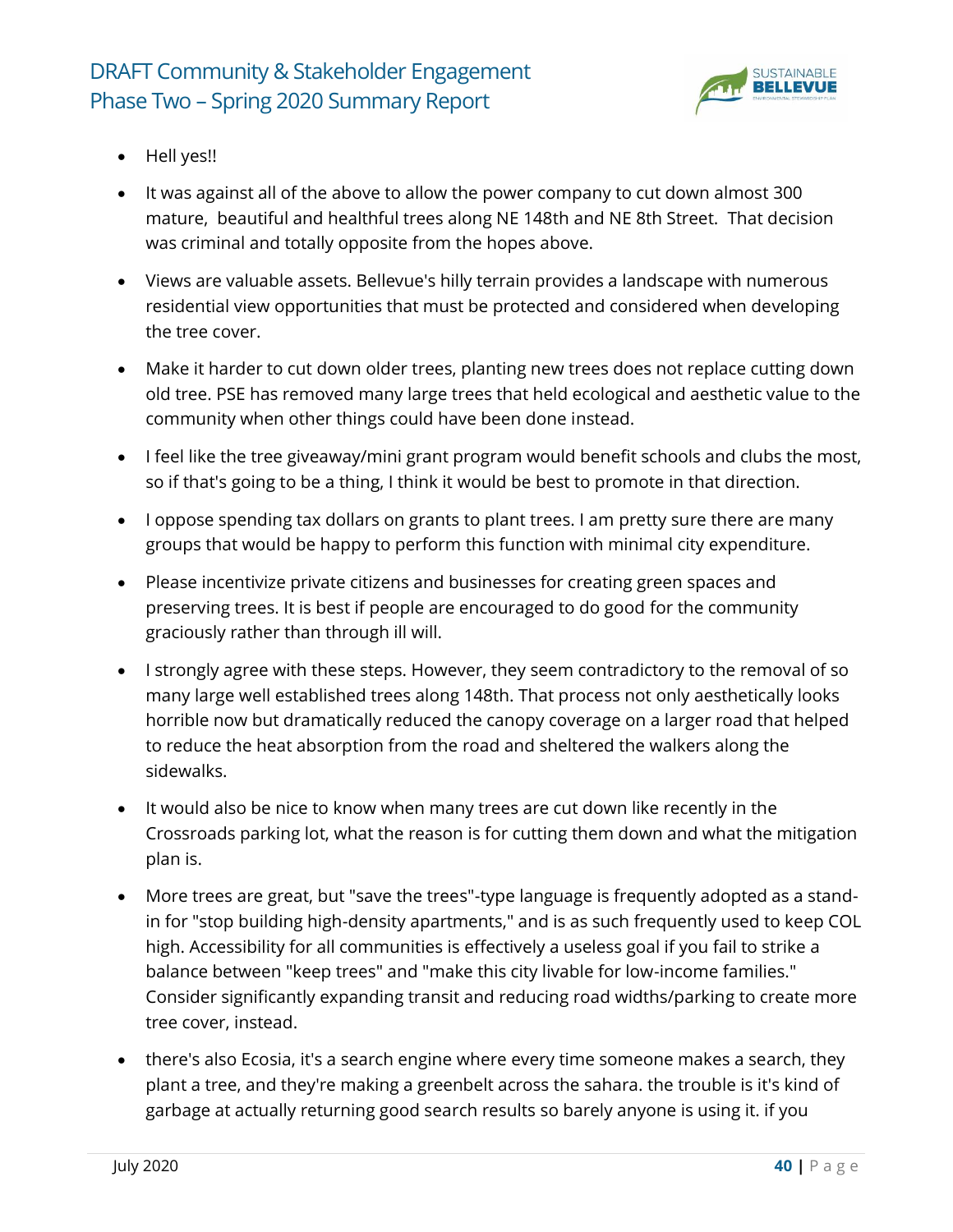

donated some money to them they could improve their algorithm and maybe advertise some more so that more people will use it and more trees will get planted

- Acquiring land for the purpose of environmental growth should not take priority over meeting housing needs for low income families and individuals in need, and imposing stricter fees and regulations on these plots for residential use over environmental use harms the people most in need of government support.
- I support trees, but I think we need to retain flexibility for the locations of trees. For instance, some trees may impeded development of structures; it should be ok to remove those trees as long as new trees are planted elsewhere.
- I'll say what I said last time. No more of this half measure bullshit. I don't fucking care whatever kemper freeman or this other fucking tools have to say about business and how important it is. Save the fucking planet.
- More trees enhance the quality of Bellevue life.
- Please support the EKC-PUD initiative, since PSE is actively investing in fossil fuel technologies while increasing the rates of their customers.
- I answered neutral for 2 first questions because: 1)city code already too complicated and permit fees too expansive so people don't want to take of their trees 2) I did the full process for tree risk assessment, removal and replacement and the price tag is very high. Instead of putting more pressure onto homeowners help them. Hire arborists, propose free consultations to help people to take care of their trees and help them for nice pruning instead of charging them more and making process more complicated. Thanks
- STOP PUNISHING BUSINESSES. THANK YOU
- I am surprised there isn't already an arborist? Weren't several hundred trees just cut down?
- How about offering incentives for maintaining 40 percent tree cover on personal property?
- Stop companies like PSE from cutting trees. If a new housing development has to remove trees, they must plant the equivalent else where.
- Need a program to help maintain trees to include Trimming to help protect homeowners views. The city would be able to do this City wide in phases . Thank you for seriously considering. It would help maintain Property values which helps with tax revenue.
- I would also like to see a Green roof and/or green wall mandated or strongly incentivized, for all commercial buildings. This will support habitat for the birds, bees, insects, that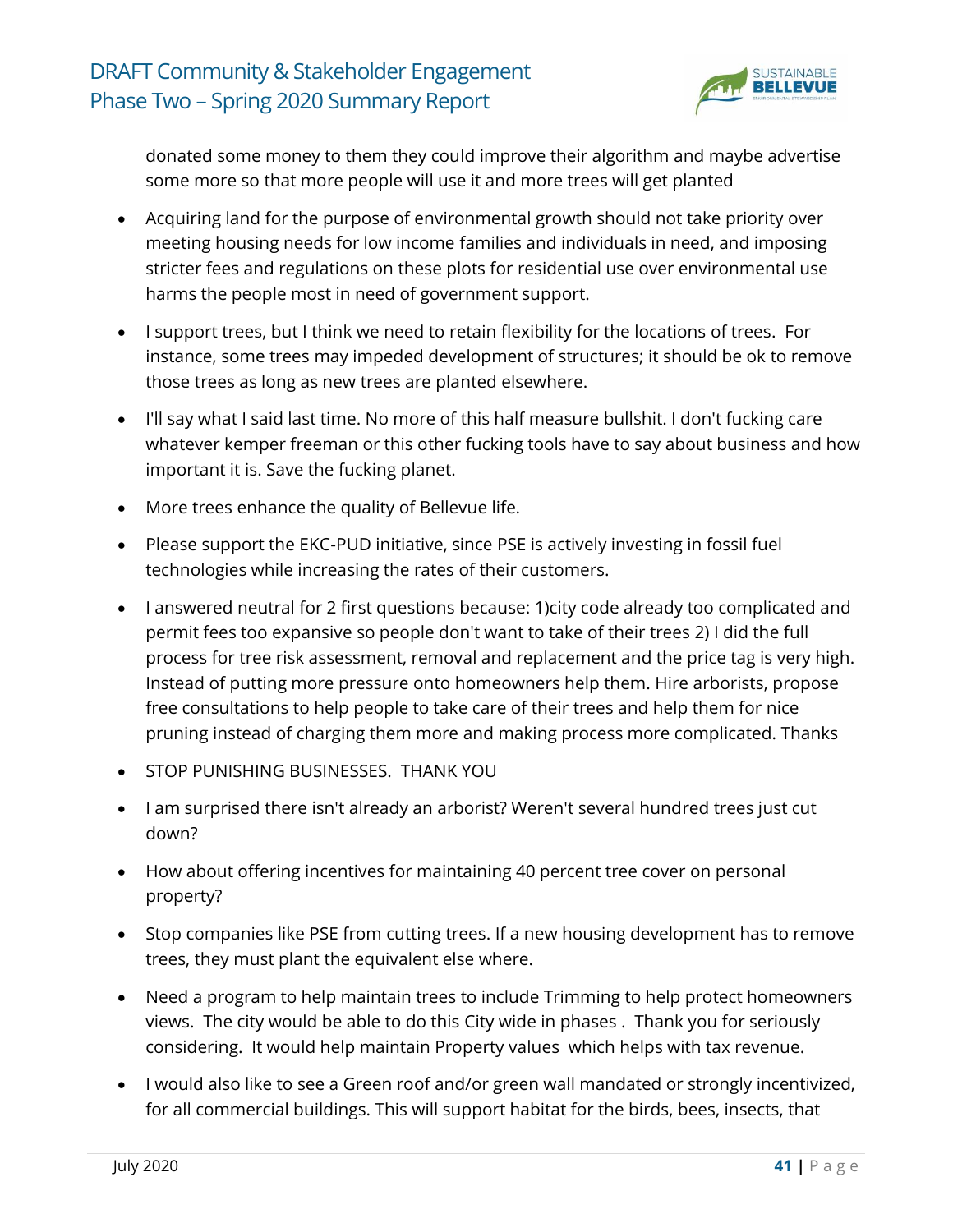

keep our ecosystems healthy. They are also very attractive and can add to the unique appeal of Bellevue. They will also improve air quality, and help our city dwellers feel more connected to nature and improve their wellbeing. I support all of these initiatives. I would suggest that the arborist/urban forester contracted must have Permaculture Design Certificate, or be knowledgable in permaculture principles. Additionally, I would like to see that the city incentivizes more trees planted by I405, to improve air quality and increase tree canopy. It would also be very nice for commuters to have greenery along their commute through Bellevue. Additionally, the City should increase its tree canopy goal to 50% by 2050, and partner with community groups and non-profits to execute this important work. Perhaps there is also a way to incentivize businesses to participate in a Tree Canopy Challenge of some kind to garner additional support in meeting this goal."

- I believe it is a wonderful idea to incentivize tree-planting and deter individuals from cutting of trees, even on private property.
- Please balance out the desire for more tree canopy coverage with the problems trees can cause. For example, our home cannot use solar energy due to the shade from trees. We cannot use satellite (TV/Internet) service due to blockage from trees. We have also had several "widow maker" branches fall, and are thankful no one got hurt. We had suffered some property damage, though. Any additional restrictions on single family lots will add costs without making much difference. BTW, I do strongly support the current tree retention requirements on new single family house construction. I believe they strike the right balance between tree retention and development economics/housing affordability.
- Most of the tree canopy is on privately-owned suburban land. Rather than punishing people for cutting their own trees, perhaps give tax breaks for maintaining tree canopy. I would prefer an emphasis on planting trees in the areas that lack them, such as urban areas and multi-family housing, rather than planting trees in already heavily treed parks and suburbs.
- I do support the tree giveaway program, but wonder how effective it would be versus the City planting the trees.
- PSE's expansion plans destroys our natural environment and turns green scenery into wires and metal. Stop this senseless destruction of miles of nature. These proposals are minor in comparison.
- Enable, if not already, rain barrels, outdoor laundry wires, and devote more education and grants or free info and plant material for pollinators
- It seems to me you are very behind here. I have observed and experienced that Bellevue loves cutting DOWN trees, not saving them. Such a shame, really. Pretty soon it will feel like Kent. A developer ran roughshod over the neighbors on my driveway pretty much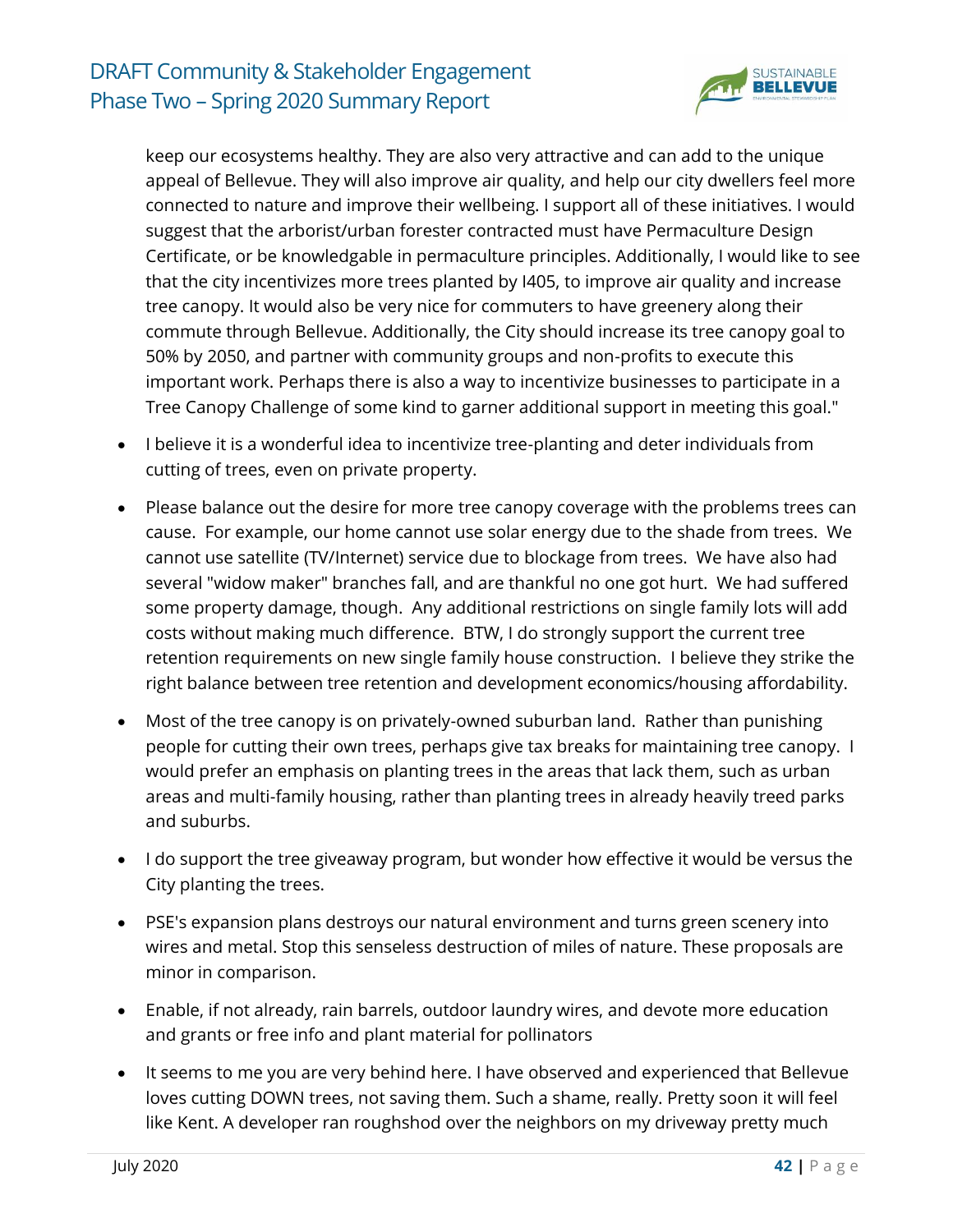

with the help of city of Bellevue employees. Cut down many mature trees before we even knew what hit us. Eagles used to nest here. No more.

- 1. avoid giving permits to cut down trees to build commercial buildings. 2. buildings should not have so much glasses as it promotes the global warming
- Just don't plant ginko trees.

"Marymoor park is surprisingly difficult to reach on foot, and I never understood why that was the case. There is no sidewalk next to the road at the main entrance, if I recall correctly, and it makes it kind of inconvenient to reach the trails near the lake. In general I feel there are a lot of places that could use sidewalks. Also, lake Sammamish is kind of hard to reach in general. I think a trail around the lake or something could be nice. I think an arborist/urban forester is a nice idea. Maybe there are other such positions that could be created for environmental roles, too. In general, I think we have a nice number of parks already, but we could do a better job maintaining the mix of nature and trees with our residential areas. LIke, why did PSE cut so many of the trees next to my condominium? Was that really necessary? Can't they make power lines go underground or something? That was rather unpleasant. Anyway, I'm not sure what stormwater retrofit and enhancement are, so I put neutral for that one."

- Please don't add any additional restrictions or speedbumps for building additional housing. As it is, Bellevue is too unaffordable for working-class families (and upper middle class families too!. Any additional restrictions only make market housing less affordable.
- Again, the wording is passive or weak (eg, "explore", "introduce", "consider", etc) and implies an uncertain commitment to taking action.
- Planting more trees is essential. The tree giveaway is a start, but city planning to add trees to city property on the sides of streets and highways would also help.
- More great topics :)
- Streets are wide. Parking lots are large. Houses are large. All of this increases runoff and decreases space for trees. How can we house people more efficiently? How can we transport people more efficiently? If there's less space for cars, combined with safe and efficient biking/walk/transit options fewer people will drive. But you have to make driving harder, which benefits our natural systems also.
- Tree preservation requirements need to consider the importance of the tree (age, height, etc.) We often let trees that "planted themselves" grow for a few years then cut them down when they're 6-8 feet tall. Trees like these don't need preservation.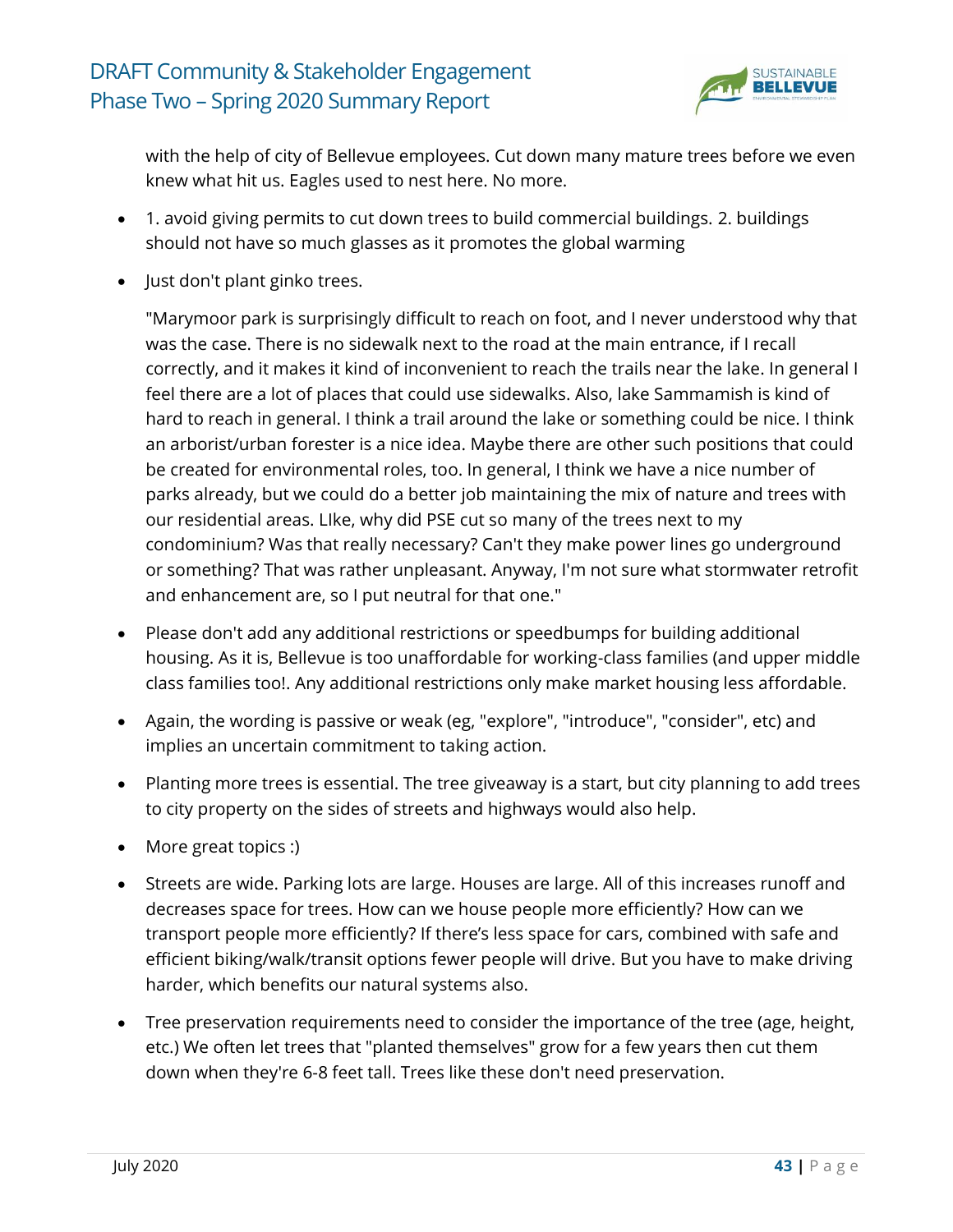

- Create/manage park spaces to be environmentally friendly and provide a fun way for children of all ages to learn about how to keep their park clean and ways to save the planet.
- Increasing the amount of trees and greenery and making sure that nature is healthy are all extremely important.
- Implement the Miyawaki method in public spaces and encourage these plantations in private properties as well.
- Many people who live in the area are strong stewards of the environment and I am sure would love to see Bellevue grow and flourish as the leader of preserving this beautiful area. Education is always key in these matters. Perhaps having videos and/or a resource page residents can reference would greatly influence the care they take when determining tree care and environmental impacts of "not caring".
- I love the tree giveaway idea.
- I think for every life we lose in the world, if we can plant one tree that would really save the earth
- I completely agree. There a countless benefits of utilizing trees for both protection and soil/air health.
- Check out Douglas Tree Company if you guys are interested in a city arborist! Really reliable guys run that company. https://douglastree.co/services
- To help preserve the number of trees on properties, anyone who gets cuts down a tree must plant one more native tree on the same property or on a different property within the city.
- It is hard to evaluate the options when there is no cost/benefit information.
- Can stricter tree preservation codes be applied to Clyde Hill, Medina, and Yarrow Point? These cities should not be exempt from these rules.
- Need to strike a balance between natural habitat restoration and artificially maintained green spaces. Natural habitats do not require constant watering/fertilizer use, reducing water usage and eutrophication; however, carefully maintained parks encourage outdoor recreation, improving public health and access to fresh air
- Trees are cool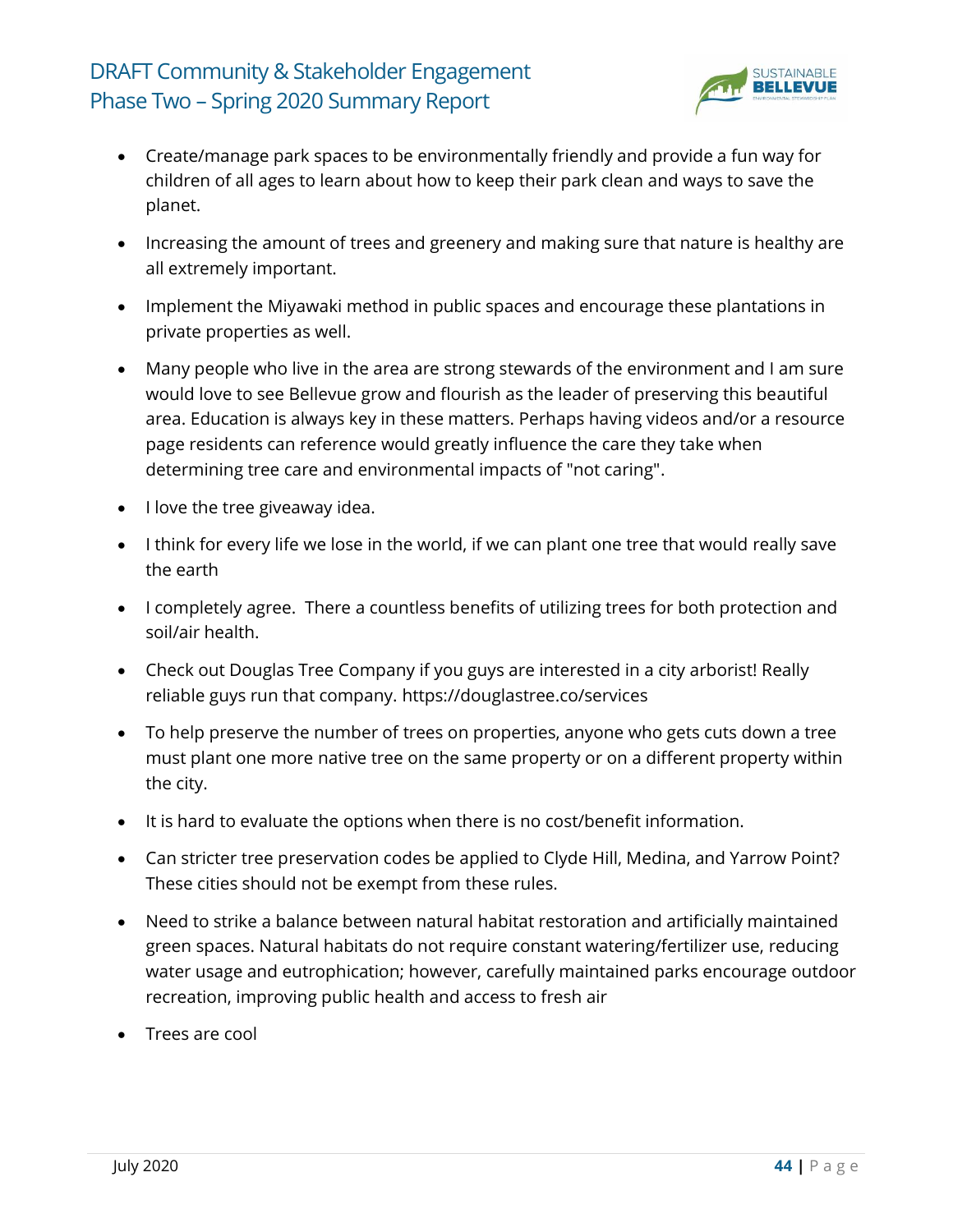

### *Mobility and Land Use*

- In the past, and maybe somewhat today, Bellevue has been known as an innovation leader. I believe some of the goals listed above could be even more aggressive. 25 or 30 years is a really long time, especially considering the current state and acceleration of climate change.
- I bought my home in Bellevue (not Seattle) because I don't want to stress over where to park my car. People need to be able to park their vehicles to go places, especially to have the option to use public transportation. I live near Eastgate, but the P & R is full. I understand I won't be able to drive to the light rail in the Spring District because there will be no parking for us to use. (I can't even go to the new Meydenbauer Beach Park because there is no parking! I guess it was made for people that can afford to live near it.)
- expanding transit is my highest priority. Also consider banning "no Walk off policies" for parking lots for a certain size ( 25 spots?). it is ridiculous that I can't walk across the street from Factoria mall to go to a neighboring business without being sneaky or fearing for my car. maybe rolling baskets to carry groceries could be a give away or a premium for program participation. make sure bike lanes are large enough for cargo bikes and trailers
- Give incentives to buy electric cars.
- Please don't listen to the NIMBYs and eliminate mandatory parking minimums combined with closer work with KCM and ST to improve transit access while increasing pedestrian and bike infrasture combined with better land use that can enable MF housing to be close to transit stops and commercial areas.
- Why use weak language like "consider", "explore"? Please act! We need all these things now to decarbonize our transportation sector rapidly.
- "Study", "consider", and "explore" don't sound like they have any teeth in them, allow a wait-and-see approach, at a time when we must act boldly and be leaders.
- 2050? Seems like a long time.
- Though walking and biking are important forms of transportation, taking the bus is a popular way many Bellevue residents reduce their transportation carbon footprint. Whether it for protection from the weather, ease of use, or necessity, the bus is more popular than biking or walking. However, some neighborhoods don't have nearby bus stops. For the ones that do, buses are too few and far between each other that they do not work for residents' schedules, especially if they miss the bus. This leads to many people not considering the bus as a form of transportation for their local travels. I am very grateful that the city is empowered to expand walking and biking trails, but adding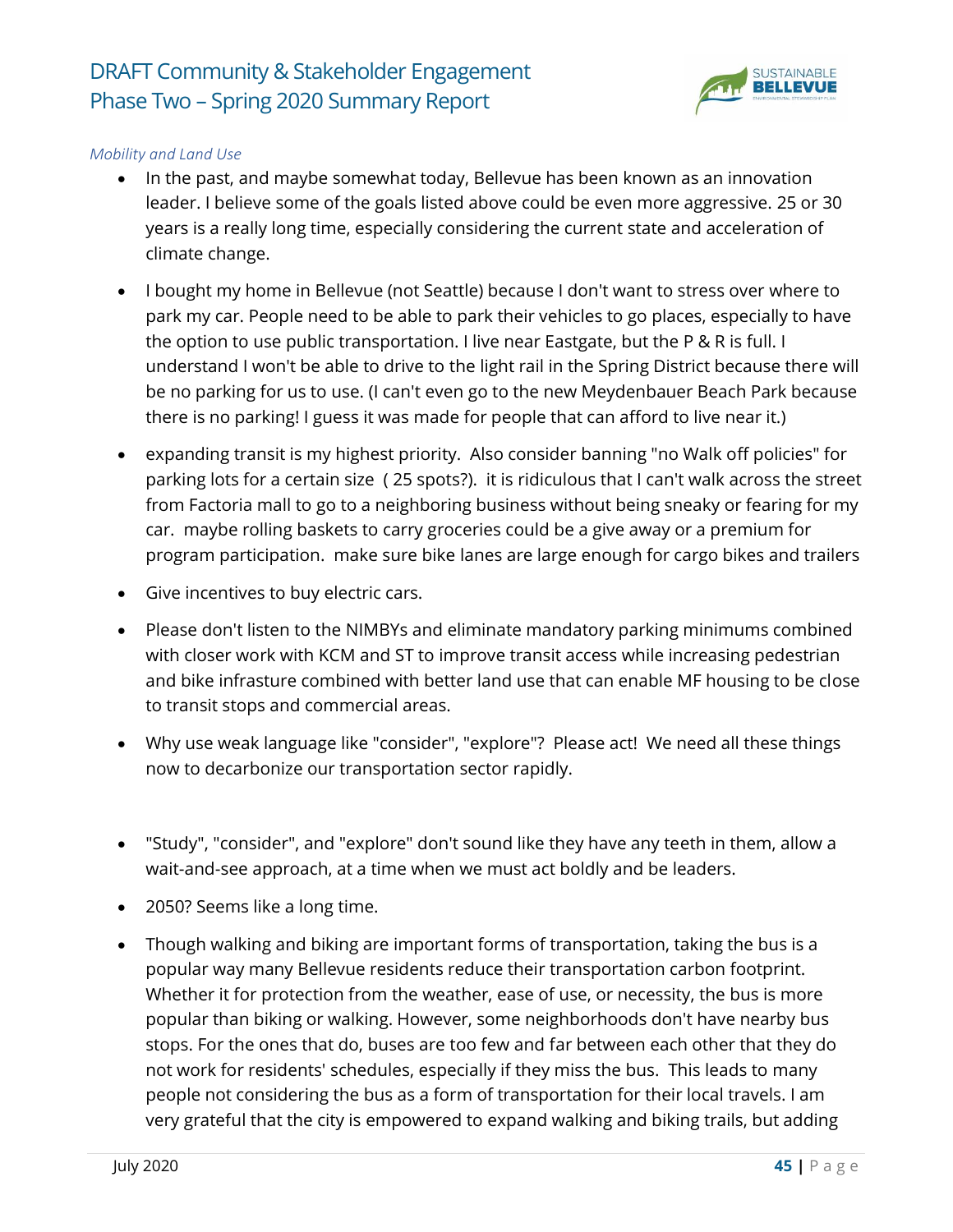

more routes and buses to the metro system will have a positive impact on much more people and has the potential to offset many tons of carbon.

- I am somewhat leery of the big push for autonomous vehicles. I have heard some convincing arguments that they will, in fact, increase the amount of vehicles on the road.
- Please ban highly polluting gas powered leaf blowers!
- It is unrealistic to expect people to leave their cars unless other options are affordable, frequent, and clean. Bikes and autonomous vehicles are not real options for people with young children or who must commute.
- Some European cities have extensive bicycle networks. With our hills a standard bicycle is not on option for the vast majority of people. Electric bicycles changes the dynamic. Support electric bicycles. Then imagine what would happen, besides the gnashing of teeth, if one full lane on ne 8th were converted to bicycle lanes. Does your head explode?
- Should shorten timeline for electric vehicles to 2030 and add incentives.
- I think it is ironic this initiative is being sent out at the same time the city is allowing PSE to cut down hundreds of trees. Please don't allow the trees to be cut down!!!!
- The vast majority of people in Bellevue will be driving (mostly internal combustion) cars for the foreseeable future. Refusing to plan for that in favor of trying to force individuals away from their preferred means of transportation is, frankly, authoritarian. Has anyone done any studies as to the usage of the bike lanes the usage of the bike lanes the city has imposed on us?
- There has been a lot of construction in Bellevue (and more to come) and lack of parking and/or adjustments to road infrastructure have caused traffic and parking issues across the city. While we want to decrease single occupancy drivers, we must be realistic in what is possible now and how to set the foundation for the future. People will not change overnight. They may also need the flexibility that driving provides and that transit doesn't currently support. Further assessment is also needed on individual construction projects and the impact to the neighborhoods and city overall.
- Hydrogen driven infrastructure would be a better alternative.
- Require ALL new housing developments to include in the design 1) a park and ride location and 2) public space for a neighborhood greenspace/park. Consider implementing the hub and spoke systems the national airlines use for transit relief.
- Bellevue can still get much more bicycle friendly.
- No more taxation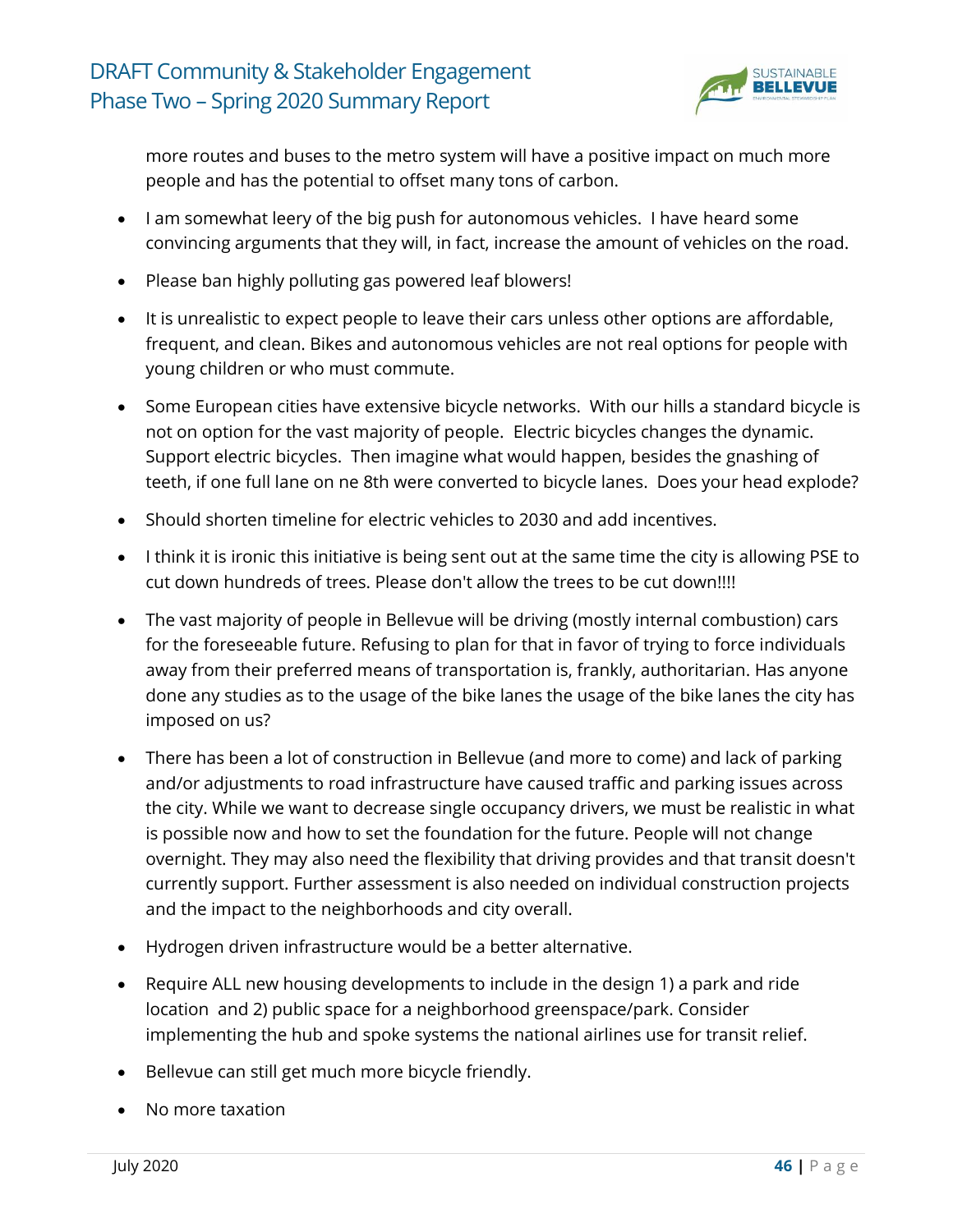

- Some of these options are not written with clarity! What do they "really" mean? I might have answered differently had I known...
- 1) expand reduction of parking minimums in residential and commercial . . .2) unbundle parking from new development purchase prices". Discouraging driving by making an already bad parking situation even worse is no way to try to achieve a reduction in driving. Efforts should instead be focused on improving non-driving options.
- Don't do anything that increases the costs of owning (or renting) a home!!!
- Walking & biking options should avoid major traffic streets as much as possible.
- I would like guidance to help existing multi-family buildings upgrade for EV needs, with advice on how to chargeback to residents.
- The more places are made, we can thrive in transportation and building.
- Let's see a focus on non-motorized options and encouragement, not different options for vehicles (even EVs)
- All for electric vehicles. But again, just moved from Seattle where like 90% of energy is clean. I just about fell out of my damn chair when I got the welcome statement from PSE stating that 40% of energy is from coal. I beg your pardon? So literally, I personally went from 2% coal usage in Seattle to 40%? And I would power my EV with coal? I mean what? If PSE is going to stay in 1922, whatever. Make it easier for me to add solar to my house. For a lot of people, including young families like us- Solar is a big expense. Make it a no brainer in Bellevue. Offer subsidies. Safety, Schools and tons of Solar- that is what could be part of Bellevue's Calling Card. I literally won't buy an EV until something changes there. It doesn't make sense.
- While bellevue's network of bike paths is growing, alternatives to car and bus commuting are not safe. I encourage you to think of ways to make micro-transport or shared last-mile transport accessible, green and safe.
- Our local transportation system is built around commuters and students. Everyone else needs SOV. I am in my 70's, and have no idea how much longer I should drive. But until such time as I can access convenient, reasonably-priced transportation to conduct my daily life activities, I'll be forced to drive, and you will have my driver's license only when you take it from my cold, dead hands.
- Jf you are going to add bike lanes, you should license all bikes to halp pay for them and to be able to identify biker if necessary.
- these questions/options are much more complex and difficult to understand than the other sections.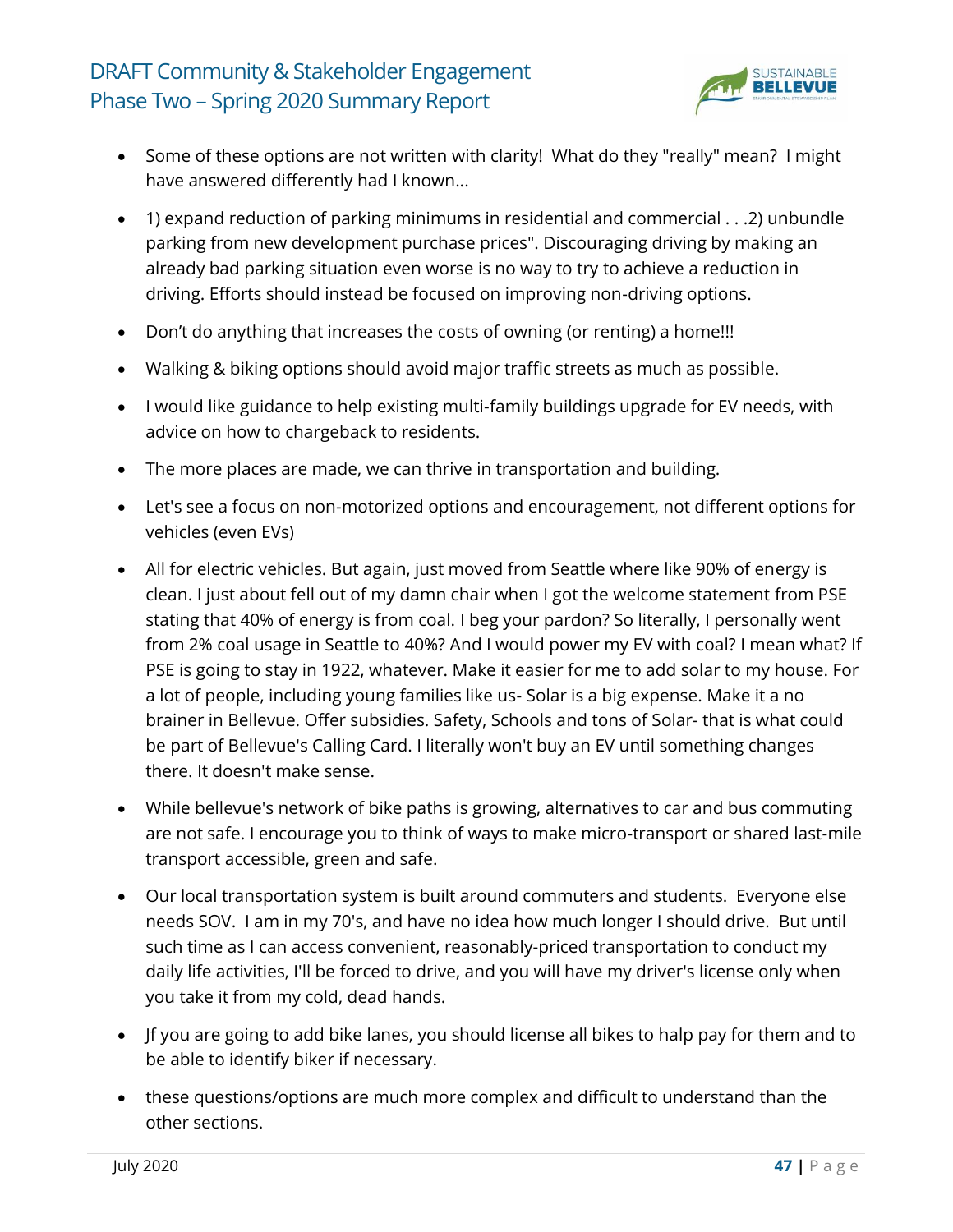

- I think there is always going to be a need for private vehicles; but electric vehicles could make a difference in pollution. I note that their batteries are not easily recyclable and they depend on rare-earth technology - which is a very polluting process. For commuting, mass transit should be the goal. But in these days of coronavirus, mass transit is not always the answer, either. This is definitely a conundrum that requires a lot more futurethinking and future solutions than we probably have now. In the short-term, encouraging people, whenever possible, to get on convenient, accessible mass transit is the best solution. Buses are likely the most flexible and affordable solution for the near-term.
- Here are my additional recommendations: Continue to emphasize multi-modal transportation in city planning -- Identify all ways that Bellevue is promoting and can promote multi-modal transportation in city planning, and look for ways to either speed up these efforts, expand them, or at least support full implementation. Continue to emphasize Transit Oriented Development in city planning -- Continue with existing planning that emphasizes Transit Oriented Development, and work to make it take shape as intended. Identify ways to expand efforts toward TOD, so that more neighborhoods are bikable and walkable, and so they provide good connections to transit, needed services, nature, and other key destinations. Continue to build, expand, and celebrate bike lanes and trails -- Continue the city's efforts to build, expand, and celebrate bike lanes and bike trails (such as Eastrail). Put special emphasis on equity, and on neighborhoods where bike access needs to be expanded. Also emphasize places where biking interconnections are needed to make biking easier and safer. Continue to build bike facilities -- Identify locations where additional protected bike facilities are needed, and build those facilities to promote biking and provide access to destinations. Improve transit coverage and efficiency -- Work with King County and Sound Transit on improving transit efficiency, reliability and service, with an emphasis on improving service for transitdependent residents. For city vehicles, aim for electric as much as possible -- For city vehicles, aim to purchase electric vehicles or plug-in hybrids whenever they meet requirements. Include installation of electric charging stations where appropriate. Work toward the day when all city-owned cars and light trucks that residents see are electric. Electric Vehicles -- Choose a target for increasing the number of electric vehicles and plugin hybrids in use in the city, and actively work toward it. Raise awareness of the many choices now available for electric vehicles and plug-in hybrids. Expand electric car charging stations -- Step up efforts to increase the number of public access fast chargers. Address barriers to charging for garage-free homes, and install charging infrastructure (possibly integrated into streetlights). Encourage the building of electric car charging stations in publicly accessible locations. Work with developers, building owners, and parking managers to add charging stations. And this is in the survey already -- but I say YES to a Transportation Master Plan that aims to decrease vehicle miles traveled!"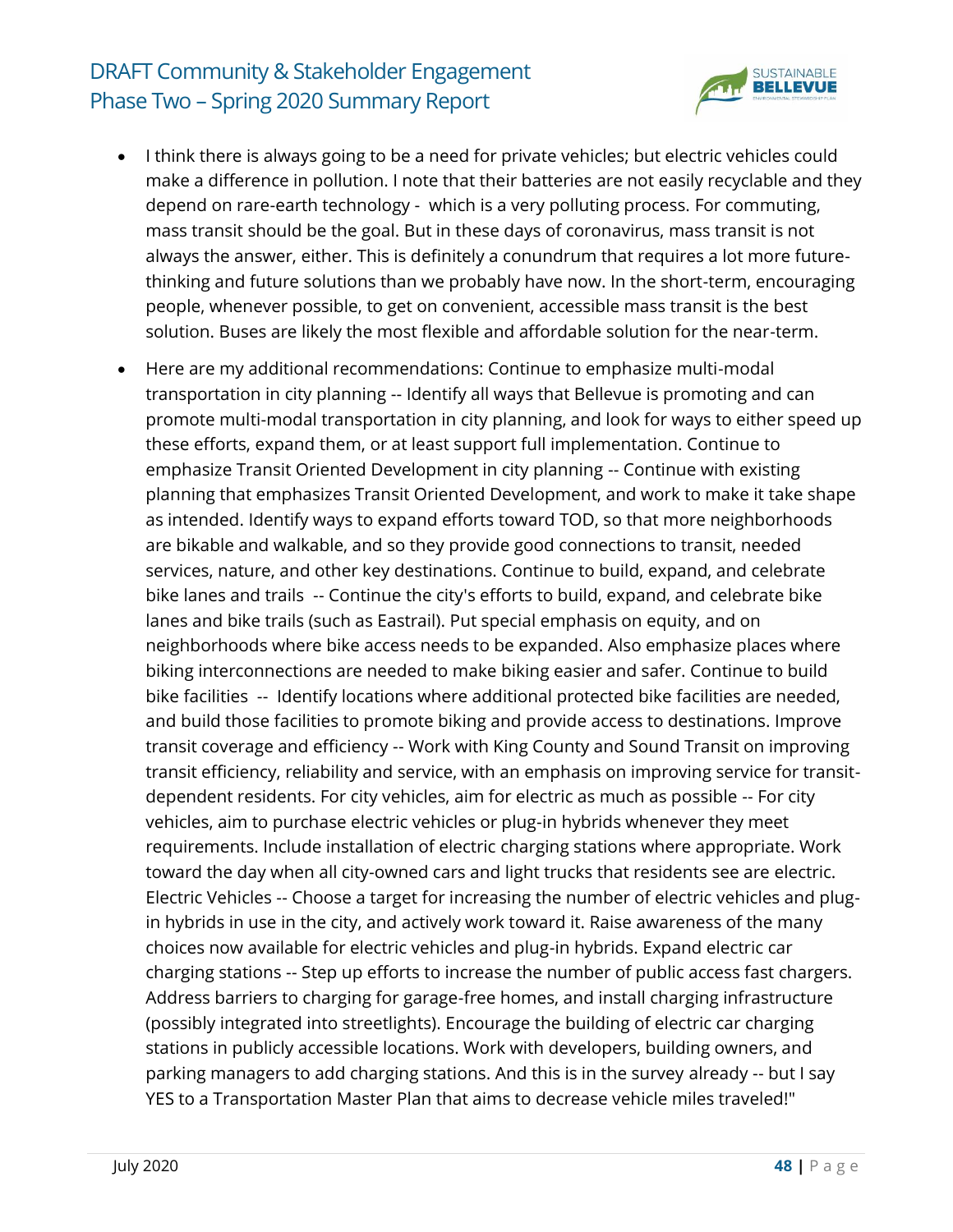

- Need to plan for the future
- 20-40% of the carbon footprint of an electric vehicle is accrued before it drives a single mile. For carbon reduction, the focus should be on biking, walking and public transit.
- I need more info on these plans. From my own experience, public transit would be an acceptable option if it's fast, clean, accessible, reliable, and easy. Once it's not those things in this crazy busy world it's not useful. The last goal in your list I think is the key. On that note, the lack of affordable housing is going to prove unsustainable. I am already seeing the service industry flee the city for a more affordable lifestyle. The quality of service in the industry in Bellevue is mediocre to abysmal. Unfriendly, unqualified people doing jobs they don't care about doesn't provide the happy "city in a park" vibe You would expect. Not really a sustainable model. Certainly better balance needs to be struck. A range of rents, not just luxury apartments but, yes multi family. Preserve the character of the neighborhoods and incentivize opportunities for DADUs to densify with out destroying the pleasant single family setting. The affordable housing also applies to the aging. Many of my school pals (I'm a Bellevue lifer) have moved to the more affordable cities and towns in western WA and wish they could have stayed in their hometown of Bellevue but we're priced out. I'm now in my 50s and at some point could see moving into a DADU on my property and renting my home out for supplemental income. What are the options for the elderly?
- In general, we need to do more to encourage 1) mass transit usage 2) carpooling 3) electric cars
- Improvements to city bus and larger metro system would be fantastic; would prefer these over exploring autonomous self driving vehicles. Transportation is an extremely complex matter. Recommend ensuring that this is done from a user experience and humancentered perspective rather than assuming that new tech is always the answer. We would take the bus more if it simply ran more often and our streets were better lit at night.
- The biggest problem with public transport is the time it takes to get from point A to point B. Buses should have their own lane so they can travel more efficiently. If I have to be in bus the same amount of time as in my car I would rather be on my own in my car. Buses also need to run more often to attract more riders.
- Provide enhanced tax credits and incentives for businesses that continue to promote Working from home programs.
- If you build the charge stations it becomes convenient. So when buying a new car an electric car becomes relevant as charging stations are no longer an issue.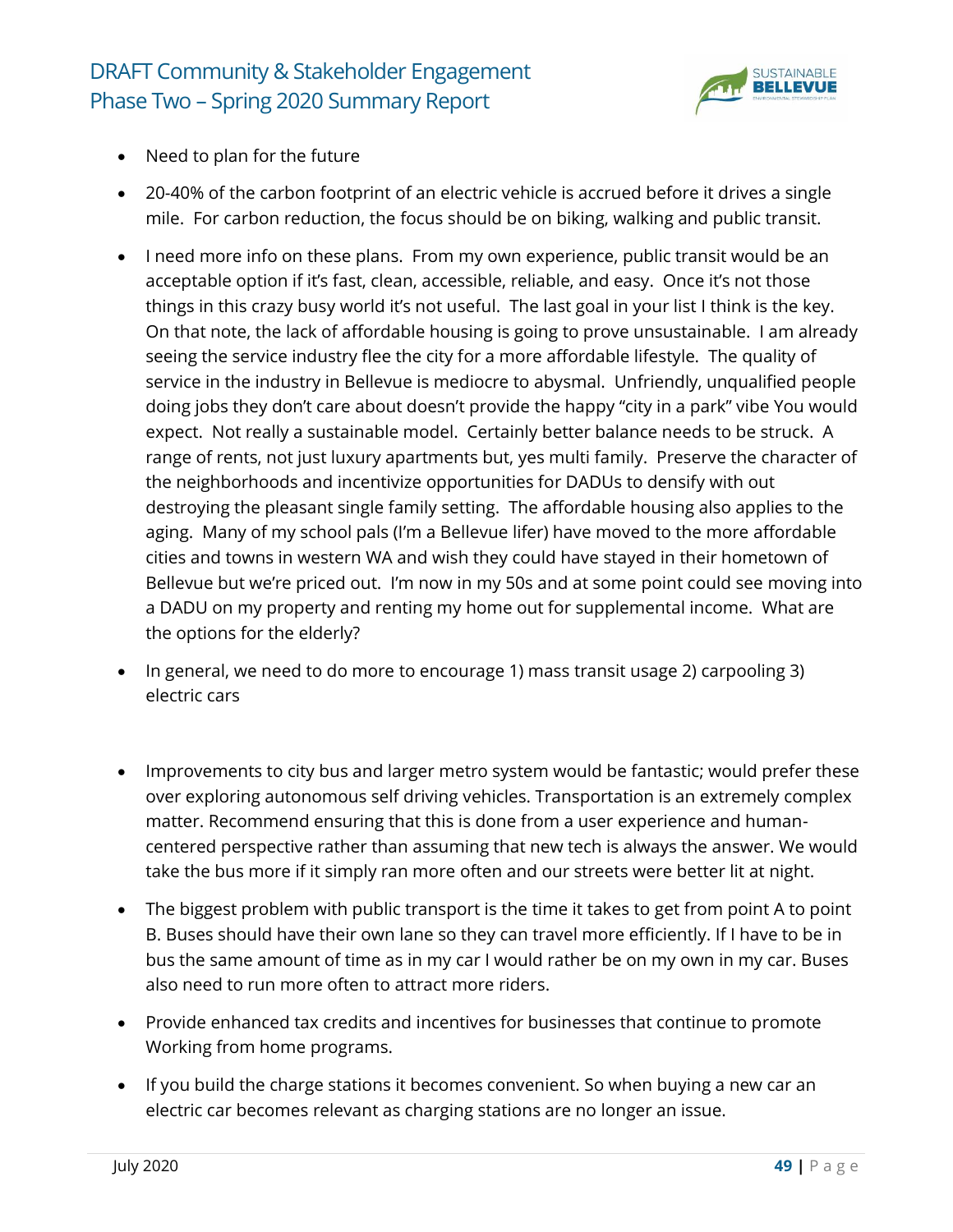

- The historic elimination of bus routes through neighborhoods has created challenges using 'newer' bus systems .... please review historic bus routes
- The city allowing all this building and development now the city needs to correct these mistakes. Now that the city has done this crazy development, you may now realize the mistakes made. This is a domino effect. At some time the city is full. Just stop while we can. Do no more harm to our city.
- As caregiver for an aging parent in another city and as a worker with more than one employer, I have to drive by myself; I can't depend on public transportation or use shared transportation. I would prefer to see smaller electric cars and other mobility means rather than invest in insanely huge public projects that create density and noise and cannot be moved should the population change. Scandinavia is implementing smaller electric busses in many places -- some are autonomous -- and I see this kind of public transportation as much more palatable. Light rail is ridiculous and takes so long to build that it is out of date by the time it is built plus it relies on resources that cost the most in carbon emissions (cement, steel, and trucking movement).
- Create incentives to retire from service older carbon fuel vehicles. A carbon tax of 1 cent per pound of carbon released into the atmosphere for carbon vehicle fuels that would increase over time.
- I strongly support reducing vehicles. I am NOT sure about some of the ways you suggest preventing problems. For example, I am very concerned the lack of parking spaces in some new construction in downtown Bellevue will make the streets overcrowded with people driving around. I would like to so those who run private transportation systems (Microsoft, Amazon) be required to pay a head tax or allow those of us who live here to be able to use them. In Seattle, private transit (and food trucks) got prime spots and those of using regular mass transit had to walk blocks and blocks. I like charging stations, but I am handicapped (without a sticker) and I am tired of many the good spots right next to Fred Meyer's entry doors empty waiting for a car to be charged. Put the spots on the other side of the parking lot by the street. Create a fast fleet of short haul mini bus routes so I can hop on and hop off like in Amsterdam. Look at cities like Curiciba in Brazil for ideas on how to keep cars out of the center of town without penalizing people like me who can only walk a couple of short blocks due to foot problems. Make it a joy to take public transit in the rain. Not all the people who want to use mass transit are in their 20s and 30s and extremely mobile. i need a place to sit. I need a place to wait without getting soaking wet.
- Giving benefits to those that meet higher standards of greener options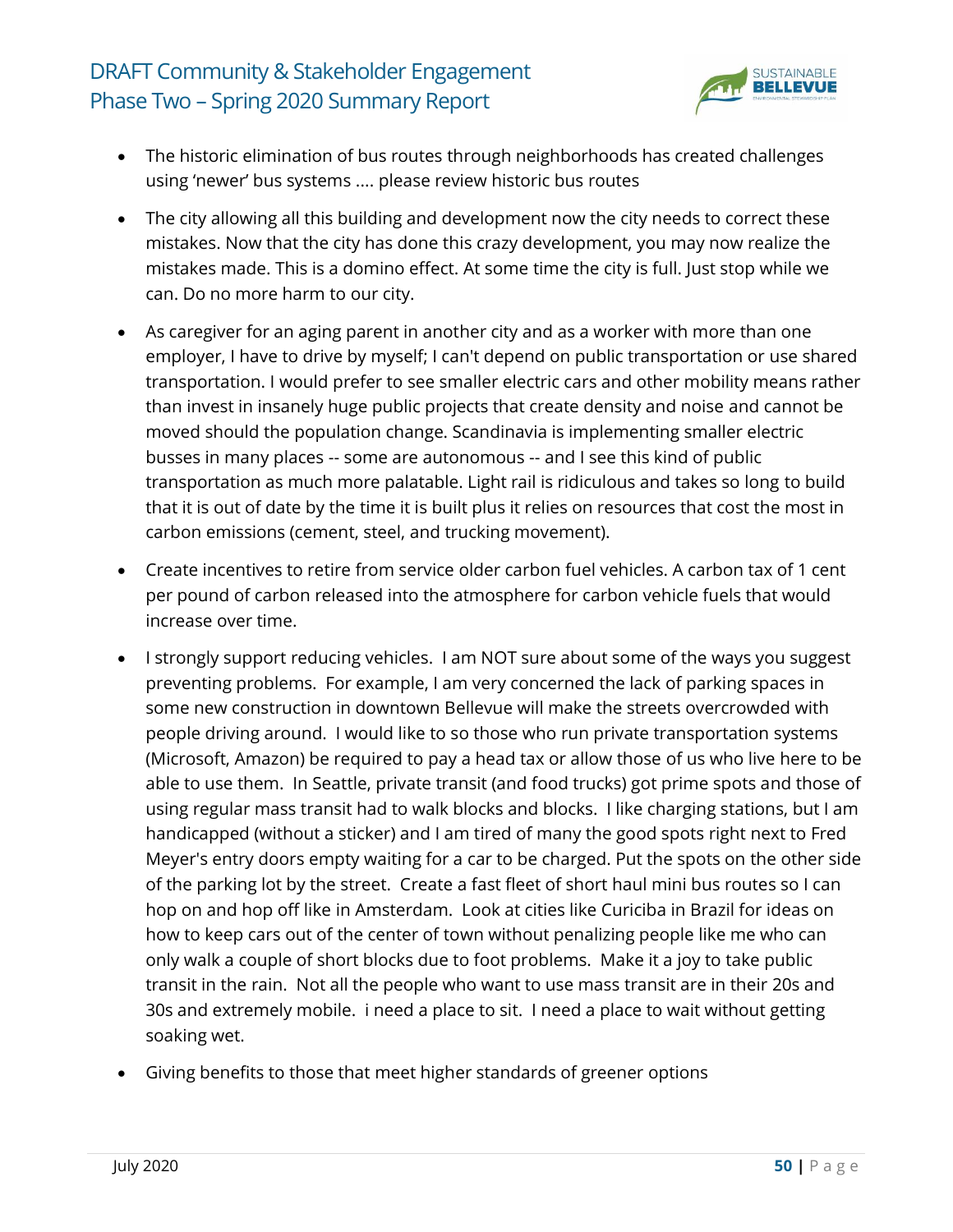

- Develop and promote a plan to migrate residents quickly to EVs and public transportation. Provide incentive program. Provide free EV charging to residents. Provide preferred parking, etc Create pedestrian only streets Place limits on driving in Bellevue
- Walk signals are shamefully programmed to favor cars while pedestrians wait in the rain, throughout the city and especially in the Overlake area (or that's what I see the most). (And I drive far more than I walk.)
- Traffic studies do not seem credible, and standards seem to be going lower. Developers are not paying their fare share of the impact their projects cause on traffic flow. I foresee traffic getting worse before it gets better. Although the economic effects of COVID-19 may slow the rate that congestion increases.
- I have two dogs that I take to a park. Transit does not allow dogs. I will continue to drive alone with my dogs.
- Is there a possible way to convert some old and/or reusable cars into electric cars so that we can save money in buying new ones and waste
- Don't fully understand or grasp what some of these suggestions are so cannot fully appreciate what is offered. That is why several are neutral responses.
- Effective mass transit is key. I have serious doubts that 'market based' parking can determine appropriate level of parking, but I am certain it will negatively impact transit use.
- The idea of connectivity to light rail should be autonomous electric operated drop/pickup rather than parking personal vehicles. In the short term it could be driver operated multipassenger vehicles similar to rideshare and not mass transit buses.
- You missed the most obvious problem bus service stinks in most of the city. The current light rail plan will service new construction near the rail and do nothing for the rest of Bellevue. Council has kicked this can down the road for a long time, but uber, autonomous cars and bicycles will not solve the problem alone. We need effective penetration into the neighborhoods, we need transportation that is effective for any set of source-destination addresses in the city. We need effective mass transit only lanes on the freeway - work with DOT. And work with Metro to get a network of easy and convenient mass transit around and to/from the city.
- No need for more walking and biking, there's already enough. Leave the forest to grow back for few years before destroying more. Enough damage has already been done. Nomadic groups throughout history have moved from site to site, to allow the forest to grow back after being used for a nomadic lifestyle, although Bellevue residents stay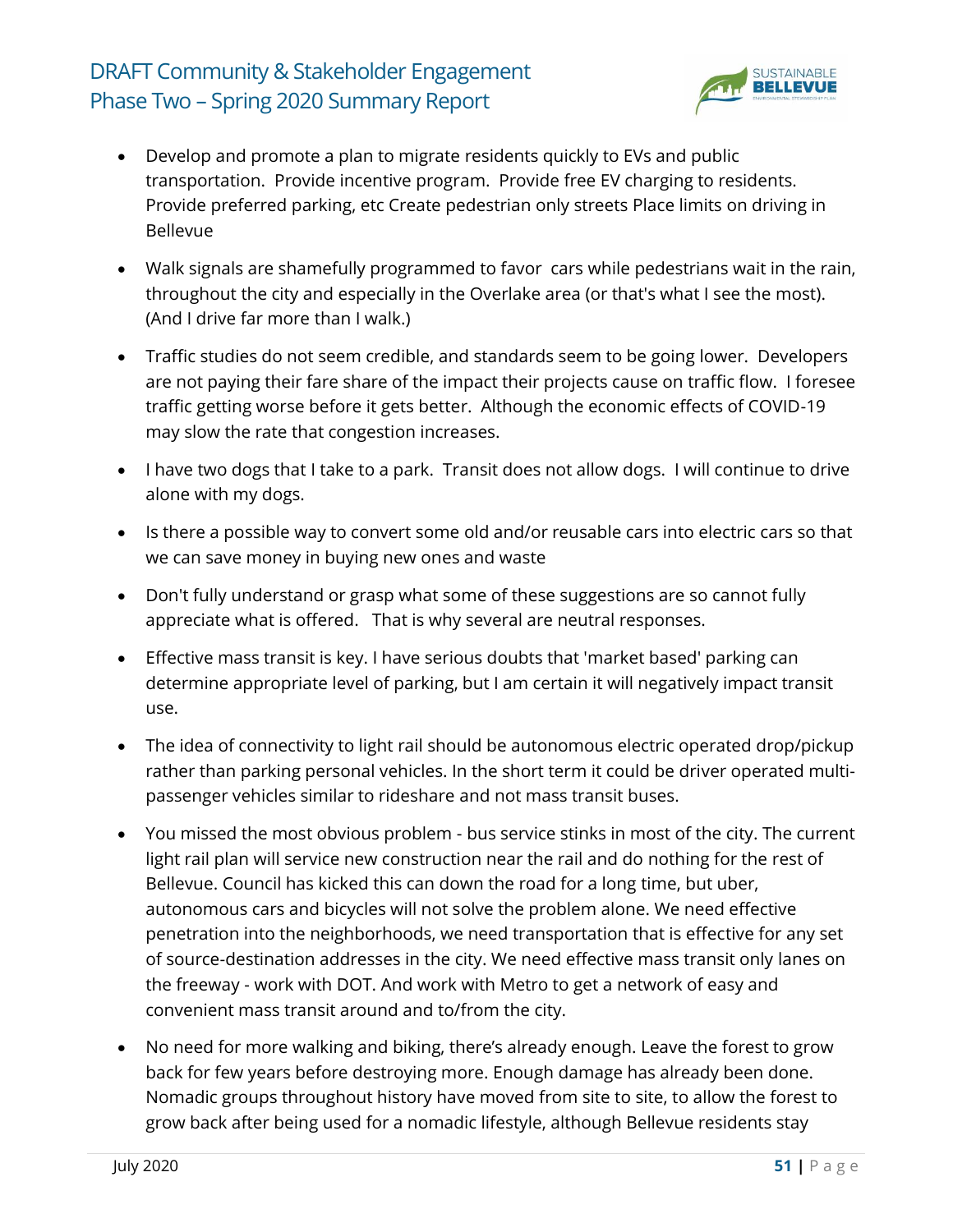

where they are, we must allow the forest to heal, a similar mindset is applicable. There has been plenty of development in the last few years in regard to walking and biking, cougar mountain is a great example, leave it alone for a while.

- Due to the lay of the land, the hills and distance between bus stops and the length of time one must wait for public transportation, cars will always be needed. There are too few direct routes to get from point A to point B. I grew up with public transportation but find it way too much of a headache here and never use it....and will not.
- Even before COVID- too many empty buses driving by. Concerned about traffic issues with all the new jobs moving to Bellevue when construction is complete- Amazon, Facebook, REI. Lots of new, dense housing.
- These proposals are all exploratory. I don't see how this vision/proposal gets us to the goal. It gets us talking about it but really these are just political talking points. Has anyone seen bold action around? It's most definitely not in this plan.
- We recently purchased an EV and intend to never own another fossil-fueled vehicle. We will add solar panels and battery storage when the economics work. The City could enable residents by creating Local Improvement Districts to lower the cost by converting neighborhoods to solar roofs w/battery storage by low-cost financing and project management.
- While adding in these important features to our community make sure the cost of living does not drive essential workers into other cities. Currently, many people commute because they can not afford to live in Bellevue.
- Consider private lanes for public transportation! They bring more people to places faster and reduce traffic. In a way, this would reward people for choosing to take public transportation.
- Once again, people and businesses need positive incentives and reduction of barriers to reduce driving cars. If transportation is not convenient, driving will not stop. Additionally, let's keep up telecommuting after the pandemic situation is over. That is, everyone that has been telecommuting this spring should continue to do it at least a couple of days per week to reduce CO2 emissions and traffic congestion. Now we know that we can do it! Further, scrap the electric cars. Batteries are expensive for the environment on the manufacturing end. The mineral. required come from third world operations that are exploitive to the poor and children. The recycling potential is sketchy at best. Reduce driving rather than produce more Priuses! Oh, bike and walking trails are a good addition! People will use them when there is greater safety and connectivity between neighborhoods and commuting routes.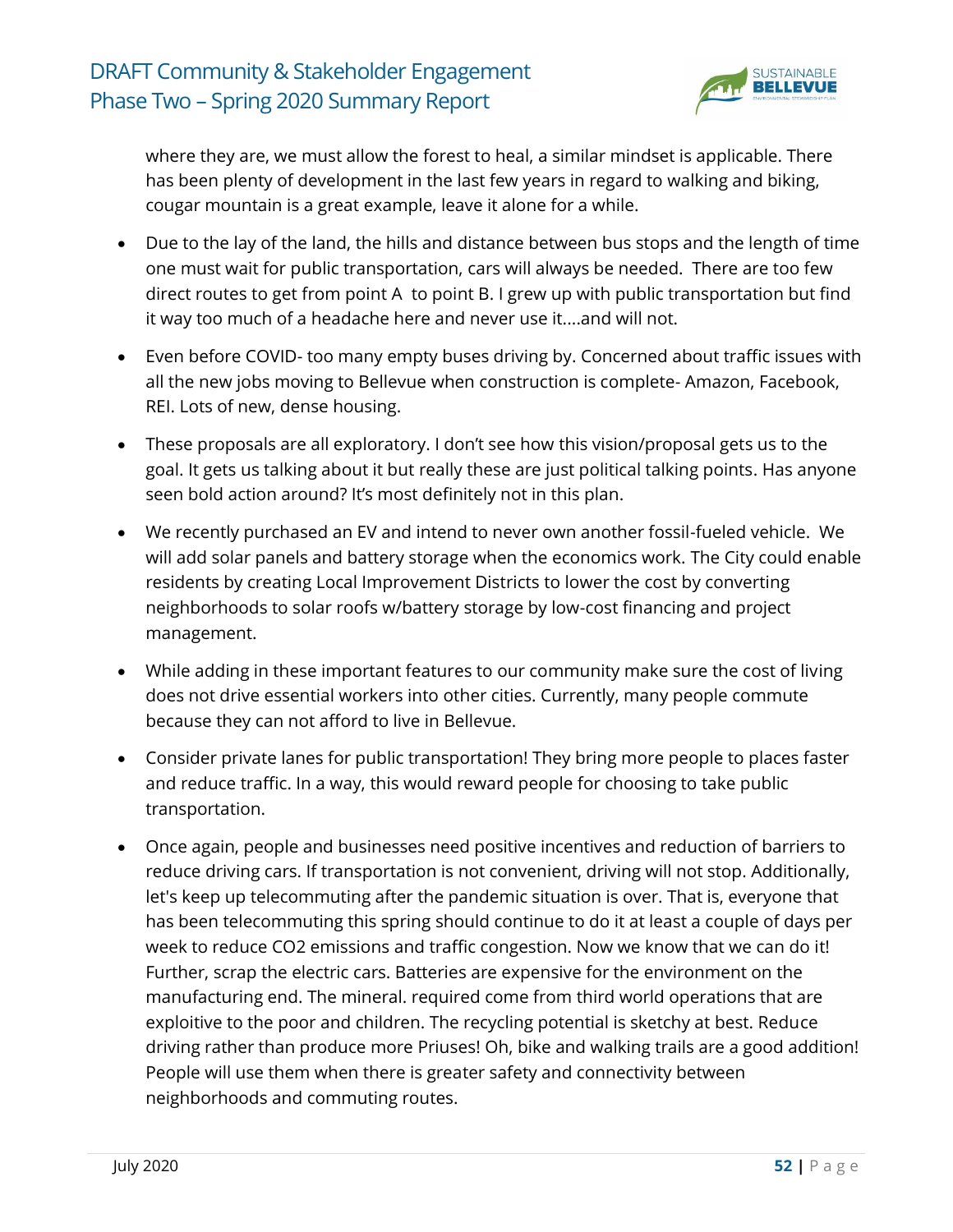

- Be careful in all considerations. Expecting cycling to be a real alternative has gender bias, race bias and class bias. It won't work. Also, expecting all people to have access to light rail and busses is problematic. Park n Rides have had to sacrifice numbers of parking spots for light rail construction so fewer people can park three, and many people do not live on a bus route to light rail. Taking a Lyft to the light rail every day is a non-sustainable cost. Keep all scenarios of people in mind. The people in the scenarios I have listed here, who will not benefit from what you're planning above are statistically nonwhite, lowincome and women (who won't want to walk distances or bike alone at night after work). Please be inclusive.
- The focus on EVs is a little worrying. Those are still, by and large, going to be singleoccupant vehicles, and their carbon footprint is still huge relative to transit. Not to mention enormous accessibility barriers. Future-proofing the city is massively expanding transit. Make it fast, reliable, cheap, and extensive, and people won't need their own cars anymore--electric or otherwise.
- what if you started a vehicle exchange program. you could also have a workshop where folks could learn to convert their vehicles into electric vehicles
- First off, the writers of this survey should evaluate their use of language. It is incredibly technical, and if they are seeking responses from all demographics considered about transportation regulation in Bellevue, then this section is not conducive to gathering accurate information. Second off, though the use of bicycles or even walking is an environmentally friendly option, it is less feasible of an option, especially as Bellevue continues to be one of Washington's major urban centers. Fees, restrictions, and tolls on traditional vehicles does not promote environmental growth for those living in lower income brackets, it promotes a slowdown in urban development and economic decline, as shown through the tolls placed on the 520 bridge into Seattle.
- Given that so much of Puget Sound Energy's energy comes from polluting sources, efforts to support electric vehicles may not be as helpful as they seem. If the city moved away from Puget Sound Energy then this might be more worthwhile.
- The people who do half measures are the same people who go home to a wife or a husband who fantasizes about other people when they have sex.
- Expand public transportation with attractive vehicles and reliable, high frequency schedules.
- 50% of vehicles in Bellevue being EVs by 2050 actually seems very low, considering the constant technological improvements to EVs, the increasing affordability, and financial incentives to own one. There'll be considerable inertia to switch from gas to electric, even in a city as tech-y as Bellevue, but again, the city (and county and state) should build in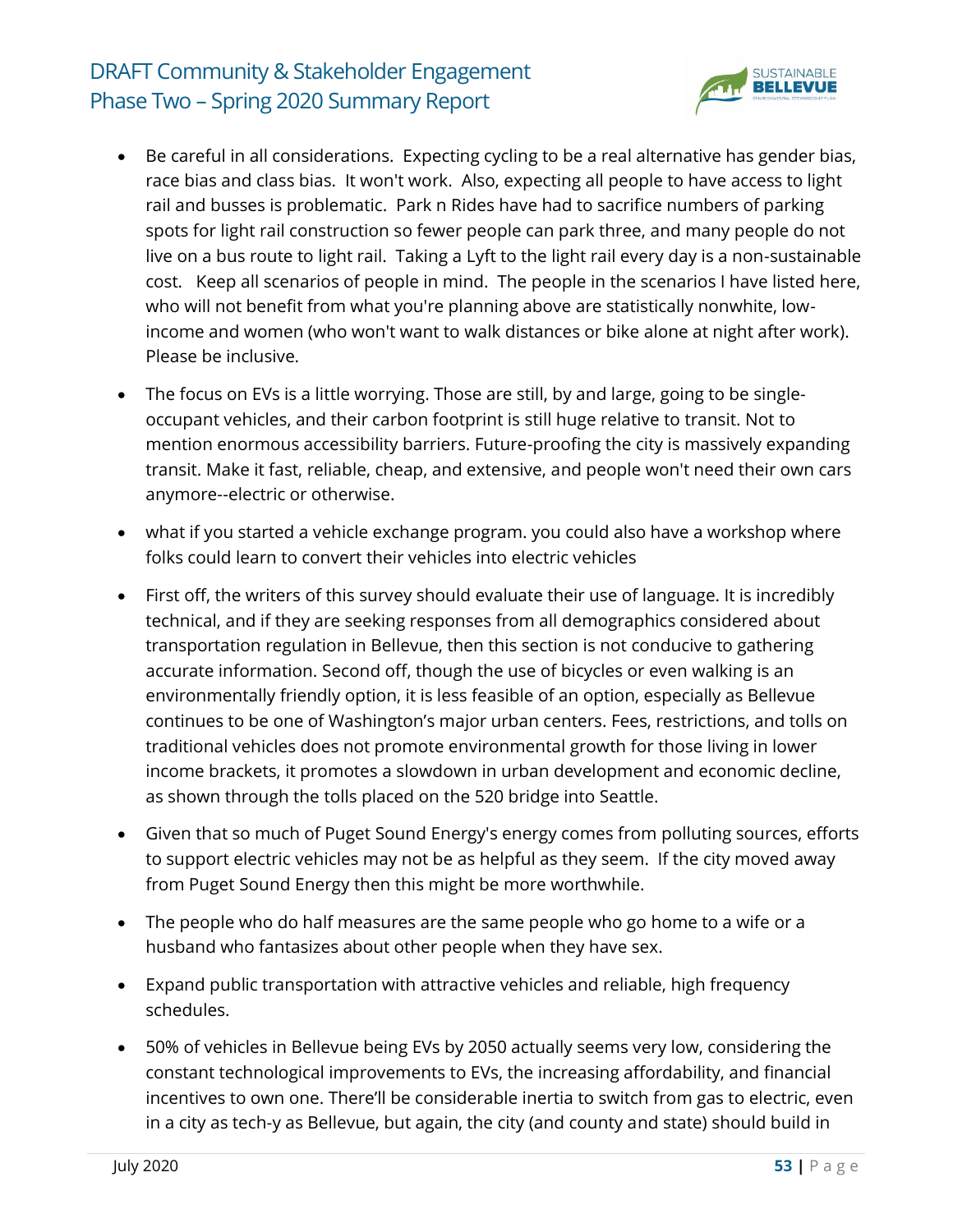

financial incentives and improve electric infrastructure, rather than just leaving it to PSE to send EV newsletters to those who bother signing up...

- WE'RE ALREADY 1984 OREWELEILIAN. NO NEED TO SPEED UP THIS PROCESS OF HYBRIDIZING AND CYBORGING HUMANS. CITY OF BELLEVUE MIGHT DO WELL TO REDUCE FIXED COST OF SERVICES. KING COUNTY CHARGES QUITE A LOT FOR FIXED COST. PLEASE RENEGOTIATE ALL CONTRACTS WITH KING COUNTY LOWER COSTS FOR BELLEVUE RESIDENTS. THEN - WE CAN TALK ABOUT SPENDING MORE MONEY. IN THE
- Encourage more working from home, and public school enrollment based on distance from school, not bizarre border lines. We can walk to one school, but need to drive to another.
- I do not support the transition to autonomous vehicles. They are significant, wellresearched dangers in addition to serious ethical and environmental implications. Do some deep research - it is very serious, and a decision that should ABSOLUTELY not be taken lightly. However, I otherwise fully support pilots and other efforts to increase the use of multi-occupant, shared and micro-mobility options.
- Impact fees should be based on honest, accurate trip generation data. The City should use this, including actual results from its TDM program, to help determine the true mode splits generated by new development. Social engineering and wishful thinking should NOT be used to determine impact fees. These failed approaches to transportation planning should be eliminated from the process, to prevent unnecessary increases in congestion. Furthermore, the City should be very careful not to expose itself to the risk of having to return impact fees already collected from developers to maintain capacity in the road system when the City takes away this system's capacity for things like bike lanes. As for the Transportation Master Plan, its original intent was for the City to look at Bellevue's transportation system holistically (rather than in silos). It is supposed to develop a plan that MAXIMIZES THE OVERALL THROUGHPUT OF PEOPLE, GOODS AND SERVICES. A Transportation Master Plan should NOT attempt to ""decrease per capita vehicle miles traveled"". It should accommodate Bellevue's citizens need for per capita miles travelled. We've tried the failed approach of trying to reduce per capita miles travelled for decades. It hasn't worked.
- We already have a ton of congestion. Please complete projects as laid out in various plans (ne 2nd expansion, ne 10th offramp)
- Bellevue is hilly, frequently cold and rainy. It is not practical for most people to commute by bicycle or scooter every day. Vehicles remain an important way to connect people outside the downtown core. Please do not remove vehicle lanes to put in bike lanes for 1-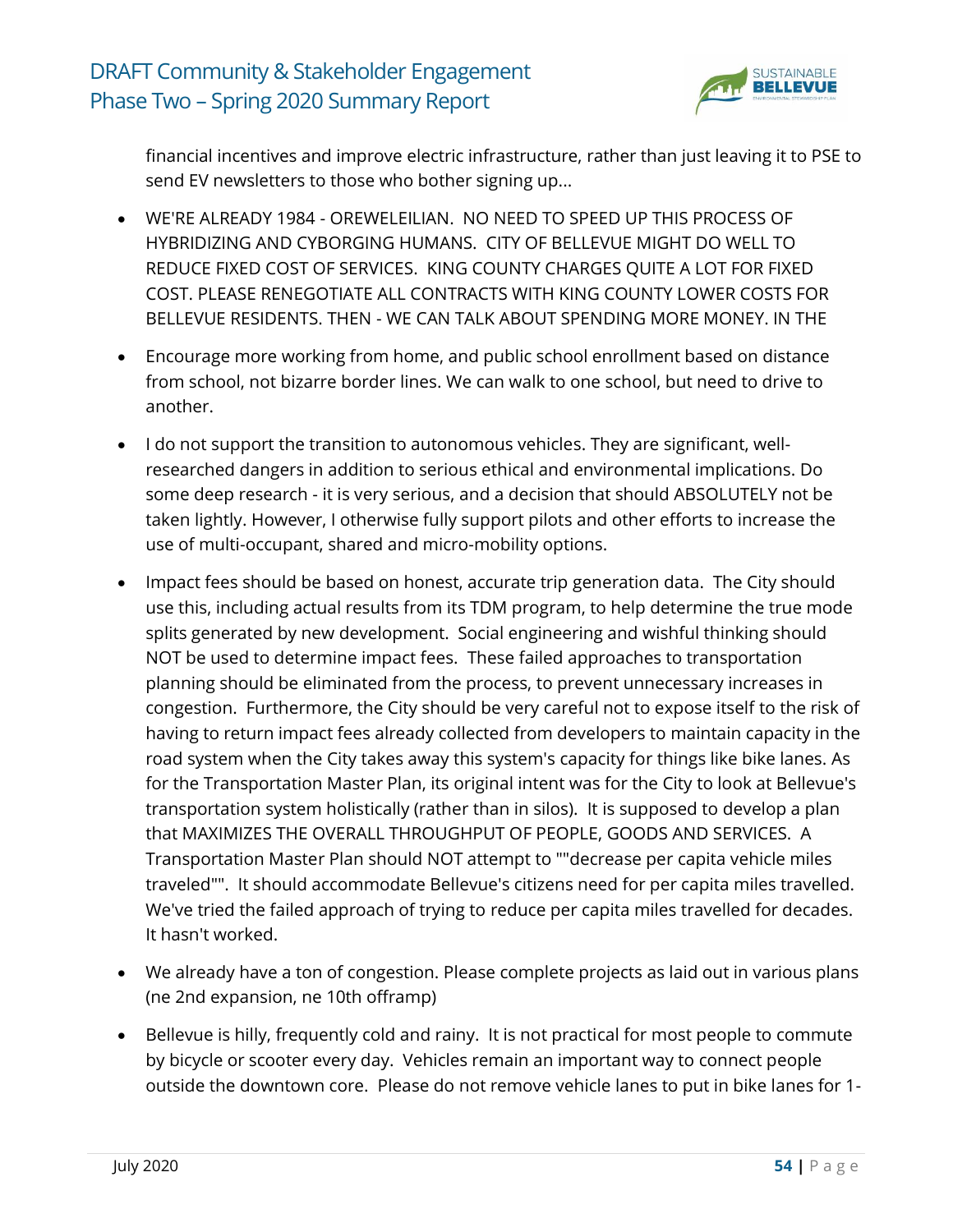

2% of commuters. After COVID, use of public transit will drop off for quite a while. Please prioritize vehicle throughput on arterials and freeways in Bellevue.

- I take public transportation when I can afford a trip taking at least 3 times longer. If busses on the Eastside were more frequent I would take them more often. The busses are often mostly empty when I ride so it doesn't make sense to run more, nearly empty busses. Is there the possibility of shuttles or other options for small but more frequent transportation?
- Toll surface roads for non-Bellevue residents who use Bellevue roads. Have higher fees for non-Bellevue residents during peak hours. Use the funds to support green transportation options. Ask Redmond to reduce the available parking and require large extra fees for parking single occupancy vehicles at Microsoft and businesses in the Overlake area to reduce the thousands of vehicles that travel through Bellevue to and from Redmond.
- Firstly, it's great to want a transition to electric vehicles and all, but you have to beware of the environmental costs of electric vehicle manufacturing. I have heard that if you already have non-electric vehicles, generally, it is good to switch over to electric vehicles only after your non-electric vehicles need to be replaced to. This is just something to keep in mind. However, I do support electric vehicle charging readiness being installed sooner rather than later, since this can help the transition to electric vehicles and incentivize it. Some other programs to incentivize the purchase of electric vehicles as opposed to non-electric ones could be a good idea, as well as perhaps disincentivizing the purchase of nonelectric vehicles. And the city should try to make all new buses electric and eventually replace all non-electric ones. I've seen that some buses are already electric, which is good. As for the other subjects, I'm not sure what the transportation impact fee program is, but I would support increased infrastructure for walking and biking. If we want to decrease alone driving, then maybe we should get rid of bus fares? They are surprisingly expensive and quite inconvenient, and unlike taxes, they aren't any cheaper for poorer people. I don't see why we can't just pay for buses with tax money. And the buses are way too unpredictable/inconsistent. They would be a much more feasible mode of transportation if they could be more consistent.
- Please don't add any new restrictions on new housing development. We need more housing, and we need it to be more affordable - even for market rate housing.
- Electrify everything the city uses for transport; place pedestrians, bikes, and mass transit at the top of priorities.
- This is a thorny problem. Americans are addicted to their cars. But keep in mind that underserved populations cannot afford electric vehicles, and while adding more electric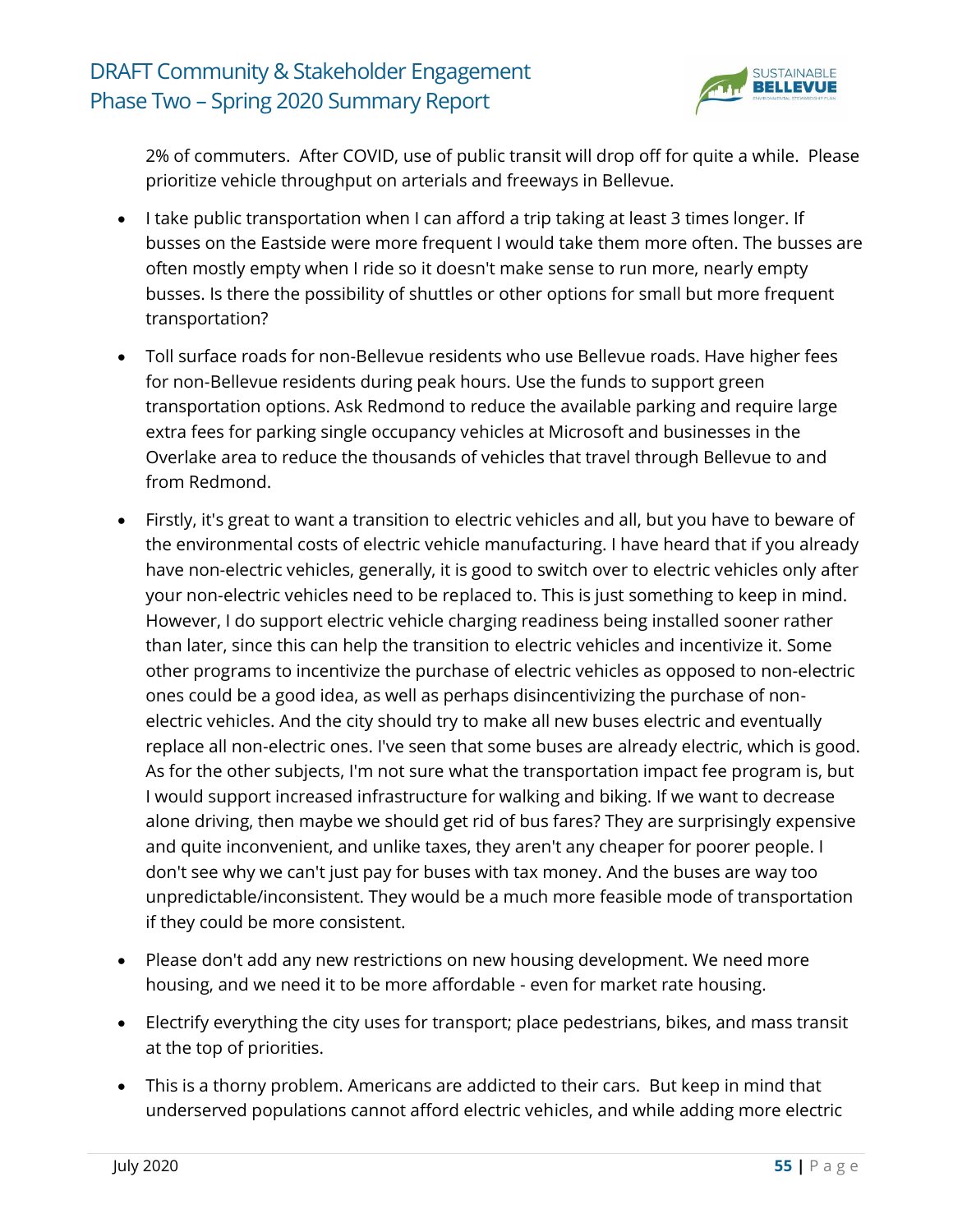

charging stations for those who can afford them is convenient, perhaps, doing so through a tax on their use would help fund them while focusing on public transit for everyone else.

- $\bullet$  I like these a lot :)
- Electric bikes are far more efficient than electric cars and your dollars will go a lot farther encouraging the use of bikes over cars. Eliminate parking minimums - don't waste time and resources studying it just do it. Providing bike infrastructure has no downsides! Cars are wasteful, dangerous, and not as necessary as we think.
- Stop giving away street parking. Discourage unshared parking at businesses. People driving into business districts should expect to pay to park their cars and feel free to walk between businesses instead of moving their car to each business' private parking lots.
- Trails for running, walking or biking don't disturb the surrounding nature, trails are placed around trees, large holders, or even fallen trees, avoiding the disruption of the natural layout of the area.
- I think this is a critical area in invest in for climate change in our region. My husband drives 40 minutes alone in his car, both ways, because he doesn't have a light rail option or decent carpool options from Bellevue to Ballard. We would sacrifice the convenience of solo driving for the ability to use public transportation for that commute.
- Electric cars =/= less pollution in all situations. Look into hydrogen fuel cell cars instead. Though our technology is limited for them, might be worth to invest some money into its research.
- Develop a Transportation Master Plan that explores opportunities to decrease per capita vehicle miles traveled through prioritization and investments to support transit and nonmotorized modes Develop a Transportation Master Plan that explores opportunities to decrease per capita vehicle miles traveled through prioritization and investments to support transit and non-motorized modes Strongly Oppose My concern is that this initiative will put lower income people at a disadvantage. I myself am a college student, and could only afford a relatively cheap car. I cannot afford to buy an electric, or even hybrid. This will allow those with greater funds to ride freely with electric cars, while restricting access to those that cannot afford them.
- Public transport and parking are not convenient enough to ditch driving on personal vehicles.
- I think the shared vehicle-and-biking system currently in place on the roads should be improved before expanding upon these projects.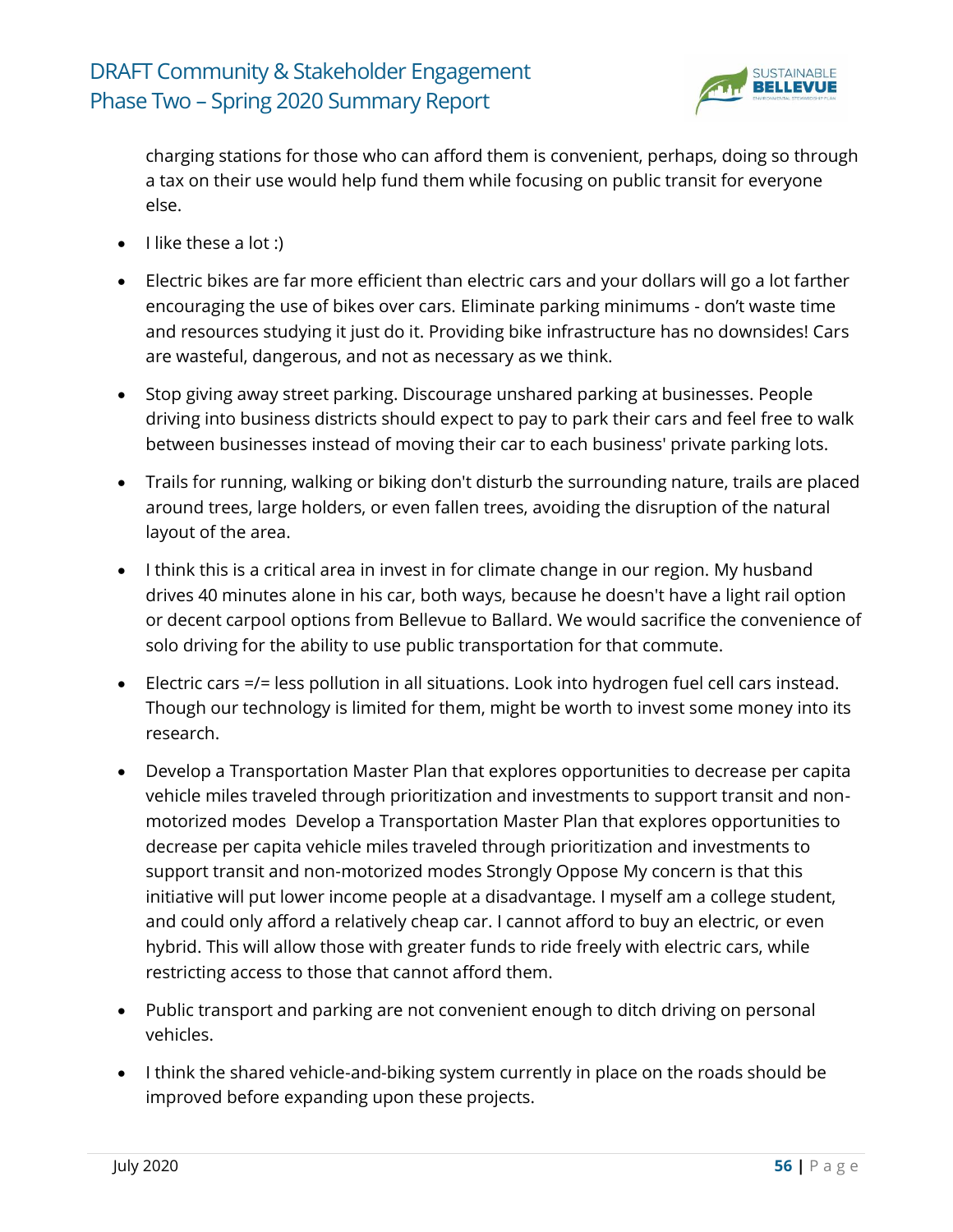

- Transportation is definitely an area that can use a facelift in terms of efficiency, not to mention reevaluation on how best to eliminate unnecessary practices.
- Hold off on ride share investigations until the pandemic is over getting groups of strangers together is misguided at best in the current moment.
- Love the electric car idea.
- You combined two questions into one: ""Study the impact of light rail on the supply and demand needs of parking near transit stations and consider reducing minimum parking requirements to let the market determine the appropriate level of parking for new development. I support the study, but strongly oppose reducing the minimum parking requirements, because I believe it will be reduced excessively.
- Why are there no goals for 2030?
- Bellevue residents rely on their cars heavily for transportation. I think even people who want to bike or use public transport find it difficult because biking can feel dangerous and public transport does not reach many places in an efficient manner like it does in other cities.
- Not really sure what the second point really meant?
- Expanding bus systems to the high school and popular work places may also decrease the number of cars on the streets. Decresease parking and replace with more greenery. Increase parking costs/implement street parking fee like Seattle, while increasing the number of bike stands with public locks perhaps?
- Relying on market forces to determine the appropriate level of parking near transit stations will not result in the adequate supply of parking spaces - instead it will reduce the ridership of transit due to difficulty in getting to and from the transit station (the so called "last mile" of transport network planning). Other than setting up more parking, we also need nearby transport hubs to make it easier for bus and car share riders to access transit stations, as well as bike friendly trains and/or bike lockers in stations to encourage biking. We must do everything we can to make it easier for consumers to change their habits to incorporate light rail into their daily schedules; otherwise if left to the market, the easiest solution for most consumers would be to not take light rail at all and stick to the status quo.
- Support for increased public transit development and parking maximums
- The goals need to be stricter. Having only 50% electric vehicles by 2050 is unacceptable. It must be higher and public transportation must be the main focus. Make the entire city have public transit routes as the main form of transportation instead of cars. By 2050 we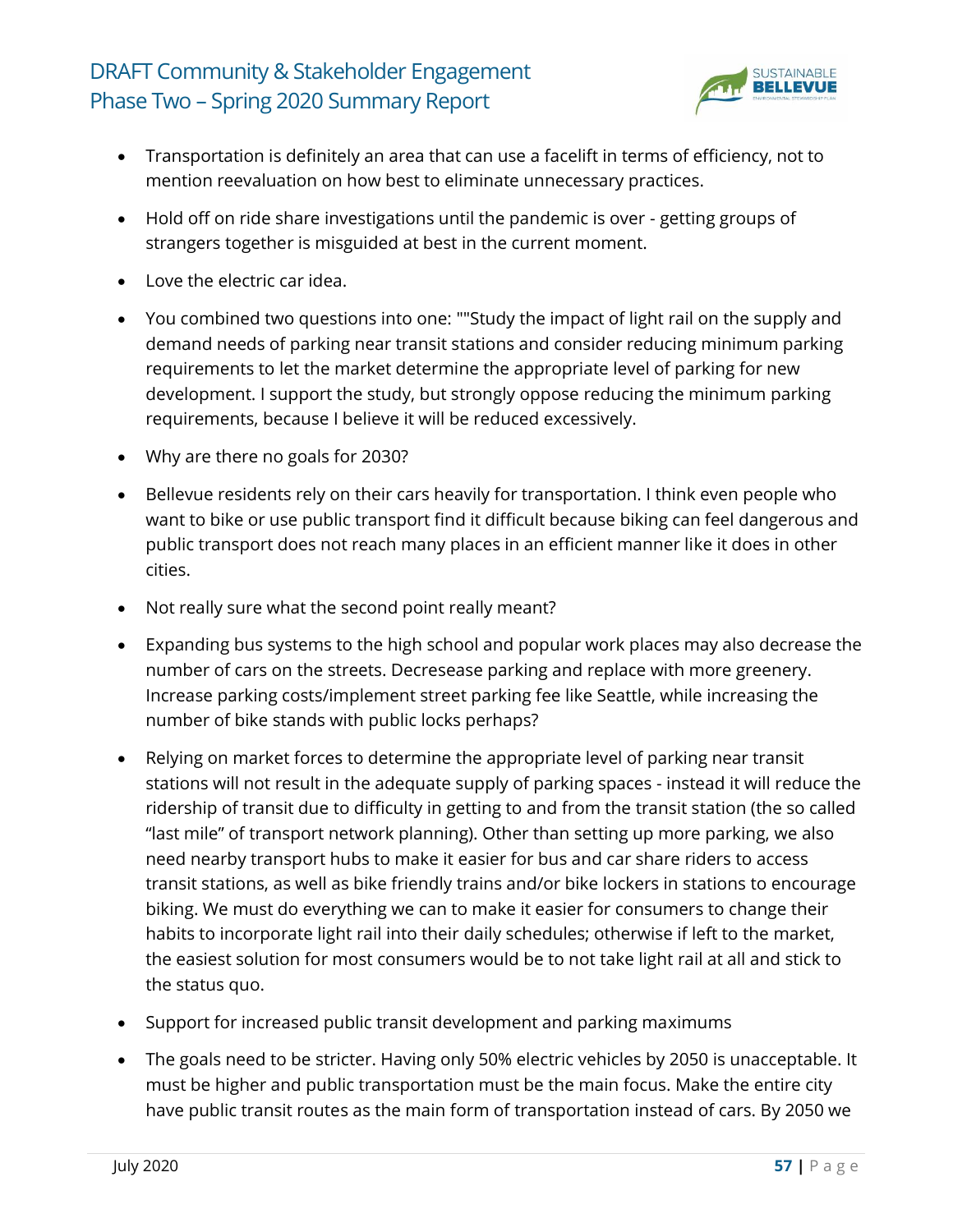

might already have reached above 2 degrees Celsius change in wanting. If we do not have stricter goals, that would be a shame. As a highly developed city, we need stricter goals to aim for because our city produces very large amounts of emissions per person currently.

• Should coordinate with other cities and county level agencies to help develop policy strategy for transportation planning and data resources for data modeling.

#### *Energy*

- In the past, and maybe somewhat today, Bellevue has been known as an innovation leader. I believe some of the goals listed above could be even more aggressive. 25 or 30 years is a really long time, especially considering the current state and acceleration of climate change.
- Eliminate excessive and wasteful lighting. All uplighting should be banned even for residential.
- Seems not fast enough to meet goals.
- Not sure solar is key here, at least not yet. Better to build utility scale solar in sunny places and transmit the electrons to Bellevue. Reducing the energy use of our existing building stock is critical. Please invest in that!
- To me this is an extremely important issue: data shows that gas appliances are responsible for in-home air pollution that affects our health and childhood asthma rates increase over 40%. We must electrify everything, stop using gas, and start educating the public that it is absolutely NOT a clean alternative. It is 86 times more harmful than CO2. Use science to explain and justify the need for electrifying.
- Please please PLEASE do these things, this will set up a society where we see the indoors as green, so our outdoors should be too.
- Give property owners property tax relief IF they keep more green spaces for EXISTING BIG TREES and OPEN SPACE on their construction project. Build UP on OUT to increase density and keep more open spaces/trees/plants/wetlands
- Please ban highly polluting gas powered leaf blowers!
- Supporting the current campaign to replace PSE with a PUD that would serve all of East King County, including Bellevue, could fast track the transition to renewably-generated electricity.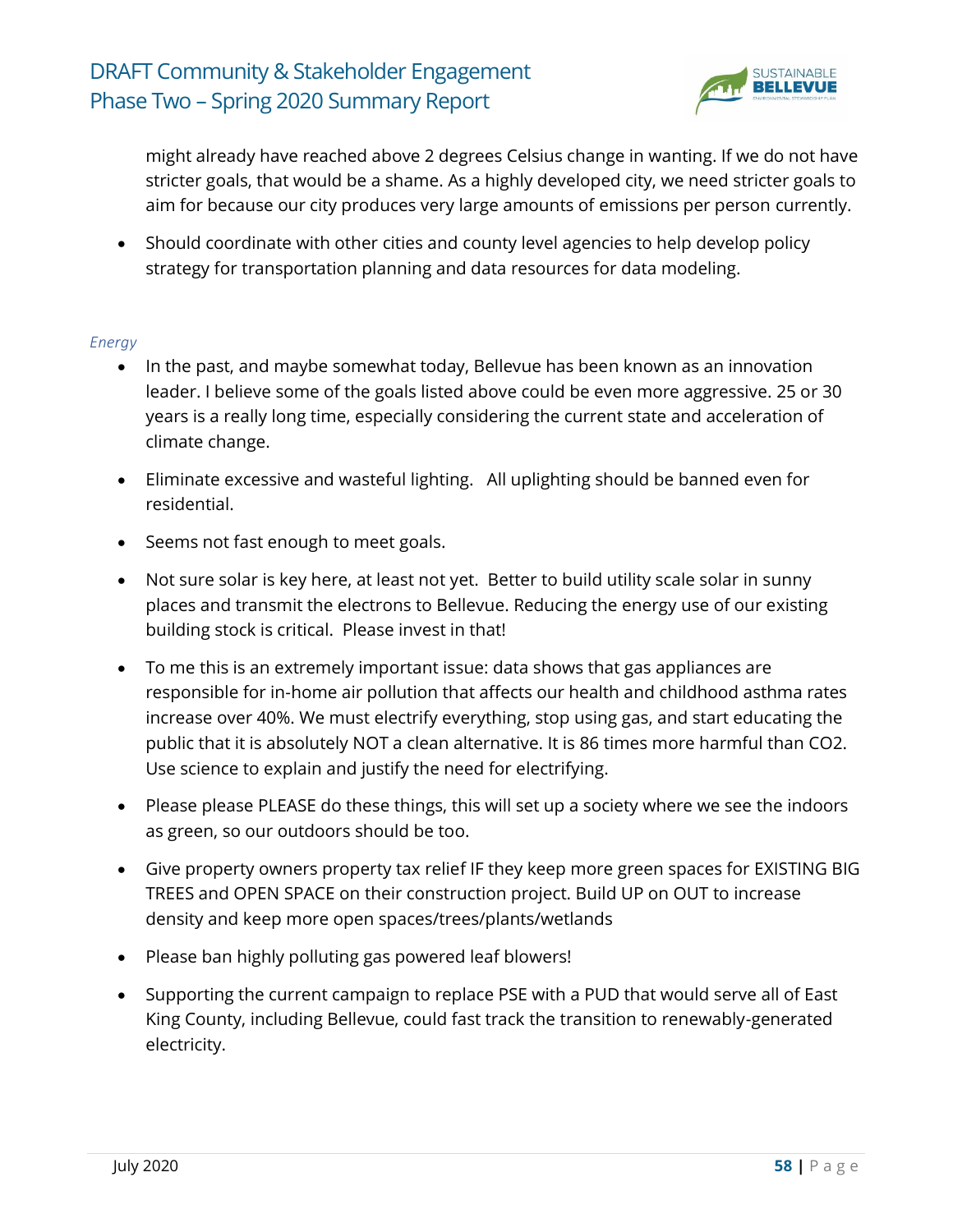

- Stop giving developers extra incentives. Create the green rules that are reasonable and let the developers do their work to meet the regulations. Improve the regulations as new research guides you.
- You already have zero interest rate programs for home improvements.
- Need to increase incentives for solar power retrofit. Since many tax deductions have been reduced under Trump, we need to bolster incentives at the state level and become leaders in sustainable energy and technology.
- I think it is ironic this initiative is being sent out at the same time the city is allowing PSE to cut down hundreds of trees. Please don't allow the trees to be cut down!!!!
- If "green" building and energy technologies were economically worthwhile, you wouldn't have to spend taxpayer dollars to force them on people.
- Anything you can do to help enable and not add barriers would be good. Also consider that overall, business and industries are the largest contributors to pollution / global warming / energy consumption. What is Bellevue doing about that? Don't put it all on the little guy.
- I would love for our city to provide means to incentivize the residents to put solar panels on their homes. It is unreasonably expensive and would love to have some help with it.
- Invest in co-generation power units for all city buildings. example "enginuity power systems" that are 80-90% efficient rather than the current 30% efficient. Turn waste heat from heating water into electricity to power an HVAC system. This technology has been implement by power utilities on the East coast. Look it up on the web. Subsidize the cost of installing solar panels especially when the panels are being used to charge electric vehicles along with home energy. This would be a great use of huge increases in tax revenues received from property taxes over the past several years.
- Keep taxes down. They're already too damn high!
- The more energy we have, the more access we have to populations and places.
- That's what I am talking about!!!
- Make it easy, people will do it!!! More solar!!!
- Individual solar capacity is not always the most cost effective way to deliver green energy. Community owned solar farms might be more economical than encouraging everyone to set up their own individual array. We pay extra to ensure 100 percent green energy from pse because the ROI on solar for our home wasn't strong.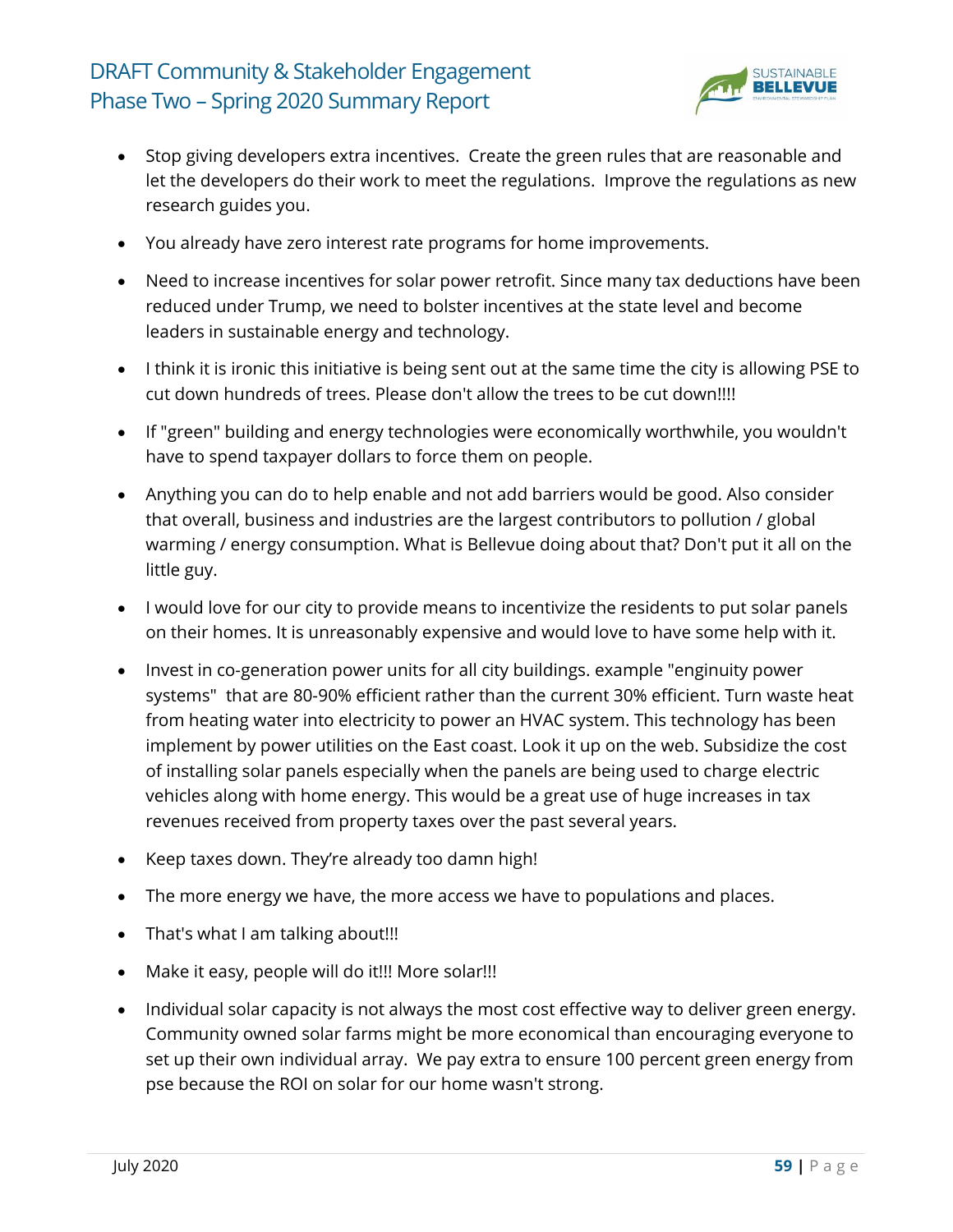

• Here are my additional recommendations: Benchmarking for Efficiency of Multifamily Buildings-- the survey mentions commerical buildings, but benchmarking programs (of various kinds) should be developed for as many kinds of buildings as possible, including multifamily buildings. Benchmarking is a relatively simple step and can make a real difference in encouraging improvements to be made in underperforming buildings. Benchmarking for Efficiency of Houses -- develop a program where residential buildings receive an energy efficiency rating, like an ""MPG"" sticker but for a building, as a normal part of preparing a home to sell. This is a simple step that motivates owners to make homes more efficient, to improve the rating and/or save on heating bills. People often do work on a house right before selling, or right after buying (before moving in), so it's a great time to encourage efficiency improvements to be made. Energy Partnerships -- Create partnerships that increase energy efficiency in buildings, raise awareness of the importance of energy efficiency in buildings, and coordinate equitable access to energyefficiency resources and programs. Partnerships can be between cities, city+county, city+Bellevue College or UW or other school, city+highschools, city+businesses, city+citizen-groups, and so on--develop every workable possibility. Demonstrate & train for efficient building operations and maintenance -- Might do this with partner organizations. Model/demonstrate this in city buildings, and train building owners, to help all buildings in Bellevue move toward more efficient controls and operational practices. This helps owners/tenants reduce emissions, save on heating costs, and improve indoor air quality. Help building or equipment owners learn about energy efficiency funding options -- Take steps so building or equipment owners can easily learn about financing options. This might be done in partnership with an organization. For the City government itself, there's King County's program called the City Fund to Reduce Energy Demand (C-FRED) that might help Bellevue move quickly on specific improvements. More broadly, there's important information to be spread about options such as the new state C-PACER option (https://app.leg.wa.gov/billsummary?billnumber=2248&year=2019) and community solar possibilities

(https://app.leg.wa.gov/billsummary?BillNumber=2248&Initiative=false&Year=2019), and other possibilities. Increase residential retrofits (through partnerships) -- Set a goal for the number of homes and multifamily units to receive energy retrofits each year (higher than has been achieved previously), and build partnerships with organizations, utilities, training programs, and contractors to hit that goal. As partnerships develop, raise the goal. True innovation in green building in Bellevue -- Aim to make Bellevue a place where truly innovative green buildings are built, using a variety of approaches including incentives, partnerships, education, demonstration projects, and recognition. Aim higher than standards considered ""green"" ten years ago, to net-zero and similar standards. Help build excitement in Bellevue about green building innovation. True innovation in deep energy retrofits in Bellevue -- Through incentives, partnerships, education,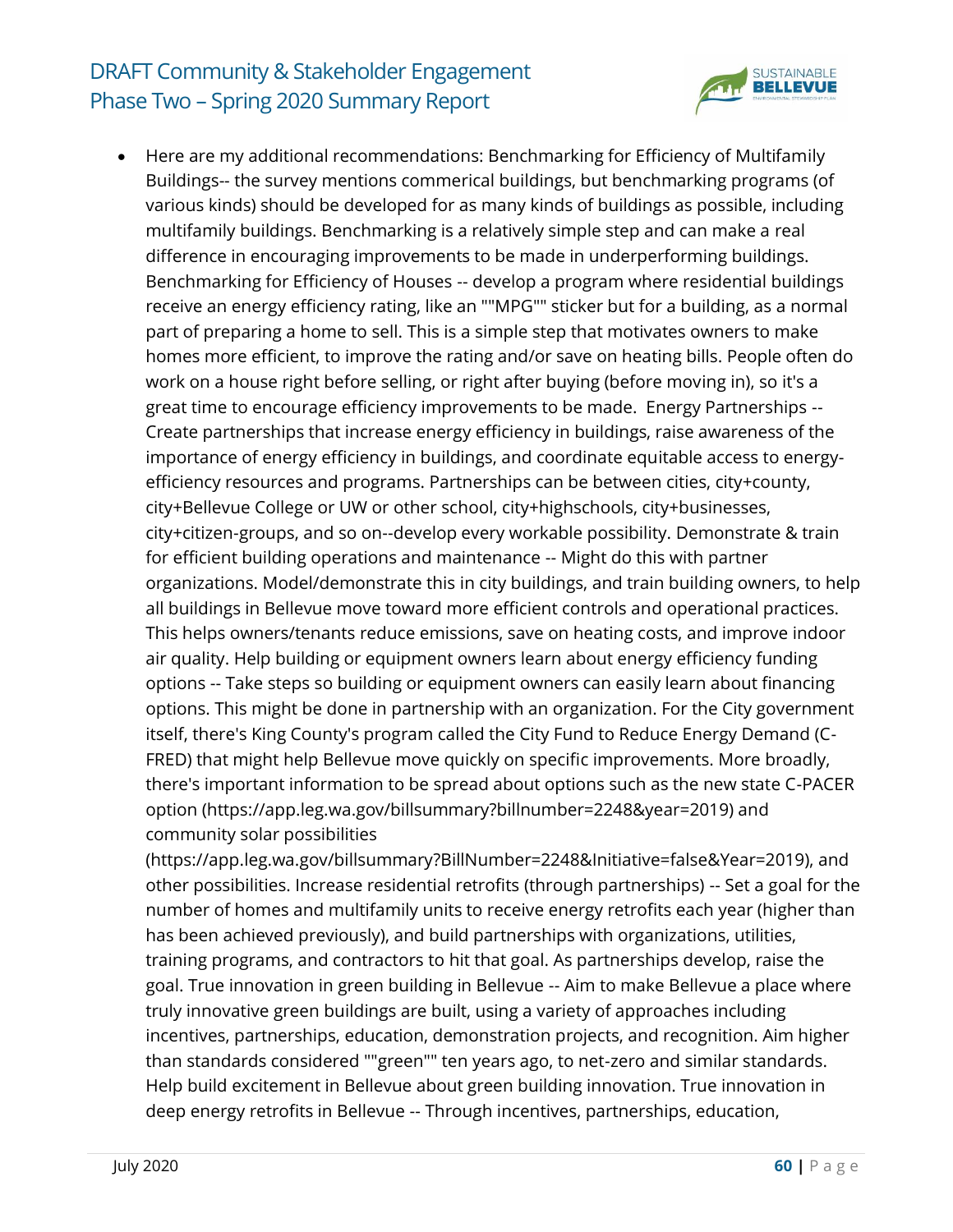

demonstration projects, and recognition, increase the number of buildings that we can point to as demonstrations of innovative success with deep energy retrofits. Help businesses and the community become aware of the many benefits of deep energy retrofits for buildings. Increase the installation of solar panels -- Set a goal for increasing the amount of solar panels installed each year (higher than has been achieved previously) and build partnerships with organizations, utilities, training programs, and contractors to hit that goal. As partnerships develop, raise the goal. Raise awareness of energy assessments for buildings -- Study the situations and motivations of various building owners (homeowners, owners of small vs. large multifamily buildings, owners of commercial buildings) and create educational campaigns and public workshops that help them arrange for energy assessments. Assessments should lay out a clear path and ""next steps"" for building improvements. Raise awareness of readily achievable, important steps or concepts for efficiency/green building -- Choose an efficiency/green building step or concept periodically (such as 4 per year) and offer materials/workshops to raise awareness and encourage action. Examples are ""solar ready,"" ""heat pump (airsource and ground-source),"" and the fact that switching from a gas stove to electric can help reduce asthma for those living there. Raise awareness of advances in solar, wind, and battery technology -- In partnership with Bellevue College, the UW, and/or local businesses and organizations, help ensure that more people are aware of advances in solar, wind, and battery technology (and related ""smart grid"" technology). Help promote educational events and workshops where new advances come alive for people. "

- Do not let Puget Sound Energy move forward with Energize Eastside. Stop them from chopping trees on 148th Ave Ne. Get them out of your leadership circle and support Public Utility District. City council votes in their favor are an abomination.
- All very good initiatives, low cost with a measurable impact. What I see missing is direct activities to reduce natural gas use. That is a key factor in moving Bellevue forward. NOTE: especially the commercial building.
- Bellevue needs a Green New Deal which would provide low and moderate income households the financial means to decarbonize their homes. Commercial developments should be required to be built towards deep green standards. We cannot address climate change if we are digging a deeper and deeper hole with new carbon-dependent buildings that will be around for 50 years or more.
- All great ideas. I would add that the city focus emphasis on leveraging major business as a partner. Bezos Climate Pledge is one initiative I'm familiar with. As a major new inhabitant court and challenge them. Amazon loves exploring new territory. The also like to partner with the underserved (farestart and Mary's Place). On residential, incentives, kits, payback, lifecycle. Make it easy and show clear payback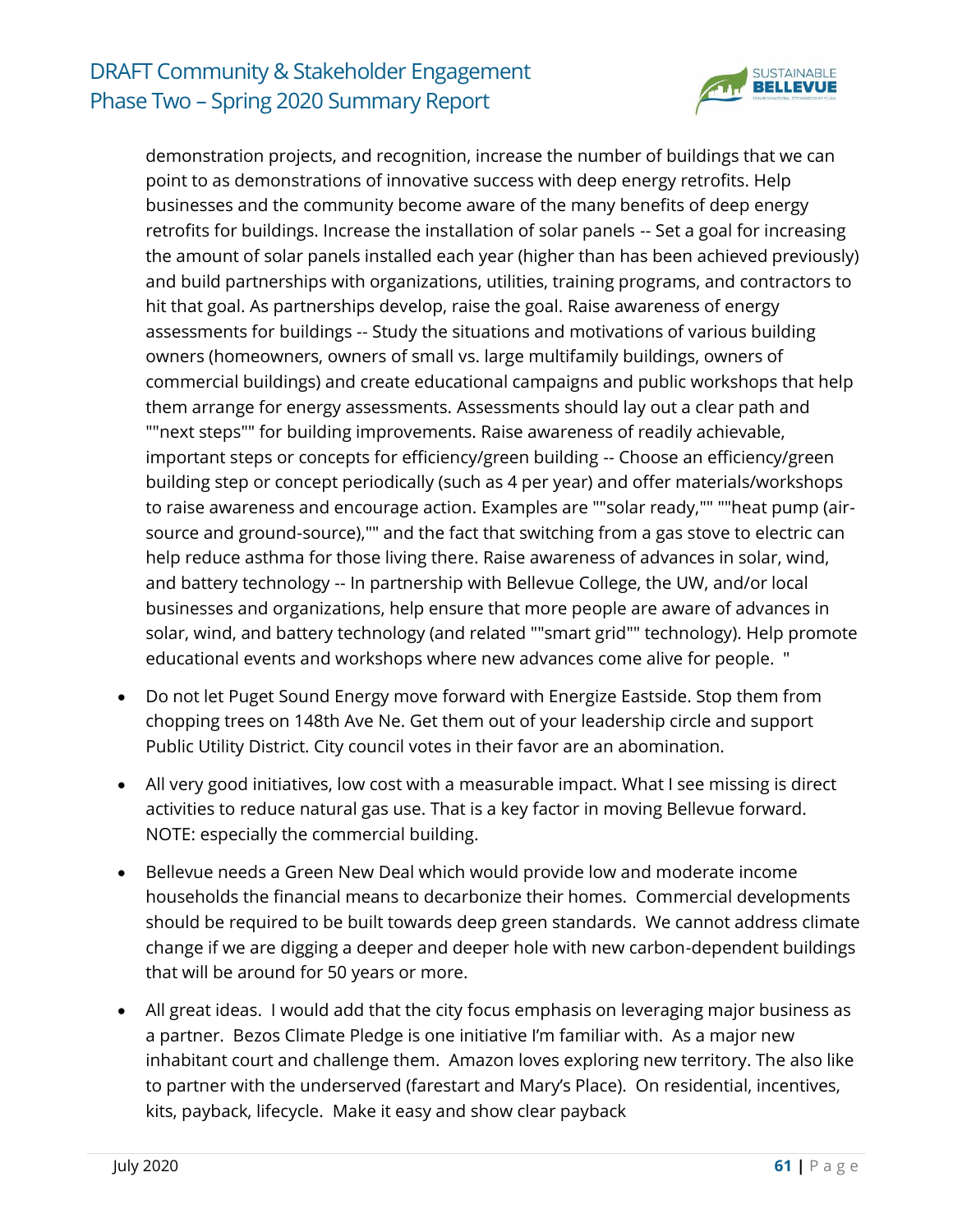

- The elephant in the room is PSE. They are the dirtiest energy producer in the state. Over 50% of their energy production comes from burning fossil fuel. 36% comes from burning coal! Instead of addressing that problem they are busy building un-needed infrastructure to reap their state-guaranteed 9.5% return on infrastructure investment. Examples are the Tacoma LNG facility and Energize Eastside transmission line
- Take actions to limit lobbying influences in city government by PSE and other companies that invest in fossil fuels and/or individuals that serve on those companies' boards. Increase transparency in city govt officials who hold significant stocks and/or investments in companies of any kind that may be bidding for development and/or energy business from the city
- Solar panels are still quite expensive which is the reason why a lot of people do not opt for that mode of energy. It would be wonderful to see those decrease in price. All new commercial and business buildings should be required to have solar panels. Businesses can afford it!
- What if a business that feels to retrofit their facility is too cost prohibitive. But would be prepared to retrofit 10 residential homes and claim a benefit. Something is better than nothing. Good PR for the company. Great for the recipient of the retrofit and an increase in Green energy and a decrease in energy consumed from the mainsupplier.
- Low income population in Bellevue is more than the city can handle. If the city needs to do this don't.
- No construction projects should be fast-tracked, ever, period. It doesn't matter how glossy and green they appear to be. Neighbors and communities need to be informed and involved in land-use changes, so no, don't offer land use incentives without involving communities. There is already a problem that we are being inflicted with things happening in our neighborhoods without our consent. Bellevue has a big problem that it is TOTALLY pro-business and views everything from financial economic terms. There are other costs and other values that are more important -- in my opinion and in some nonwhite cultures -- where the land itself is valued, things that were here before us are valued, open space is valued, silence is valued, etc. I am frustrated that the city is so completely business driven and doesn't stop to see that basing everything on an economic term is one sided (and will have long-term consequences).
- Use City bonds to create a low-interest loan fund for residential solar retrofits that could allow payments to be deferred until the property is sold. Organize neighborhoods to combine solar purchases managed by city Project Managers to gain economies of scale for neighborhood conversions.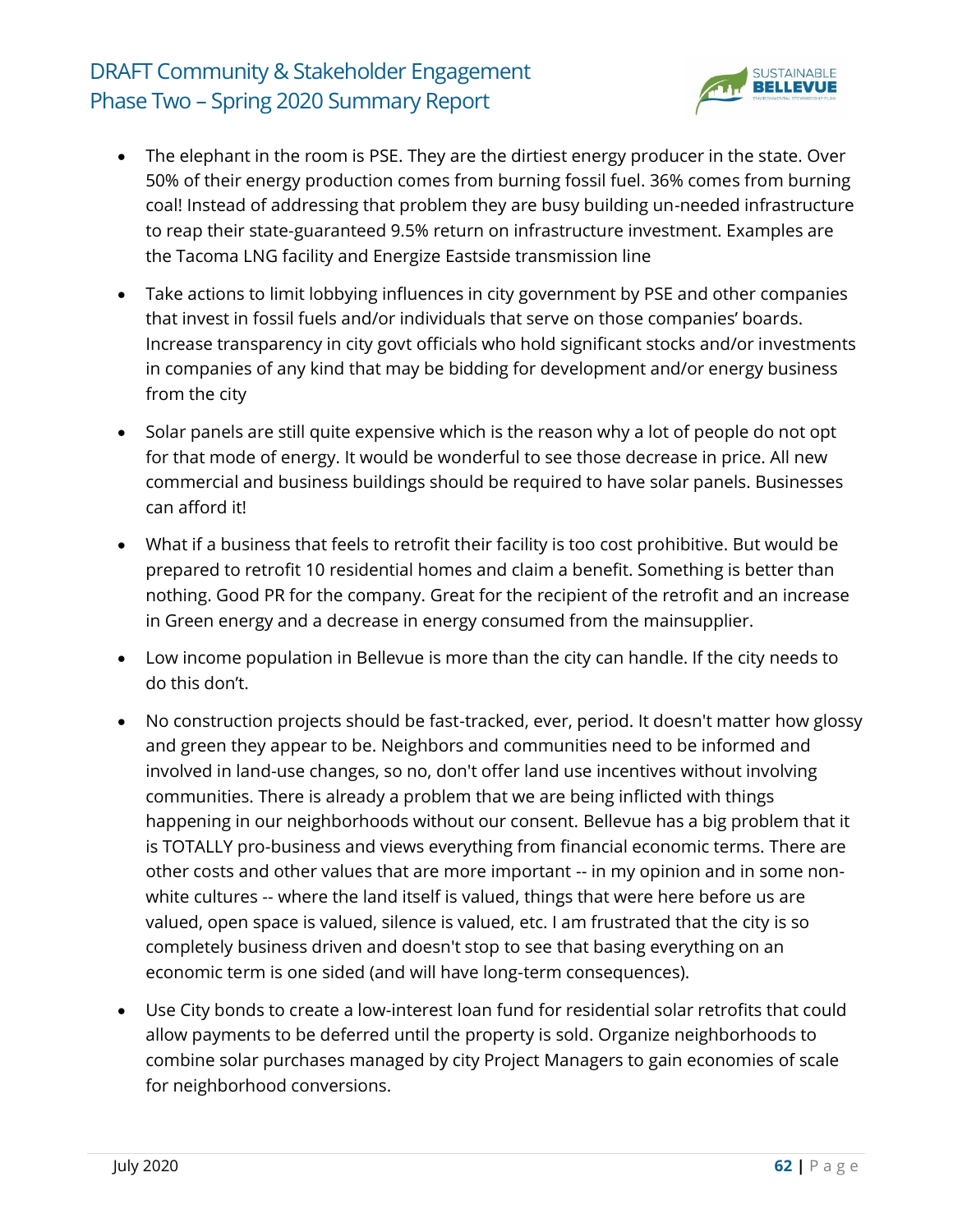

- I was horrified to see the new extension for Overlake Hospital. The building, like many in Bellevue, is glass. Glass, no matter what you do, is a good choice for energy efficiency. I would like to see housing for low income people (school secretaries, lunchroom workers, custodians) incorporated into the design of most of the low rise buildings in Bellevue. I could see housing on top of Best Buy, Micheals, Target in Factoria, and even senior housing on top of new schools. Why can't we get creative! I am concerned that rushing green building permitting will encourage ugly and bad design of which Bellevue has enough. I would love to put solar on my house. How about starting a solar business with the state and retrofitting all the houses of senior citizens? Or housing where low income families rent? We need to be very aggressive on this front. How about insisting that PG&E be required to bury electrical lines and offer free solar installation instead of supporting that atrocity of a new electrical line down the middle of the city and next to an elementary school?
- Also add green energy standards to public buildings like townhall, police and fire departments, and public schools.
- Please don't turn bellevue into seattle
- Create LUC incentives for commercial buildings to install solar Underground all transmission add to LUC Create LUC and incentives for water capture and retention for commercial and residential Create goals for energy conservation. Publish annual report. Make visible the best and the worst in commercial and residential energy efficiency"
- Let the market decide more on green building strategies. Be careful of accidentally encouraging building that will remove more trees and cover more land.
- The elephant in the room is the source of our electricity: Puget Sound Energy, which currently burns fossil fuels to provide nearly 60% of our supply. PSE plans to increase use of natural gas, which produces methane, a very potent greenhouse gas. PSE has little incentive to do otherwise (it is a natural gas company), and PSE may not achieve the reductions mandated by the state's new Clean Energy Transformation Act. The city should create a municipal utility or support creation of the East King County PUD. This would be one of the biggest steps Bellevue could take to reduce emissions.
- I have solar panels at a great personal expense. They are great and save energy. It would have been nice if the City made it more reasonable for others to buy solar panels.
- Use more solar panels/ other forms of harnessing energy to bring power (lights etc.) in higher developed areas, schools, homes etc. instead of electricity.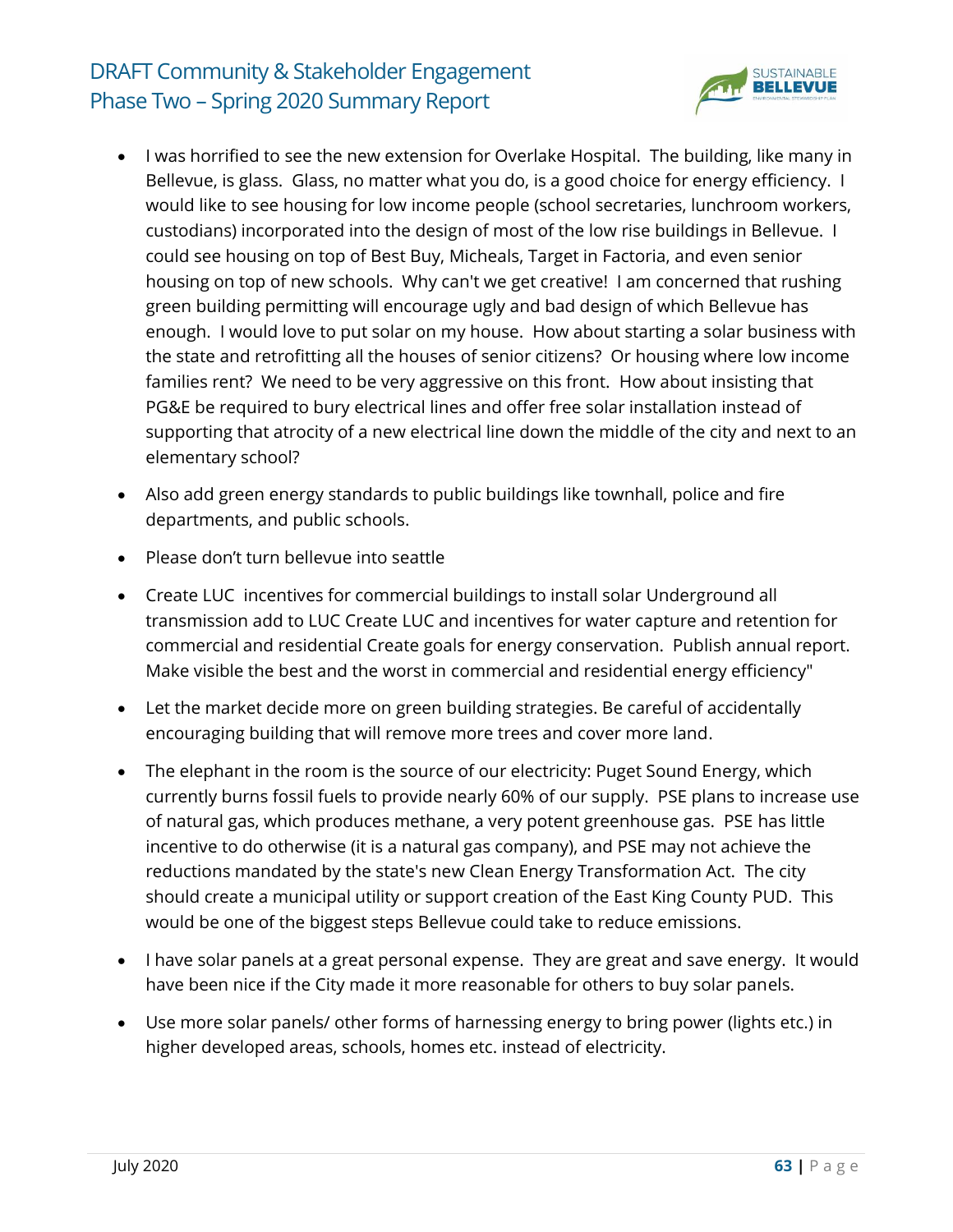

- Throughout the region, incentives have proven highly effective in promoting green building! Clear answers exist to incentivize energy-efficient new construction. Existing building stock will still need significant help.
- Create extensive program to educate commercial building owners on the financing benefits for energy and other retrofits with the newly passed C-PACER legislation. Require commercial building owners to submit plans for deep retrofits to reduce building emissions to near zero. Offer training in new technology in building efficiency. Efficiency benchmarking needs to be required and posted for all commercial buildings, multi-family residences, and homes and be required before any sale. Require all appliance dealers to maintain stock of induction cooktops and heat pump water heaters required for home electrification Require all HVAC dealers to offer electric heat pump equipment Ban all new natural gas infrastructure in new construction by 2022. Ban all new natural gas appliance and HVAC equipment to be installed in existing structures after 2035 Reestablish the Solarize Bellevue program to accelerate solar power installations Modify architectural code to require new construction roofs to be amenable to solar installation Prioritize the electrification of all vehicles and develop the needed infrastructure Require all vehicle dealers to be trained in the efficiency, operation and service of the electric vehicles offered by their brands and maintain stock of those models for customer tryout and immediate purchase and service
- it's important to help low-income populations reduce energy use.
- Heat is the biggest use for gas; it can easily be replaced with heat pump technology which is higher initial cost but lower operating costs - and uses far less energy. End the preferential treatment of PSE. It's time we move to a public utility district, which gives us immediate access to green energy as well as being far more responsive.
- The plan devolves into political gamesmanship around commercial development and running pilot programs. The time for that was 2010. There are ample examples of working strategies in parallel communities that could be identified, modified and implemented using adaptive analysis and design. Again, where are the deliverables, measurements, alternatives and most of all, where is the courageous leadership required to move forward in a way that is both smart and rapid?
- Form whole neighborhood home energy retrofit LID's combining solar w/battery storage. Obtain EV manufacturer discounts for resident vehicle purchases by consolidating resident purchase commitments then purchase using fleet bidding. i.e. negotiate prices for fully loaded discounted vehicles with local dealers/manufacturers that would be available to residents who participate in energy retrofit LIDs.
- Place restrictions around natural gas infrastructure in new buildings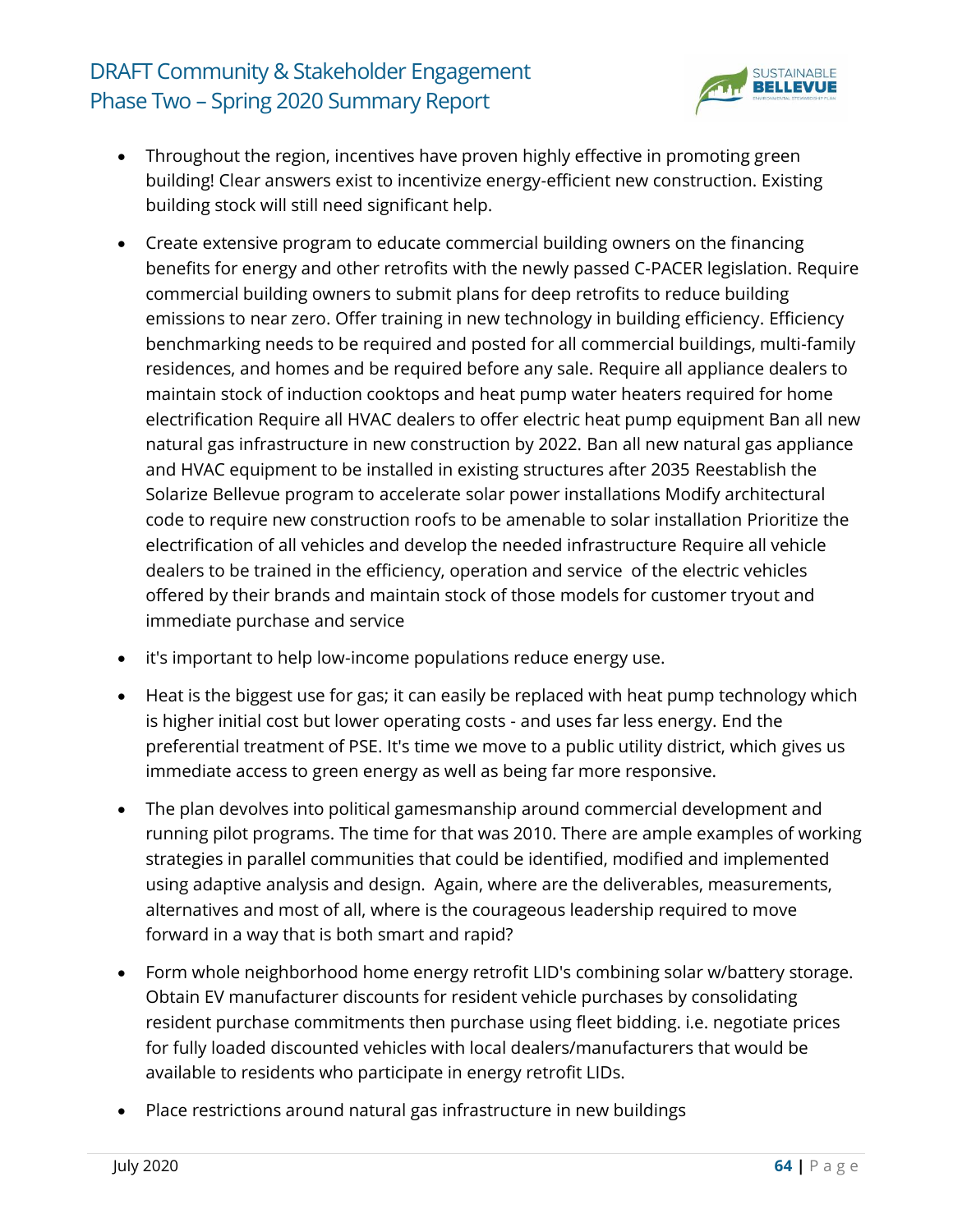

- All of the above are good. Individuals and businesses need financial and accessibility incentives to afford to upgrade to more efficient and modern means of energy use.
- These are very valuable as long as they are accessible to all residents, not just those who can make the advanced modifications out of their own pocket. Grants and loans to improve access for those who may really love to be greener but cannot alter their current situation could help dramatically.
- while this is likely outside of your scope, from what i know our area is good for geothermal.
- It seems that in our neighborhood Spirit Ridge/ Phantom Lake, small houses are torn down to make room for mega size houses. I assume this is happening in other parts of Bellevue. This seems to go against efficiency, more square footage by occupant and most likely higher energy consumption even though this may be offset by more energy efficient building practices. This also increases the number of trees that need to be cut down. I would like to see regulations that limit house size for new constructions.
- An earlier goal to achieve canopy cover contradicts a goal to achieve solar panel usage on commercial buildings. Research shows that in Washington State, when the conditions are right, solar panels only provide all necessary power a building needs for the months May through September. Expecting commercial business to rely solely on solar panels all year round is completely ignorant. Due to the nature of many commercial buildings in Bellevue right now, for example, made completely of glass, requiring transparent energy usage might be detrimental to these businesses. They're energy usage may have nothing to do with energy efficiency as they have to do things like leave their lights on all night to prevent birds from attempting to fly into the windows at night. Business should not be faced with the incentive of using green energy, as many times that choice is not up to them, it is up to the construction company. Incentives for "green" buildings are not a commercial issue, they are an infrastructure issue that run deeper than the companies that occupy those spaces.
- People who care about the earth get that straight shot to whatever heaven your religion believes in. People who do half measures get what Sisyphus got. And people who say fuck the planet, have their relatives get what Tantalus got.
- I realize I'm harping on this now, but it seems very strange to me to aim for 100% renewable electricity without even mentioning how PSE would fit in all this.
- AGAIN- LOWER FIXED COSTS. STOP SPENDING MONEY ON NEW PROJECTS. FIX CURRENT PROJECTS. THEN - WE CAN TALK OF NEW SPENDING.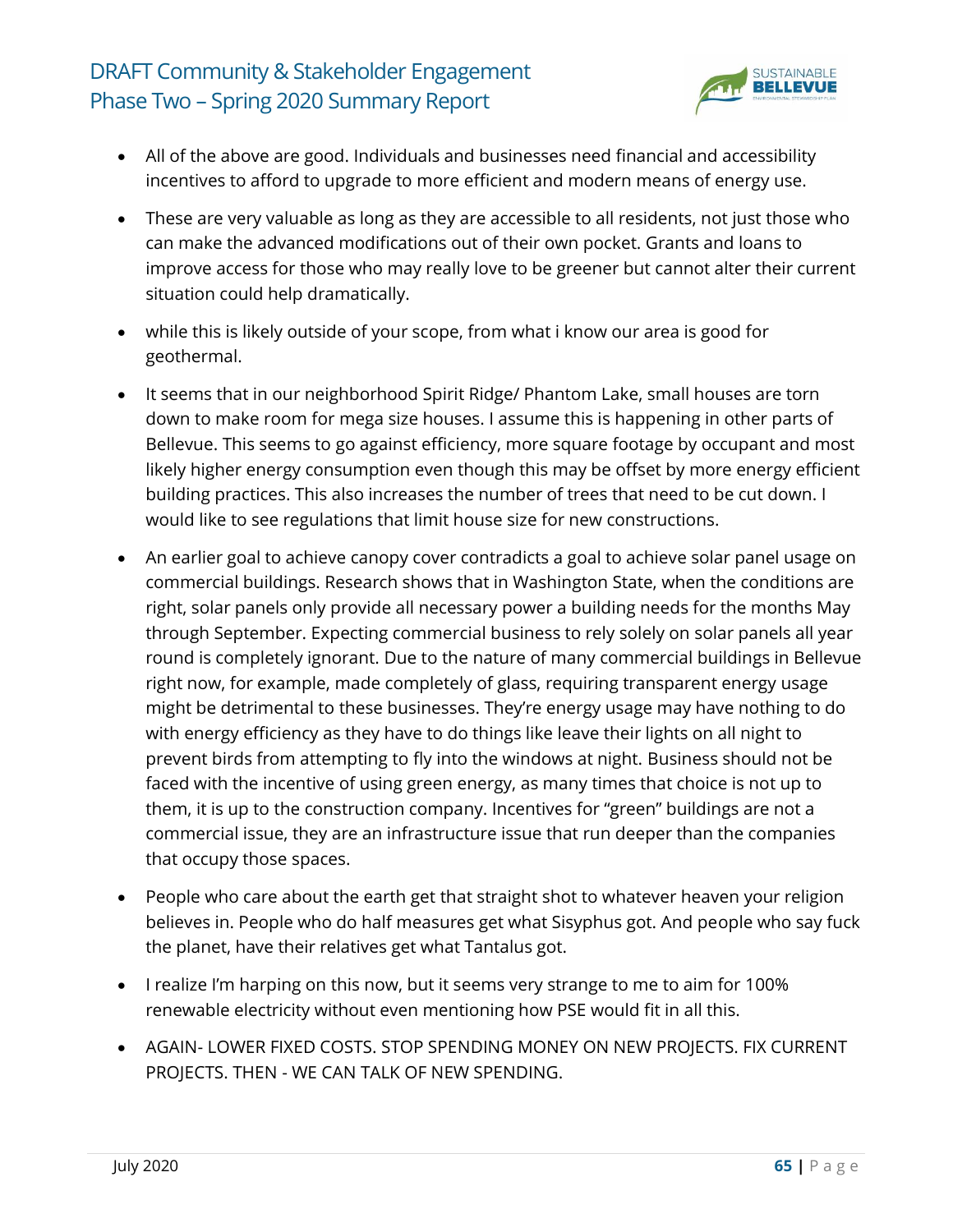

- VERY interested in incentives and support to retrofit homes for clean energy. I woudl be more likely to buy an electric car if i knew the charge was coming from solar panels vs PSE with a high percentage of coal in the energy mix
- YES! to all of this. I emphatically support these measures. I recommend consulting the Northwest Eco-Building Guild about the code and incentives being put forward to allow their expert opinions and experience to weigh in for effective policy making. I also suggest the incorporation of incentives specifically for cross-laminated timber (to support a burgeoning local sustainable industry). AND, I ask that the city revisits its codes for use of earthen building materials to be used in homes and commercial settings. Reduce the structural/institutional/policy barriers for building with the most sustainable materials available to us as humans. The methods most would use for modern structures are sturdy, safe, healthy, durable, and can achieve a beautiful, refined aesthetic. We can find a way to properly protect health, safety, and beauty of our communities while allowing our communities the freedom to choose healthy low-impact Earthen materials for their homes and work spaces. We must support not only high-tech green homes and buildings, but ancient tried, and true ways of living in harmony with the natural systems.
- This goal is unrealistic. The City should make reasonable goals, and work with building owners and managers for federal tax incentives on energy efficiency retrofits on existing buildings. Also, I oppose any City tax money going to these types of programs. It's already too expensive to live in Bellevue. Stop adding to the cost of housing with expensive regulations.
- I do not want a ban on natural gas in new construction like Seattle, although incentives for green energy would be ok. You have some competing goals here. My house for instance, has so much tree canopy that solar panels are not advised. Should I cut down the trees so I can use "green" fuel? Converting natural gas to heat is much more efficient than converting some fuel source (even sun or wind) to electricity and then to heat. Electric heat is more expensive than natural gas and it is not fair to low income residents to force them to use electricity.
- Education on the beneficial impacts of installing solar panels on businesses or personal homes.
- Enforce residential and commercial construction to be above code to ensure more efficient builds require less energy. For residential for example, set a min standard to be net-zero and require solar panels
- You should look at energy usage in context of health And quality of life initiatives. For example, fresh air use in buildings, operable windows as code, not just fancy 'green' programs. I'd love to see low net energy design competitions.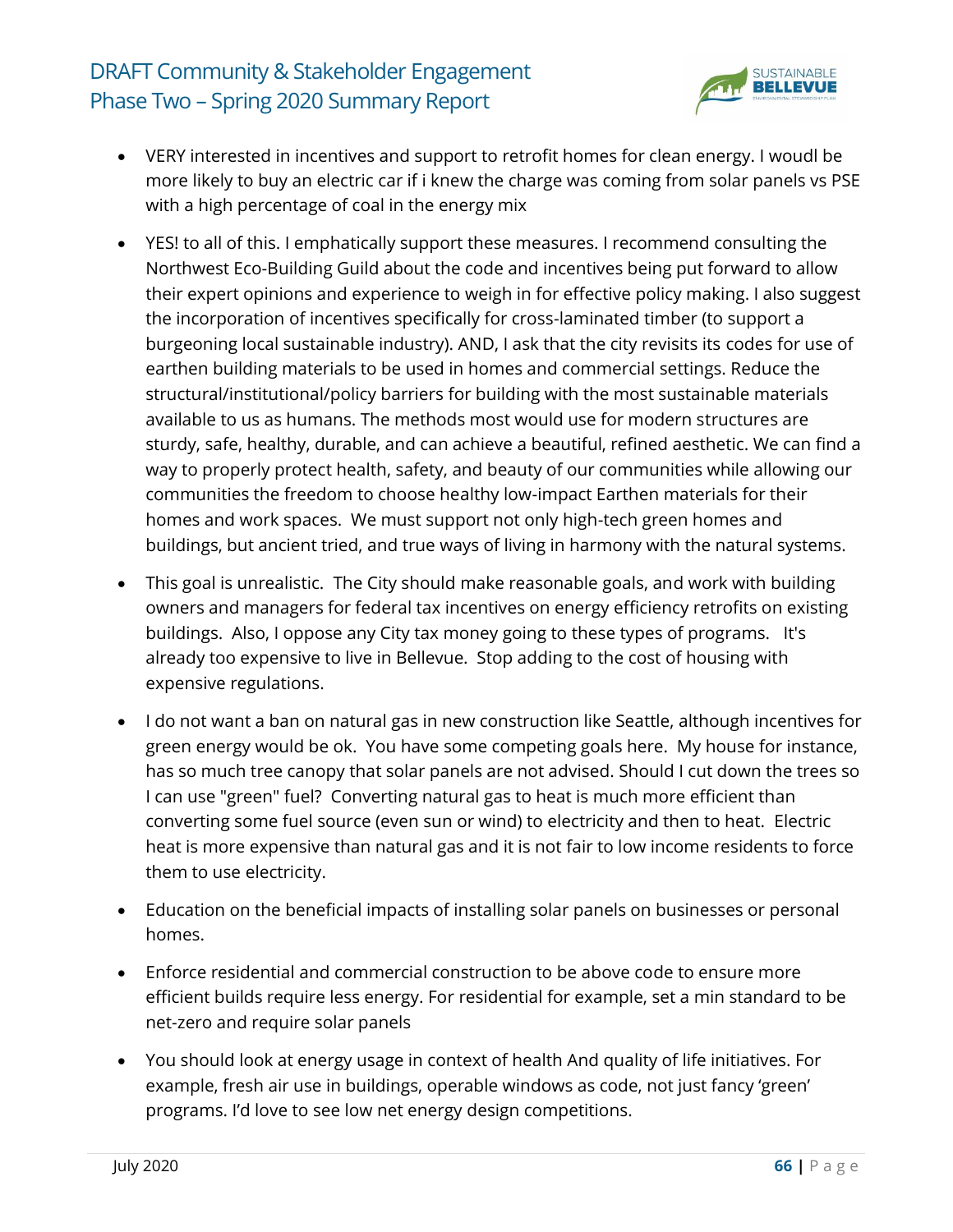

- force large buildings to have solar power reduce the cost of solar power panel promote the solar power energy
- Solar in Seattle is one of the worst, least environmentally friendly things we can do. Invest in nuclear, for fuck's sakes. It is 100% green, safe, long term reliable, carbon free, and there are myriads of ways to recycle and completely consume the waste that our "current" 1950's reactors do not.
- Fast-tracking permits runs the risk of failing to properly regulate projects and ensure their success/quality. I am for efficiency, but we should not cut corners. Solar-ready buildings are a great idea. I did a project not too long ago on rooftop solar panels and discovered that modern rooftop solar panels are capable of paying themselves off and being even cheaper than energy from the grid. Rooftop solar panels can even be bought with payment plans which make them similar to monthly electric payments, except cleaner and and potentially cheaper. I think we should make an effort to spread knowledge of the current viability of rooftop solar panels and implement programs to get more people to install them and reduce energy derived from fossil fuels. I'm sure there are a lot of people right now who could be saving money and reducing their carbon footprint with rooftop solar, but aren't because they don't know about it. This could even help ""historically underserved and underrepresented populations"" to save on energy costs. I'm not sure about the whole reducing energy use idea, though. Energy efficiency is great, but we can't really just set a benchmark on energy use and hope to stay below it. Our energy needs can grow as we try to do more. Making efficiency data more accessible and increasing energy efficiency is good, but I think we're better off trying to change our energy sources than trying to reduce our energy usage. I'm all for green building and programs to improve future energy efficiency and sustainability. as well as helping ""historically underserved and underrepresented populations
- This is key; our buildings are responsible for as much emissions as transportation. Please don't let PSE's influence keep you from making bold decisions. PSE is a fossil fuel company, with plans to replace coal with gas. Despite their headquarters in Bellevue, we cannot let them influence our decisions to do the right thing and follow the science.
- Green buildings are not green if you can't access them by bike/walk/transit. Green buildings are not green if they are bigger than necessary (ex: one small house replaced with one big house. Instead one small house replaced with housing for several families). Encourage passivhaus
- Requiring that new buildings and holmes have solar power and environmentally sustainable materials, or are required to follow environmentally friendly methods.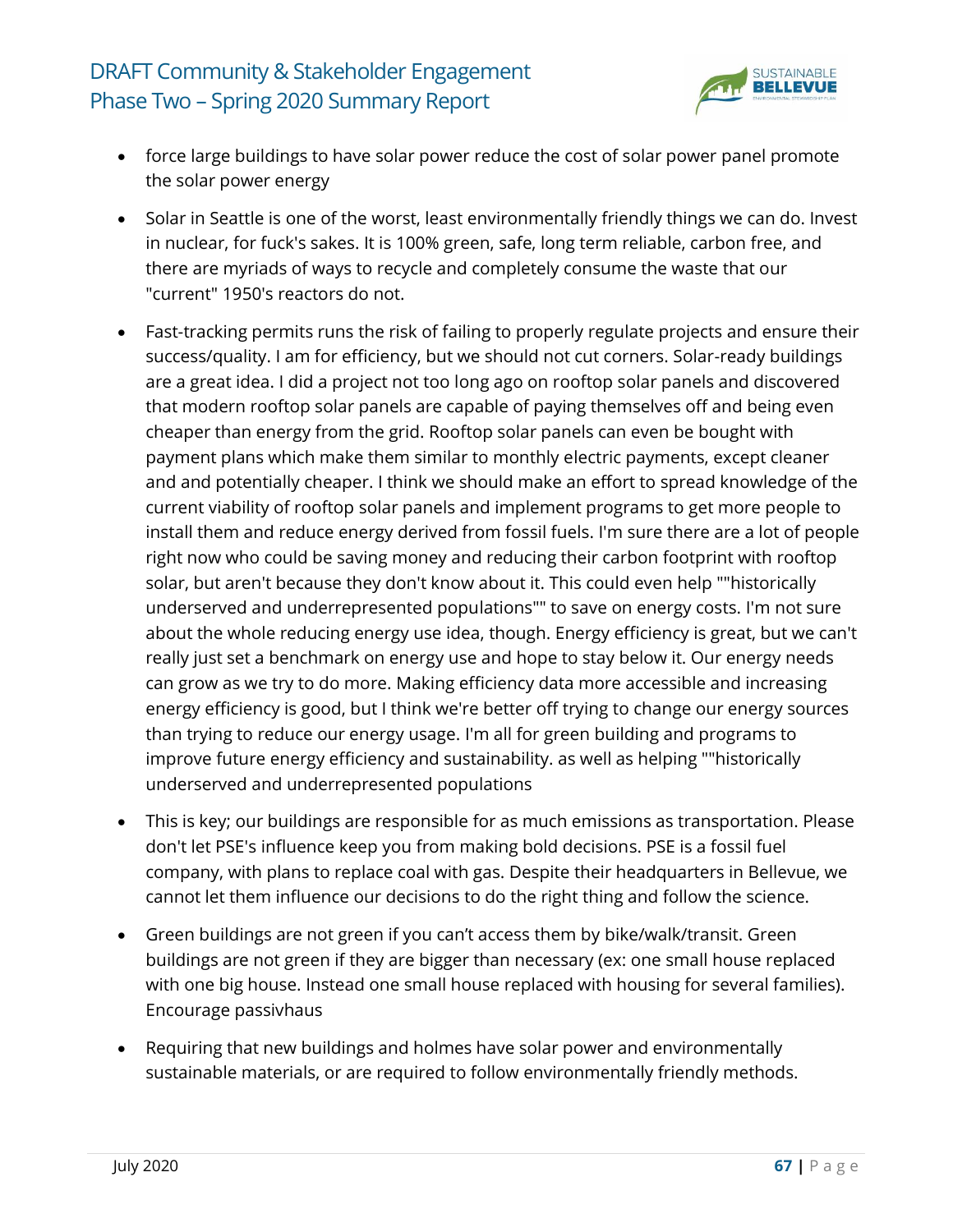

- Green building should be increased but the impact of new development on the rest of the environment (for example trees) should be considered.
- Solar energy is not feasible in WA.
- These are great ideas for the simple fact that building codes and ordinances are areas that the city can address quickly and effectively.
- How about some common sense measures, like keeping unnecessary lights off at commercial buildings outside the certain hours? The city does not need to be lit up like a Christmas tree at night. Also, we can learn a lot about energy efficiency from other countries, e.g., google ""electricity conservation germany"". We need a better informed and disciplined population. Education, awareness campaigns, and PSAs can help lot.
- There needs to be more aggressive goals and in a shorter time horizon. What about banning natural gas on new buildings.
- Look into rain wise water cisterns
- Requirements to fit low power usage applicances and timers to turn off lights after building is no longer in use. More public net zero buildings. Consider making the library net zero - would be a good attraction too.
- Prioritize clean energy and energy reduction over energy efficiency after all, if an energy efficient building keeps its lights and heater on for longer, it's total energy use would be the same as a lower energy efficiency building. Furthermore, we need to incentivize energy storage instead of just clean energy generation - energy storage can provide energy during usage spikes, which eliminates the need for fossil fuel peaker plants (storage can also help flatten duck curve).
- Should aim to future-proof buildings by aiming for electrification over purely efficiency improvements. City of Seattle may be willing to share their analysis on building electrification vs improving building efficiency with you.

#### *Climate*

- Lawns should be reduced and replaced with native vegetation or gardens. The fertilizer for lawns pollute streams. The water is wasted. Encourage rain gardens.
- What about 2030 goals? Seems too slow to meet urgently needed reductions.
- Bellevue's climate action plan is very weak. It's embarrassing. We need bold decisive leadership and real actions with rigorous measurement of results. Today all Bellevue does is "monitor" our emissions, which are far higher than science-based targets.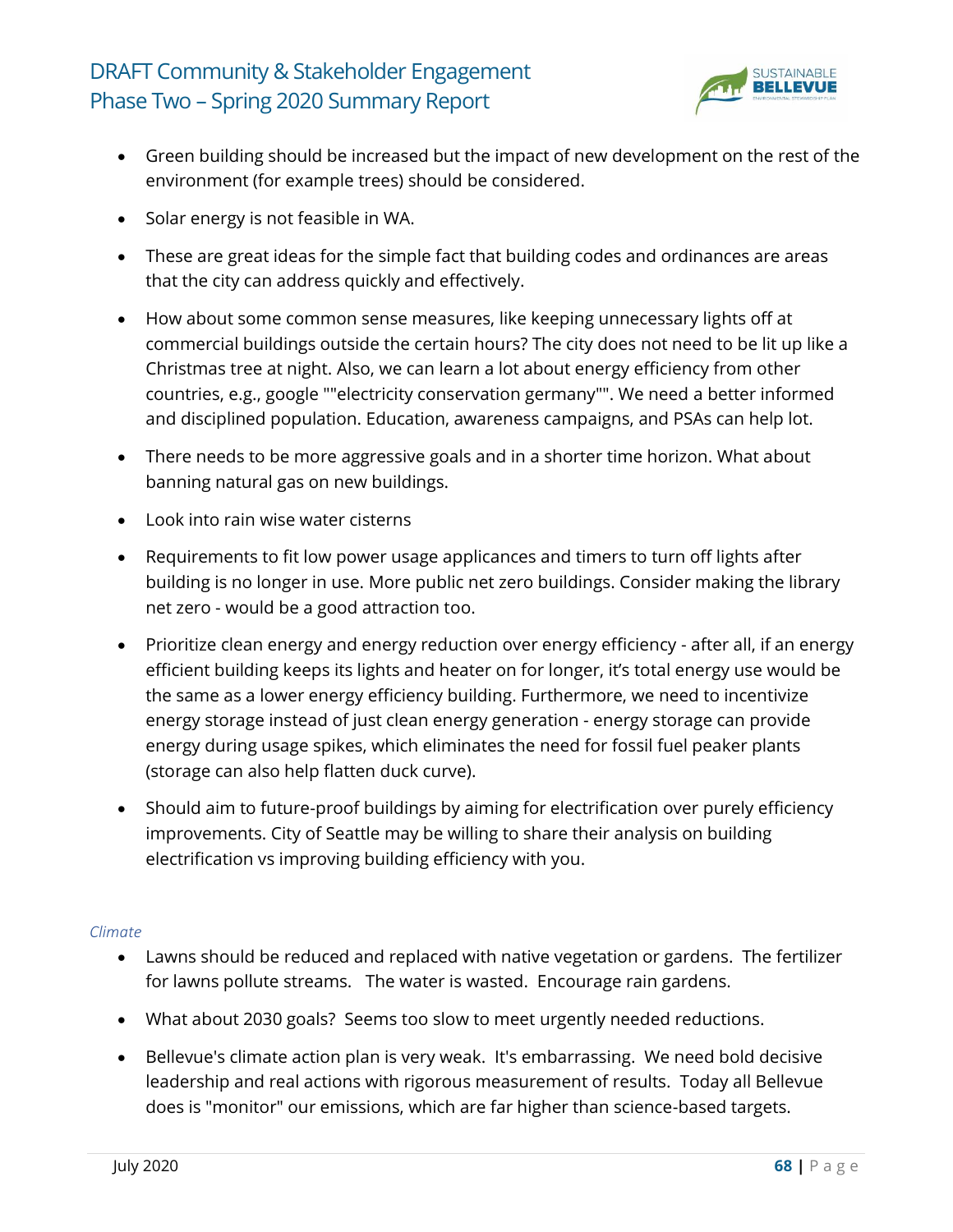

- Yes! Could use an ongoing citizen's advisory or commission to help with this assessment.
- For the last item (requiring new buildings to undergo climate change impact assessments), will there be a requirement for builders to address problems in their report? If not, what impact will the report have on future projects? A climate change impact report is very exciting and I am grateful that the city is pursuing it, but I am afraid that problems revealed in the report (such as higher than normal energy use) will not be addressed and buildings will continue to be built the way they currently are.
- Why are more drastic/effective solutions not proposed? Why are there only three while other categories have had close to ten? This is an important category.
- Not enough information about your ecodistrict. Sounds like a lot of hand waving. Just study the research and create programs that directly lead to the pollution reduction you want. If cities create 70% of the emissions, figure out each category and the source of each in Bellevue. Given that list pick the fastest win, do it, and prove it. Repeat. It is not rocket science. It is all political will. If you have good goals for the city, avoiding the typical "business concerns", the people will support you if you can explain your goal and your plan.
- Everyone of these items are going to increase the cost of housing and make ownership too expensive for lower income buyers.
- I think it is ironic this initiative is being sent out at the same time the city is allowing PSE to cut down hundreds of trees. Please don't allow the trees to be cut down!!!!
- There is no actual evidence that mankind has an impact on global temperatures; all we have are suspect computer model ""predictions."" In other words, global warming is a hoax (and, looking at the number of activists that fly private, own multiple mansions, yachts, and so forth, they know it's a hoax, too.) Even if everything the warming advocates say is true, without China's and India's buy in, nothing that Bellevue can do will make a detectable impact on the climate, and will only be a waste of taxpayer dollars.
- Don't really understand the goal behind an eco district. Also, encourage any changes not to punish or create barriers for individual homeowners
- Governmental regulation has a poor correlation to desired outcomes. Market forces have an excellent correlation. Let market forces prevail!
- We are already past the tipping point. We now need to invest in mitigation if our species is to survive. By mitigation I mean how do we survive on a warming planet with plastic poisoned seas and more severe weather. we are past containment, we are into "adapt or die"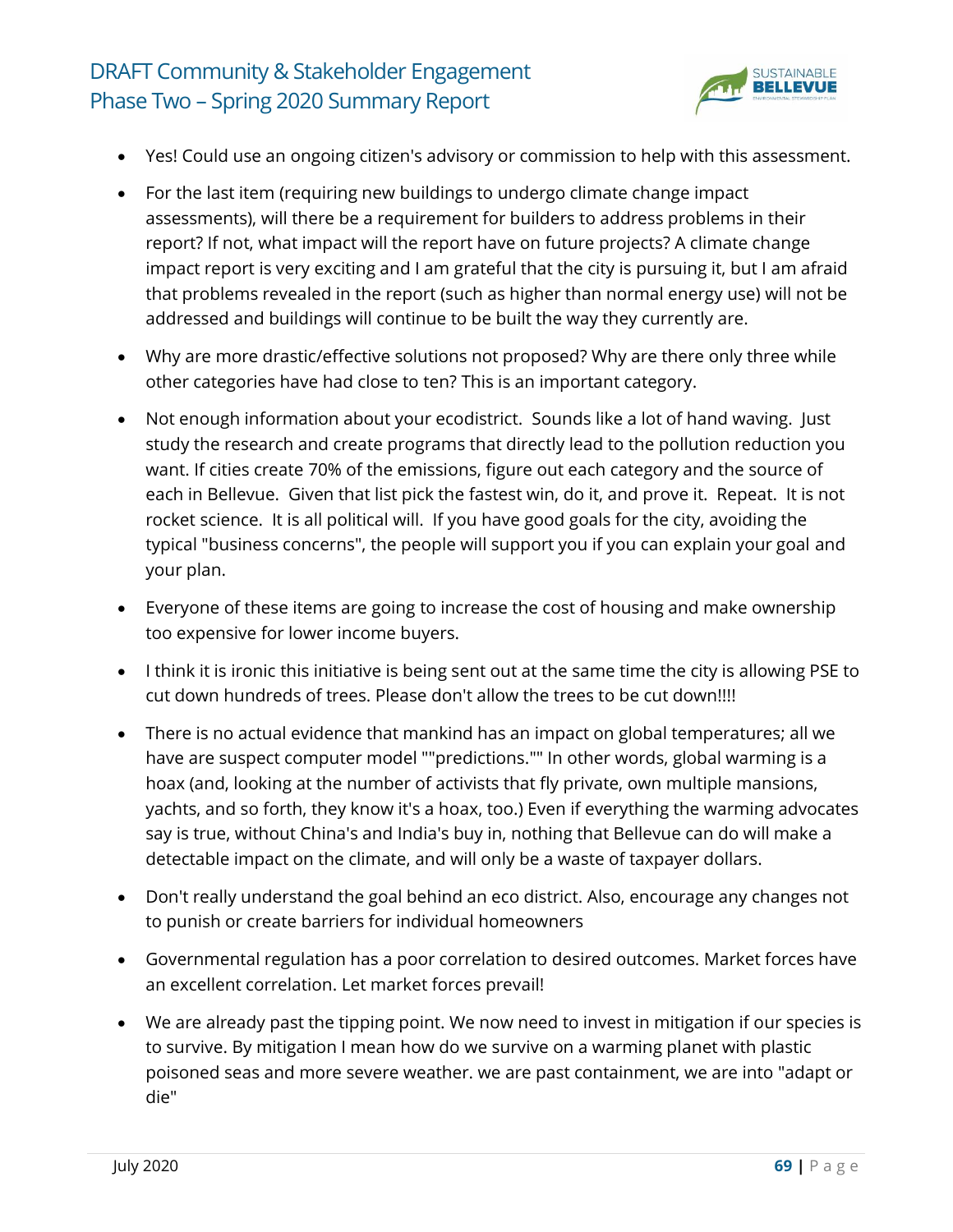

- The city of Bellevue does not need to conduct its own study of the impact of climate change. The expected effects from increasing temperature and more volatile weather have already been studied elsewhere. There is no need to create a special EcoDistrict or the like. Instead we should focus on creating economic incentives to encourage individual residents and businesses to engage in eco-friendly practices.
- Don't do stuff that increases costs!
- So many studies and assessments in your plan(s). Enough with the studies already proven across the country that it is necessary to make changes. Start doing the difficult and actually make the changes! Limit your studies and assessments.....it is just "paper" that sits there.
- The more understanding we have about climate change, the more we are prepared and know what to do or create.
- There are no models that estimate these effects that do not have ridiculous standard errors.
- Love it! Love the ideas coming up here!
- I don't think we should have a single eco-district. This should be a city-wide requirement
- great ideas!
- I made multiple climate-oriented suggestions in the Energy and the Mobility & Land Use sections. A few other suggestions: Make sure that any climate-oriented action being described to the public includes some mention of the fact that there are high costs connected to business as usual. The public still tends to compare the cost of an action (like building more car-charging stations) to zero, rather than comparing it to the large expenses of dealing with impacts such as flooding, summer droughts, wildfires, and so on. Make sure that proposals that are discussed with the business community describe the benefits of taking climate action, such as improving health, creating jobs, staying ""ahead of the curve"" (or at least ""with the curve"") with advances in energy technology and ideas like EcoDistricts, and attracting business to the area. Help shift perceptions away from the old limiting idea that climate actions are just bothersome expenses, and move perceptions toward the reality that climate actions are beneficial, innovative, and smart investments, and becoming smarter every day. This is in the survey already -- but I say YES to an EcoDistrict in Bellevue!
- Need to add the assessment of existing commercial buildings and identify opportunities fo reduce carbon footprint.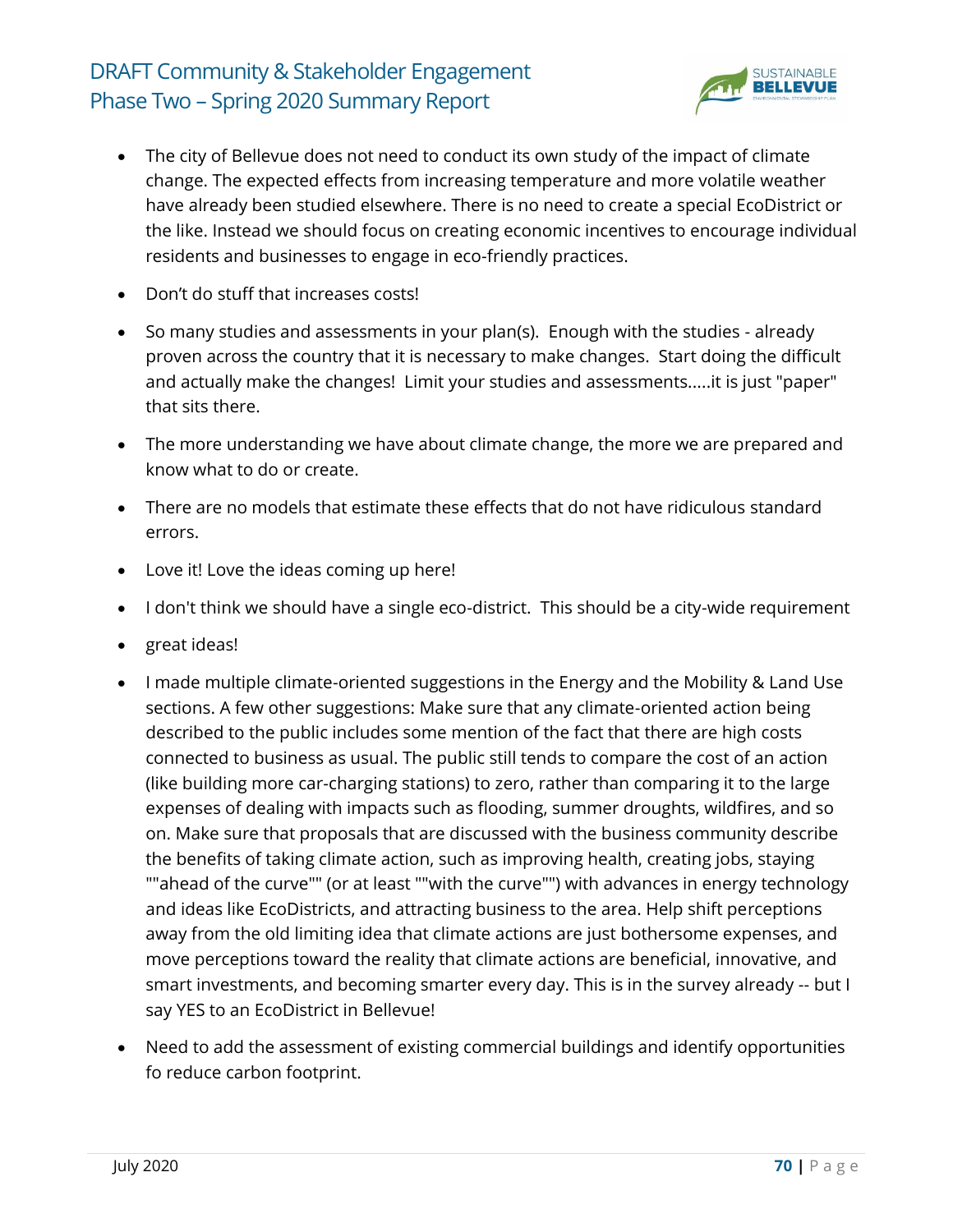

- Public investment in resiliency for the climate crisis must be focused on historically underserved and underinvested communities, and low-income households in general.
- Definitely the right steps. I want to know more about the eco district. My thinking goes toward this area serving as a pilot project where the contained zone could more easily and accurately be measured. Using it as a test bed and demonstration of what is possible. Getting some of our business Illuminati behind it and their creative problem solvers. I would like to see Bellevue as a trailblazer and innovator in this area. It's certainly a city rich with talent and smarts.
- On the topic of reducing greenhouse gas emissions, and continuing on my previous comment about PSE... we could convert PSE to a public utility. As long as they are a private company owned by foreign interests, they are not going to lift a finger to reduce our local greenhouse emissions, unless it provided profits for their shareholders. The best solution is to make them a public utility, like Seattle City Light and most other electric utilities in the state.
- Yes, Let's think of the future. Climate change is coming but we need to try and make it as less as we can.
- It's science fact now. All the extra studies are now superfluous to requirements. It's time for action.
- No more development would work. The city is full and now is creating a bigger issue by now having to correct the problem which was caused by all the unnecessary development. If another pandemic comes by this over crowding of multi family and corporate building may be the cause. The city needs to see that further development is not going to increase further disaster. The. Government now says keep for distance. Good notice for single Family homes. Those buyers of home are luck they bought with more than 15' between their homes. Let's hope the city council and planners do not continue letting developers subdivide kits so there is only 5' between houses. All the condos and apartments filled it not have the potential to be at harm, pandemic or no pandemic.
- The entire city needs to have sustainability goals. Don't minimize some of us by making only part of the city a sustainability hub. That is offensive.
- Insulate older homes to the highest possible capability reducing heating and cooling requirements.
- If developing an eco district, please ensure that housing is available and included for low income families and individuals
- Also asses current building and plans and their impact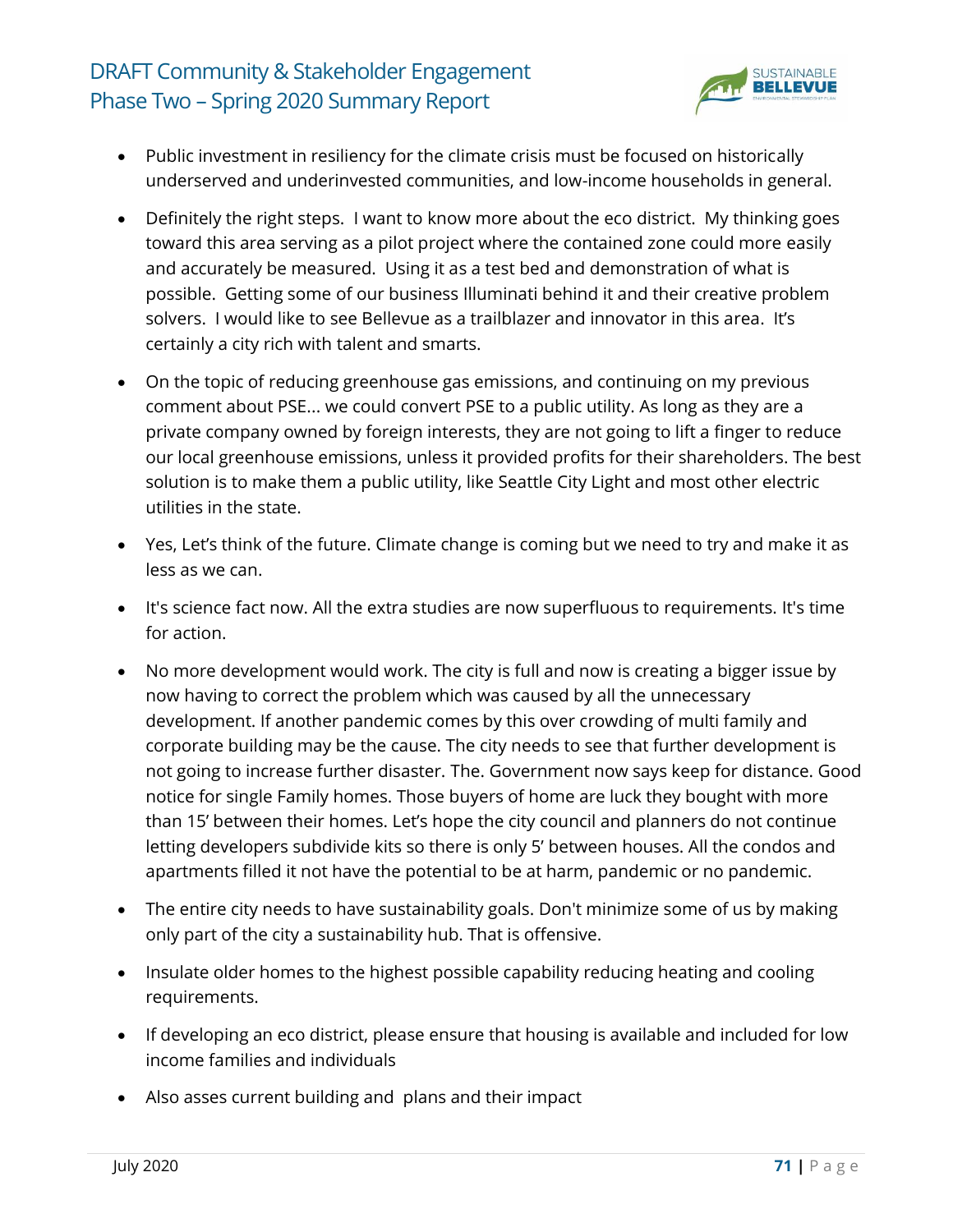

- Climate Change is a hoax created by and for the Chinese
- NO NO NO to all of this!
- Create an actionable Bellevue Climate Action Plan, like Portland by 2021. Create annual goals. It should be comprehensive and we should have 100 goals at least. Report on progress. Create awareness. Create incentives. This should be one of the MOST important things the city government is doing and it should partner with business and residents to aggressively pursue.
- I'm not sure an "EcoDistrict" would be as effective as a whole city policy. Our whole city, country, and world need to be involved in the solution. Special districts just balkanize the process and distract from what we should all be doing together. Regarding resiliency, we need distributed generation, micro-grids, and smart software and hardware to keep parts of our city powered even after a major disaster, like a big earthquake. PSE has no incentive to help us achieve this kind of resiliency. PSE's number one concern is maximizing revenues for its shareholders. Again, if we want to be a smart and resilient city, we must have greater control of our energy grid and policy. Municipal power or a PUD, it's a matter of immense importance for the future of Bellevue.
- All of these ideas will require money. I don't want higher taxes to pay for these studies. I won't be alive by 2050 most likely. I don't believe that there is as much climate change as you predict.
- We need to be doing everything we can to act on climate now.
- Climate change is a much slower occurring crisis than the Covid virus crisis but already more deadly globally. The seriousness of the climate crisis needs to be communicated to the public in everything the city does. Annual carbon and other GHG emissions need to be measured annually and communicated to the public to inform them of progress. The city needs to publicize practical actions that cities, groups and individuals are doing in other cities that reduce emissions. Climate effects need to be a consideration in every part of the city's planning and implementation.
- Not clear about all the details of these plans but at a high level they sound good. But would like them to be more aggressive since we are in the midst of huge growth, need to instill future capabilities now.
- Forcing Sound Transit through a wetland was a mistake. Bellevue needs to reconcile this.
- All major infrastructure project could undergo climate change impact assessment. But not SFR/MFR because that could lead to red tape. The above methods of incentives for green products/solutions will provide developers the incentive and competition in marketplace.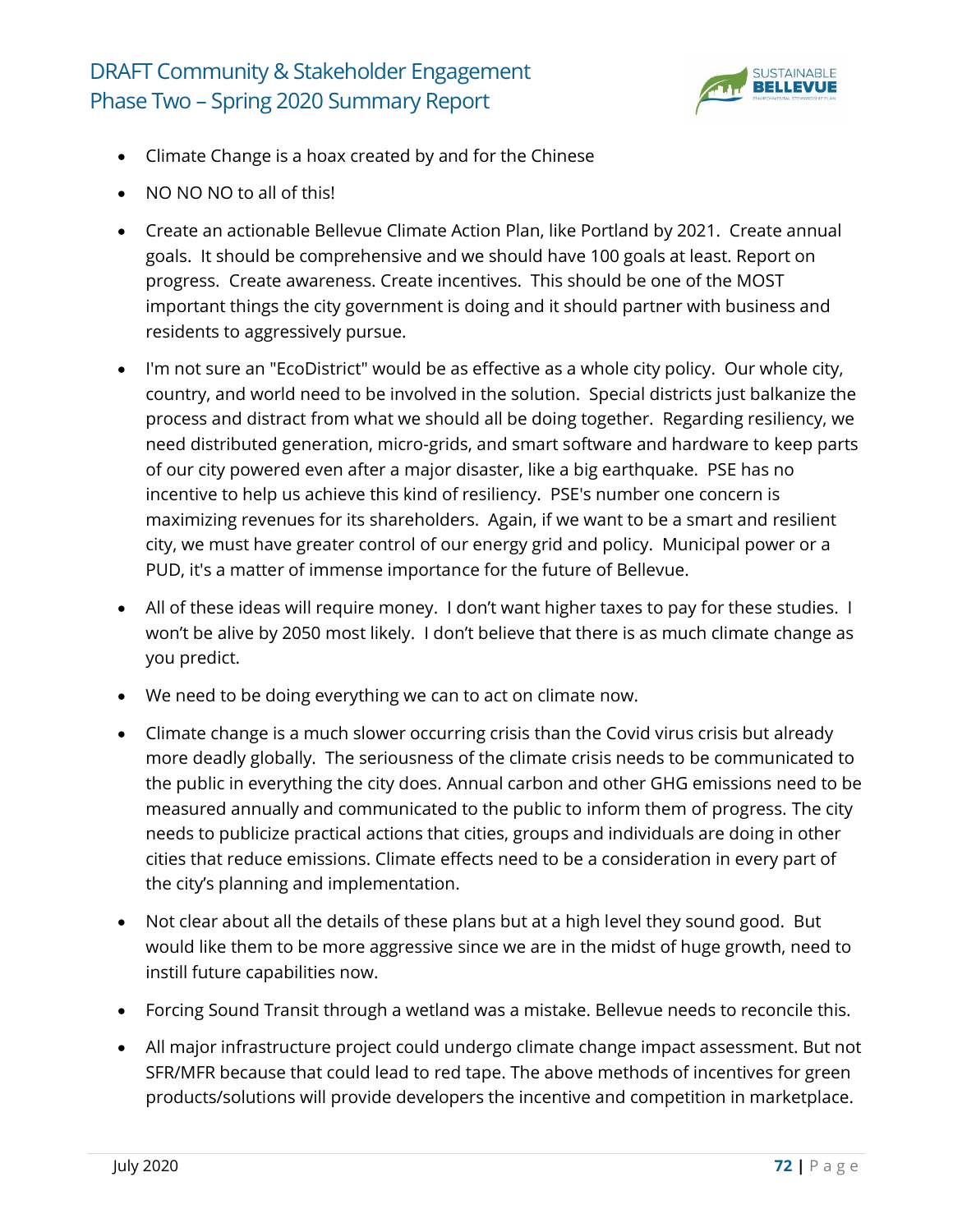

- There are many smaller steps that can be taken. I see we do not have a quality improvement plan listed. There are additional savings to be had if we look for them.
- ALL of Bellevue should be an "eco-district". It should be an eco-city, although a district is a good start, the entire city needs to reflect that
- Bellevue will never have a decrease in carbon footprint if it continues to allow buildings to grow like a virus!!! The "City in a Park" is becoming laughable as more and more green space is covered with building construction. The new title should be "City of Buildings ". Is there any zoning or code for design? There does not seem to be. So much of the new architecture is either boring or ugly. Even Wuhan has more innovative and exciting architecture.
- What is the purpose of the climate impact study? This is a known. It offers political cover and is not appreciated. Leadership, leadership, courageous leadership please.
- Engage neighborhoods in residential carbon reduction retrofits. Develop a scoring system with high visibility (signs at neighborhood entrances showing carbon usage and rate of reduction). Engage the community rather than leaving the whole effort to city employees or regulations. We accomplish more sooner when everyone is involved and recognized for results.
- Please, please , please stop developers like jay mark from cutting down all the trees. These developers are a scar on our beautiful city. City of bellevue has allowed developers like these to ruin our city and the environment. When is bellevue going to put hr environment before the revenue generated by these huge, unnecessary homes
- Could we have more areas that are pedestrian only except for delivery vehicles?
- I know that taxes and increasing fee charges is inevitable because of the funding needed to support these programs throughout this survey. However, I still feel it is worthy of mention that increased taxes or fees are not the only way that the money can be raised. I fear that implementing such methods, especially coming out of a pandemic, will leave lead to more poverty. Stressing the importance of funding to the public and the wealthier community may be a better solution than fees and taxes. That is my only concern with what has been mentioned in this survey. As long as it doesn't cost the people more money that they don't have I see no issues with becoming more environmentally friendly.
- Creating an "EcoDistrict" is a process that could do more to hurt those that live in the lowest income bracket than genuinely help the environment. Making those in the highest income brackets feel as though they are helping the environment by living "green" because the city's budget was all spent on developing a single area of environmental sustainability, while other areas were ignored and even harmed in the process.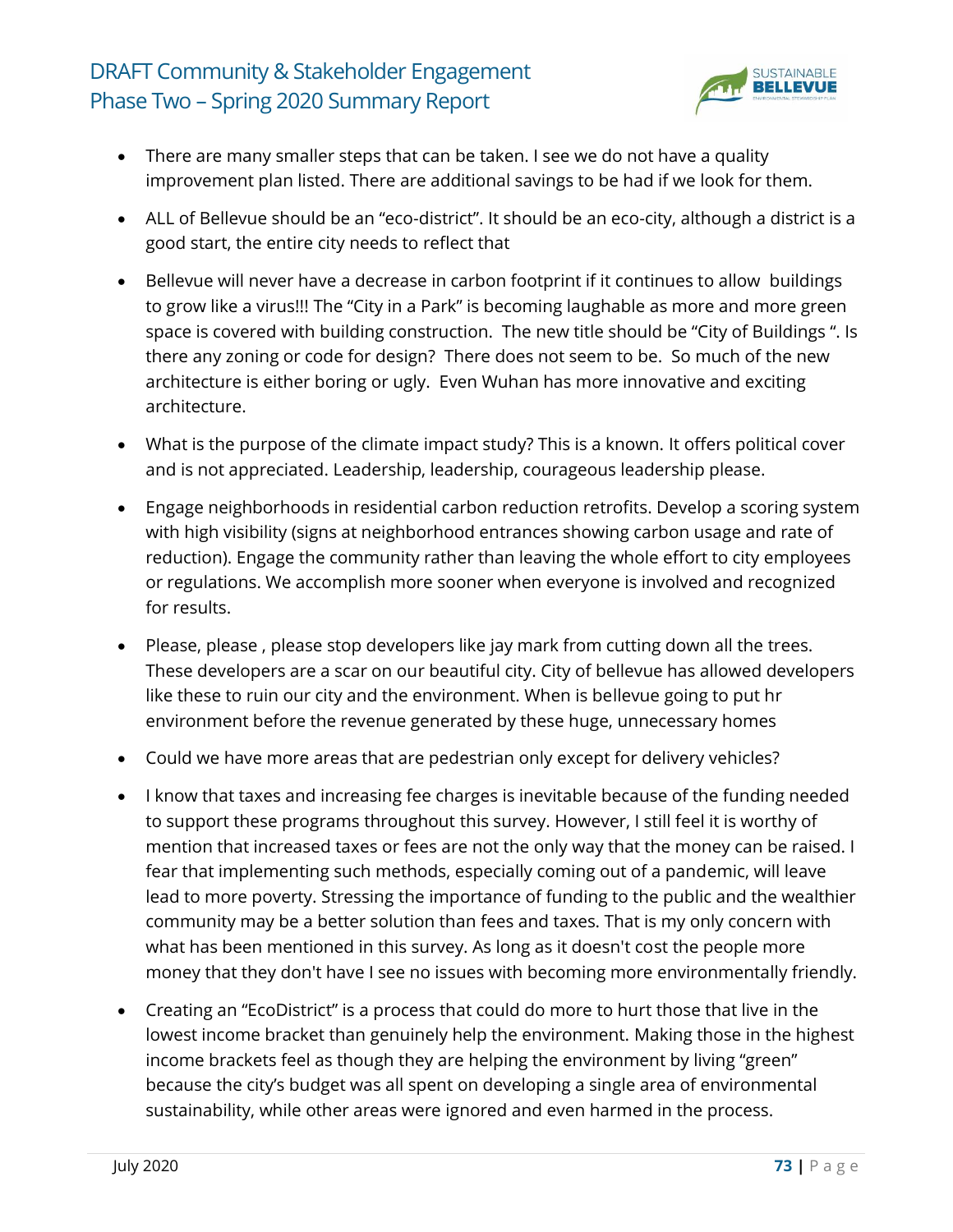

- I'm not sure what an EcoDistrict would entail.
- How about we get to carbon 0 by 2030 at the latest and stop being fucking morons.
- INCENTIVIZE SMALL BUSINESSES. CATERING ONLY TO LARGE BUSINESSES WILL LEAD TO UNSUSTAINABLE 1% PROBLEM. ONLY THE 1% CAN AFFORD TO LIVE HERE. DON'T BE FOOLISH. TAXING AND MANDATING BUSINESSES - LARGE OR SMALL - INTO OBLIVION IS NOT GOING TO SPEAK WELL FOR LONG-TERM SUSTAINABILITY - OR SURVIVABILITY OF BELLEVUE IN GENERAL. PLEASE FOCUS ON SMALL BUSINESSES FIRST. EVERYBODY ELSE CAN WAIT. THANK YOU
- I fully support the development of a sustainable district. I ask that the city deliberately seek and prioritize the input of Millennials, Gen Z and youth in the planning and design specifications for this project. I also request that this district boasts green roofs and green walls, where ever possible, with as little pavement as possible. I suggest the ecodistrict is walkable and biking friendly, with communal garden spaces. I ask that the pathways are made with woodchips to build the soil - as this is a sustainable material, cost efficient, and supports our natural water systems as a permeable surface. Additionally the woodchip pathways encourage walking and social interaction, while supports micro-organisms, insects and other creatures that contribute to human and ecological wellness. I recommend that city emphasizes the use of materials that sequester carbon in the building requirements, such as: Cork, Cob, Hempcrete, & Bioceramics. Example of new building technologies and the science behind them. https://geoship.is/
- This proposal will likely make most redevelopment unfeasible in Bellevue. This would, in turn, limit the creation of sorely needed new housing.
- You should act on this more quickly than 2050
- Working in partnership with regional EMS groups and response network to natural disasters and preparedness.
- As you may have noticed, I'm generally in support of studies and research. I think a study into climate vulnerability can be a good idea to help narrow down what are more pressing climate and sustainability concerns for our city. I also think that it should be a given that all new building and infrastructure projects consider environmental impact (even beyond climate change) just like they would cost and functionality in the planning stage. As for the first one, I'm not entirely sure what this is supposed to mean. What is a sustainable district/EcoDistrict and why are we establishing one? I just put neutral for that one since I didn't get it.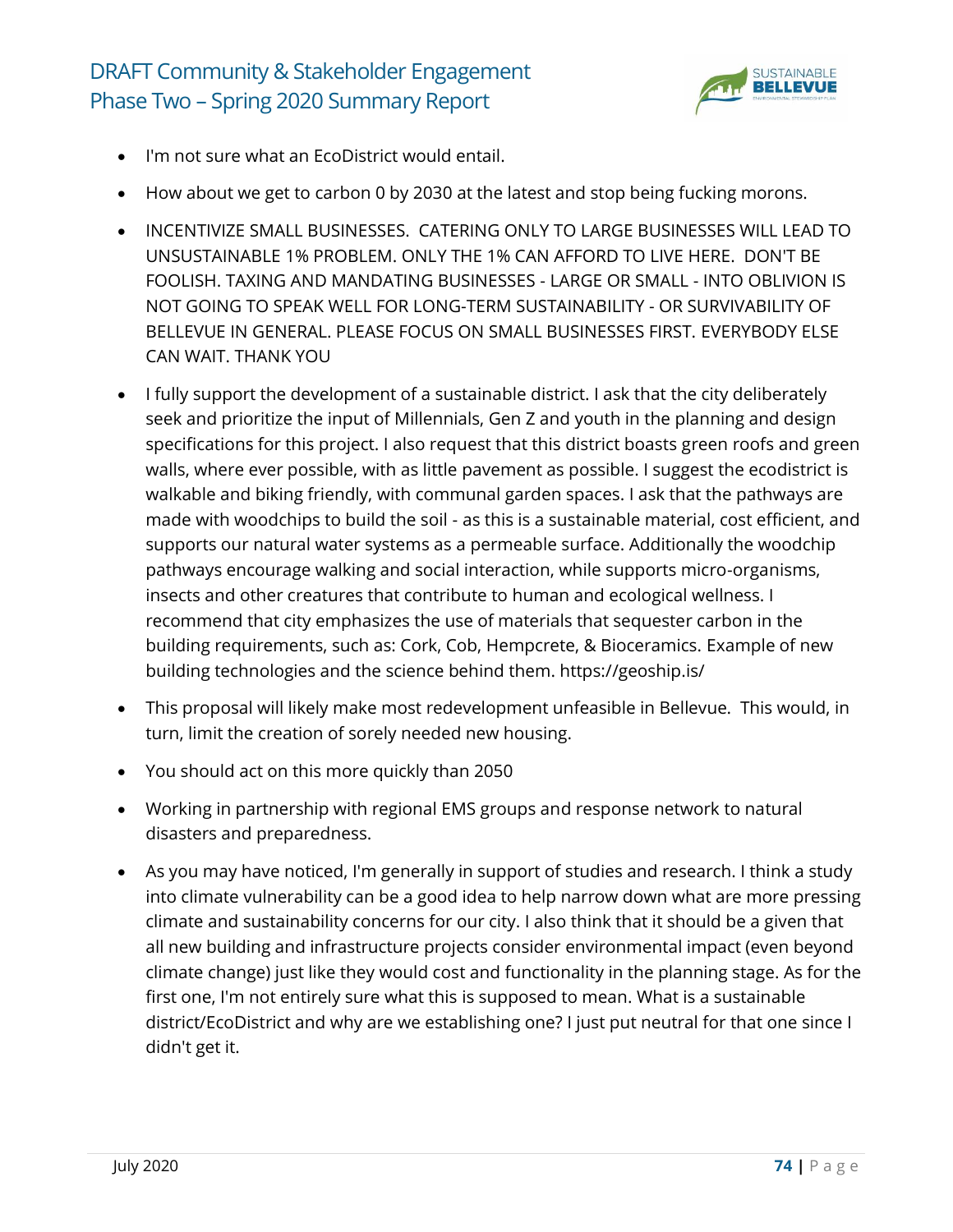

- This sections feels like it is vague in terms of actual impact. Our city needs to use the K4C commitments and the toolkit they are preparing right now, to save time and guide our choices toward the most impactful, cost-effective, and best actions for us.
- Most important climate change impact of buildings is how people access them. Electric cars don't count - there is too much embodied carbon in the vehicle themselves and in the necessary expansions of (hopefully) green power plants. Also electric cars are just as intimidating to people on foot/bike as gas powered cars and discourage better transportation choices. If you can't get there on a bike, your climate change efforts are for naught.
- Creating a sustainable district would allow the city to monitor the benefits and restrictions involved in energy efficiency. A great idea before rolling it out on a larger scale.
- Is there incentives to help small business owners to meet those new requirements?
- Changing building infrastructure is certainly a doable project. In this case, developers can certainly get involved because many of the infrastructure improvements are cost effective. May take time but certainly worth it.
- I especially support the sustainable district!
- There needs to be more emphasis on improving energy efficiency of existing stock of buildings. City codes can be strengthened on energy use.
- Provide community goals to incentivize being green. Perhaps a friendly competition between parts of the city?
- The scope of these assessments is too broad. Use regional studies to develop standards that will reduce emissions.

#### *Which of these potential actions do you think are most important for the city to work on?*

This question group asked respondents to rank their top five priority actions in the plan and invited them to share further comments about their preferences.

- It was very difficult to choose my top 5 priorities. I wasn't sure what some of the options would actually entail. We need to make sure public transportation is accessible to residents, if parking isn't going to be available for people to enjoy areas in Bellevue not near their home.
- Become a regional leader in climate action and pull K4C along with us
- Reduce Light pollution is a simple goal with major benefits. A quick easy win with minor effort.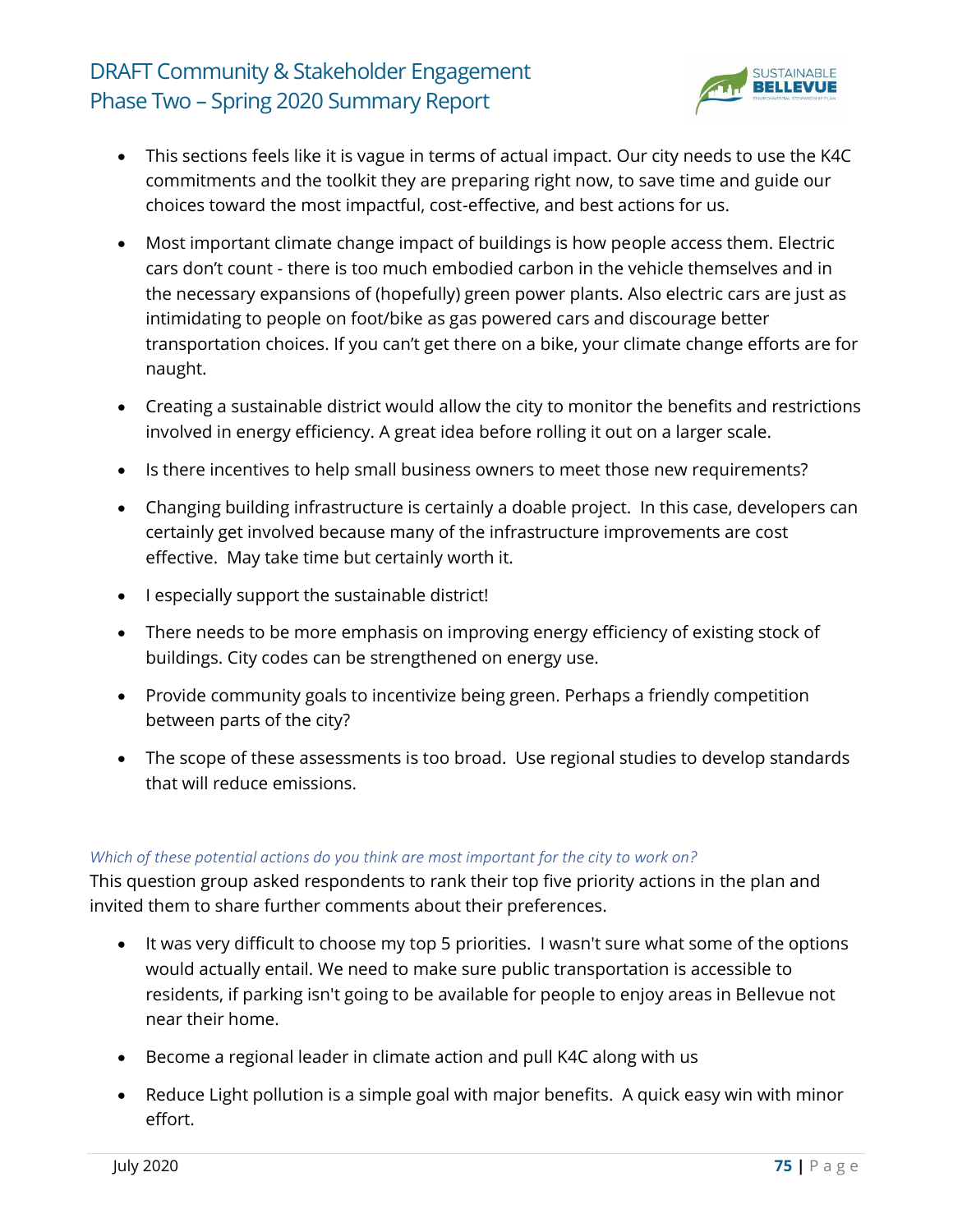

- The problem demands an urgent and costly response. There are no excuses!
- If you want valid survey feedback, you need to shuffle the list above randomly. survey respondents can't evaluate such a long list. They will tire and items in the middle (if they get through the whole list) or at the end (if they tire and stop) will lose out.
- Question 11 It was very difficult to choose just 5.
- Choosing only five is very difficult, because we have to do a LOT of things at once. And PSE, which is a for-profit only fossil fuel company, has a stronghold on our community, but their customers are demanding renewables, and a new PUD is in the works, so the handwriting is on the wall. Further, we will need to educate the public, because change is hard, and there will be resistance, but the upfront costs will defray the future costs that
- Ban plastic bags/plastic food pods. Just do it like Issaquah did. It works! Can you do all of these suggestions and take on more work faster. My 5 selections are a drop in the climate change efforts that the City could be taking.
- These are all amazing initiatives! I hope that the City will be able to implement them in the next few years. The pursuit of sustainability has never been such an important issue, and as a student, I am happy to see my City taking it seriously by exploring such diverse, inclusive actions. However, just 5 of these actions will not be enough, and for Bellevue to be a leader not only in Washington, but in the country, all these actions and more need to be in place.
- I wanted to chose the action that outlined providing renewable energy for minority or historically mistreated groups/areas. Why was that not among the options?
- Create long term goals across all areas. Revise these every few years. Each year identify the most important goals for the year and place your resources there. Build a dashboard with the goals, the current status of the goal, and the resources allocated each year. A well done dashboard can be a great resource. Much easier to get an overview than a few questions on a survey or reports on just a single project or two. Good luck.
- You could create recycling centers for single use bags so we can use them again rather than outlawing them.
- Change the bright LED streetlights with one that reduce light pollution.
- I think it is ironic this initiative is being sent out at the same time the city is allowing PSE to cut down hundreds of trees. Please don't allow the trees to be cut down!!!!
- I don't think Bellevue should waste taxpayer dollars on \*any\* of those. Concentrate on keeping the city clean, modern, and safe. In particular, avoid any of Seattle's policies like the plague; use them as the model of what \*not\* to do.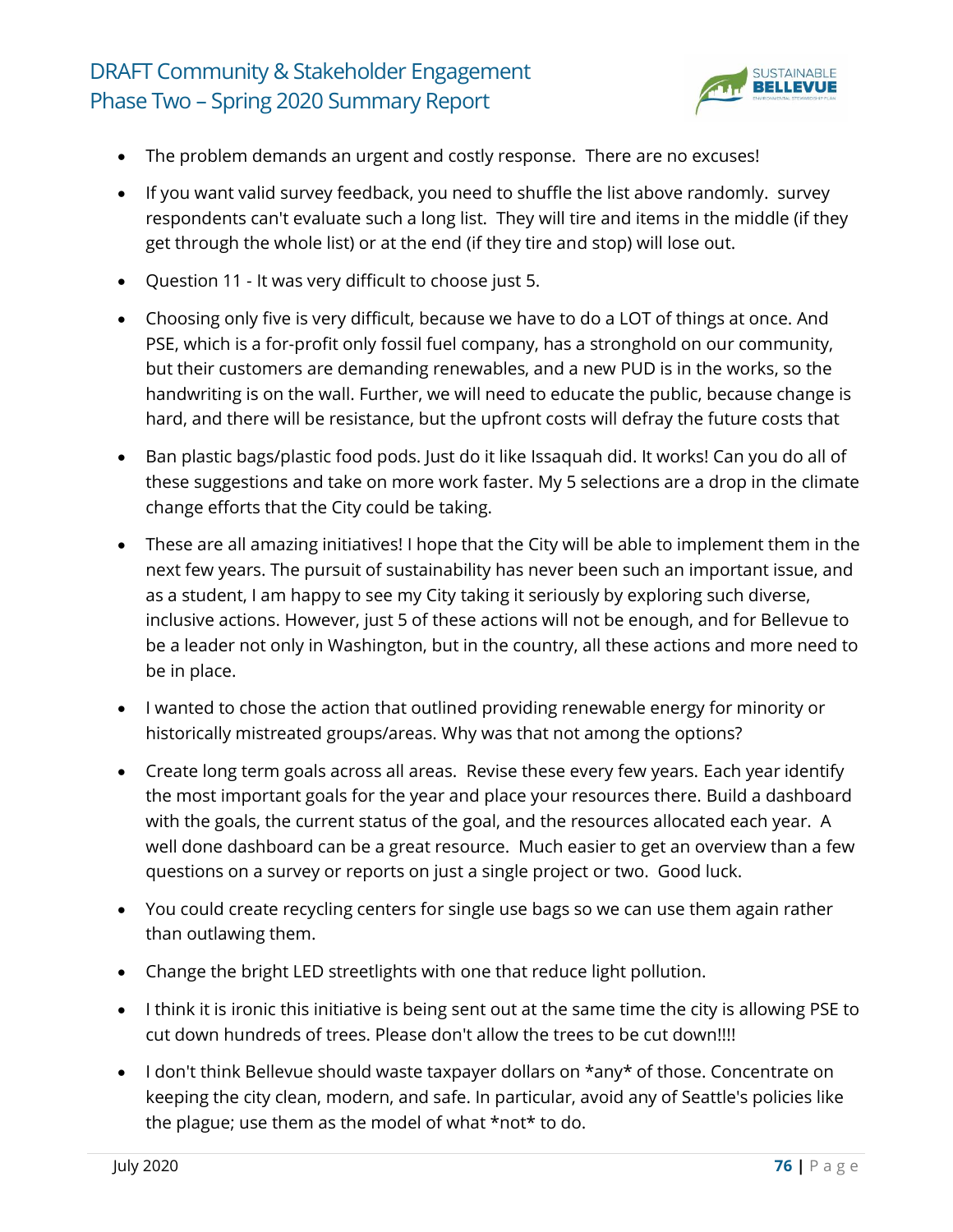

- I think access to energy efficiency programs should be improved regardless of the income. Our family is considered a middle class and definitely would not get any incentive on the income bases, I feel it is undeserving. We work super hard to provide a better future for our child and family, spending tens of thousands of dollars on solar panels seems like not a viable solution, thus people who are having higher income are not installing them either. Same goes for buying electric cars, like Tesla... yes, perhaps on one side it is better for the environment, but seriously, who can afford one? Thus I would like to propose decoupling from income when it comes to any initiatives to save our planet. Wealthy or not, starts from education.
- Bellevue has many single family homes that could be made more energy efficient. Fly over any part of Bellevue with an IR camera and there will be a huge heat signature from under-insulated or non-insulated buildings. Help these structures to be insulated and made more efficient. (Perhaps Bellevue could partner with the Army to conduct the survey.) Do not penalize, help and incentivize.
- The reduction of car lanes for bikes feels/is dangerous! And allowing the cutting of numerous trees by public entities while restricting the homeowner seems quite wrong.
- All new charging facilities should be energized by solar an battery systems.
- Again, I really question if this is something the city should be spending our tax dollars on. I really disagree with the thought of requiring Arborists to get involved (aka The Arborist Employment act). I've had to hire expensive Arborist studies, for property I own at Bainbridge Island, just to get a permit to remove some dead trees! I really shouldn't have been forced to part with \$600 of my hard-earned money, just to hire a damn arborist.
- All of the choices I chose are helpful because they will help the community and the environment .
- Thanks for asking! I really really care about all of this. I am not a left wing nut, I literally think we are leaving so much on the table here. We are a strong city full of innovators. Lets be the leaders we can be. It makes sense from a million angles. Lets do this!!!!
- I am an environmentalist but a lot of this is bullshit
- General comments. A little background first -- I have learned about principles that city climate action plans should follow, such as: Science-based Expectation that measurement is built in Large number of concurrent actions for emissions reductions Climate impacts considered in all decisions of the city Equity focused actions emphasized Cost/benefit that considers the cost of damages from business-as-usual Plenty of partnerships, learning, and collaboration For the Bellevue Environmental Stewardship Plan, I see indications of a number of the above (and it's good to see that--thank you), but I see significant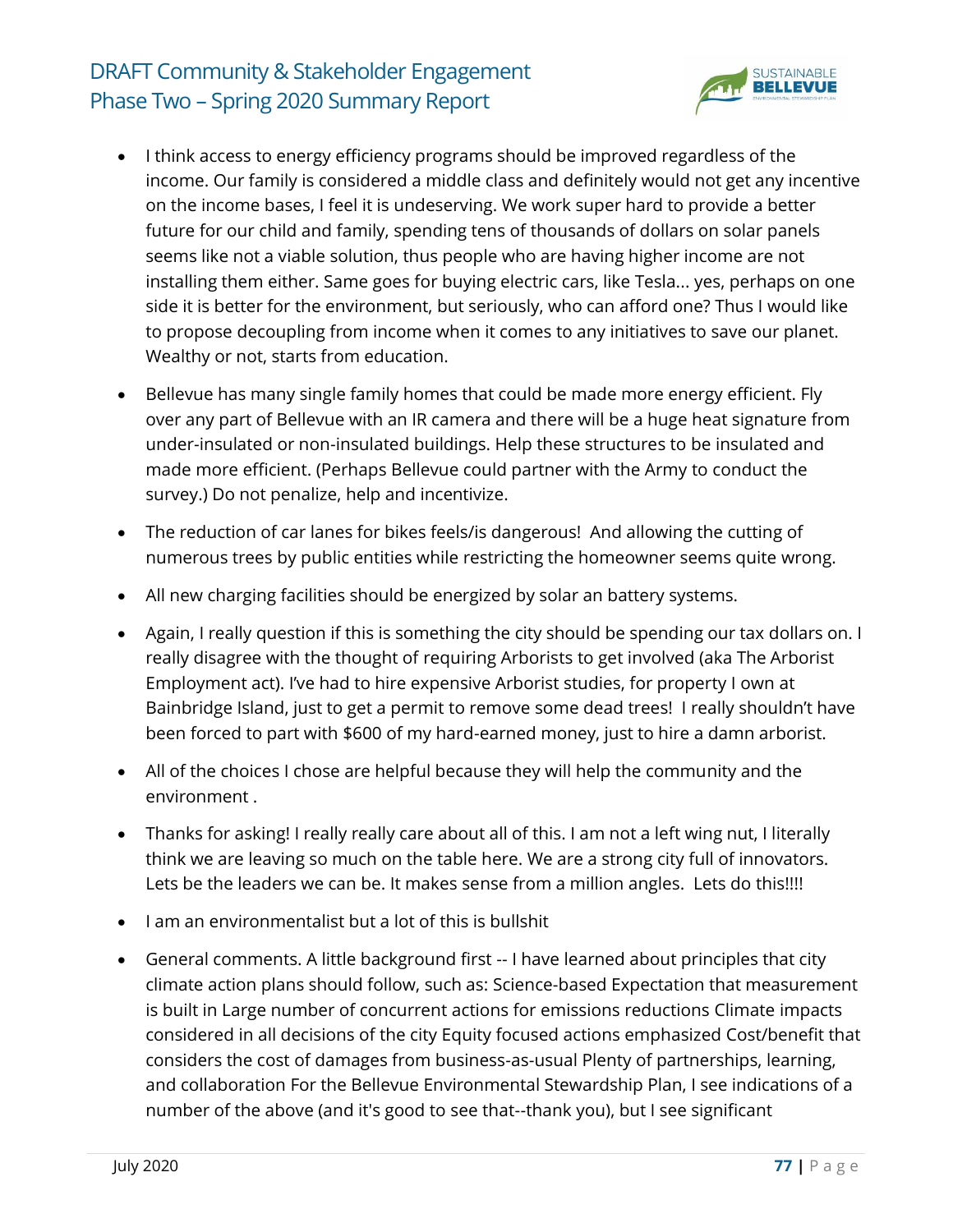

possibilities for improvement in the following basic areas: Science-based: The 2018 ""SR15"" IPCC report calls for a 45% reduction from 2010 levels by 2030. Setting a 2050 goal of 80% reduction and working arithmetically towards this falls short. This is very important. Some kinds of city planning can be organized toward a long-term goal without specific interim goals. Climate action planning cannot do this and still be science-based. Measurement: Perhaps there's a part of the plan that outlines how we'll measure emissions reductions every 1-2 years and, if we're not on track, step up our efforts. If not, we should include that in the plan. A ""2020-2025"" Environmental Stewardship Plan should be set up with the understanding that we'll measure by the end of 2022 and if we're not hitting our goals, step up our efforts. We can't wait until 2025 to see if adjustments are needed. The timing is too important. Large number of concurrent actions for emissions reductions. Successful cities elsewhere often have ~100-200 actions. I imagine that the survey can't indicate the number of actions actually planned for emissions reductions, but for the categories of Mobility & Land Use, Energy/buildings, and Climate Change, I see that the survey lists just 15 actions. (And I recognize that other categories in the survey such as Natural Systems may have items with a bit of impact on GHG emissions.) With more actions, a plan encompasses the reality that we use energy and cause greenhouse gas emissions in a very large number of ways, so significant reductions require a large number of actions. A large number of actions also means that if one action doesn't produce the intended results, another might be able to take up the slack. Plenty of partnerships, learning, and collaboration. I would like to see a plan that truly indicates that Bellevue is excited to join into partnerships of many kinds with businesses and organizations, collaborate with other local governments, and learn from great ideas being developed all over the country and the world. Partnerships can be between cities, city+county, city+Bellevue College or UW or other school, city+highschools, city+businesses, city+citizen-groups, and so on--it would be great to see ideas for every workable possibility sketched out. Climate action is something we must do together. It is also a rapidly developing field, so we should look for the best new ideas as they come along.

- Endorse federal bill: the energy innovation and carbon dividend act! See farmiddle.com for intro to bill.
- All desirable. Most can be implemented at low to zero cost to Bellevue. Some are revenue generating.
- Bellevue should explore ways to open up more of its neighborhoods to multifamily and middle housing, and to connect those neighborhoods to light rail through improved biking and walking infrastructure, as well as the bus system. The environmental initiatives should be paired with Vision Zero goals so that people can bike and walk safely in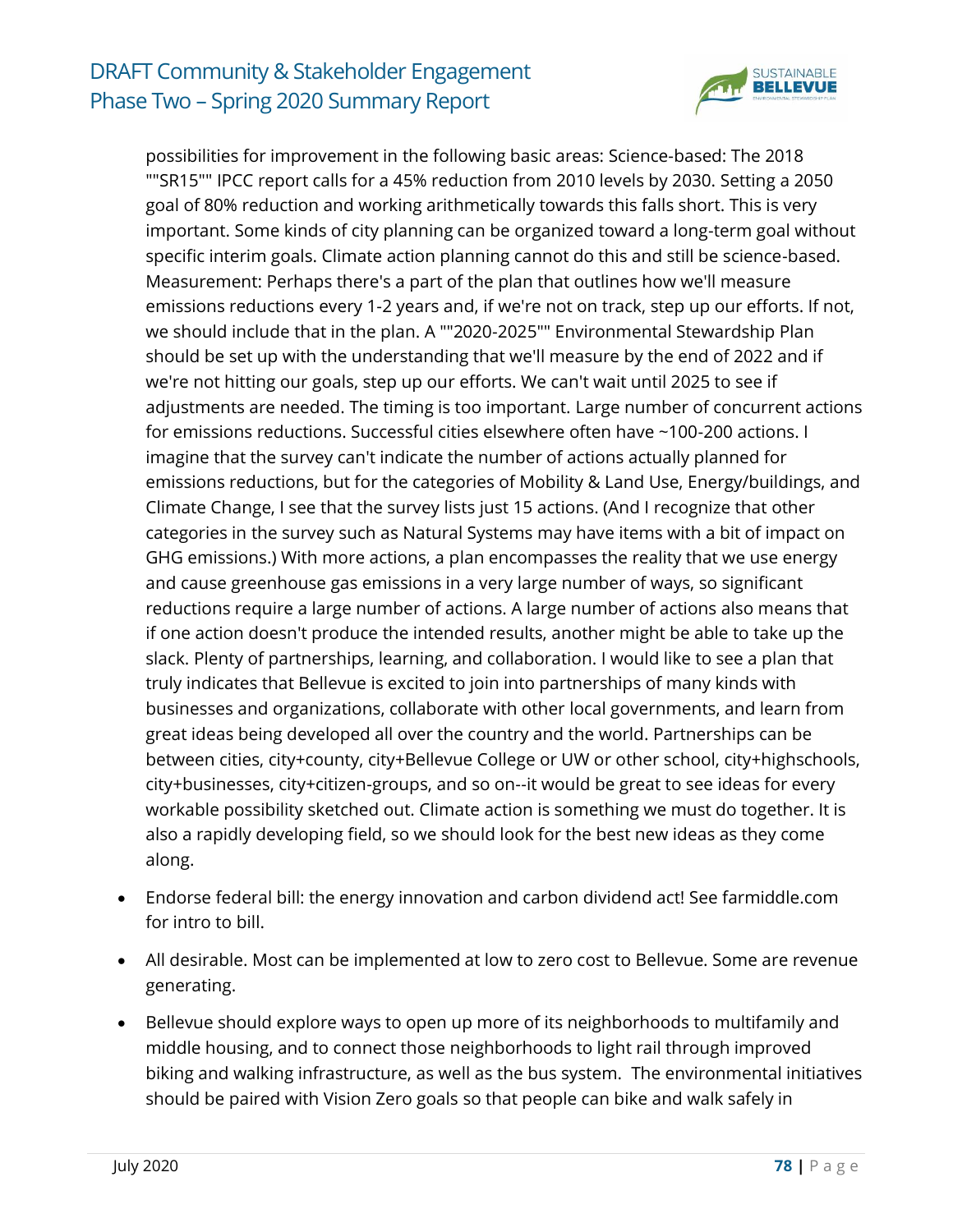

Bellevue, which have the lowest carbon footprint. Bellevue has had multiple tragedies in the past year where people driving have killed people biking and walking.

- My family moved to Bellevue in 1969 when I was 5. It was a wonderful place to grow up and now as an adult to live. Though Bellevue is growing rapidly the trajectory has been good. The parks are amazing and the addition of light rail access across the lake will be a game changer. As another wave of growth is eminent with bell red/spring district we have opportunity to further develop Bellevue's identity and culture. Community, diversity, health, arts, nature, and sustainability are all things that should be preserved and nurtured before we lose. Where we are missing elements we want to be careful to make room for them. Not let development agendas roll right over these goals. The risk: Bellevue becomes just another homogenized American city.
- Remove invasive non indigenous plants and animals (rabbits).
- Most of these would require new regulations and/ or taxes that would needlessly negatively impact families and businesses.
- Thank you for your work on this important issue and for soliciting public feedback!
- would like to see corporate polluters and energy users take their fair share of responsibility for climate actions, rather than individual tax payers. Very concerned that amazon's new construction will cause major environmental damage to the area including traffic patterns, but tax burdens in addressing its impact will fall on city tax payers
- All the above are wonderful ideas. I hope they are all implemented.
- 5 S and Lean needs to be incorporated into all new projects. Programs for people earning under 200k should be funded by more in the above 500k which Bellevue is well represented by.
- I am not a fan of Green and/or Climate initiatives; I believe it is a complete waste of my tax dollars
- I'll reiterate that I really think the city is too economics driven and doesn't place high enough value on nature and preserving the environment and true livability for citizens. Encouraging PSE to steamroll through the center of the city and remove hundreds of mature trees is an obvious example. I bought my house here 20 years ago because of access to trails, the greenery, and the rural yet urban atmosphere. I have been dismayed at how the city runs itself for itself and not for the neighborhoods -- we can't stop traffic going through our own neighborhood, for example and we can't get the city to enforce a tree ordinance, for another. There are vast inequalities -- with developers suing residents because of covenants that are supposed to prevent big box buildings. Certain developers walk in with deep pockets and issue threats (I was threatened as were my neighbors) and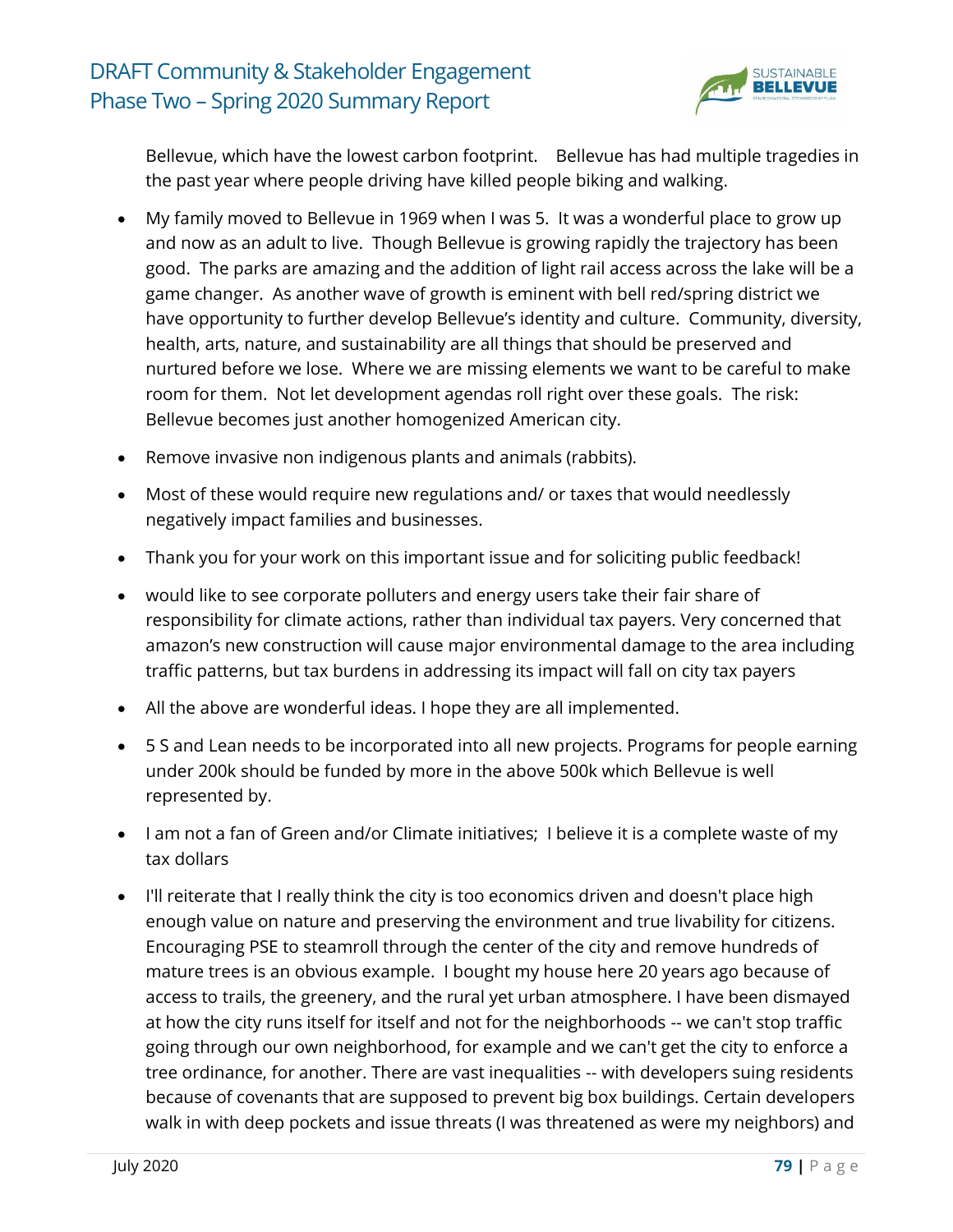

then we are sued. We don't have the financial ability to go to court when we're served with lawsuits to remove covenants and the business of business in the city and county just let this happen. I feel like this is a really mean time in the city's history with yet another example of certain people being excluded from fair access to resources.

- Create neighborhood Local Improvement District projects (possibly in partnership with PGE) using city purchasing power and lower cost of capital for loans to residents reducing the costs of converting from carbon energy for heating, cooking, and vehicle fuel.
- Address be illegal dumping of waste water from RVs in to our storm water system
- Increasing access to public transportation now would be a huge help. The park and rides are overflowing which makes it substantially more difficult, if not impossible, for a lot of people to utilize public transportation.
- No new bike lanes! More free parking areas
- Most of the programs you've chosen are politically popular but very expensive and light on confirmable science.
- Consider reducing permitting fees for long-time residents, while substantially increasing fees charged to foreign developers. Let's also implement city property tax structures modeled after our neighbors in Vancouver BC to substantially increase property tax rates paid by foreign investors. There are too many investor-owned homes in my neighborhood that appear to have been purchased for real estate speculation. The gardens of these homes are not being tended. Many of them have been empty for several years.
- Educations for everyone on how to recycle/ compost, or what the green space is, or why install or support green energy. Educating the public is key to maintaining any changes especially educating in the schools because they can teach their parents or guardians.
- Don't do this to Bellevue!
- Be a leader! Bellevue should be an exemplary climate leader for the country. Should enlist business to partners as leaders such as MicroSoft, Bill Gates, REI, etc. Be bold. Think outside the box. What about partnering with Bill and Melinda Gates to be a Global Climate Leader
	- o Create comprehensive Bellevue Climate Action Plan. Adopt Portland's as is to speed things up. Amend LUC accordingly Create real plan with annual goals and reports for Tree canopy Salmon habitat
	- o Amend LUC and permitting so that all new and retrofit commercial and residential complies with some environmental standard such as LEED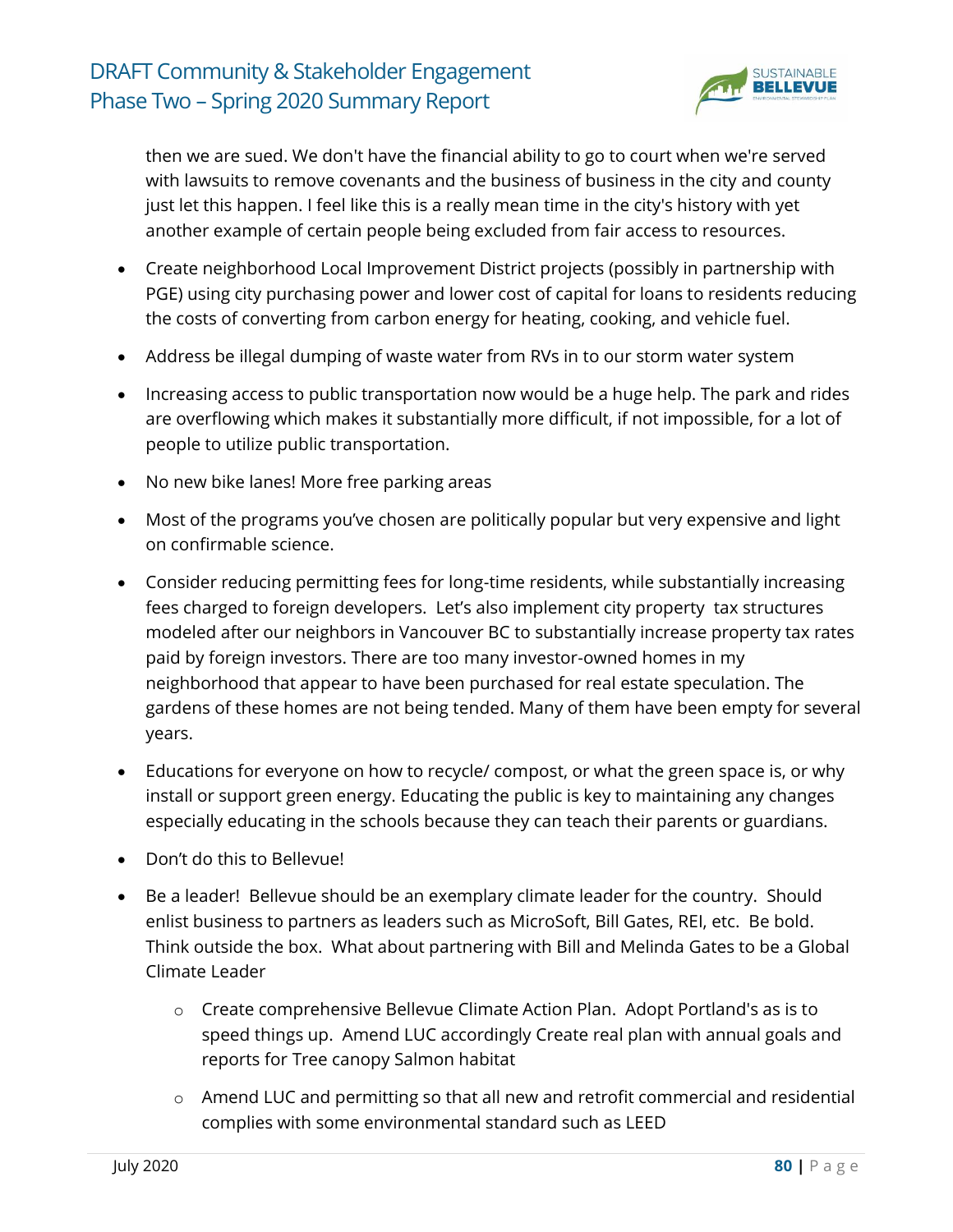

- o Provide goals and incentives to convert to EVs asap. Create annual goals. Report progress. Share success stories
- o Ban all single use plastic and all polystyrene immediately
- o Create a program requiring multifamily dwellings to comply with waste management, composting and recycling requirements
- Focus on city level concrete actions instead of duplicating efforts that are more appropriate for the state or private markets.
- Your list excludes the biggest thing we could do to reduce greenhouse gas emissions: form our own electric utility so we can have direct control of energy decisions, rather than hoping that PSE's profit motivation aligns with sustainable environmental policy. It is ridiculous that nearly 60% of our electricity comes from burning fossil fuels, when neighboring cities and counties already have electricity that is more than 95% fossil free.
- Recent city actions sure don't reflect any of these proposals.
- I heard somewhere that plastic can be recycled into yarn and into clothing. Could you do something like that with the plastic bags that are being used and/or the ones we are not going to be used anymore?
- It's hard to choose 5. These are all really important incentives and I hope they will be done with urgency.
- Thank you for the opportunity to input.
- We need to move faster on these efforts environmental impacts are occurring now.
- As part of this initiative, a website should be developed which shows our progress towards the goals developed in a clear and easily understood fashion.
- Hold the wealthy corporations accountable, don't allow existing trees to be removed.
- Weed removal code to encourage home/property owners to remove ivy/holly class C weeds. A low cost, non profit Tree Health Insurance plan.
- We need to mandate more energy efficient construction, not just provide incentives Still no mention of increasing mass transit use. People will not use it until it is easy and convenient. The city needs to start spending to get better mass transit, not Uber (which increases traffic). No mention at all of natural gardening methods, reducing the excess nitrogen and phosphate runoff into lakes and streams. This has a huge impact on our carbon footprint.
- I would check more than five good future possibilities and intentions.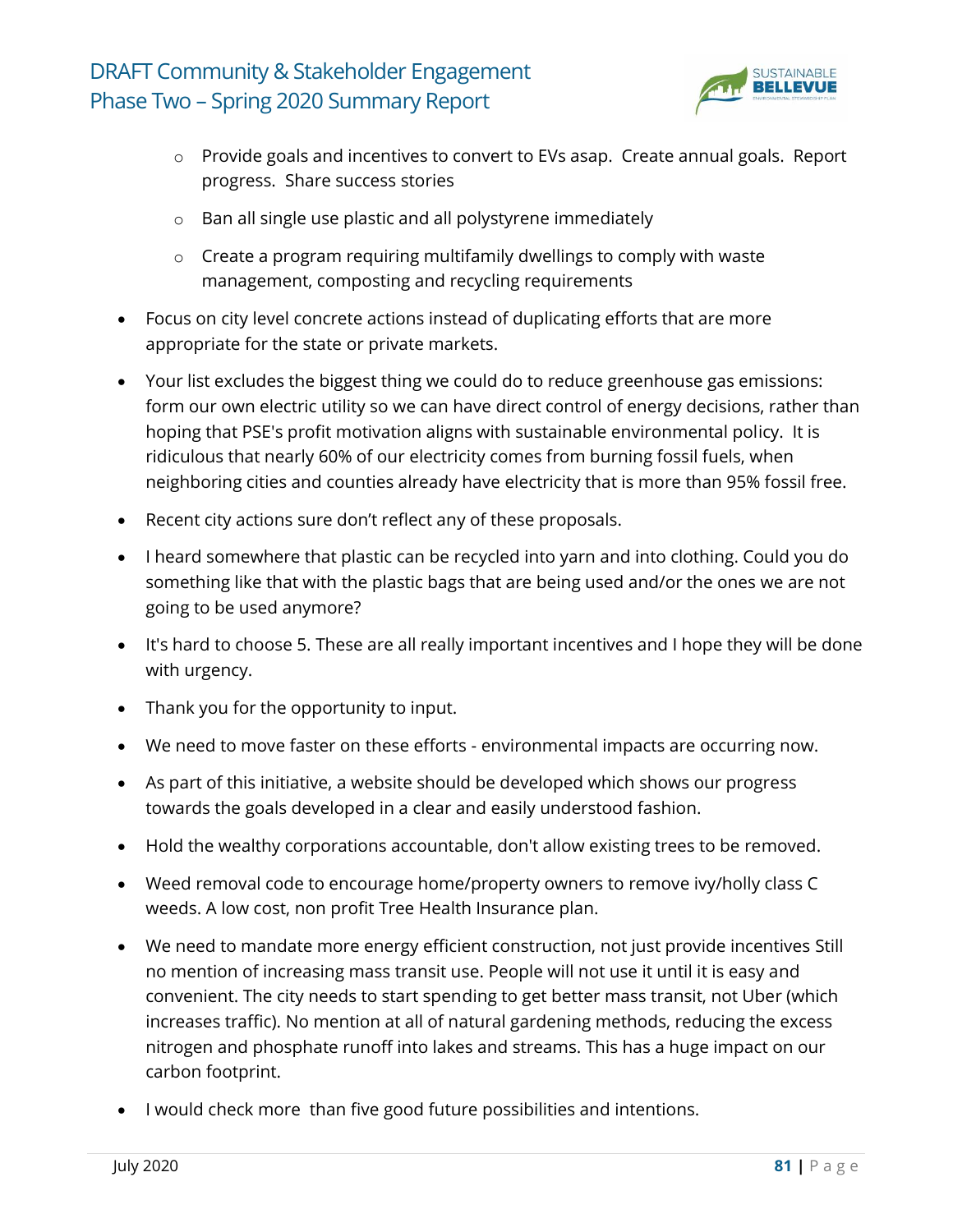

- City resolution to support national legislation for a price on carbon. This action would demonstrate a firm commitment to reaching IPCC and K4C climate goals. Such national legislation would synergistically with Bellevue's. The result being to magnify the affects of Bellevue's actions many times over. A truly remarkable ROI. Please look into endorsing HR763, currently in committee in the US House. The current pandemic will end. Unless we make dramatic changes to our environment soon we are simply setting the table in welcome of the next. Please be bold.
- Engage with Microsoft/Google/Amazon Six Sigma staff to organize this into a program with measurable goals and defined outcomes. Several of the topics above should be consolidated as tasks leading to milestones for the overall plan.
- Reduction of fossil fuel use from transportation is important, more encouragement for companies to use local suppliers can cut down on fossil fuel use. Creating affordable housing can also reduce overall fossil fuel use through reduced travel.
- Look into natural gas restrictions on new buildings, perhaps?
- Bellevue should strive to be the greenest city in Washington now and in the future. This city is rich and has the ability to pioneer and pave the way for sustainability.
- Prompt action is needed. Studying issues to death will not help the cause.
- The alarm bells have been going off for years now. This absolutely needs to be a major PRIORITY.
- Not allow idling in ANY areas Schools especially and car parks.
- Consumer-side initiatives are great, but by and large the biggest source of pollution and inefficiency comes from businesses. They have the power and capital to do things in a way that doesn't damage the environment; we absolutely need to ask more of them on this front. The most important consumer-side issue is the development of useable, accessible transit.
- Honestly go right ahead and sell the youth out to big business all you want. Just know when we're dying off due to climate change I'll make sure to put your names and faces up to the world along with every politician, business owner, climate change denier to make sure their ancestors along with the world know who's fault it is.
- ^NONE OF THE ABOVE. MOST IMPORTANT= LOWER FIXED COSTS CITY HAS MONEY. TOO - MUCH - MONEY IN FACT LOOK AT RESERVES - DEPT BY DEPT. IT'S HORRENDOUS. ALMOST OPERATING AS A FOR-PROFIT INSTITUTE. PLEASE REVIEW. THANK YOU
- The green building / materials initiatives are crucial because they begin to shift culture. Building an eco-district is inspiring, and absolutely where we should be by 2050. Phasing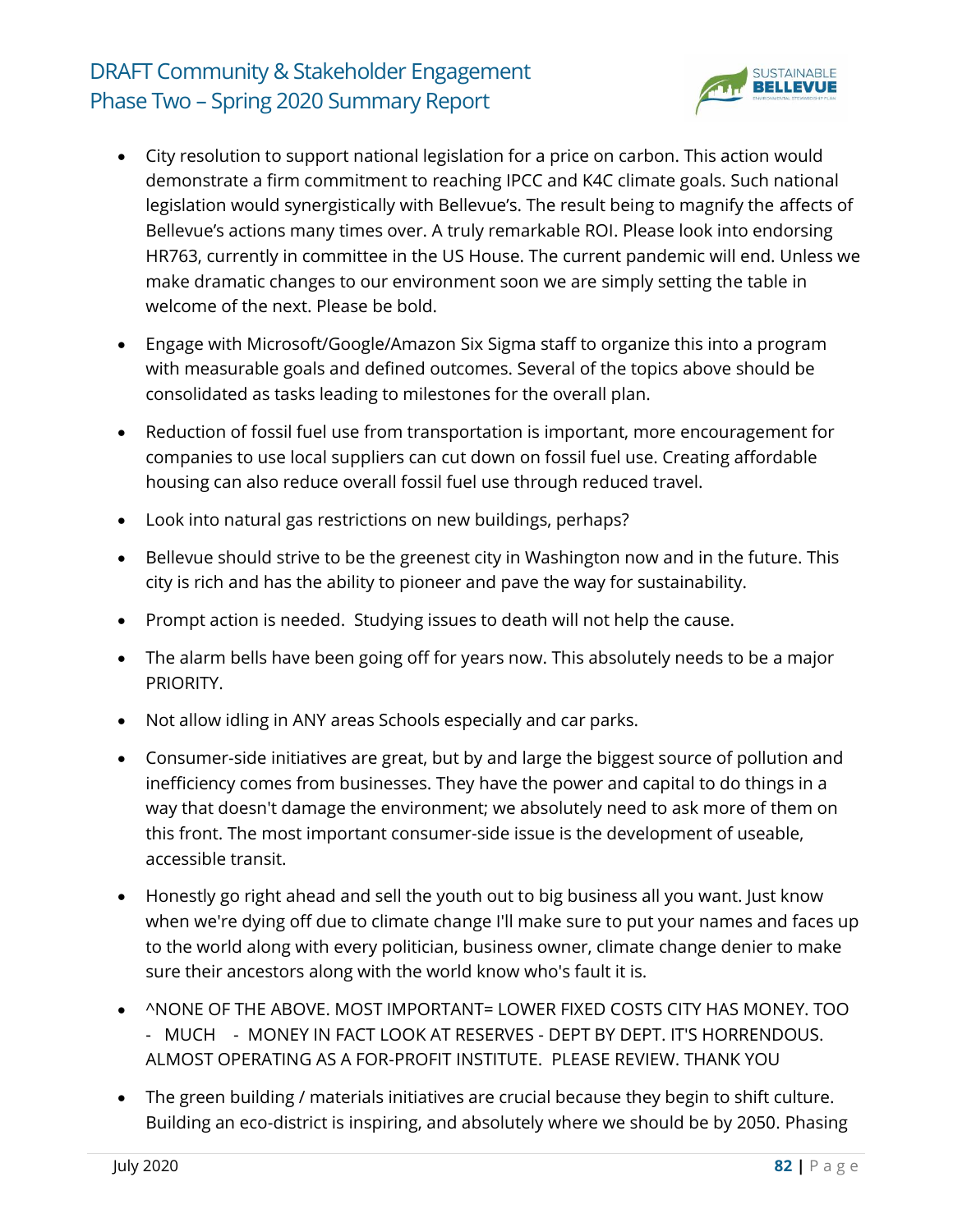

out single-use plastic is long over-due. Protecting the purity and health of our water is VITAL, and should go without saying. The other measures are very important as well, but the ones related to these issues above definitely need to be priority. We need our city to be a leader, and find the actions that are connected to the core of what it means to be a human, like having access to clean water, protecting this crucial natural resource required for our survival, and things that change the game, and give people (especially young people) hope in an era of so much threat and crisis.

- "I believe that many, if not all of these points are urgent topics that need to be explored and incentivize. By creating teams to work on each of these bullet points, Bellevue would be the leading City in the Pacific Northwest to be changing their consumer ways into green, sustainable and Earth prioritizing systems! I am given hope by these potential changes, and welcome all that is to come of this. Thank you.
- Bellevue should be very cautious about the costs and effectiveness of many of these proposals. The City's current environmental requirements are reasonable and effective. Making them more stringent will make Bellevue more expensive, congested and unwelcoming.
- Please dont increase the burden on an economy reeling from COVID19.
- I hope you will consider the cost to the city and the taxpayers in all of these policies. Bellevue residents are mostly thoughtful and well-educated so voluntary incentives and education can be effective tools. If you keep trying to increase housing density and attract new businesses, you will have to forego some trees and you will generate more emissions. Consider the trade-offs.
- Great to see Bellevue moving forward on Climate Justice and Climate Change.
- Glad you are considering so many relevant actions.
- Ban gas lawnmowers, leaf blowers.
- I don't see any reason why we can't attempt most if not all of these. None of these seem like particularly expensive or difficult things to do. A lot of this would just require introduction of or changes to policy which should be cheap and doable. I chose my most important five, but I'd like to see the city do as much as it can to achieve sustainability and environmental friendliness. However, to be honest, I don't think this is really our most pressing issue at the time. I think risks from climate change are often overexaggerated and the effects of our actions to combat it underestimated. This isn't to say we shouldn't be addressing the issues of climate change and sustainability, or that they are not important issues, but I think we have more pressing issues that should be given similar if not more attention, like homelessness, poverty, workers' rights, racial disparities in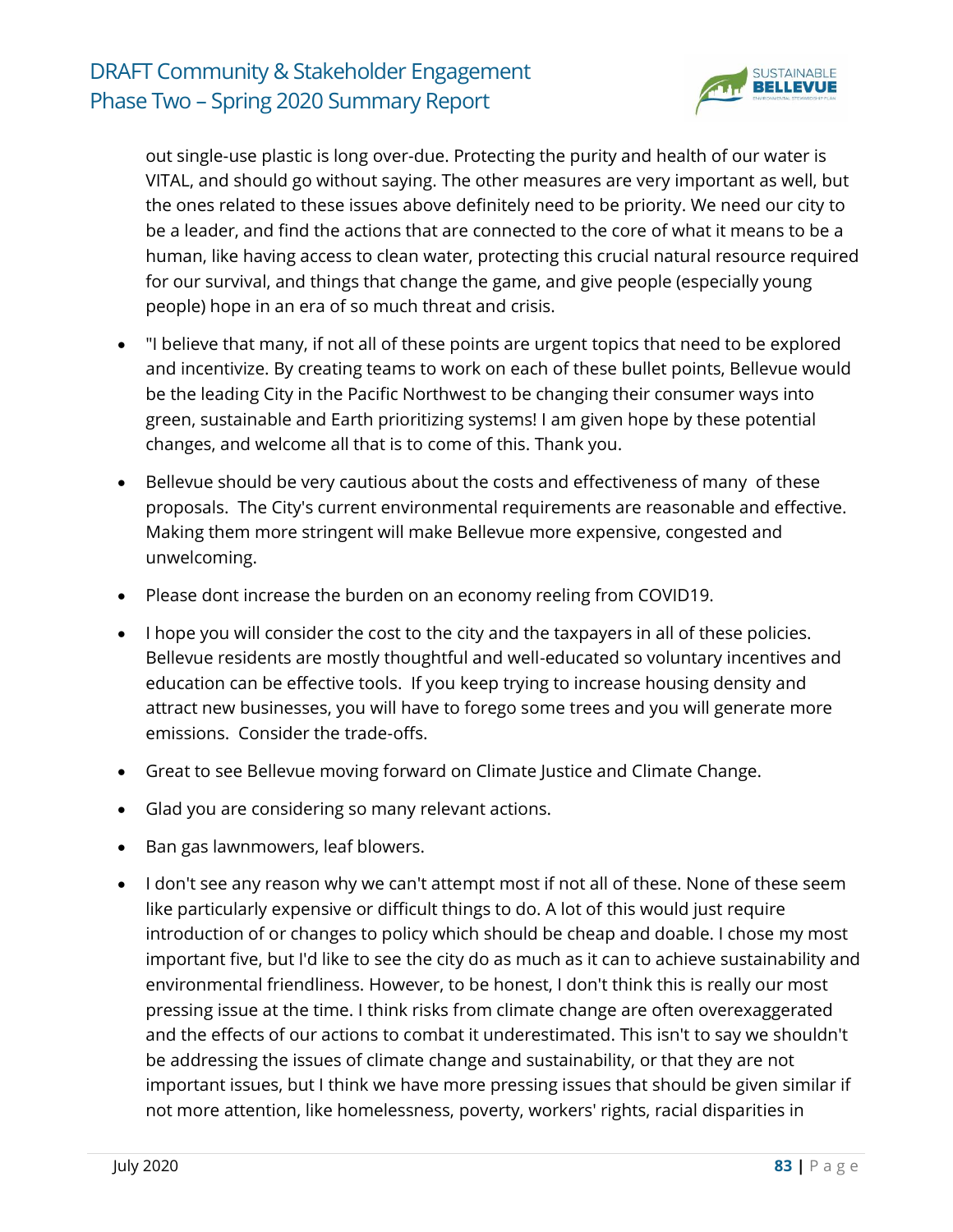

wealth, drug use, healthcare & mental health, and quality of and funding for education, especially in poorer areas. We even have widespread drug use in our schools today and it seems like no one is really doing anything about it.

- Use the county climate toolkit that is in production right now, and include stakeholders in an advisory group to assist. We have many educated and involved citizens who can help and expand our effectiveness.
- Too many of these items are for studies. We know what needs to be done. Time to do, not study.
- NO :)
- I selected Transportation Master Plan, but we already know what to do to encourage walking, biking, and transit.
	- o Allow housing near places people want to go
	- o Reduce parking, and use the space for people
	- o Reduce car speeds, lanes, lane widths
	- o Provide safe and convenient biking and walking infrastructure, at the expense of convenient driving
	- o Assume that people will not drive and build accordingly. Build for the mode share you want.
- Everything you do to provide more convenient driving is at the expense of those who are making better transportation choices, or who cannot drive. Improving driving is about convenience. Improving walking and biking is about safety, and providing safe infrastructure for those outside of cars improves the safety of those in the cars also.
- Dependence on automobiles is Bellevue's biggest problem.
- Adding protected bike lanes with plastic posts (similar to the ones used in Seattle) significantly increases biking which reduces emissions
- I have always been impressed with Bellevue's vision of the future and am happy to live here and take my part in progress.
- I am extremely in favor of all initiatives to improve public transit. It is high time an accessible and widespread system is put in place.
- I chose my 5 based on expediency. in other words, things we can do sooner than later.